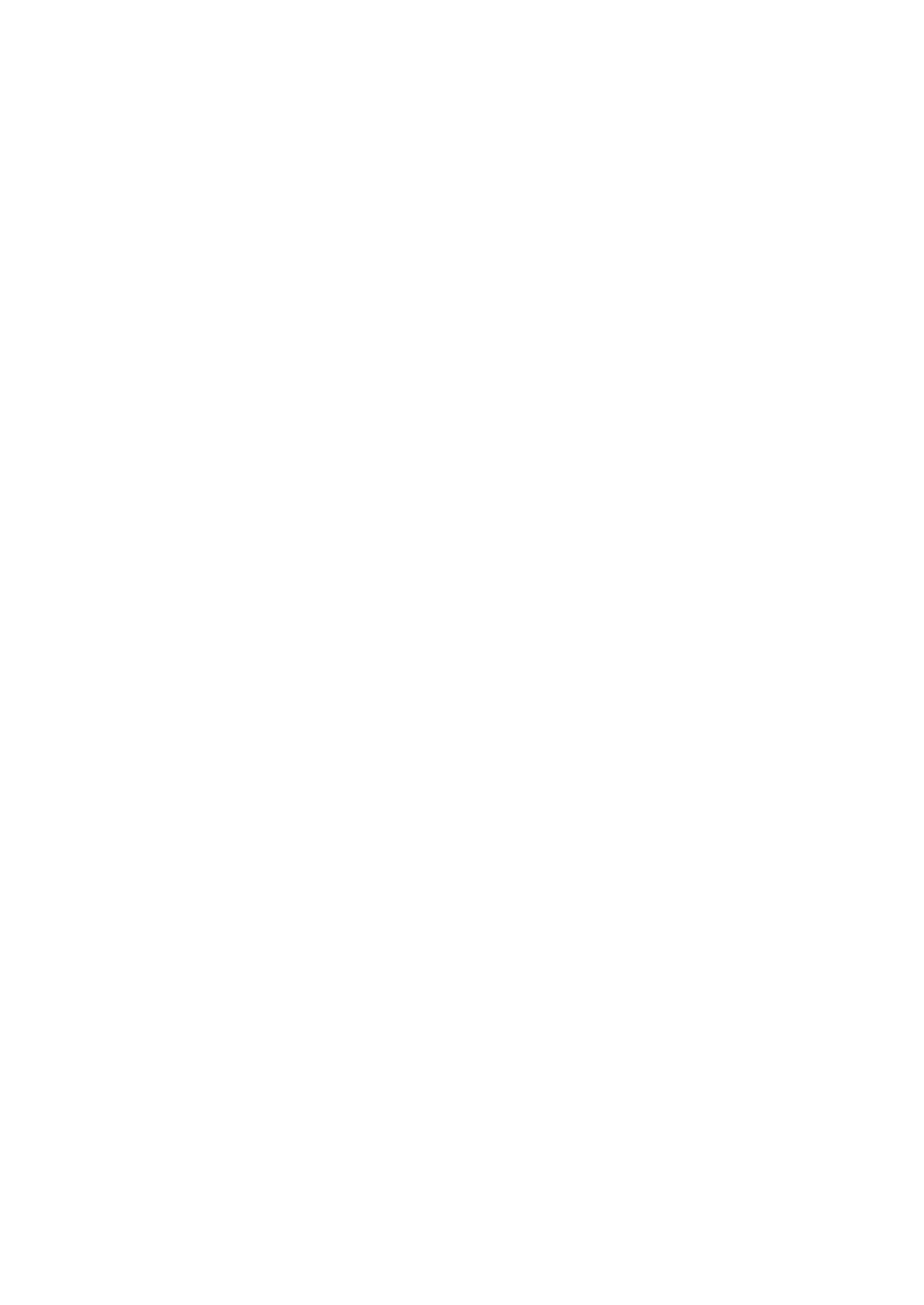

# HIV AND SEXUAL BEHAVIOURS OF OUT-OF-SCHOOL YOUNG PERSONS IN NIGERIA





benguela **B B C** WORLD SERVICE





**POPULATION COUNCIL** Ideas, Evidence, Impact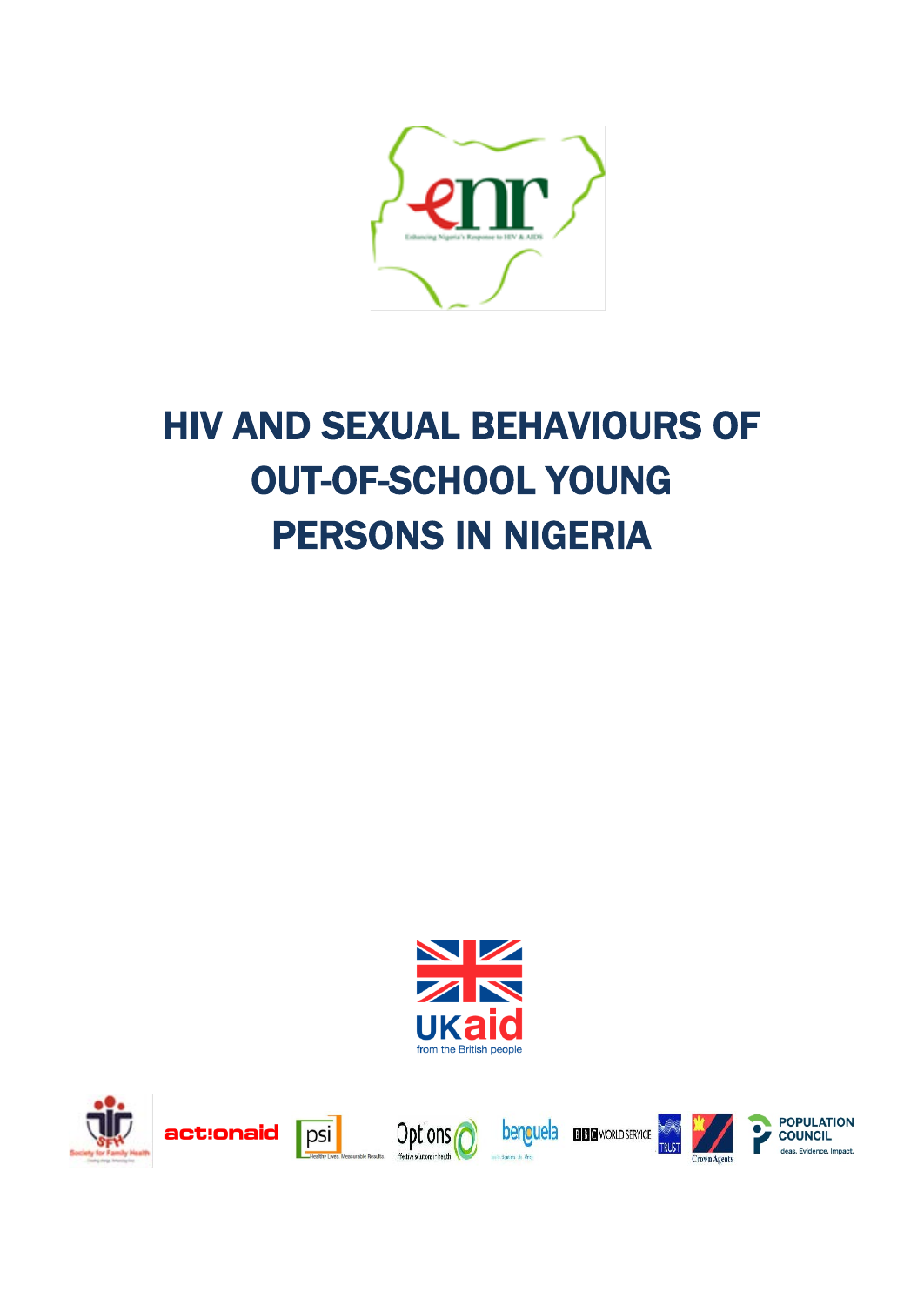Suggested citation: Enhancing Nigeria's HIV and AIDS Response Programme (ENR). 2015. "HIV and sexual behaviours of out-of-school young persons in Nigeria." Abuja: ENR.

The content of this report is the responsibility of ENR. This material has been funded by UK aid from the UK government; however the views expressed do not necessarily reflect the UK government's official policies.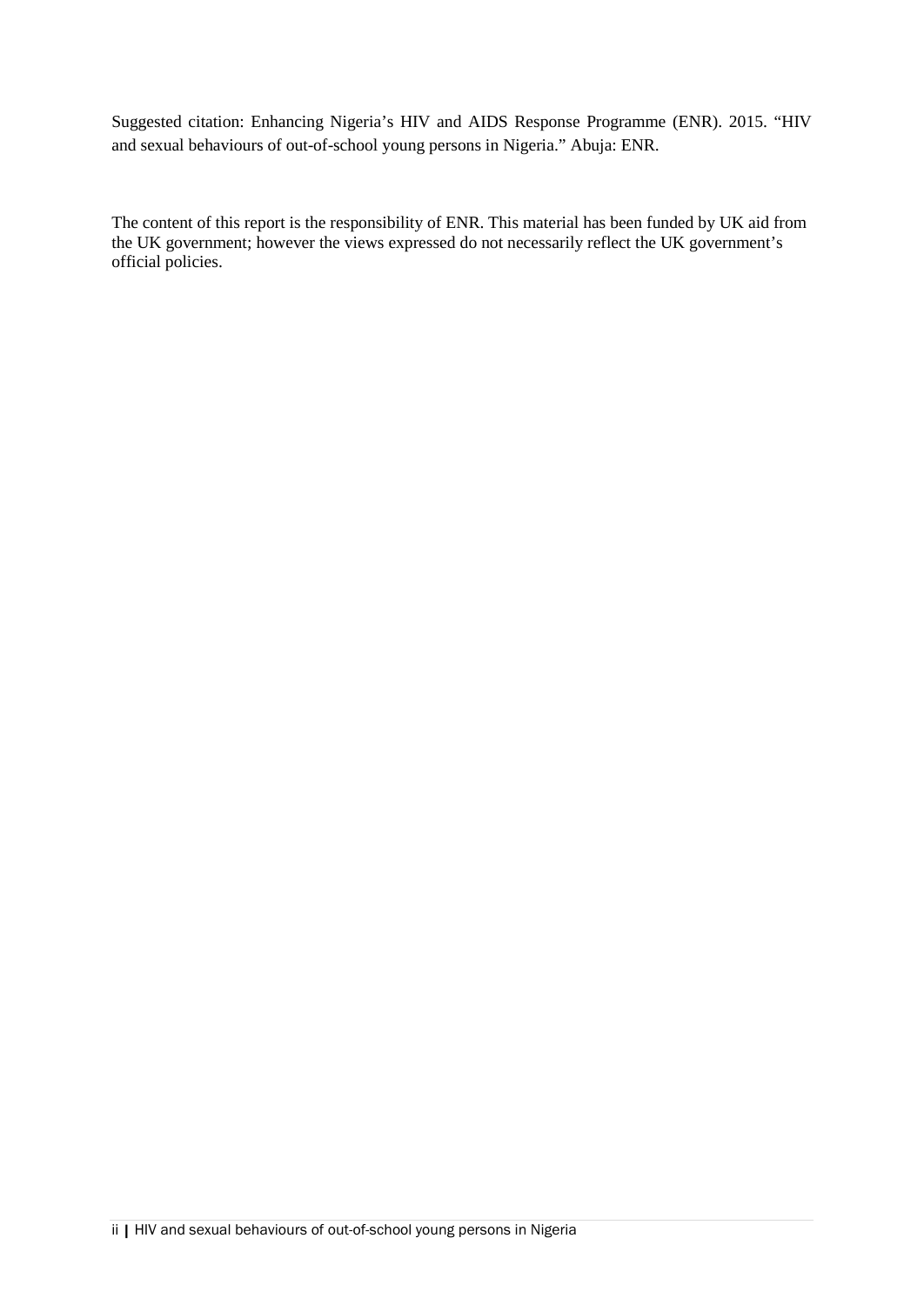# <span id="page-4-0"></span>**TABLE OF CONTENTS**

| HIV Sero-prevalence |  |
|---------------------|--|
|                     |  |
|                     |  |
|                     |  |
|                     |  |
|                     |  |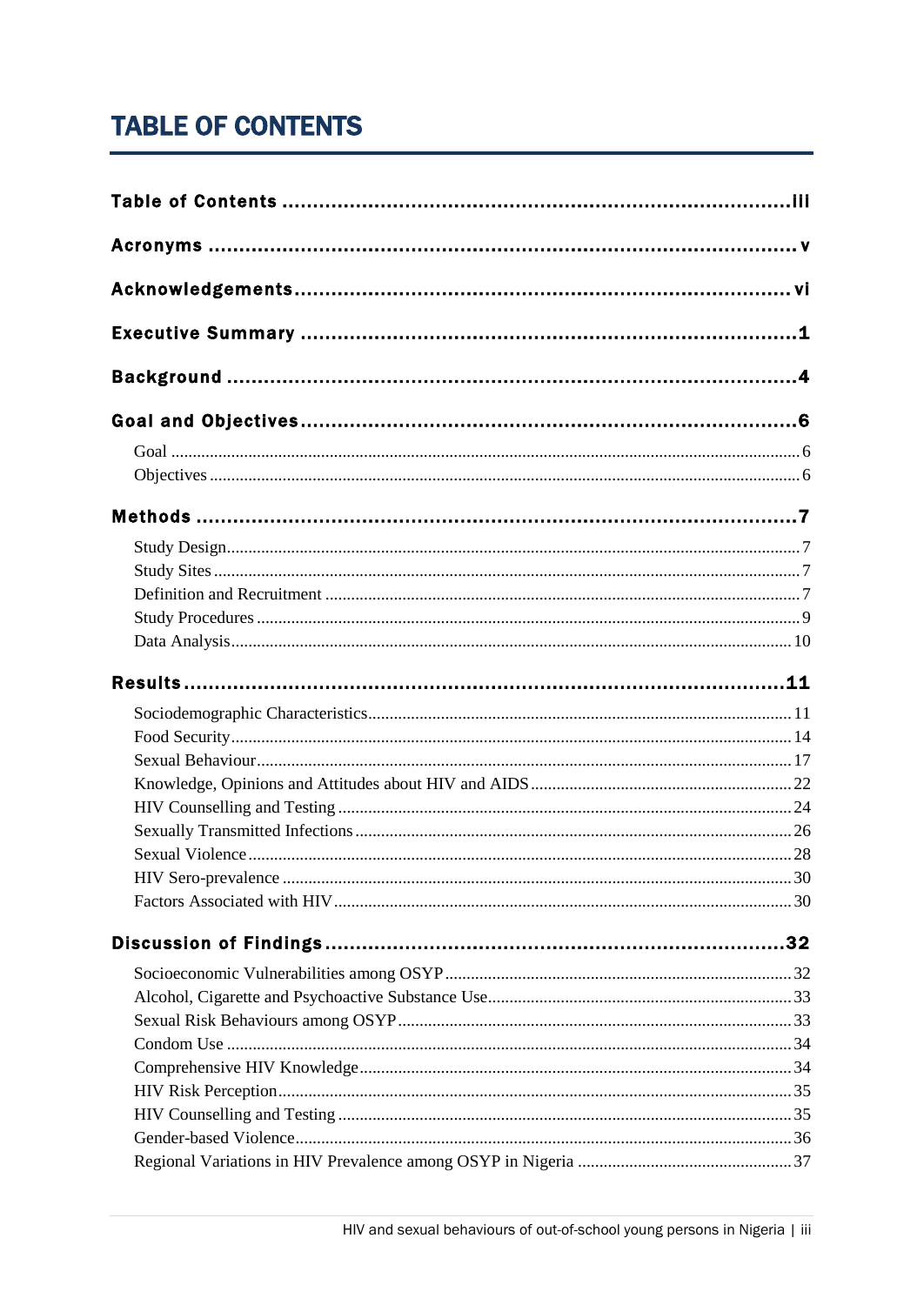| AppendiX 2: Additional Demographic and Behavioral Information47 |  |
|-----------------------------------------------------------------|--|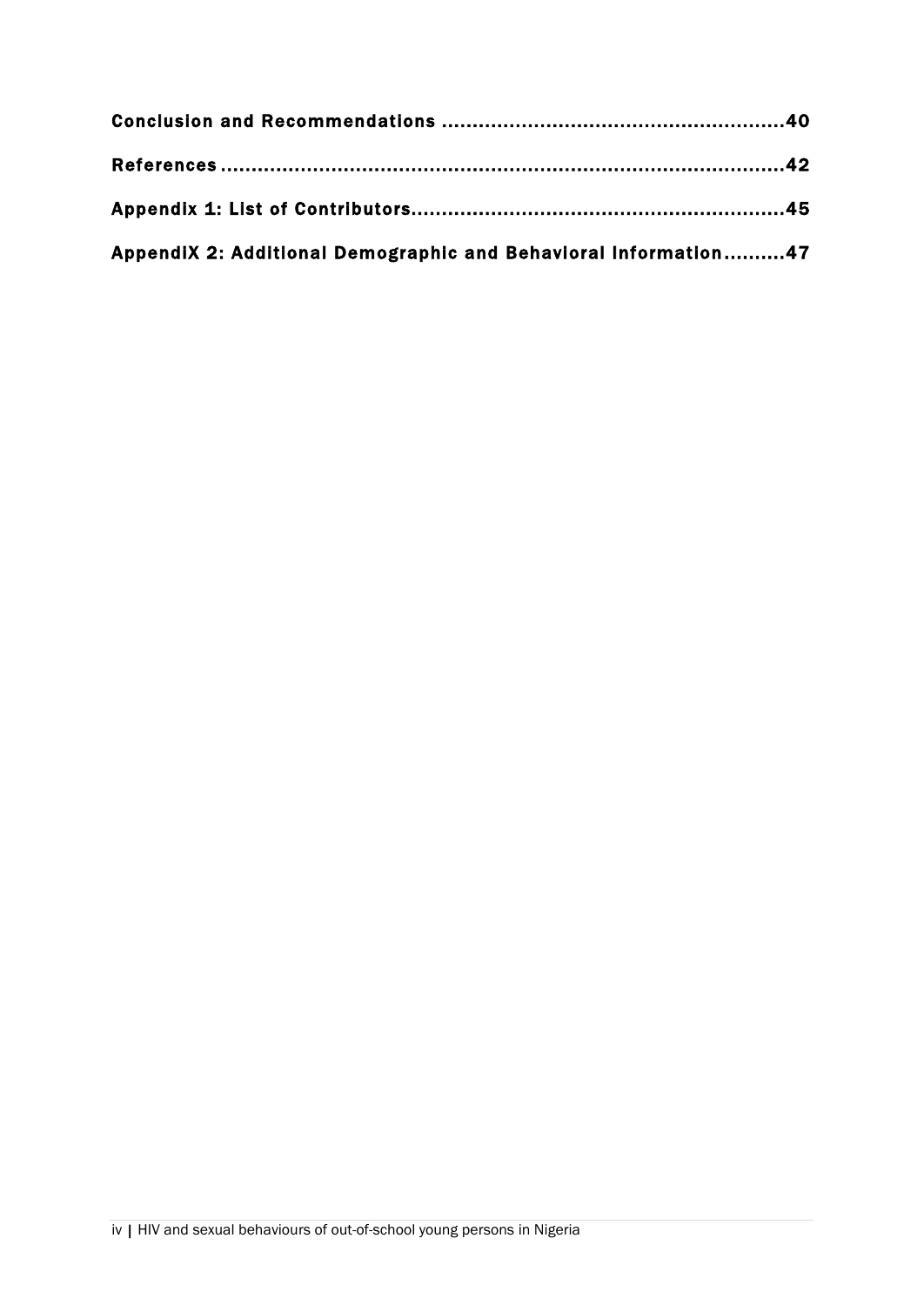# <span id="page-6-0"></span>ACRONYMS

| <b>AIDS</b>   | Acquired Immune Deficiency Syndrome                                 |
|---------------|---------------------------------------------------------------------|
| <b>AOR</b>    | <b>Adjusted Odds Ratio</b>                                          |
| <b>ART</b>    | <b>Antiretroviral Treatment</b>                                     |
| <b>ARV</b>    | Antiretroviral                                                      |
| <b>CEDAW</b>  | Convention to Elimination All Forms of Discrimination against Women |
| <b>DHS</b>    | Demographic Health Survey                                           |
| <b>ENR</b>    | Enhancing Nigeria's Response to HIV/AIDS                            |
| <b>HCT</b>    | HIV Counselling and Testing                                         |
| <b>HIV</b>    | Human Immunodeficiency Virus                                        |
| <b>GBV</b>    | Gender-based Violence                                               |
| <b>GPZ</b>    | <b>Geopolitical Zones</b>                                           |
| NC            | North Central                                                       |
| <b>NDHS</b>   | Nigerian Demographic Health Survey                                  |
| <b>NE</b>     | <b>North East</b>                                                   |
| <b>NGO</b>    | Nongovernmental Organisation                                        |
| <b>NW</b>     | North West                                                          |
| <b>OSYP</b>   | Out-of-school Young Persons                                         |
| <b>PSU</b>    | Presurveillance Mapping of Primary Sampling Units                   |
| <b>SD</b>     | <b>Standard Deviation</b>                                           |
| <b>SE</b>     | South East                                                          |
| <b>SRH</b>    | Sexual and Reproductive Health                                      |
| <b>SS</b>     | South South                                                         |
| SW            | South West                                                          |
| <b>STI</b>    | <b>Sexually Transmitted Infection</b>                               |
| <b>UNAIDS</b> | Joint United Nations Programme on HIV/AIDS                          |
|               |                                                                     |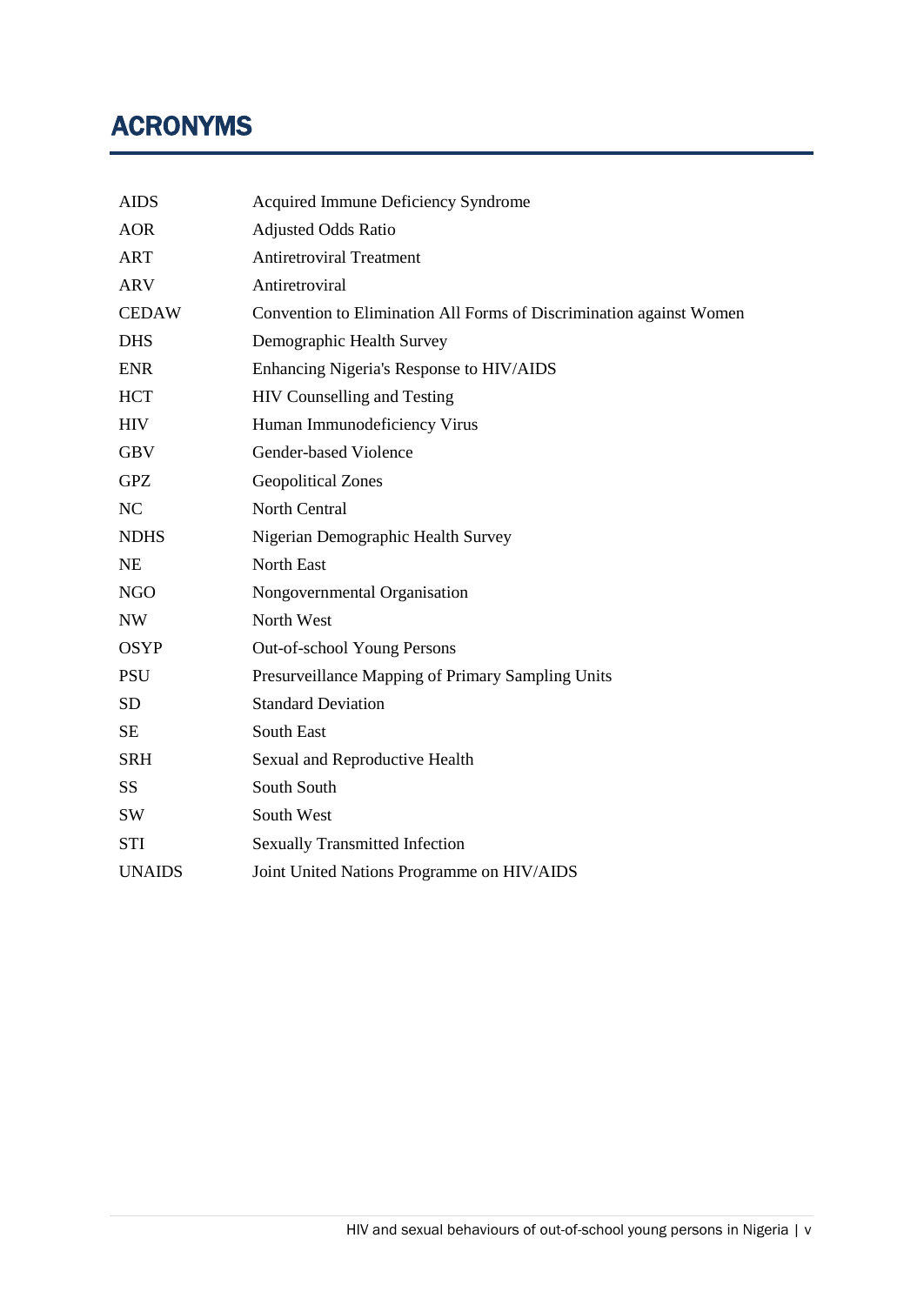# <span id="page-7-0"></span>ACKNOWLEDGEMENTS

The authors acknowledge the combined efforts of many individuals and collaborating institutions efforts who contributed to the successful conduct of the HIV Prevalence, Sexual Risk Behaviour and Reproductive Health Knowledge Among Out-of-School Adolescents and Young People in Nigeria Survey.

We are grateful for the enabling environment provided by the government of Nigeria through the Ministry of Health, National Agency for the Control of HIV and AIDS. The cooperation and support of the four participating states ministry of health, HIV and AIDS control agencies in Benue, Cross River, Kaduna, and Lagos involved in the survey is highly appreciated.

We would like to thank especially, the United Kingdom government (UK aid) through the Enhancing Nigeria's Response to HIV and AIDS (ENR) programme, for their financial and technical support.

We are grateful to Professor Oka Obono, University of Ibadan, Oyo State, Nigeria for the training on qualitative and quantitative research field methods for our study assistants. We commend the efforts of the study team members including the supervisors, interviewers, and counsellor-testers in the generation of high quality data, the persons involved in the data entry and analysis of the filled questionnaires as well as those who were involved in the report writing.

We also appreciate immensely the mobilisation efforts of our partner organizations and the young people who agreed to participate in the survey.

We hope that the findings in this report will assist in advocacy and programme planning towards appropriate and improved interventions for HIV/AIDS response for young people in Nigeria.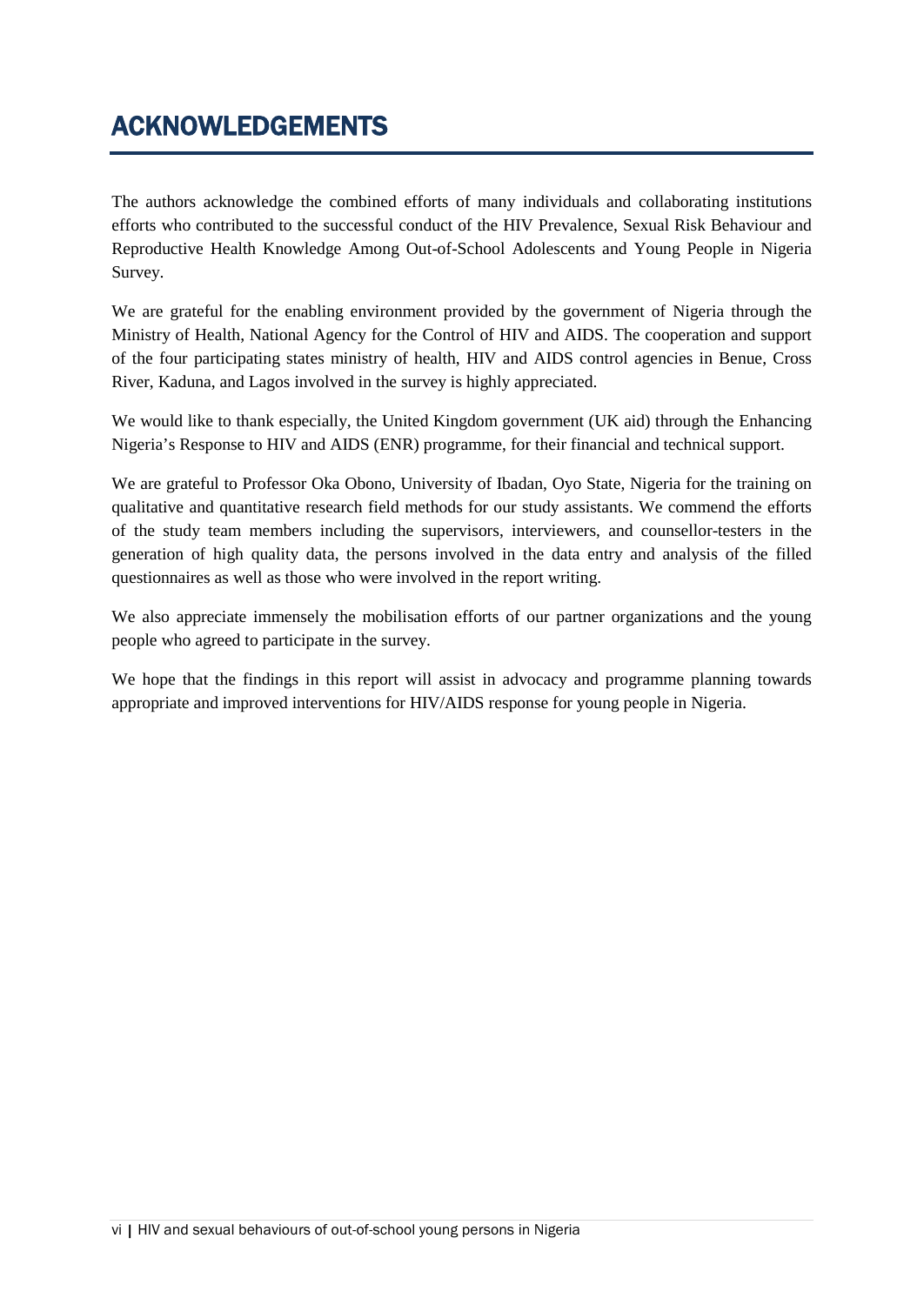# <span id="page-8-0"></span>EXECUTIVE SUMMARY

# **Background**

Nigeria, after South Africa, has the highest number of out-of-school adolescents and young people in Nigeria (OSYP) living with HIV and AIDS globally, yet studies on HIV prevalence and sexual risk behaviours among this vulnerable group are limited. Without accurate and timely evidence, policymakers and programme planners/managers will not be able to properly plan, design, allocate resources to, monitor, and evaluate policies and programmes that effectively address HIV prevention, care and treatment of OSYP in Nigeria.

# Goal and Objectives

The main goal of this study was to determine prevalence of HIV and HIV risk behaviour among outof-school adolescents and young people in Nigeria with a view to developing evidence-based HIV prevention and care programmes suited to their context.

#### *Objectives of the study*

Generate behavioural data to:

- 1. Estimate the prevalence of unprotected sexual risk behaviours among OSYP.
- 2. Estimate the prevalence of alcohol and recreational drug use among OSYP.
- 3. Determine the factors associated with high-risk behaviours among OSYP.

Generate biological data to:

1. Estimate HIV prevalence and factors that increase vulnerabilities of OSYP to HIV in Nigeria.

# Methods

Between June and August 2014, OSYP were recruited in one state in each of the six geopolitical zones in Nigeria. An exploratory cross-sectional study design was deployed using quantitative approaches. Quantitative methods were used to elicit information on sexual risk behaviour and socioeconomic vulnerabilities experienced by OSYP while data on HIV prevalence was obtained by HIV rapid test according to the National algorithm. Informed consent for the behavioural, and biological components of the study was obtained by written consent from the respondents.

# **Results**

Overall, a total of 2,106 OSYP, 1,124 males (53 percent) and 982 females (47 percent), participated in the study. A majority of the respondents had at least secondary level education (67 percent) while 19 percent of respondents had primary level education and 9 percent had no formal education. Less than 20 percent were gainfully employed. By marital status, a majority of the respondents had never been married (87 percent). About half of the respondents (54 percent) could afford three meals a day. About 8 percent of respondents used alcohol everyday while about a tenth of the respondents reported current use of cigarette and psychoactive substances.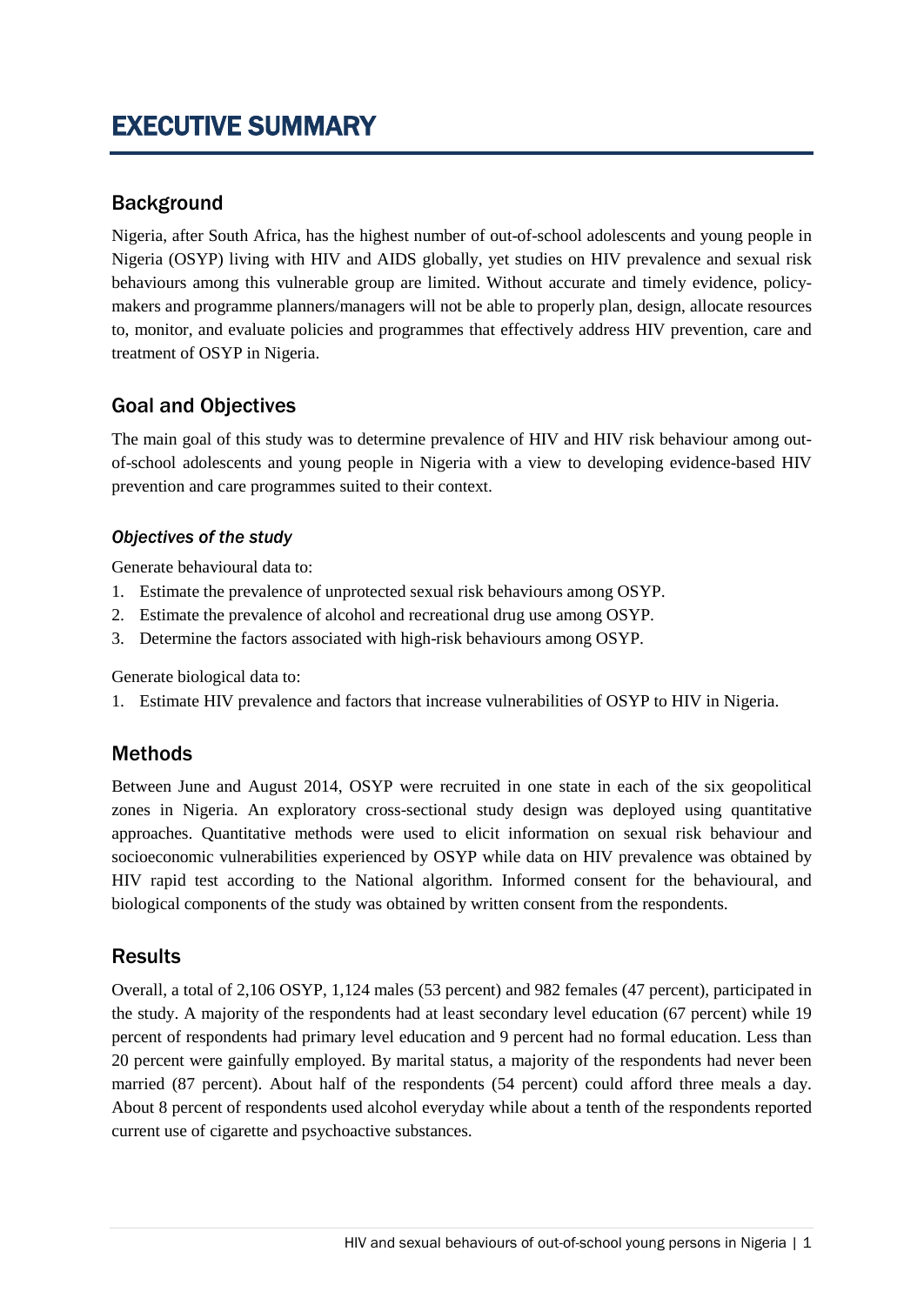The median age at first sex was 16 years for males and 17 years for females. Among those who had ever had sex (73 percent), about 20 percent had sexual debut before age 15 years. Thirty-seven percent of the respondents had engaged in multiple sexual partnerships in the 12 months prior to the survey while 14 percent of respondents had engaged in transactional sex. Among those who had engaged in high-risk sex, 58 percent reported using a condom. By geopolitical zone (GPZ), condom use ranged from 50 percent in the South South to 84 percent in the North West. Comprehensive knowledge of HIV was 30 percent while only 6 percent of respondents indicated that they had a high chance of contracting HIV. Only 34 percent of respondents had ever been tested for HIV and received their result.

HIV prevalence among OSYP was observed to be 1 percent. It was higher among those aged 20–24 years (2.4 percent) compared to those aged 15–19 years (1.2 percent). By gender it was higher among females (3.6 percent) compared to males (0.6 percent). It was higher among those who were formerly married (30 percent) and lowest among those who have never married (1.4 percent). By GPZ, it was highest in the North East region (3.9 percent) while respondents from the South East region recorded no positives. Among respondents from other zones it was 3.3 percent in North Central, 3.7 percent in North West, 1.3 percent in South South and 0.5 percent in South West. It was higher among rural dwellers (2.6 percent) compared to those in urban areas (1.0 percent).

Overall, 15 percent of female OSYP had experienced some form of sexual violence. A fifth of the respondents had been touched by someone against their will, with about 10 percent deceived into having sexual intercourse. About 10 percent of females had been raped while about 8 percent had been beaten for refusing to have sex. Sexual abuse was higher among those aged 20–24 years compared to those aged 15–19 years. Marital rape or having been beaten for refusing sex in a marital/cohabiting relationship was about 7 percent. By GPZ, respondents from the South South region reported the highest rates of sexual violence with about a third of respondents reporting that they had been deceived into having sex, been raped, and/or beaten for refusing sex.

# Conclusion and Recommendations

This study highlights key vulnerabilities experienced by out of school adolescents and young people in Nigeria. A non-responsive system has left them both educationally and economically disadvantaged. Female OSYP are doubly exposed to these vulnerabilities and this exacerbates their risk to contracting HIV. Early sexual debut, multiple sex partnerships and transactional sex, presents a complex prevention need for OSYP across Nigeria. Low comprehensive HIV knowledge fails to drive and heighten HIV risk perception and may explain the sexual risk behaviours exhibited by OSYP. Lastly, the heterogeneity of HIV with respondents in northern Nigeria having higher HIV prevalence compared to their southern counterparts suggests the need for further research to determine factors driving the epidemic in this region.

Based on the findings in this study, the following recommendations are proposed:

- Establish HIV prevention programmes targeted toward OSYP to reduce sexual risk behaviours.
- Advocate state governments to adopt and domesticate Federal Laws which protect young people.
- Design appropriate interventions which heighten other components of HIV risk appraisal and thus achieve larger impact on intention and behaviour.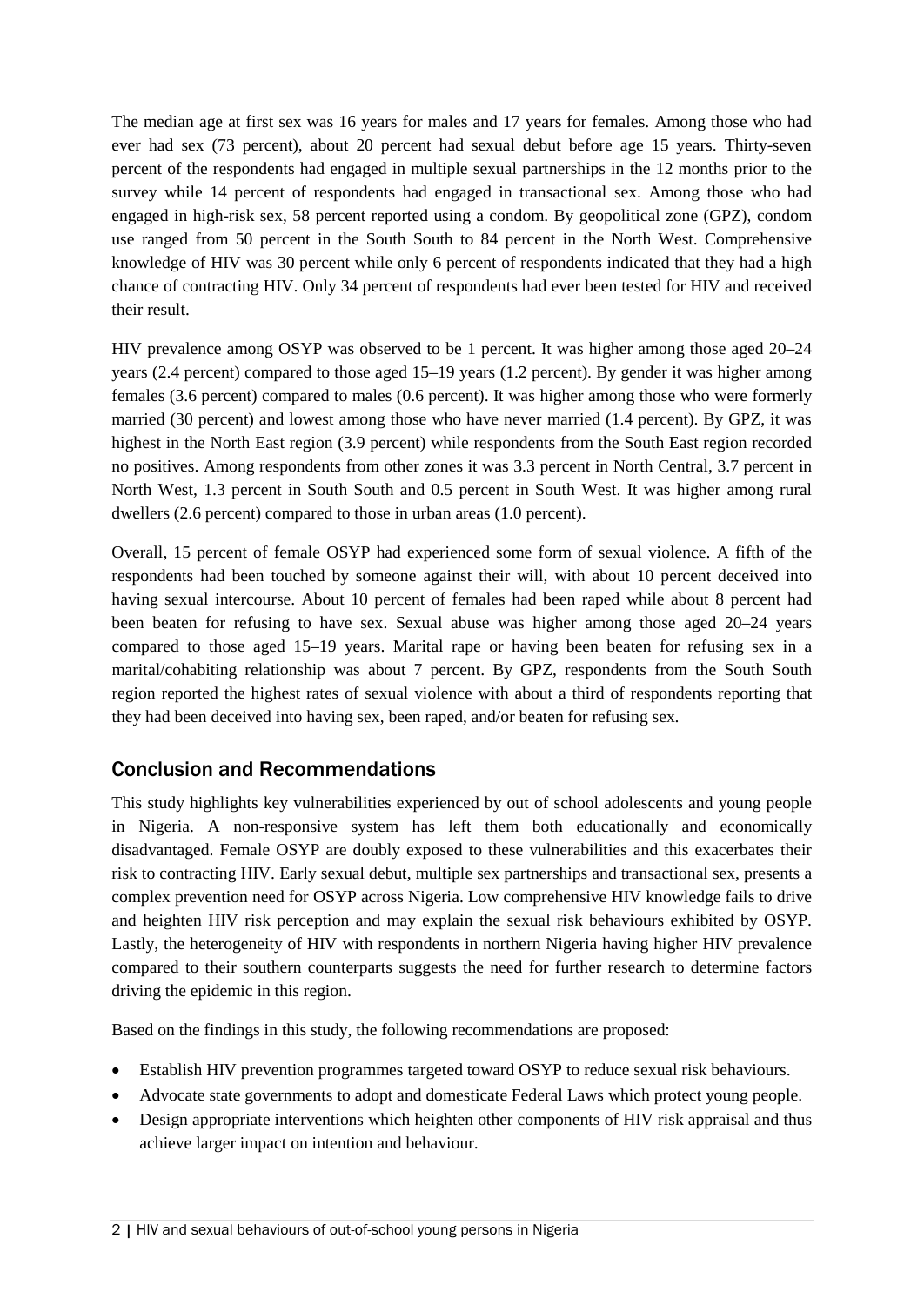- Target HIV counselling and testing to OSYP to meet the testing gap and also provide positives with appropriate referral mechanisms to comprehensive care and treatment.
- States must create a gender sensitive and confidential medium for female OSYP to lodge complaints and seek legal address if their sexual rights have been violated.
- Condom programming must be culturally sensitive and target OSYP in their niche as cultural limitations may not avail them the opportunity to participate in the regular methods of prevention interventions used in Nigeria.
- Health education and behaviour change communication on the risks of alcohol and drug use should be made available to OSYP so that they will be better equipped to make informed choices and decisions on their health. OSYPFurther research is required to determine factors driving the epidemic in northern Nigeria.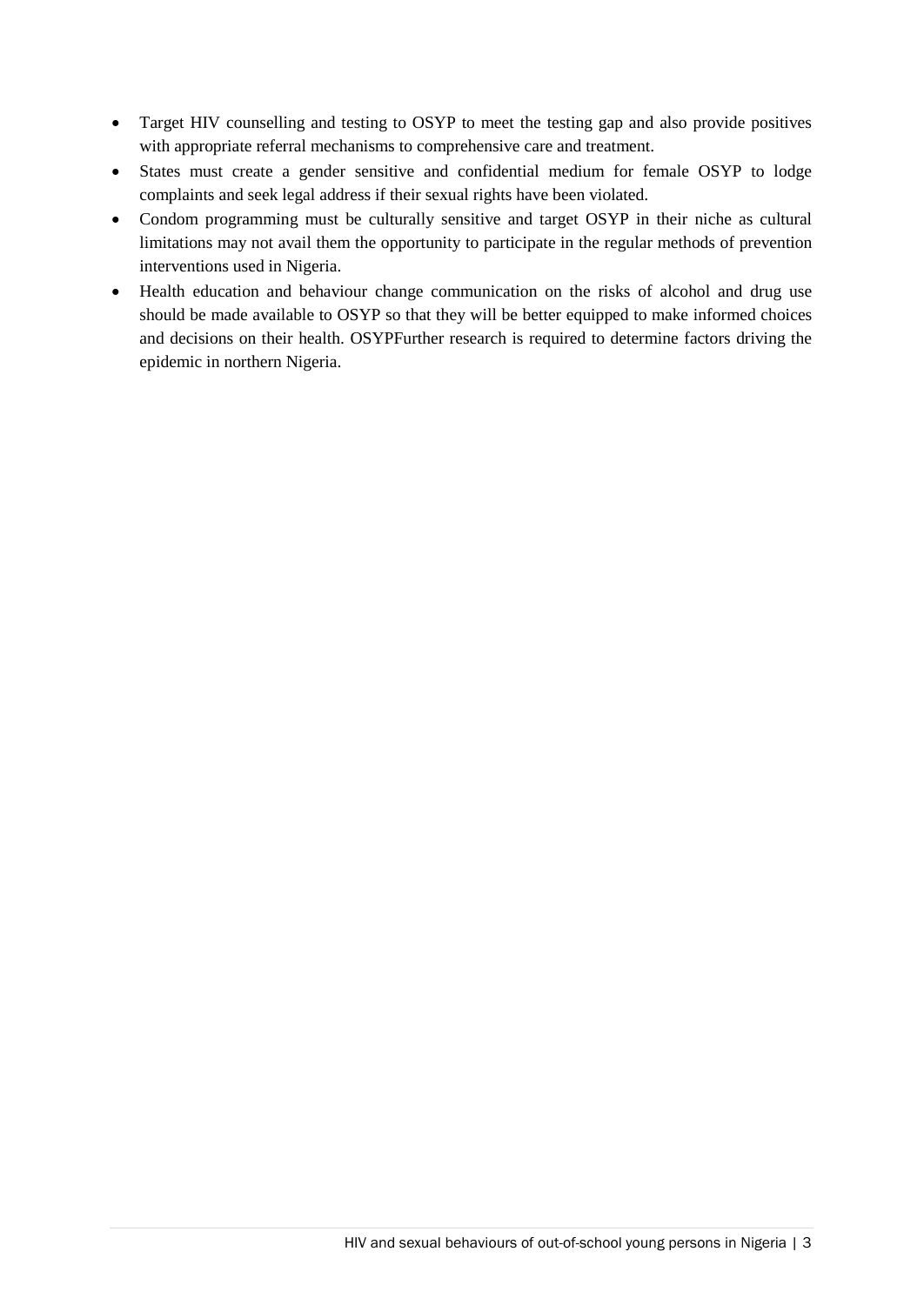# <span id="page-11-0"></span>BACKGROUND

Out-of-school young persons (OSYP), i.e., adolescents and young persons who are not enrolled in any form of education, constitute about a third of the total population in Africa and Nigeria.<sup>1</sup> Adolescence is a period when experimentation with sexuality and drugs often takes place, increasing vulnerability of adolescents to HIV. <sup>2</sup> The number of OSYP living with HIV is growing, particularly in low-income countries with high HIV prevalence,<sup>2</sup> yet there are very few HIV prevention programmes designed specifically to address their needs. Across the continent, HIV prevalence among young people varies considerably from a low of less than 0.1 percent in Egypt—where the HIV epidemic is highly concentrated around persons who inject drugs and men who have sex with men $3$ —to a high of 30 percent in South Africa and 40 percent in Zimbabwe. South Africa and Nigeria have the highest number of OSYP living with HIV and AIDS with as many as 1.9 million in South Africa and 1.3 million in Nigeria.<sup>4</sup> Without accurate evidence, it is impossible for policymakers and programme implementers to adequately design, allocate resources to, monitor, and evaluate policies and programmes that effectively address the HIV prevention and impact mitigation needs (including stigma and discrimination) of the various categories of OSYP across Africa.

Data from the 2008 Nigeria Demographic Health Survey (NDHS) revealed that 16 percent of young women and 6 percent of young men aged 15–24 years engaged in sexual intercourse before age 15.<sup>5</sup> Furthermore, nearly half of young women (49 percent) and a quarter (26 percent) of young men aged 18–24 years reported that their first experience of sexual intercourse was before age  $18<sup>5</sup>$ . The survey also found that across all age groups, young men reported having higher risk sexual intercourse (sex with someone who is neither a spouse nor a cohabiting partner) in the past 12 months than their female counterparts (15–19 years: 94.5 percent vs 33.3 percent; 20–24 years: 74.1 percent vs 26.3 percent). Prevalence of multiple sex partnerships among young people in Nigeria is equally high, ranging from 2.1 percent to 66 percent.<sup>6</sup> A cross-sectional survey of junior secondary school students in Enugu revealed that 36.4 percent reported three or more sexual partners in the three months preceding the interview.<sup>7</sup> In contrast, 40 percent of respondents in another cross-sectional survey of in-school young persons revealed that they had more than one sexual partner.<sup>8</sup> Despite the relatively high levels of high-risk sexual activity, condom use among Nigerian youth remains very low with levels ranging from 8.6 to 54.5 percent.<sup>5,9-18</sup>

The 2008 NDHS found that only 22 percent of young women and 33 percent of young men have comprehensive knowledge of HIV.<sup>5</sup> Comprehensive knowledge is higher among young people living in urban than rural areas. Among both sexes, the proportion with comprehensive knowledge tends to increase with level of education and wealth quintile. Other studies have also reported high levels of awareness of HIV and AIDS but low comprehensive knowledge levels with significant misconceptions about HIV.<sup>9,19,20</sup>

As in the adult Nigerian population, low risk perception is also a key driver of the epidemic among youth as documented by several studies.<sup>9-10,21</sup> These studies have also documented a discrepancy between risk behaviour and risk perception, with young people reporting high levels of risky sexual behaviour despite low risk perception. A study of young slum dwellers in Ibadan also revealed that even when risk perception was relatively high there was still a disparity with behaviour.<sup>22</sup> This study aimed to describe HIV prevalence and associated risk behaviours among OSYP in Nigeria in an effort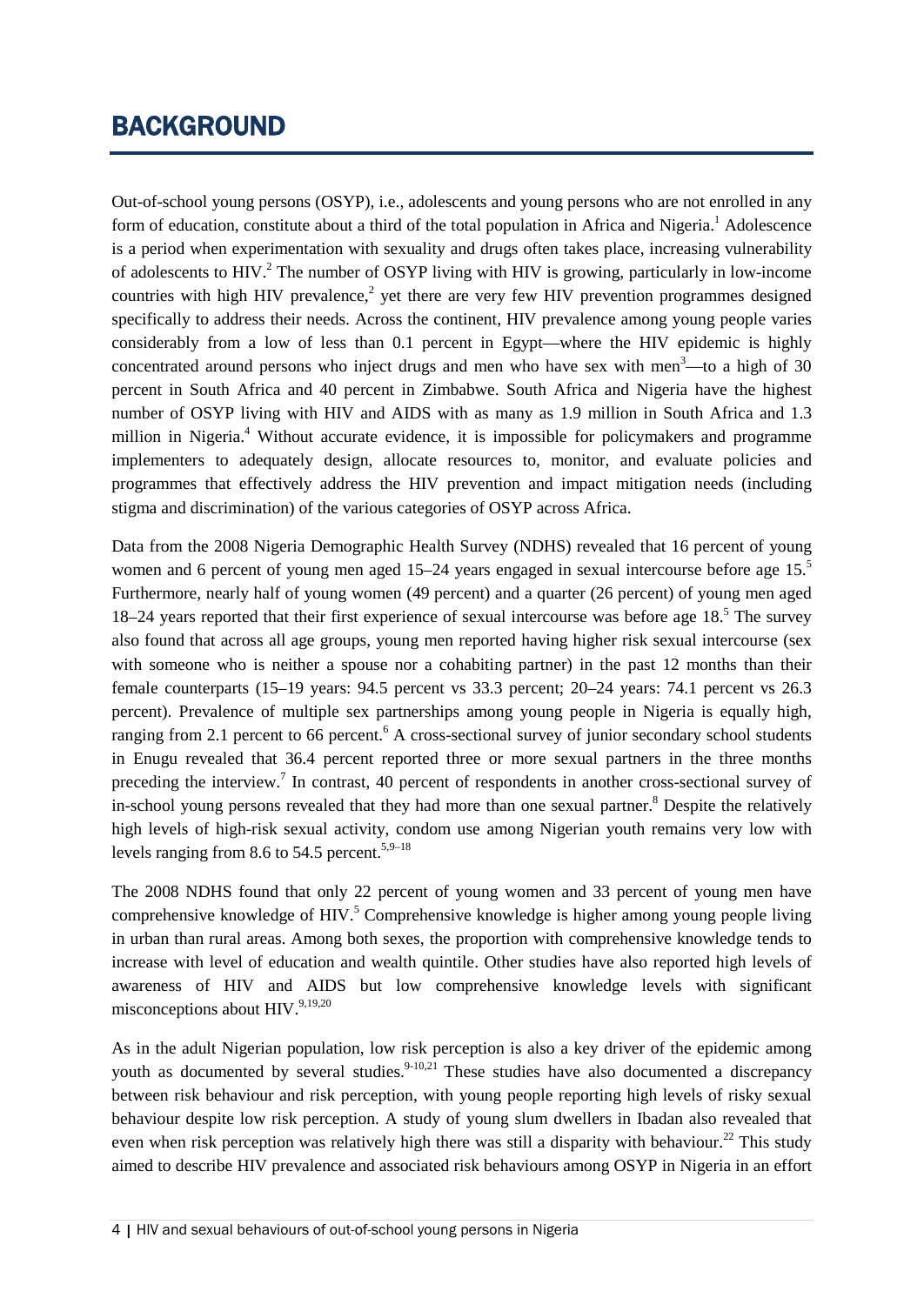identify factors that drive the epidemic within this subpopulation as well as provide empirical data to appropriately guide resource allocation for HIV prevention and treatment.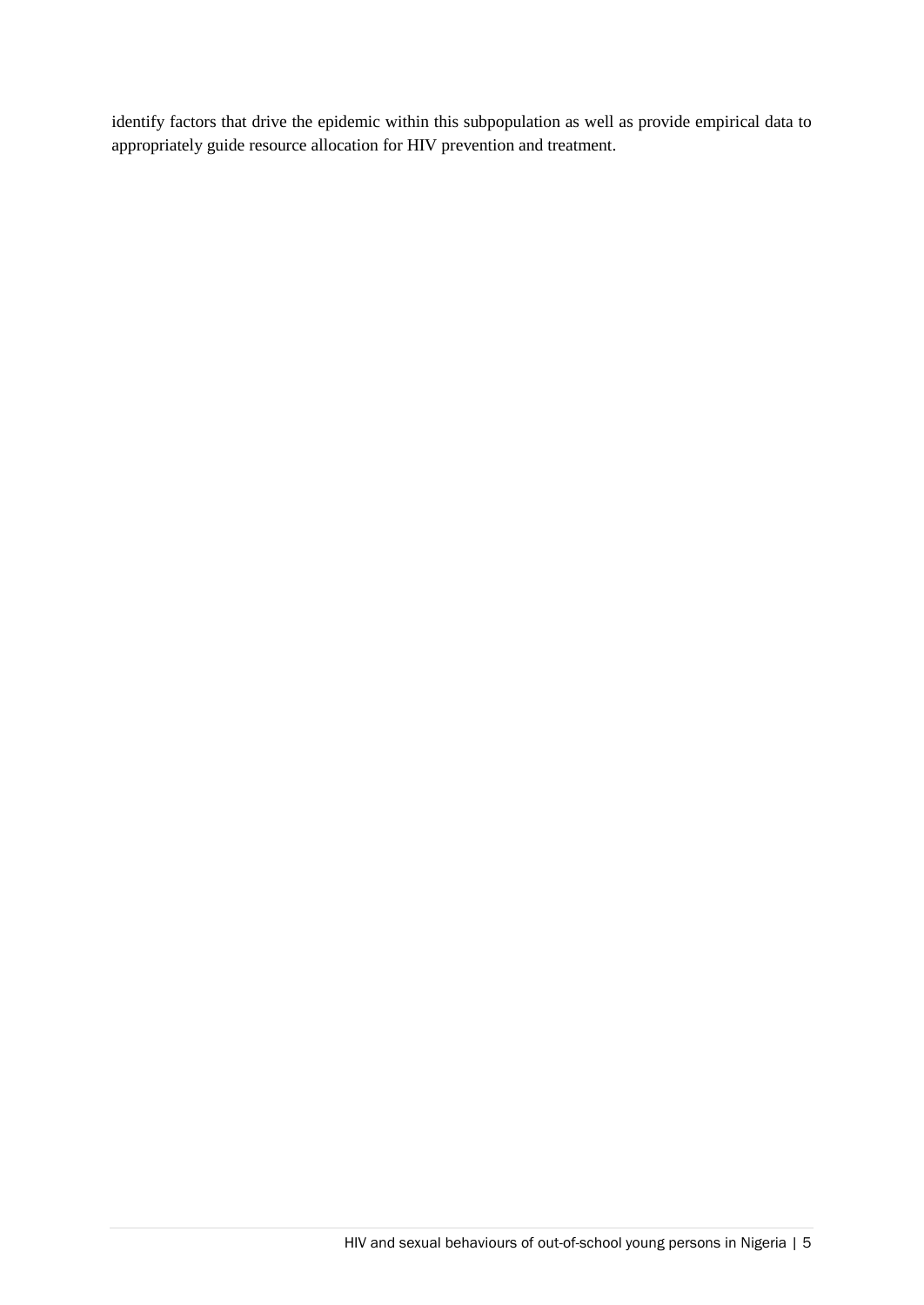# <span id="page-13-0"></span>GOAL AND OBJECTIVES

# <span id="page-13-1"></span>Goal

The main goal of this study was to determine the prevalence of HIV and risk behaviour among OSYP in Nigeria with a view to developing appropriate evidence-based HIV prevention, treatment, care and support interventions suited to their context.

# <span id="page-13-2"></span>**Objectives**

Generate behavioural data to:

- 1. Estimate the prevalence of unprotected sexual risk behaviours among OSYP.
- 2. Estimate the prevalence of alcohol and recreational drug use among OSYP.
- 3. Determine the factors associated with high-risk behaviours among OSYP.

Generate biological data to:

1. Estimate HIV prevalence and factors that increase vulnerabilities of OSYP to HIV in Nigeria.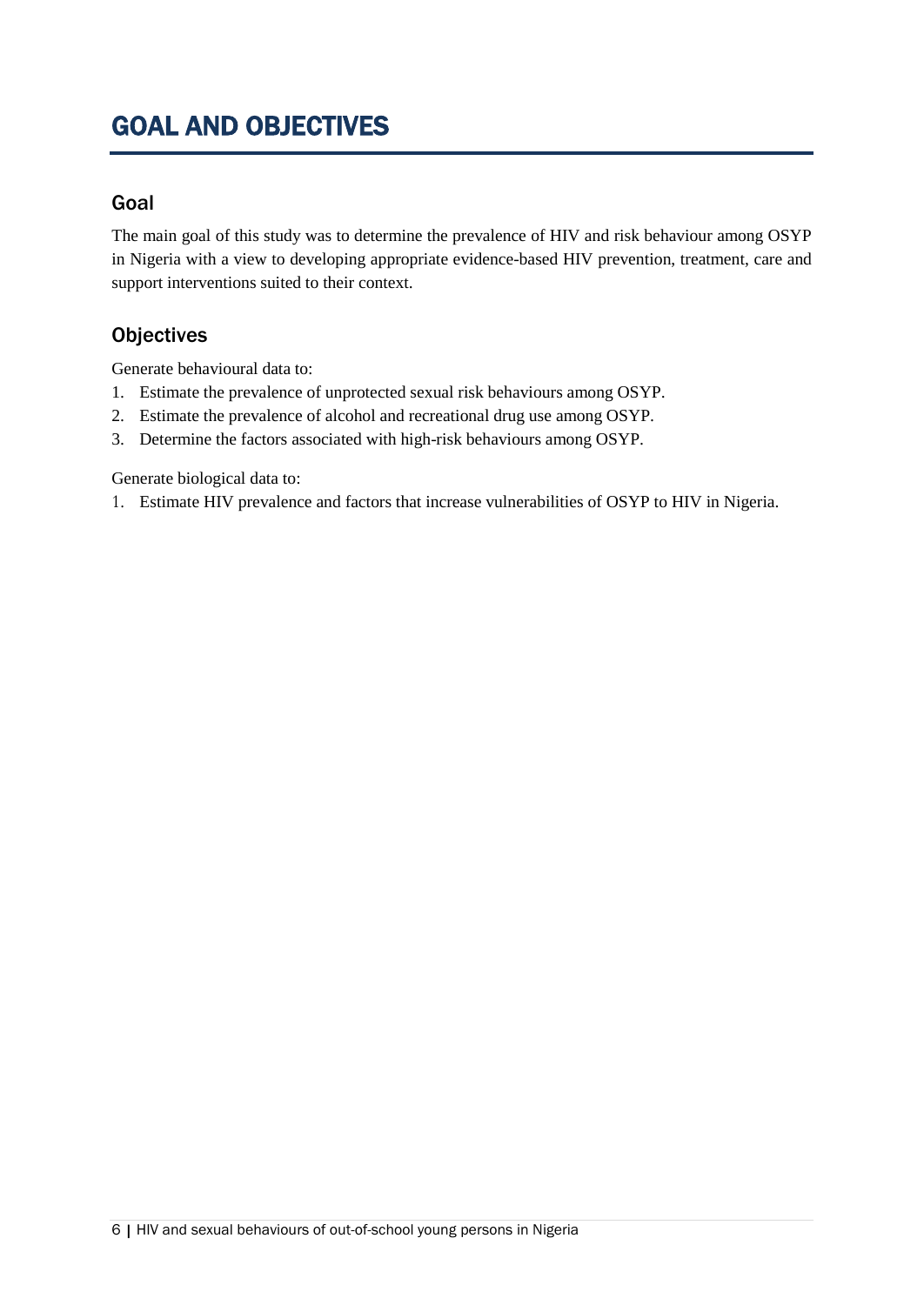# <span id="page-14-0"></span>METHODS

# <span id="page-14-1"></span>Study Design

An exploratory cross-sectional study design was employed using a quantitative study approaches. Quantitative methods were used measure various characteristics of interest among OSYP (sexual debut, HIV prevalence, multiple sexual partnerships, consistent condom use with sex partners, comprehensive HIV knowledge, use of alcohol and psychoactive drugs).

# <span id="page-14-2"></span>Study Sites

To obtain a good representation of respondents, the study was conducted in six states each selected from each of the six geopolitical zones (GPZs). Within each state, two local government areas (one rural and one urban) were randomly selected. This allowed for diversity in the pool of respondents and for comparison between and within groups (e.g., urban vs. rural). Furthermore, within each local government area, hot spots where youth meet and engage in high-risk behaviours were identified.

# <span id="page-14-3"></span>Definition and Recruitment

For the purpose of this study, the term "out-of-school young persons" was defined as person aged between 10 and 18 years whose highest educational attainment was Qur'anic education or primary or those aged between 19 and 24 years whose highest educational attainment was Qur'anic, primary, or secondary education.

However, since Section 64 (2) of the Child's Right Act stipulates that only a child who has attained the age of 16 years has the right to give consent for scientific investigation without parental consent, to be eligible for recruitment into the behavioural and biomedical components of this study, participants had to be:

- 1.  $16^{a,b} 24$  $16^{a,b} 24$  $16^{a,b} 24$  $16^{a,b} 24$  years of age.
- 2. Resident of a study site for at least six months prior to the data collection.
- 3. Able and willing to provide informed consent to participate in all aspects of the study.

Exclusion criterion:

-

1. Participants who exhibited any condition that precluded informed consent, or made study participation unsafe were excluded from the study.

<span id="page-14-4"></span>a Child Rights Act 2003: Section 64(2) of the Act provides that a child who has attained the age of 16 years has a right to give consent for scientific investigation without parental consent. However, the Children and Young Persons Acts of Nigeria 131 of 1954 defines a child as "a person under the age of 14 years."

<span id="page-14-5"></span>b Children and Young Persons Act, Laws of Nigeria 131 of 1954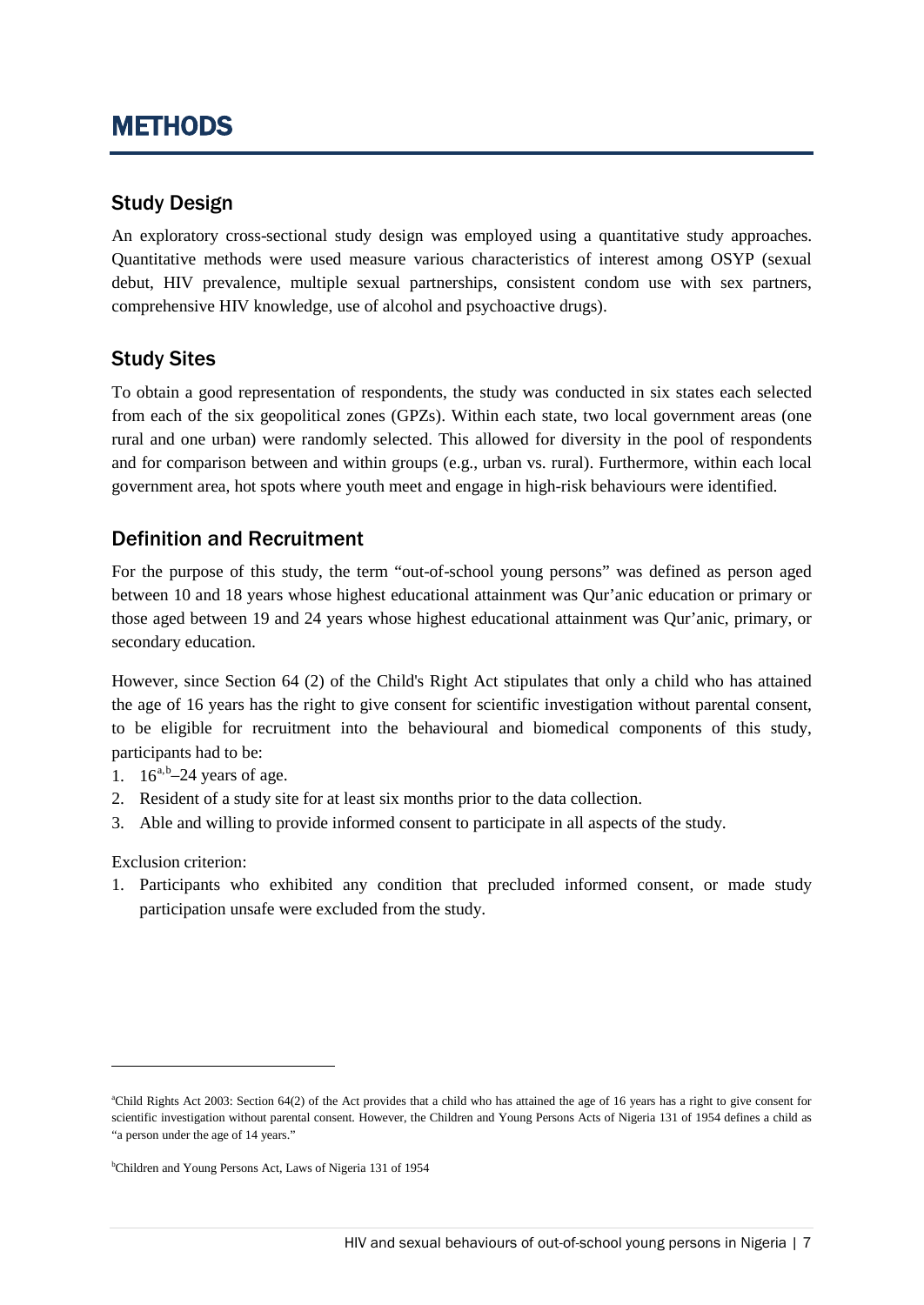#### *Quantitative survey*

#### **Sample size**

The sample size was calculated with Epi Info. Given that over 50 percent of male youth engaged in high-risk sex (sex with non cohabitating partner) in the last 12 months prior to the NDHS, we aimed to determine the appropriate response to the use of condom consistently during high-risk sex. Fortynine percent of males aged 15–24 years used a condom at last high-risk sex while 36 percent of females aged 15–24 years used condom at last high-risk sex.<sup>5</sup> The following formula was used to determine the sample size per group (males and females).

$$
N = \frac{Deff.Z_\alpha^2.p.q}{d^2}
$$

 $\text{Deff} = \text{Design effect}$  (assumed to be the value of 1.5 to account for homogeneity among OSYP sampled from the hot spot);

 $P =$  the known/assumed pre-survey value of the indicator of interest or the estimated proportion of the target population with the characteristic of interest at the time of the survey;

 $Z$  z-score corresponding to the probability with which it is desired to be able to conclude that the observed proportion would not have occurred by chance and

 $d^2$  = Absolute precision required: Precision required is set at 5 percent.

The study informants were sampled from each hot spot proportional to the total available sample of OSYP. Thus we used males as the reference to estimate the minimal sample size with a 95 percent confidence level, a power of 80 percent and a design effect of 1.5. Thus a total of 307 respondents, both males and females were required per state. This also accounted for a 10 percent refusal rate. Since Nigeria is divided into six GPZs—South South (SS), South East (SE), South West (SW), North East (NE), North West (NW), and North Central (NC)—the selected sample size was applied to each zone to allow for inter-zonal comparison. Thus total minimum sample size for the survey was 1,842.

**Table 1 Quantitative survey sample size**

|                                 | <b>Behaviour indicator</b>         | % in 2008<br><b>NDHS</b> | Sample<br>size |
|---------------------------------|------------------------------------|--------------------------|----------------|
| Most at risk adolescent males   | Condom use at last higher risk sex | 49                       | 307            |
| Most at risk adolescent females | Condom use at last higher risk sex | 36                       | 299            |

#### **Sampling of OYSP**

Given the age range of the target group, time-location sampling<sup>6</sup> technique was used to sample for OSYP. Time-location clusters were defined as the location where OSYP congregate, the peak day(s) of the week, and the time of the day when the highest number of OSYP were present at the site. Prior to the commencement of the survey, members of the communities, nongovernmental organisations (NGOs) working with the target populations, key informants, and a mapping consultant identified hotspots where OSYP congregate (e.g., streets, game arenas, high traffic zones, bars), including information on the time of the day when they congregate. Prior assessments were conducted to guide operational implementation of the survey as well as estimate the respective population sizes of various subgroups of OSYP per site. When the estimated number of OSYP at the site was less than the sample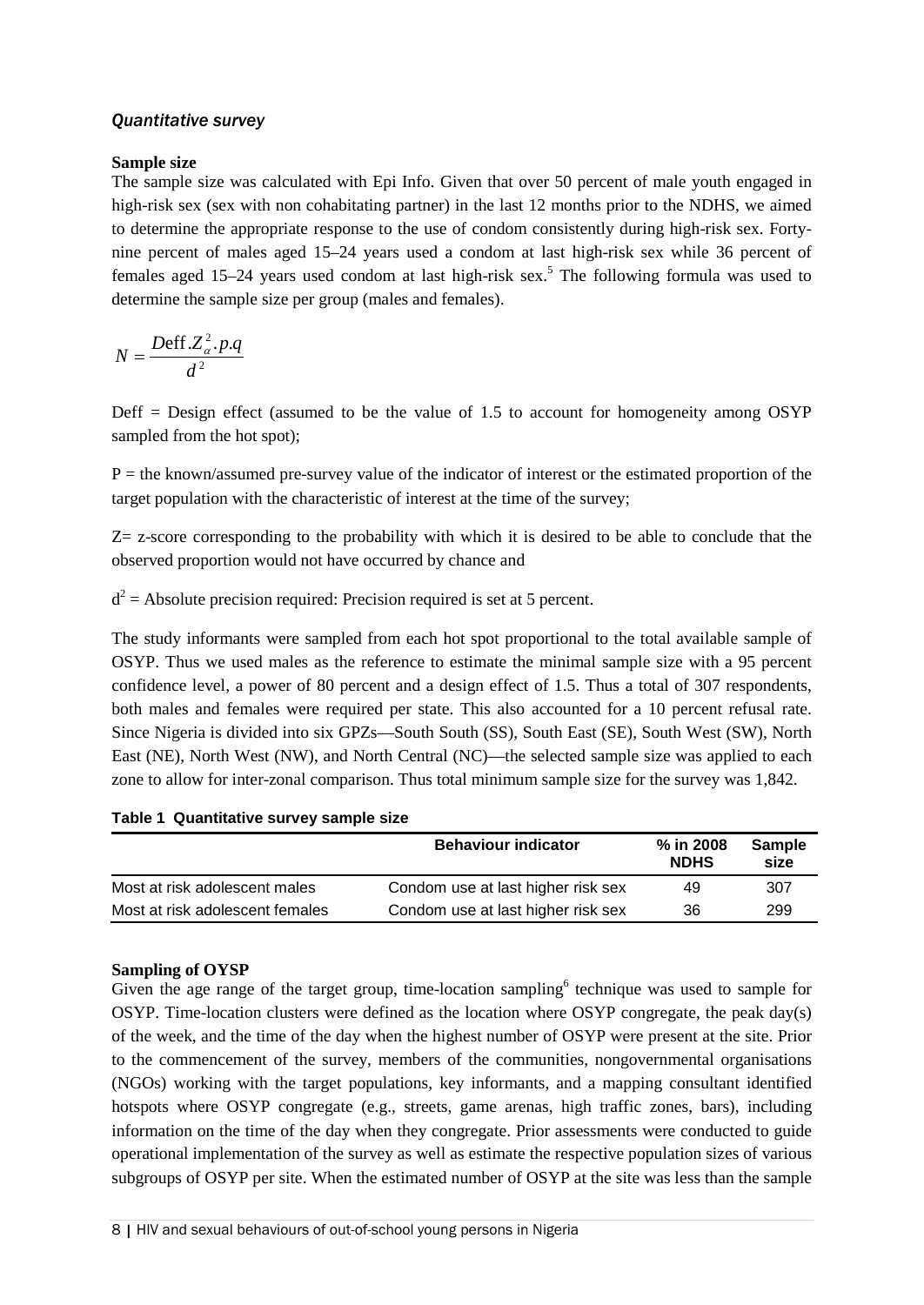size, a "take-all" approach was employed; otherwise, a stratified sampling recruitment technique was deployed.

# <span id="page-16-0"></span>Study Procedures

#### *Pre-surveillance mapping of primary sampling units*

The main objective of the pre-surveillance mapping exercise was to identify and list sites where OSYP could be located and the essential distinguishing characteristics of each site.

#### *Data collection*

Each state had a study team comprising of four interviewers, two counsellor testers, and a state supervisor from community-based organisations known to work with young persons. In addition, oversight supervision was provided by a staff of the monitoring and evaluation unit of the State Agency for the Control of AIDS and State Office of ENR. Prior to data collection, all members of the study team received training on the study tools and procedures.

#### **Quantitative study**

Quantitative data were collected through interviewer-administered structured questionnaires. Interviewers underwent a central level training to ensure they were conversant with the study objectives, interview techniques, and the questionnaire. The questionnaires were designed to adequately capture vulnerabilities for males and females. Questions relevant to OSYP were extracted from the NDHS questionnaire and modified as appropriate to capture the following issues:

- Demographic characteristics of respondents
- HIV-related knowledge
- Knowledge about sources of key HIV services (condoms, HIV counselling and testing [HCT], STI care, antiretrovirals [ARVs])
- Sexual activity and age at sexual debut
- Condom use
- Abstinence and premarital sex
- Multiple sexual partnerships
- High-risk sexual behaviours such as unprotected anal intercourse with male or female partners
- Condom use during high-risk sex
- Cross-generational sex
- Transactional sex
- Drunkenness during sex
- Use of psychoactive substances
- Voluntary HCT

#### **HIV counselling and testing**

This study employed the use of rapid tests using a serial algorithm according to the National HIV Counselling and Testing protocol. This includes the use of Determine (Alere Medical, USA) as a first line test and Unigold (Trinity Biotech, Plc,Bray, Ireland) as a confirmatory test for those testing positive. Stat Pak (Chembio Diagnostic Systems, New York, USA) was used as a tie breaker in case of discordance between Determine and Unigold. Trained counsellors/testers working with selected community-service organisations in the study states participated in a central level training to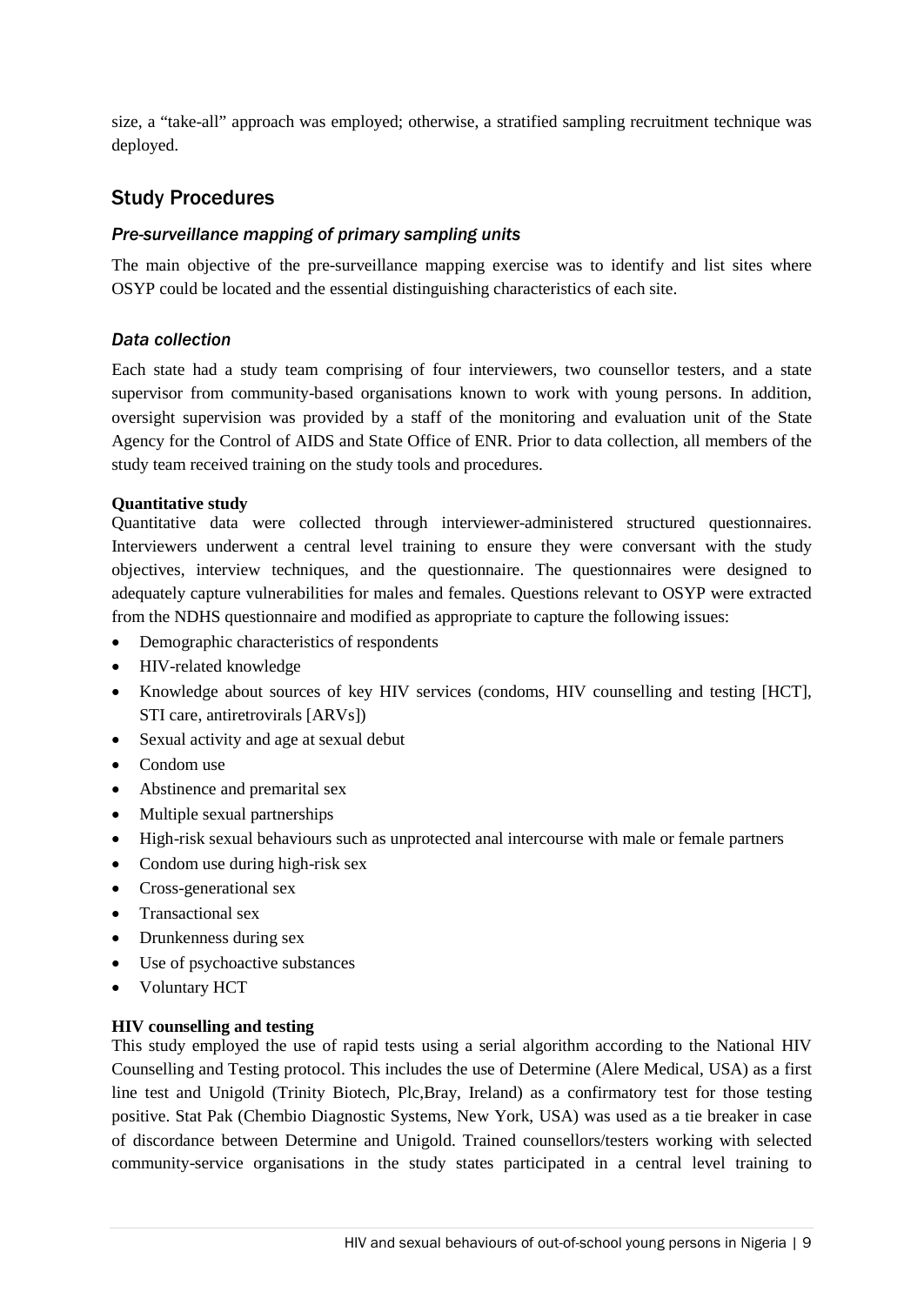understand the study objectives and tools, e.g., the use of study specific consent forms, HIV test request and result forms, and the daily usage report form which captures the use of HIV test kits. HCT was offered free-of-charge and HIV pre-test counselling was administered before testing and post-test counselling was offered after testing. Respondents who consented to receiving HCT provided a drop of capillary blood through a needle prick. The HIV test was conducted on the spot using the serial algorithm according to the manufacturer's specifications. This was immediately followed by post-test counselling irrespective of the outcome of the test. Respondents with reactive results were referred to designated HIV testing sites for further evaluation and management. Those who were non-reactive were encouraged to repeat the test after three months.

#### **Ethical review**

Ethical approvals were obtained from the Institutional Review Boards of the Nigeria Institute of Medical Research and the Population Council, New York. In addition, special precautions were taken during the data collection to maximize the safety and confidentiality of respondents. Each respondent consented—signed or thumb-printed—separately for the behavioural and biological components of the study. Participants who were reactive to the HIV rapid test were referred to government hospitals for further management.

### <span id="page-17-0"></span>Data Analysis

The overarching objective of this study was to determine the prevalence of HIV among OSYP as well as behaviours that drive the epidemic. Our data analyses focused on highlighting HIV and sexual risk behaviours at regional and national levels. Proportions were calculated to determine prevalence of risk behaviours among the target groups. Data analysis was conducted using STATA 10.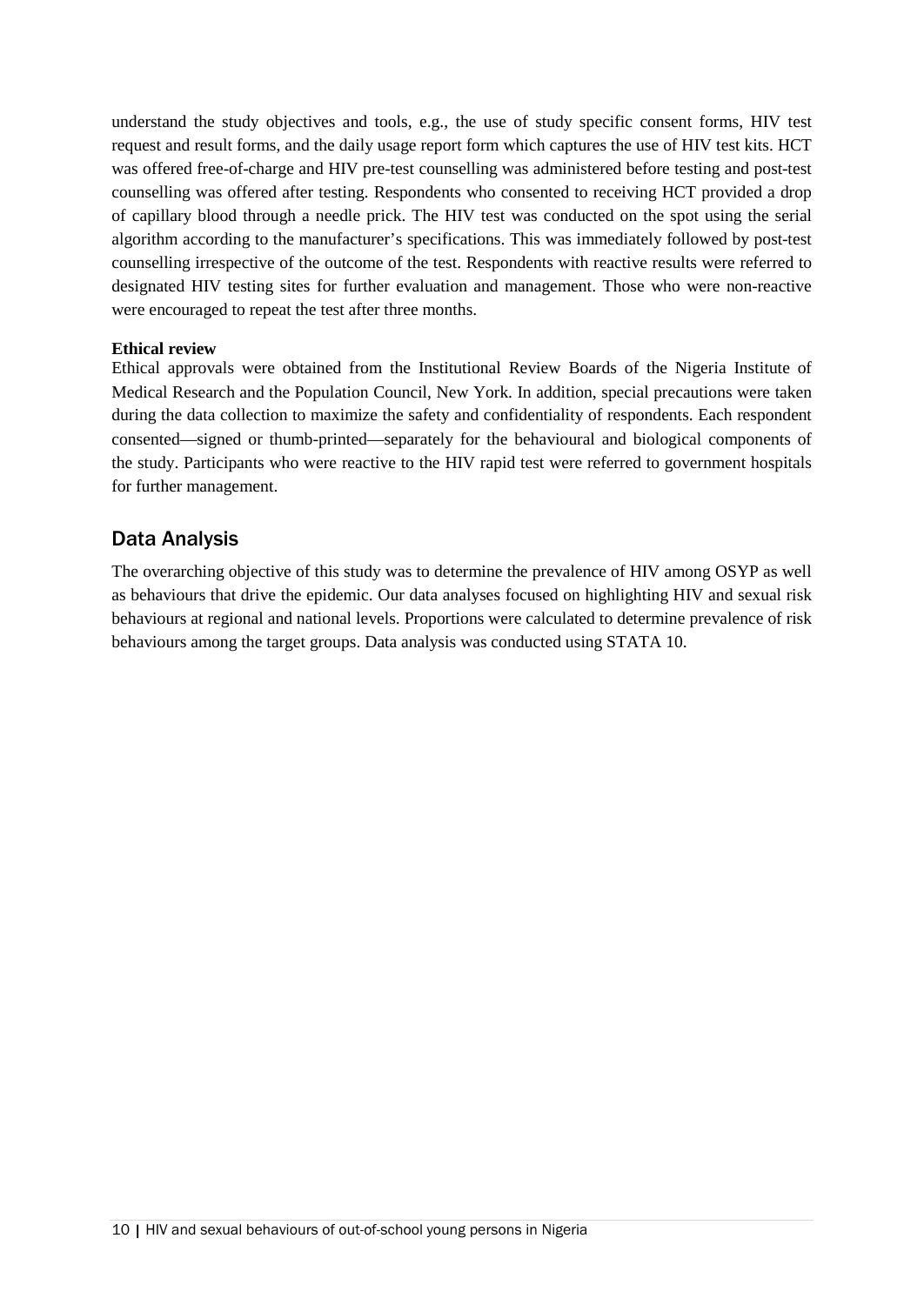# <span id="page-18-1"></span><span id="page-18-0"></span>Sociodemographic Characteristics

Overall, a total of 2,106 OSYP, 1,124 males (53.4 percent) and 982 females (46.6 percent), participated in this survey (Table 2). The mean age of male respondents was 20.5 (standard deviation [SD], 2.4) years and of females was 19.8 (SD, 2.5) years. The median age for the total study population was 20.0 years (interquartile range 18–22 years). Majority of the respondents had at least secondary level education (70.3 percent) and were single (85.6 percent). Majority of the respondents were employed (35.7 percent self-employed; 13.5 percent apprentices; 12.6 percent employed full time; 6.3 percent employed part-time) with a little over a quarter unemployed (30.9 percent). Distribution of occupation status by sex is presented in Figure 1. Of note, more female OSYP were unemployed than their male peers (38.8 percent vs 24 percent).

More respondents resided in rural (58 percent) than urban (42 percent) areas and most (76.1 percent) were Christian.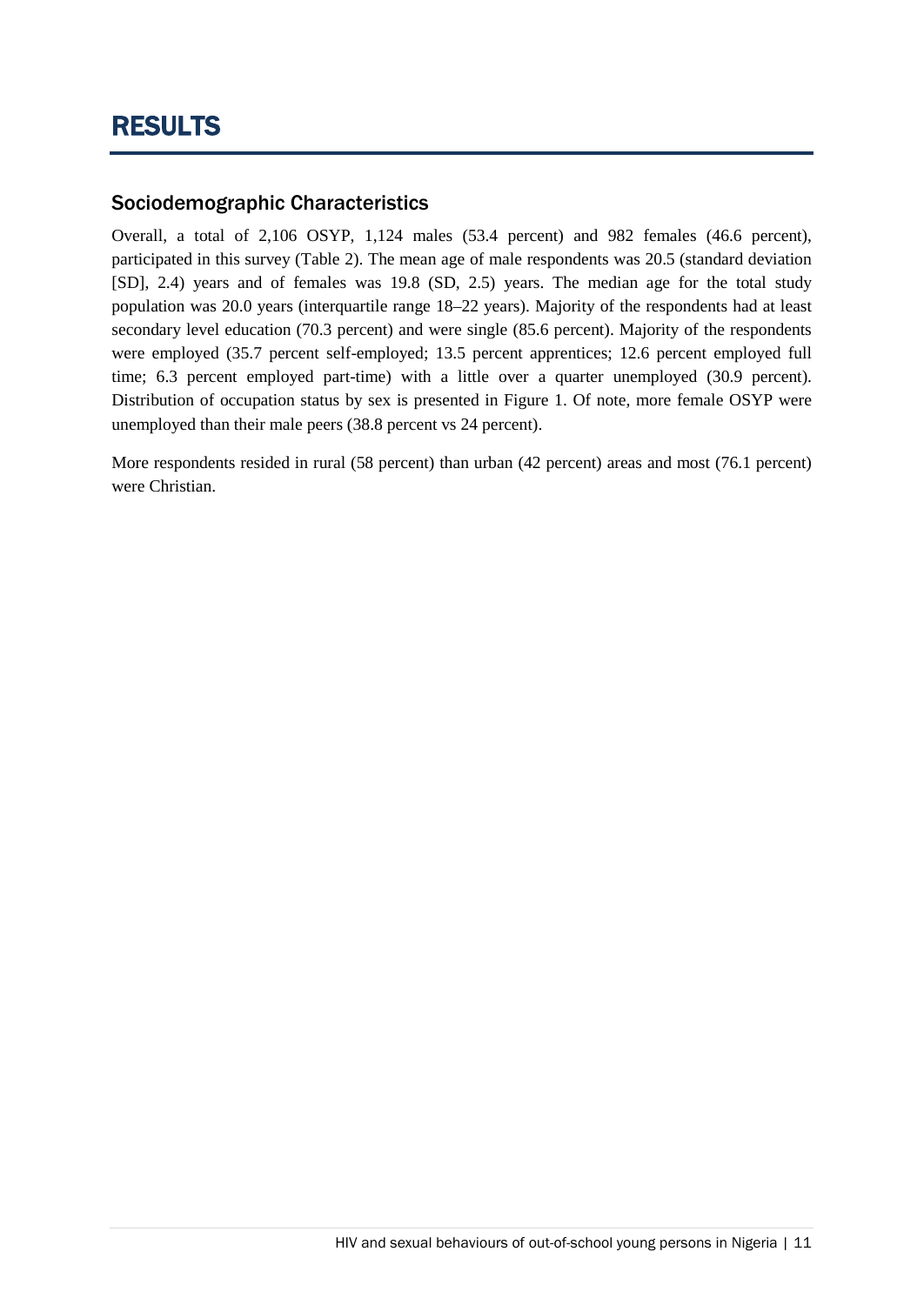|                                          | $\%$        | <b>Total</b> |
|------------------------------------------|-------------|--------------|
| Age                                      |             |              |
| $15 - 19$                                | 40.0        | 843          |
| $20 - 24$                                | 60.0        | 1,263        |
| Sex                                      |             |              |
| Male                                     | 53.4        | 1,124        |
| Female                                   | 46.6        | 982          |
| <b>Marital status</b>                    |             |              |
| Currently married/cohabiting             | 13.0        | 273          |
| Never married                            | 85.6        | 1,803        |
| Formerly married                         | 0.9         | 20           |
| <b>Education</b>                         |             |              |
| None                                     | 9.3         | 196          |
| Qur'anic only                            | 0.5         | 10           |
| Primary                                  | 19.4        | 409          |
| Secondary                                | 66.7        | 1,404<br>76  |
| Higher                                   | 3.6         |              |
| Occupation                               |             |              |
| Employed full time<br>Employed part-time | 12.6<br>6.3 | 265<br>133   |
| Self-employed                            | 35.7        | 752          |
| Apprentice                               | 13.5        | 284          |
| Unemployed                               | 30.9        | 651          |
| No response                              | 1.0         | 22           |
| Religion                                 |             |              |
| Islam                                    | 19.9        | 419          |
| Non-Catholic Christian                   | 50.0        | 1,054        |
| Catholic                                 | 26.1        | 549          |
| Other                                    | 4.0         | 84           |
| <b>Region of residence</b>               |             |              |
| <b>NC</b>                                | 14.6        | 307          |
| <b>NE</b>                                | 14.6        | 307          |
| <b>NW</b>                                | 14.3        | 302          |
| <b>SE</b>                                | 14.6        | 307          |
| SS<br>SW                                 | 14.6        | 307          |
|                                          | 27.4        | 576          |
| <b>Location of residence</b>             |             |              |
| Urban                                    | 41.6        | 876          |
| Rural                                    | 58.4        | 1,230        |

|  |  |  |  |  | Table 2 Distribution of respondents by selected background characteristics (N = 2,106) |  |
|--|--|--|--|--|----------------------------------------------------------------------------------------|--|
|--|--|--|--|--|----------------------------------------------------------------------------------------|--|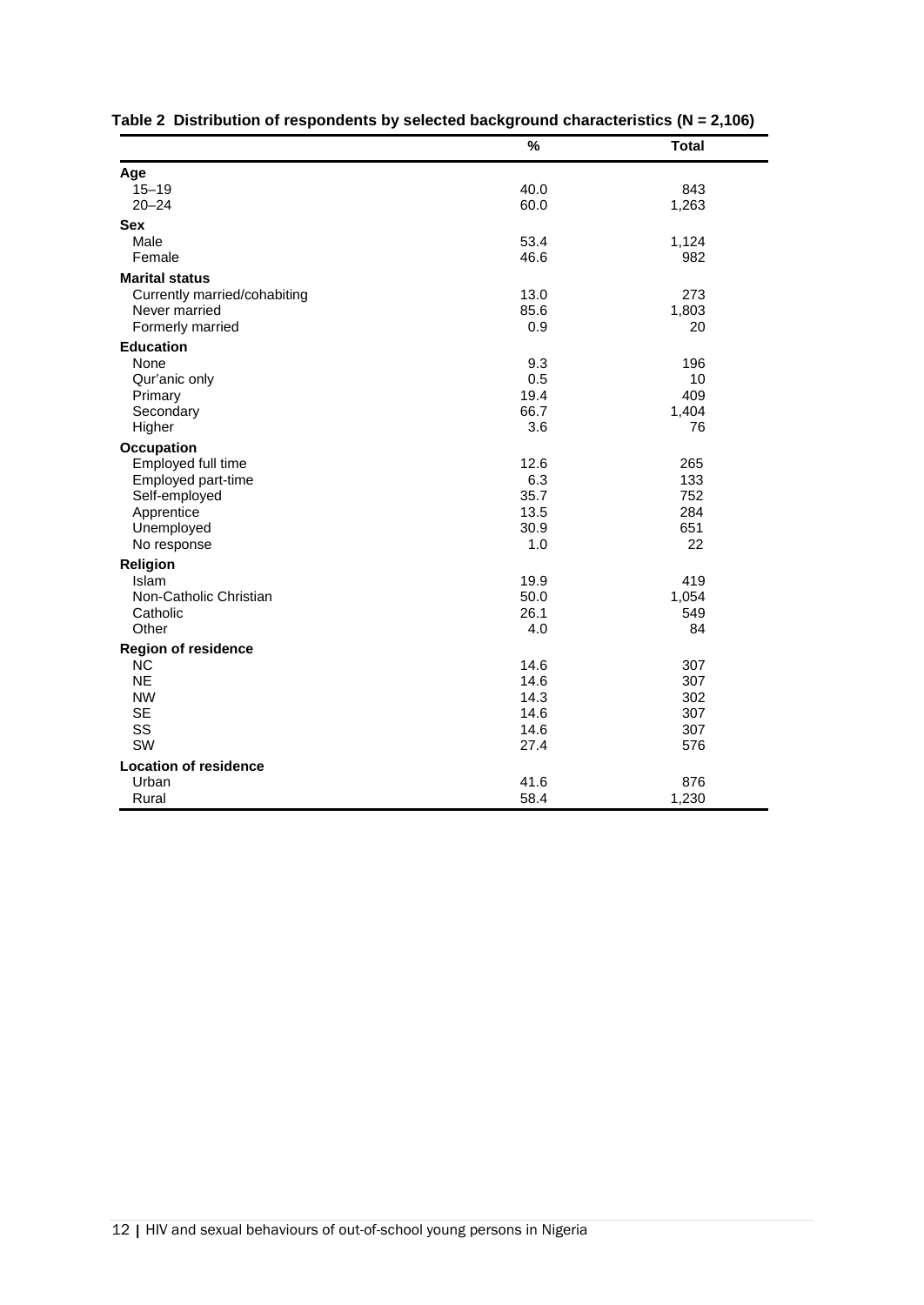#### **Figure 1 Occupation distribution by sex**



#### *Living conditions*

An analysis of the living conditions (Table 3) of OSYP showed that two-fifths of them lived with both parents (41 percent). By region, those in the SS had the highest proportion of OSYP who lived alone (28 percent) while by place of residence, living alone was higher among urban dwellers (19 percent) compared to rural dwellers (13 percent).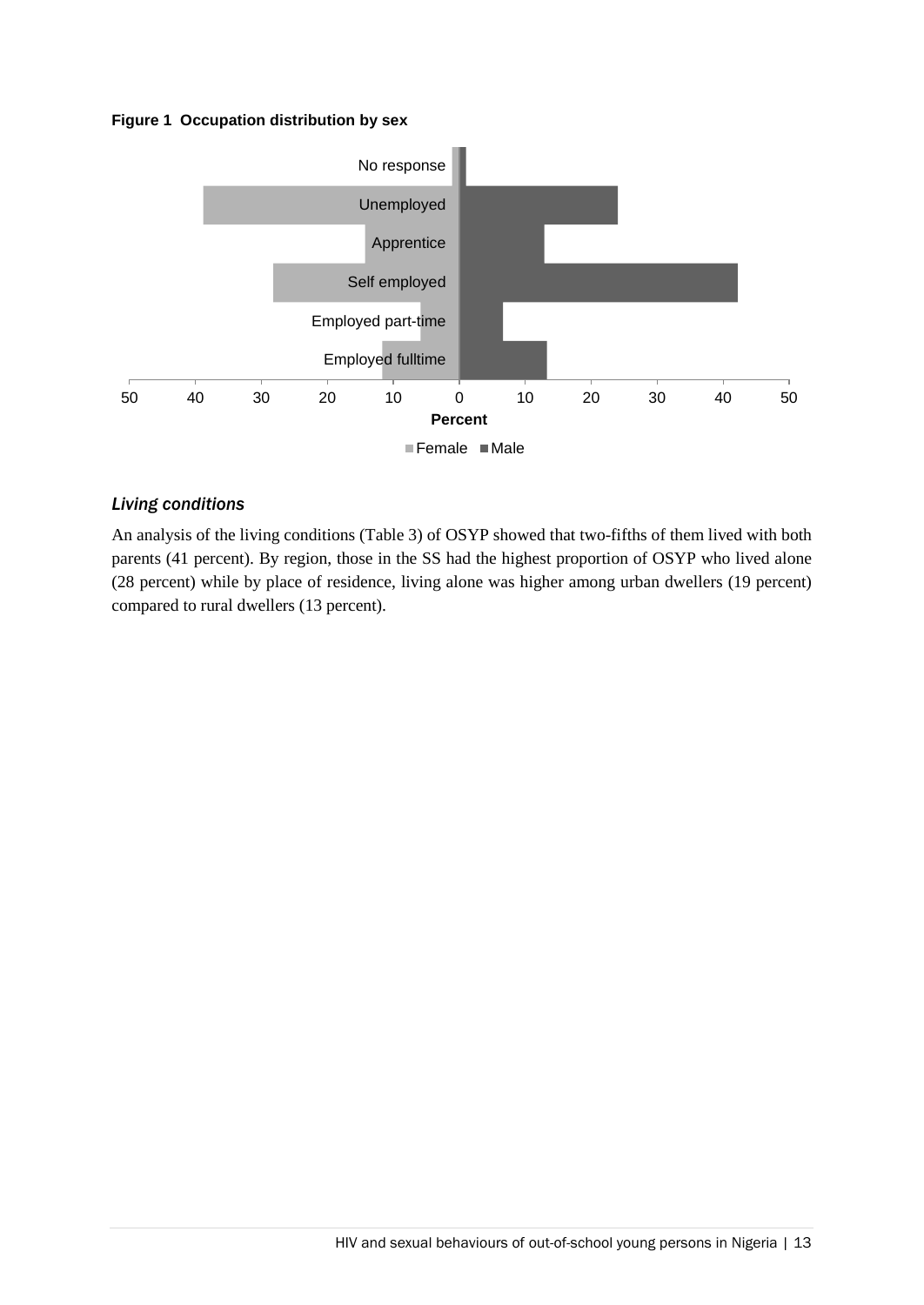|                                    | Live with<br>both<br>parents<br>$\%$ | Live with<br>one<br>parent<br>$\%$ | Live with<br>a guardian<br>% | Live<br>alone<br>% | Other<br>% | <b>No</b><br>response<br>% | <b>Total</b> |
|------------------------------------|--------------------------------------|------------------------------------|------------------------------|--------------------|------------|----------------------------|--------------|
| Age                                |                                      |                                    |                              |                    |            |                            |              |
| $15 - 19$                          | 50.9                                 | 22.5                               | 17.0                         | 5.2                | 4.2        | 0.2                        | 843          |
| $20 - 24$                          | 34.8                                 | 15.2                               | 15.6                         | 22.2               | 11.6       | 0.6                        | 1,263        |
| <b>Sex</b>                         |                                      |                                    |                              |                    |            |                            |              |
| Male                               | 42.4                                 | 16.8                               | 14.3                         | 22.0               | 4.4        | 0.1                        | 1,124        |
| Female                             | 39.9                                 | 19.7                               | 18.2                         | 7.8                | 13.5       | 0.8                        | 982          |
| <b>Marital status</b><br>Currently |                                      |                                    |                              |                    |            |                            |              |
| married/cohabiting                 | 7.7                                  | 4.0                                | 4.8                          | 32.2               | 49.5       | 1.8                        | 273          |
| Never married                      | 46.7                                 | 20.4                               | 18.0                         | 12.3               | 2.4        | 0.2                        | 1,803        |
| Formerly married                   | 10.0                                 | 15.0                               | 5.0                          | 65.0               | 5.0        | 0.0                        | 20           |
| No response                        | 40.0                                 | 0.0                                | 20.0                         | 20.0               | 20.0       | 0.0                        | 10           |
| <b>Education</b>                   |                                      |                                    |                              |                    |            |                            |              |
| None                               | 34.7                                 | 16.8                               | 25.5                         | 13.3               | 9.2        | 0.5                        | 196          |
| Qur'anic only                      | 40.0                                 | 30.0                               | 20.0                         | 10.0               | 0.0        | 0.0                        | 10           |
| Primary                            | 33.7                                 | 23.0                               | 15.9                         | 16.1               | 10.8       | 0.5                        | 409          |
| Secondary                          | 44.0                                 | 17.2                               | 15.5                         | 14.7               | 8.0        | 0.4                        | 1,404        |
| Higher                             | 47.4                                 | 11.8                               | 6.6                          | 25.0               | 9.2        | 0.0                        | 76           |
| Religion                           |                                      |                                    |                              |                    |            |                            |              |
| Islam                              | 47.3                                 | 12.6                               | 13.1                         | 16.7               | 9.8        | 0.5                        | 419          |
| Non-Catholic<br>Christian          | 38.9                                 | 19.3                               | 16.4                         | 16.3               | 8.5        | 0.6                        | 1,054        |
| Catholic Christian                 | 39.9                                 | 20.8                               | 18.0                         | 12.0               | 9.1        | 0.2                        | 549          |
| Others                             | 50.0                                 | 14.3                               | 15.5                         | 19.0               | 1.2        | 0.0                        | 84           |
| <b>Region of residence</b>         |                                      |                                    |                              |                    |            |                            |              |
| <b>NC</b>                          | 40.4                                 | 22.1                               | 12.7                         | 7.8                | 16.6       | 0.3                        | 307          |
| <b>NE</b>                          | 47.6                                 | 18.6                               | 23.1                         | 7.2                | 3.3        | 0.3                        | 307          |
| <b>NW</b>                          | 57.3                                 | 16.6                               | 7.6                          | 15.6               | 2.3        | 0.7                        | 302          |
| <b>SE</b>                          | 44.6                                 | 19.2                               | 18.9                         | 15.6               | 1.6        | 0.0                        | 307          |
| SS                                 | 21.2                                 | 25.7                               | 12.1                         | 28.3               | 11.4       | 1.3                        | 307          |
| SW                                 | 38.9                                 | 12.0                               | 19.4                         | 16.7               | 12.8       | 0.2                        | 576          |
| <b>Location of</b><br>residence    |                                      |                                    |                              |                    |            |                            |              |
| Urban                              | 38.4                                 | 14.7                               | 18.8                         | 19.2               | 8.3        | 0.6                        | 876          |
| Rural                              | 43.3                                 | 20.6                               | 14.2                         | 12.7               | 8.9        | 0.3                        | 1,230        |
| Total                              | 41.3                                 | 18.1                               | 16.1                         | 15.4               | 8.6        | 0.4                        | 2,106        |

#### **Table 3 Current living conditions of respondents**

### <span id="page-21-0"></span>Food Security

Table 4 demonstrates that over half of the respondents (54 percent) especially in the NC (64 percent), SE (59.6 percent), SW (56.2 percent), and NE (51.1 percent) regions reported they could afford three meals a day through a month. A higher proportion of respondents in the urban (63.4 percent) than rural (47 percent) areas could afford three meals a day. Less than 5 percent of respondents could not guarantee one meal a day.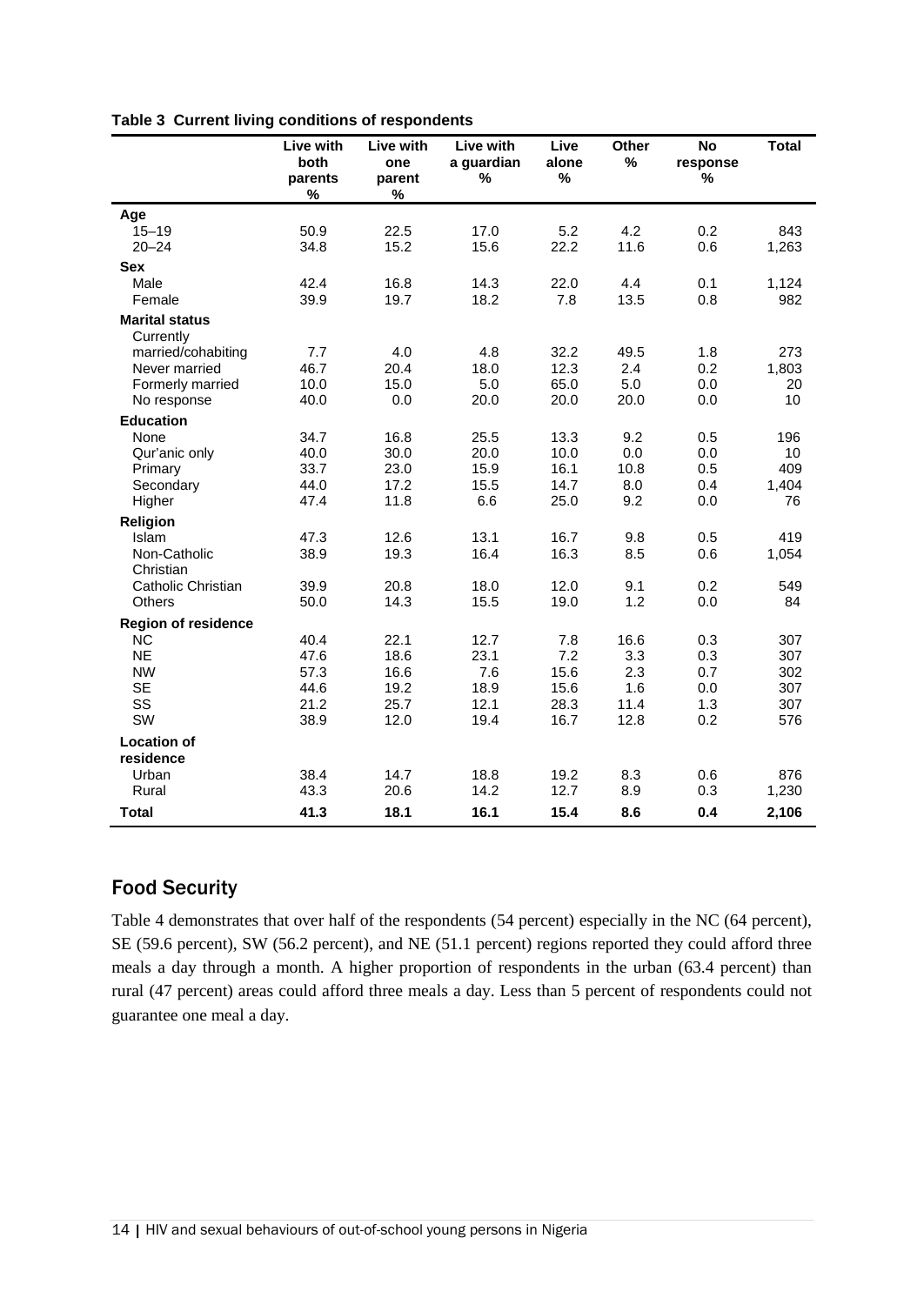#### **Table 4 Individual food security status**

|                              | Cannot<br>quarantee<br>a meal a<br>day<br>% | Can only<br>afford<br>one meal<br>a day<br>$\%$ | Can only<br>afford two<br>meals a day<br>% | <b>Can afford</b><br>three meals<br>a day<br>% | <b>No</b><br>response<br>% | <b>Total</b> |
|------------------------------|---------------------------------------------|-------------------------------------------------|--------------------------------------------|------------------------------------------------|----------------------------|--------------|
| Age                          |                                             |                                                 |                                            |                                                |                            |              |
| $15 - 19$                    | 4.6                                         | 7.4                                             | 40.2                                       | 47.2                                           | 0.6                        | 843          |
| $20 - 24$                    | 2.6                                         | 6.3                                             | 32.5                                       | 58.2                                           | 0.3                        | 1,263        |
| <b>Sex</b>                   |                                             |                                                 |                                            |                                                |                            |              |
| Male                         | 3.1                                         | 6.9                                             | 34.2                                       | 55.5                                           | 0.3                        | 1,124        |
| Female                       | 3.8                                         | 6.5                                             | 37.3                                       | 51.8                                           | 0.6                        | 982          |
| <b>Marital status</b>        |                                             |                                                 |                                            |                                                |                            |              |
| Currently married/           | 3.7                                         | 2.9                                             | 28.6                                       | 64.5                                           | 0.4                        | 273          |
| Cohabiting                   |                                             |                                                 |                                            |                                                |                            |              |
| Never married                | 3.4                                         | 7.4                                             | 36.8                                       | 52.0                                           | 0.4                        | 1,803        |
| Formerly married             | 5.0                                         | 0.0                                             | 30.0                                       | 65.0                                           | 0.0                        | 20           |
| No response                  | 0.0                                         | 10.0                                            | 30.0                                       | 60.0                                           | 0.0                        | 10           |
| <b>Education</b>             |                                             |                                                 |                                            |                                                |                            |              |
| None                         | 3.1                                         | 11.2                                            | 34.7                                       | 51.0                                           | 0.0                        | 196          |
| Qur'anic only                | 20.0                                        | 10.0                                            | 40.0                                       | 30.0                                           | 0.0                        | 10           |
| Primary                      | 2.4                                         | 10.0                                            | 43.8                                       | 43.5                                           | 0.2                        | 409          |
| Secondary                    | 3.6                                         | 5.4                                             | 34.0                                       | 56.6                                           | 0.6                        | 1,404        |
| Higher                       | 5.3                                         | 1.3                                             | 23.7                                       | 69.7                                           | 0.0                        | 76           |
| Religion                     |                                             |                                                 |                                            |                                                |                            |              |
| Islam                        | 4.3                                         | 7.4                                             | 42.5                                       | 45.8                                           | 0.0                        | 419          |
| Non-Catholic                 | 3.5                                         | 6.4                                             | 36.4                                       | 53.3                                           | 0.4                        | 1,054        |
| Christian                    |                                             |                                                 |                                            |                                                |                            |              |
| Catholic Christian           | 2.9                                         | 6.7                                             | 30.2                                       | 59.2                                           | 0.9                        | 549          |
| <b>Others</b>                | 1.2                                         | 8.3                                             | 26.2                                       | 64.3                                           | 0.0                        | 84           |
| <b>Region of residence</b>   |                                             |                                                 |                                            |                                                |                            |              |
| <b>NC</b>                    | 2.3                                         | 3.9                                             | 29.6                                       | 63.8                                           | 0.3                        | 307          |
| <b>NE</b>                    | 0.3                                         | 5.2                                             | 43.3                                       | 51.1                                           | 0.0                        | 307          |
| <b>NW</b>                    | 0.0                                         | 1.0                                             | 55.3                                       | 42.7                                           | 1.0                        | 302          |
| <b>SE</b>                    | 0.7                                         | 7.5                                             | 31.3                                       | 59.6                                           | 1.0                        | 307          |
| SS                           | 1.6                                         | 3.3                                             | 47.6                                       | 46.9                                           | 0.7                        | 307          |
| SW                           | 9.9                                         | 13.5                                            | 20.3                                       | 56.2                                           | 0.0                        | 576          |
| <b>Location of residence</b> |                                             |                                                 |                                            |                                                |                            |              |
| Urban                        | 3.7                                         | 4.5                                             | 28.2                                       | 63.4                                           | 0.3                        | 876          |
| Rural                        | 3.3                                         | 8.4                                             | 40.9                                       | 47.0                                           | 0.5                        | 1,230        |
| Total                        | 3.4                                         | 6.7                                             | 35.6                                       | 53.8                                           | 0.4                        | 2,106        |

#### *Use of alcohol*

Overall, nearly 8 percent of respondents (Table 5), comprising more males (11 percent) than females (4 percent), reported drinking alcohol daily. Additionally, daily consumption of alcohol was highest among those with less than primary education (10 percent); formerly married (20 percent); and resided in the NE region (13 percent) and urban areas (9 percent).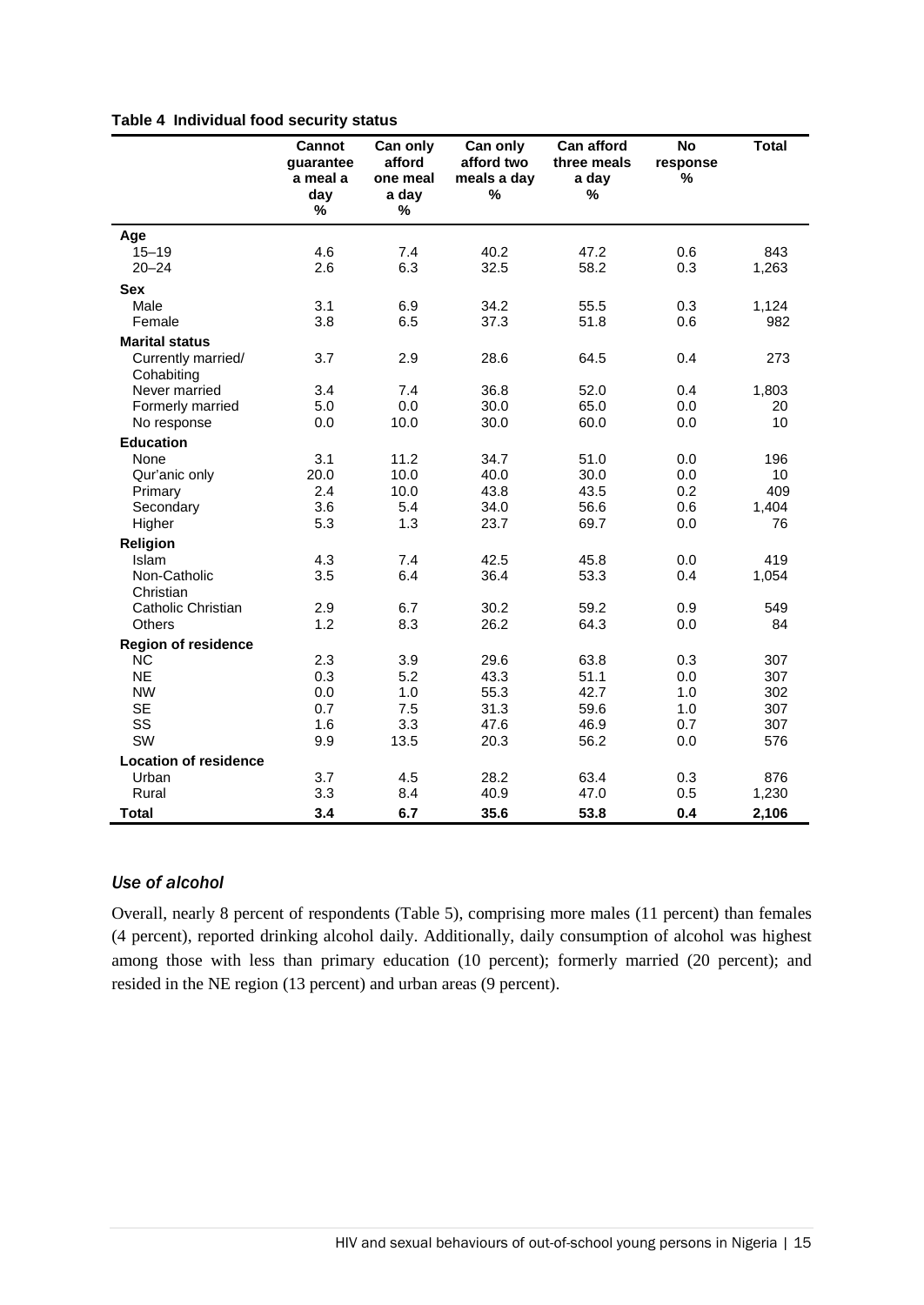|                                             | Everyday<br>% | At least<br>once a<br>week<br>$\%$ | Less<br>than<br>once a<br>week<br>% | <b>Never</b><br>% | <b>Not</b><br>sure<br>% | <b>No</b><br>response<br>% | <b>Total</b> |
|---------------------------------------------|---------------|------------------------------------|-------------------------------------|-------------------|-------------------------|----------------------------|--------------|
| Age                                         |               |                                    |                                     |                   |                         |                            |              |
| $15 - 19$                                   | 5.5           | 13.8                               | 8.2                                 | 70.9              | 1.3                     | 0.4                        | 843          |
| $20 - 24$                                   | 8.9           | 23.0                               | 10.3                                | 55.7              | 1.4                     | 0.6                        | 1,263        |
| <b>Sex</b>                                  |               |                                    |                                     |                   |                         |                            |              |
| Male                                        | 11.0          | 26.7                               | 10.9                                | 49.5              | 1.3                     | 0.5                        | 1,124        |
| Female                                      | 3.6           | 10.8                               | 7.7                                 | 76.0              | 1.4                     | 0.5                        | 982          |
| <b>Marital status</b><br>Currently married/ |               |                                    |                                     |                   |                         |                            |              |
| cohabiting                                  | 8.4           | 13.9                               | 10.6                                | 65.2              | 1.8                     | 0.0                        | 273          |
| Never married                               | 7.3           | 20.1                               | 9.3                                 | 61.4              | 1.3                     | 0.6                        | 1,803        |
| Formerly married                            | 20.0          | 25.0                               | 10.0                                | 45.0              | 0.0                     | 0.0                        | 20           |
| No response                                 | 10.0          | 10.0                               | 0.0                                 | 80.0              | 0.0                     | 0.0                        | 10           |
| <b>Education</b>                            |               |                                    |                                     |                   |                         |                            |              |
| None                                        | 9.7           | 13.3                               | 6.1                                 | 70.9              | 0.0                     | 0.0                        | 196          |
| Qur'anic only                               | 10.0          | 10.0                               | 10.0                                | 70.0              | 0.0                     | 0.0                        | 10           |
| Primary                                     | 10.3          | 18.3                               | 7.6                                 | 61.6              | 1.7                     | 0.5                        | 409          |
| Secondary                                   | 6.6           | 20.4                               | 10.3                                | 60.5              | 1.6                     | 0.6                        | 1,404        |
| Higher                                      | 3.9           | 22.4                               | 11.8                                | 61.8              | 0.0                     | 0.0                        | 76           |
| <b>Region of residence</b>                  |               |                                    |                                     |                   |                         |                            |              |
| <b>NC</b>                                   | 3.3           | 16.9                               | 8.1                                 | 68.7              | 2.3                     | 0.7                        | 307          |
| <b>NE</b>                                   | 13.0          | 11.1                               | 4.6                                 | 70.7              | 0.7                     | 0.0                        | 307          |
| <b>NW</b>                                   | 1.3           | 5.6                                | 2.0                                 | 88.7              | 1.0                     | 1.3                        | 302          |
| <b>SE</b>                                   | 4.2           | 30.0                               | 18.6                                | 45.0              | 2.3                     | 0.0                        | 307          |
| SS                                          | 11.1          | 36.5                               | 12.7                                | 35.5              | 3.3                     | 1.0                        | 307          |
| SW                                          | 10.1          | 17.2                               | 10.1                                | 62.3              | 0.0                     | 0.3                        | 576          |
| <b>Location of residence</b>                |               |                                    |                                     |                   |                         |                            |              |
| Urban                                       | 9.2           | 23.4                               | 10.4                                | 54.7              | 1.9                     | 0.3                        | 876          |
| Rural                                       | 6.3           | 16.3                               | 8.8                                 | 66.9              | 1.0                     | 0.7                        | 1,230        |
| <b>Total</b>                                | 7.5           | 19.3                               | 9.4                                 | 61.8              | 1.4                     | 0.5                        | 2,106        |

### *Use of cigarette and psychoactive substances*

One-tenth of the respondents (Table 6) reported smoking cigarettes and using psychoactive substances. Smoking and substance use were higher among males (17 percent); 20–24 year olds (13 percent); formerly married (>15 percent); those with tertiary education (>10 percent); and urban dwellers (>12 percent).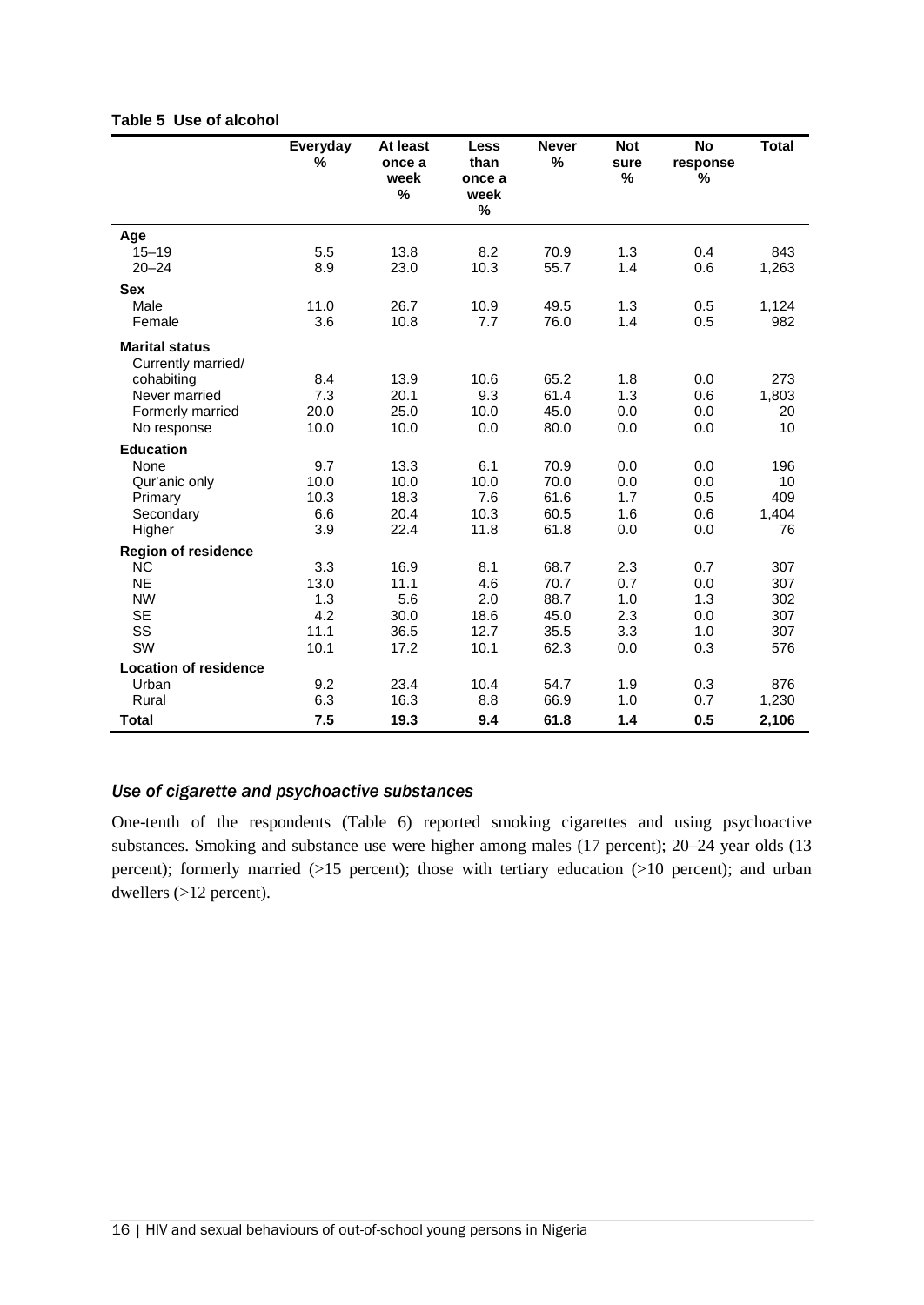|  |  |  |  | Table 6 Use of cigarette and psychoactive drugs |  |
|--|--|--|--|-------------------------------------------------|--|
|--|--|--|--|-------------------------------------------------|--|

|                              | <b>Proportion who currently</b><br>smoke cigarette<br>% | <b>Proportion using any</b><br>psychoactive drug*<br>$\%$ | <b>Total number</b><br>of respondents |
|------------------------------|---------------------------------------------------------|-----------------------------------------------------------|---------------------------------------|
| Age                          |                                                         |                                                           |                                       |
| $15 - 19$                    | 5.0                                                     | 6.2                                                       | 843                                   |
| $20 - 24$                    | 13.1                                                    | 13.3                                                      | 1,263                                 |
| <b>Sex</b>                   |                                                         |                                                           |                                       |
| Male                         | 16.7                                                    | 17.5                                                      | 1,124                                 |
| Female                       | 1.9                                                     | 2.3                                                       | 982                                   |
| <b>Marital status</b>        |                                                         |                                                           |                                       |
| Currently married/cohabiting | 9.2                                                     | 5.9                                                       | 273                                   |
| Never married                | 9.9                                                     | 11.0                                                      | 1,803                                 |
| Formerly married             | 15.0                                                    | 20.0                                                      | 20                                    |
| <b>Education</b>             |                                                         |                                                           |                                       |
| None                         | 10.2                                                    | 11.7                                                      | 196                                   |
| Qur'anic only                | 10.0                                                    | 0.0                                                       | 10                                    |
| Primary                      | 8.6                                                     | 10.5                                                      | 409                                   |
| Secondary                    | 9.8                                                     | 10.4                                                      | 1,404                                 |
| Higher                       | 15.8                                                    | 10.5                                                      | 76                                    |
| <b>Region of residence</b>   |                                                         |                                                           |                                       |
| <b>NC</b>                    | 6.2                                                     | 3.6                                                       | 307                                   |
| <b>NE</b>                    | 16.3                                                    | 15.6                                                      | 307                                   |
| <b>NW</b>                    | 14.2                                                    | 9.6                                                       | 302                                   |
| <b>SE</b>                    | 8.8                                                     | 6.2                                                       | 307                                   |
| SS                           | 7.8                                                     | 20.2                                                      | 307                                   |
| SW                           | 7.6                                                     | 8.9                                                       | 576                                   |
| <b>Location of residence</b> |                                                         |                                                           |                                       |
| Urban                        | 11.9                                                    | 14.7                                                      | 876                                   |
| Rural                        | 8.4                                                     | 7.4                                                       | 1,230                                 |
| <b>Total</b>                 | 9.8                                                     | 10.4                                                      | 2,106                                 |

\*Cocaine, heroin, marijuana, glue or amphetamines

# <span id="page-24-0"></span>Sexual Behaviour

#### *Ever had sex*

Table 7 shows that a high proportion of the respondents in this study had ever had sex (73 percent). A higher proportion of respondents aged 20–24 years (86 percent) reported ever having had sex than those aged 15–19 years (53 percent). Similarly, slightly more males (75 percent) than females (70 percent) and more urban (77 percent) than rural dwellers (70 percent) had ever had sex.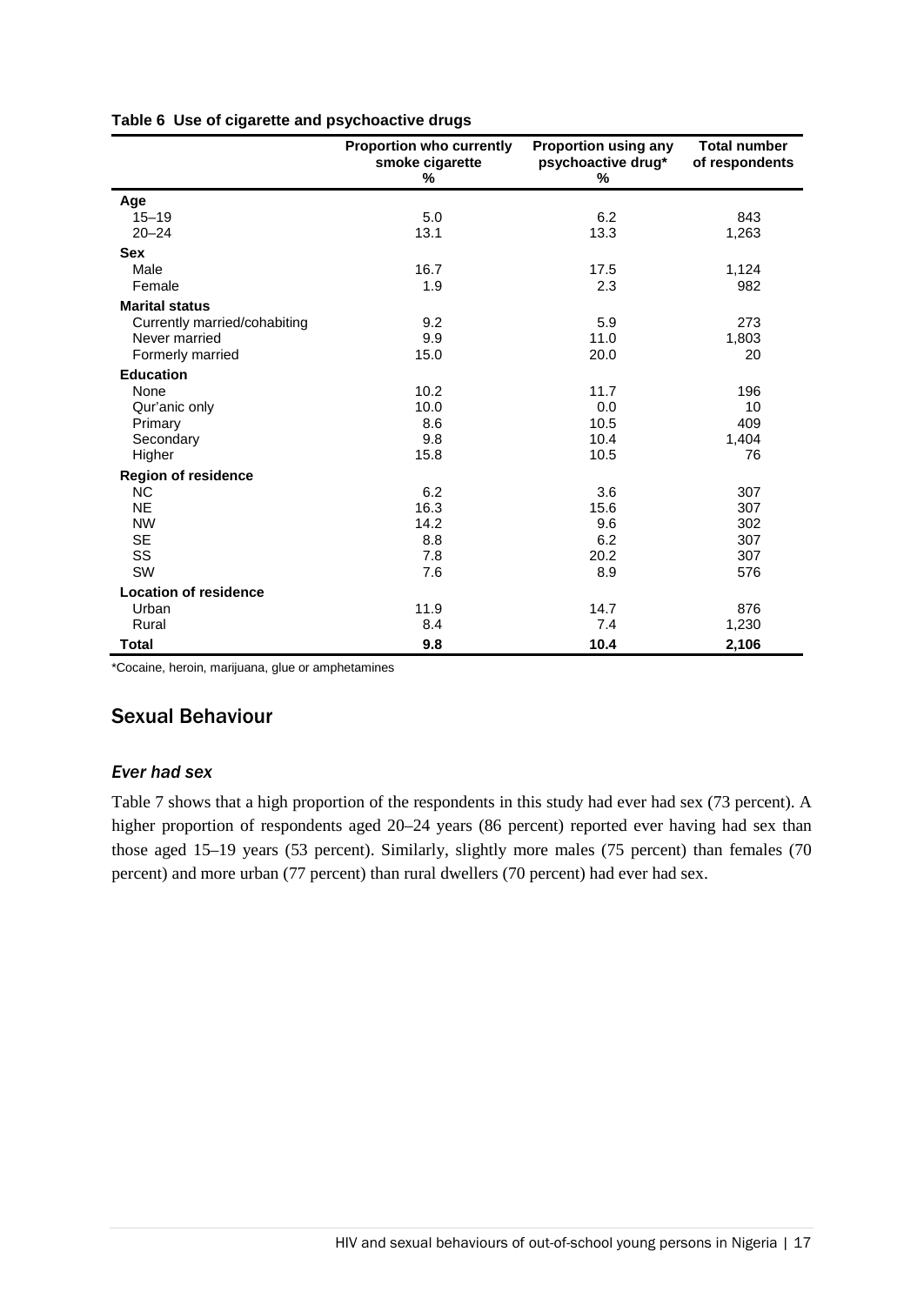|                              | Ever had sex<br>% | <b>Total number of respondents</b> |
|------------------------------|-------------------|------------------------------------|
| Age                          |                   |                                    |
| $15 - 19$                    | 53.3              | 843                                |
| $20 - 24$                    | 86.0              | 1,263                              |
| <b>Sex</b>                   |                   |                                    |
| Male                         | 75.4              | 1,124                              |
| Female                       | 70.1              | 982                                |
| <b>Marital status</b>        |                   |                                    |
| Currently married/cohabiting | 97.4              | 273                                |
| Never married                | 68.9              | 1,803                              |
| Formerly married             | 95.0              | 20                                 |
| <b>Education</b>             |                   |                                    |
| None                         | 64.8              | 196                                |
| Qur'anic only                | 20.0              | 10                                 |
| Primary                      | 68.2              | 409                                |
| Secondary                    | 74.6              | 1,404                              |
| Higher                       | 93.4              | 76                                 |
| <b>Region of residence</b>   |                   |                                    |
| <b>NC</b>                    | 73.0              | 307                                |
| <b>NE</b>                    | 78.5              | 307                                |
| <b>NW</b>                    | 56.6              | 302                                |
| <b>SE</b>                    | 64.2              | 307                                |
| SS                           | 88.9              | 307                                |
| <b>SW</b>                    | 74.5              | 576                                |
| <b>Location of residence</b> |                   |                                    |
| Urban                        | 77.2              | 876                                |
| Rural                        | 69.8              | 1,230                              |
| <b>Total</b>                 | 72.9              | 2,106                              |

#### *Sexual debut*

The median age at sexual debut was 16 years for males and 17 years for females, although overall, one-fifth of OSYP in this study had their sexual debut before their fifteenth birthday. As shown in Table 8, more males (23 percent) than females (16 percent) and more of those aged 15–19 years (29 percent) than 20–24 years (16 percent) had their sexual debut before 15 years. The highest proportion of respondents who reported their sexual debut before 15 years was from the SS zone (44 percent) and the lowest from the NW region (7 percent).

Median age of sexual debut was 15 years among OSYP with no formal education and 18 years among those with tertiary education. By GPZ, sexual debut was 16 years in the NE region and highest in SE region (18 years) while it was lower in rural areas compared to urban areas (16 years vs. 17 years).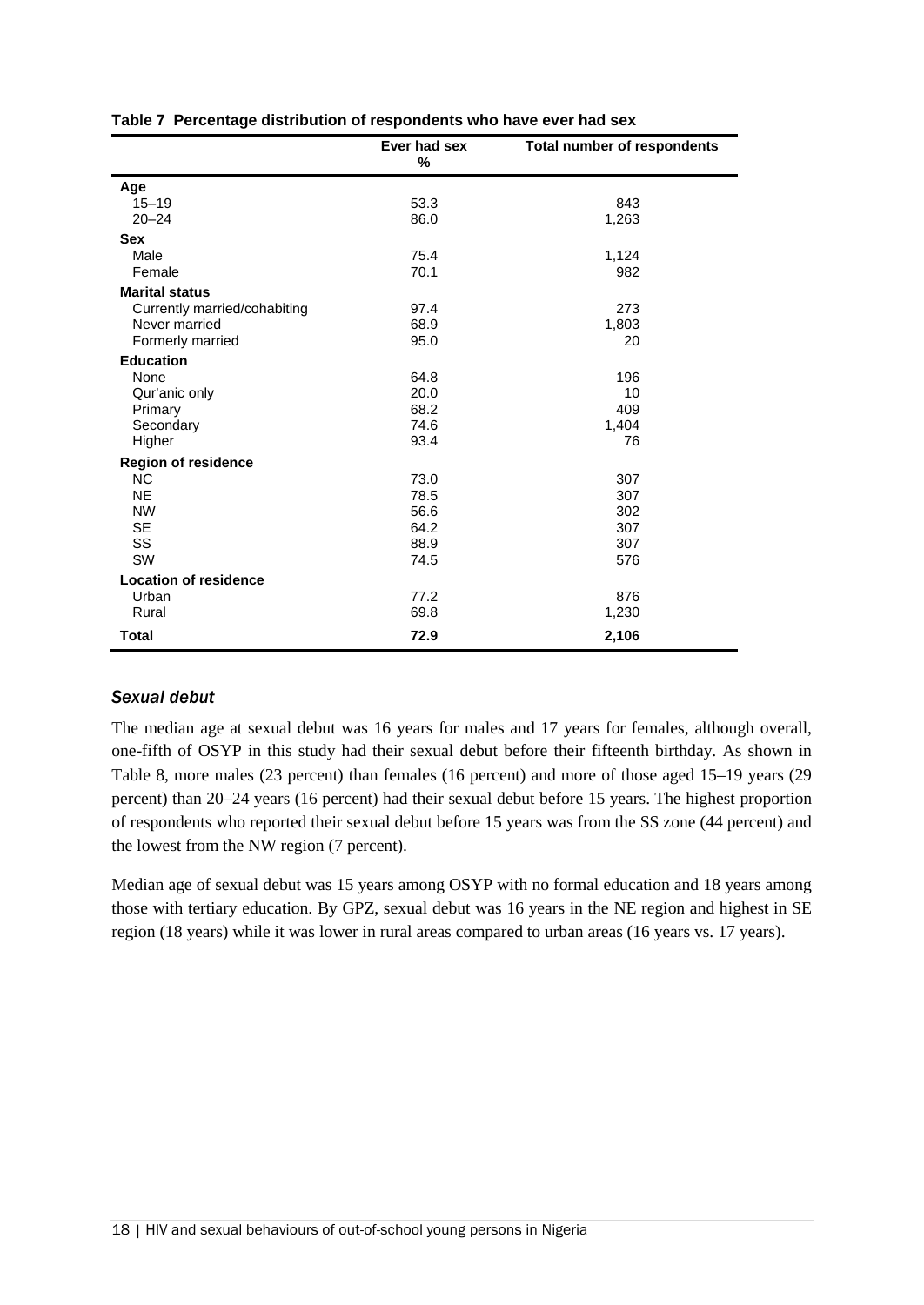|                              | Sexual debut before age 15<br>% | <b>Number of respondents</b><br>who ever had sex |
|------------------------------|---------------------------------|--------------------------------------------------|
| Age                          |                                 |                                                  |
| $15 - 19$                    | 28.5                            | 449                                              |
| $20 - 24$                    | 16.4                            | 1,086                                            |
| Sex                          |                                 |                                                  |
| Male                         | 22.7                            | 847                                              |
| Female                       | 16.6                            | 688                                              |
| <b>Education</b>             |                                 |                                                  |
| None                         | 22.0                            | 127                                              |
| Primary                      | 24.4                            | 279                                              |
| Secondary                    | 18.8                            | 1,047                                            |
| Higher                       | 16.9                            | 71                                               |
| <b>Region of residence</b>   |                                 |                                                  |
| NC.                          | 14.7                            | 224                                              |
| <b>NE</b>                    | 19.1                            | 241                                              |
| <b>NW</b>                    | 7.0                             | 171                                              |
| <b>SE</b>                    | 14.2                            | 197                                              |
| SS                           | 44.7                            | 273                                              |
| SW                           | 15.2                            | 429                                              |
| <b>Location of residence</b> |                                 |                                                  |
| Urban                        | 20.6                            | 676                                              |
| Rural                        | 19.4                            | 859                                              |
| Total                        | 19.9                            | 1,535                                            |

#### **Table 8 Sexual debut before 15 years among respondents who had ever had sex**

#### *Sexual risk behaviours*

#### **Multiple sexual partnerships**

Overall, 37 percent of respondents had engaged in multiple sexual partnerships in the 12 months prior to the survey (Table 9). It was higher among those aged 20–24 years (38 percent) compared to those aged 15–19 years (33 percent). More males compared to females (50 percent vs. 20 percent) reported engaging in multiple sexual partnerships. It was highest among those who had tertiary level education (45 percent) and lowest among those with primary education. By GPZ, multiple sexual partnerships were highest in the NW region (42 percent) and lowest in the NC region (26 percent) while it was higher in urban areas compared to rural areas (40 percent vs. 34 percent).

#### **Transactional sex**

Table 9 also demonstrates that 14 percent of all respondents reported transactional sex. More females (19 percent) than males (11 percent) had engaged in transactional sex. It was highest among those with tertiary education (17 percent); from the SS region (26 percent); and resided in urban areas (16 percent).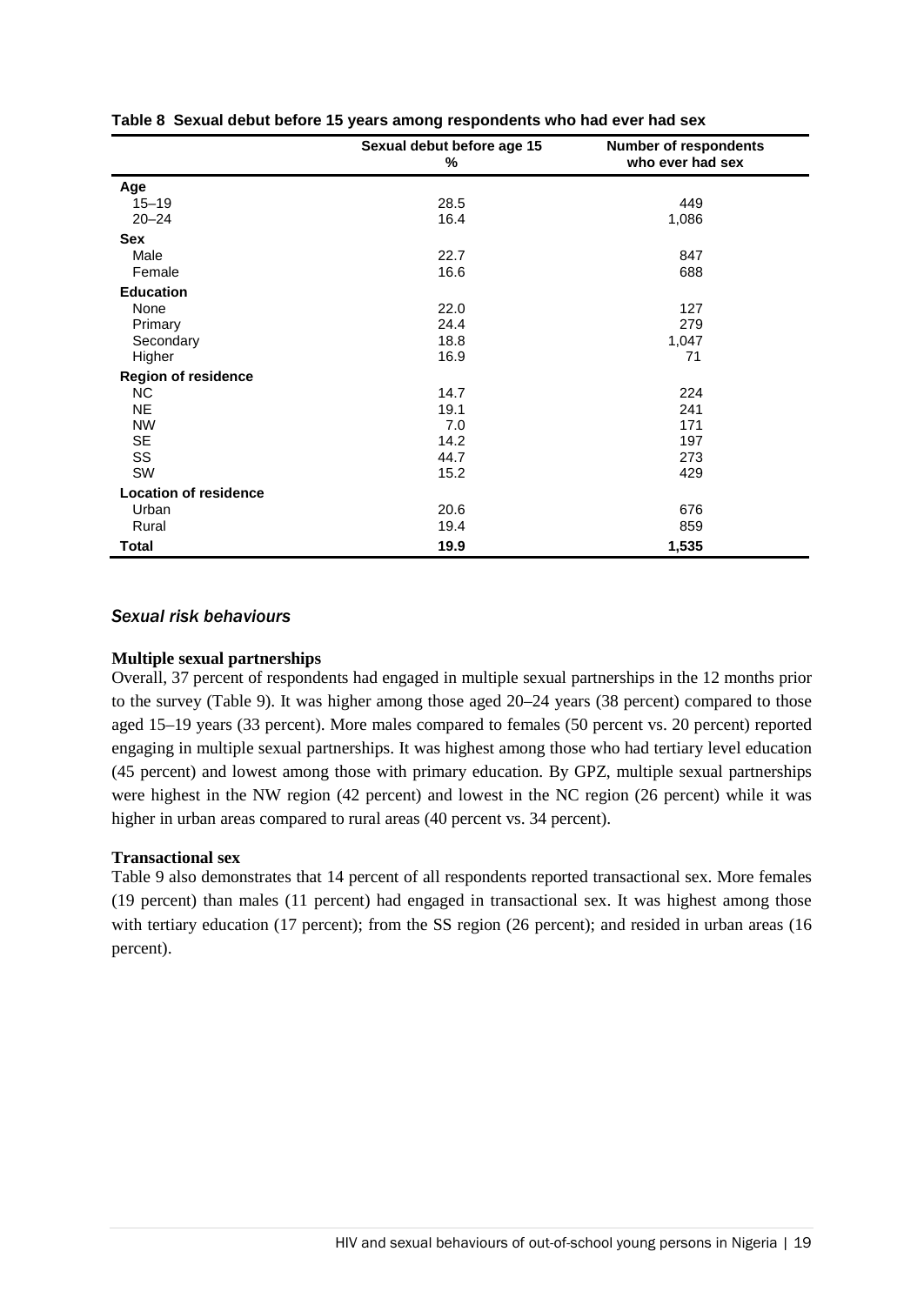|                              | Ever had sex in<br>exchange for gifts<br>or favours<br>$\%$ | <b>Multiple sexual</b><br>partnerships<br>$\%$ | Number of<br>respondents who<br>have ever had sex |
|------------------------------|-------------------------------------------------------------|------------------------------------------------|---------------------------------------------------|
| Age                          |                                                             |                                                |                                                   |
| $15 - 19$                    | 14.3                                                        | 33.3                                           | 449                                               |
| $20 - 24$                    | 14.4                                                        | 37.9                                           | 1,086                                             |
| <b>Sex</b>                   |                                                             |                                                |                                                   |
| Male                         | 11.0                                                        | 50.1                                           | 847                                               |
| Female                       | 18.5                                                        | 19.9                                           | 688                                               |
| <b>Marital status</b>        |                                                             |                                                |                                                   |
| Currently married/cohabiting | 13.2                                                        | 15.0                                           | 266                                               |
| Never married                | 14.3                                                        | 41.4                                           | 1,243                                             |
| Formerly married             | 26.3                                                        | 21.1                                           | 19                                                |
| <b>Education</b>             |                                                             |                                                |                                                   |
| None                         | 15.7                                                        | 34.6                                           | 127                                               |
| Qur'anic only                | 0.0                                                         | 50.0                                           | $\overline{2}$                                    |
| Primary                      | 15.8                                                        | 33.7                                           | 279                                               |
| Secondary                    | 13.8                                                        | 36.9                                           | 1,047                                             |
| Higher                       | 16.9                                                        | 45.1                                           | 71                                                |
| <b>Region of residence</b>   |                                                             |                                                |                                                   |
| N <sub>C</sub>               | 16.1                                                        | 26.3                                           | 224                                               |
| <b>NE</b>                    | 19.9                                                        | 36.9                                           | 241                                               |
| <b>NW</b>                    | 7.0                                                         | 41.5                                           | 171                                               |
| <b>SE</b>                    | 8.1                                                         | 34.5                                           | 197                                               |
| SS                           | 26.0                                                        | 39.6                                           | 273                                               |
| SW                           | 8.6                                                         | 33.7                                           | 429                                               |
| <b>Location of residence</b> |                                                             |                                                |                                                   |
| Urban                        | 15.5                                                        | 40.2                                           | 676                                               |
| Rural                        | 13.4                                                        | 33.6                                           | 859                                               |
| Total                        | 14.3                                                        | 36.5                                           | 1,535                                             |

#### **Table 9 Distribution of transactional sex and multiple sexual partnerships among OSYP**

#### **Condom use among OSYP**

Despite most of the respondents hearing about (94 percent) and ever using (75 percent) male condoms, only 58 percent reported current use (Table 10). Current use of male condoms was higher among those aged 20–24 years (61 percent), males (67 percent), never married (64 percent), tertiary education, and urban dwellers (66 percent).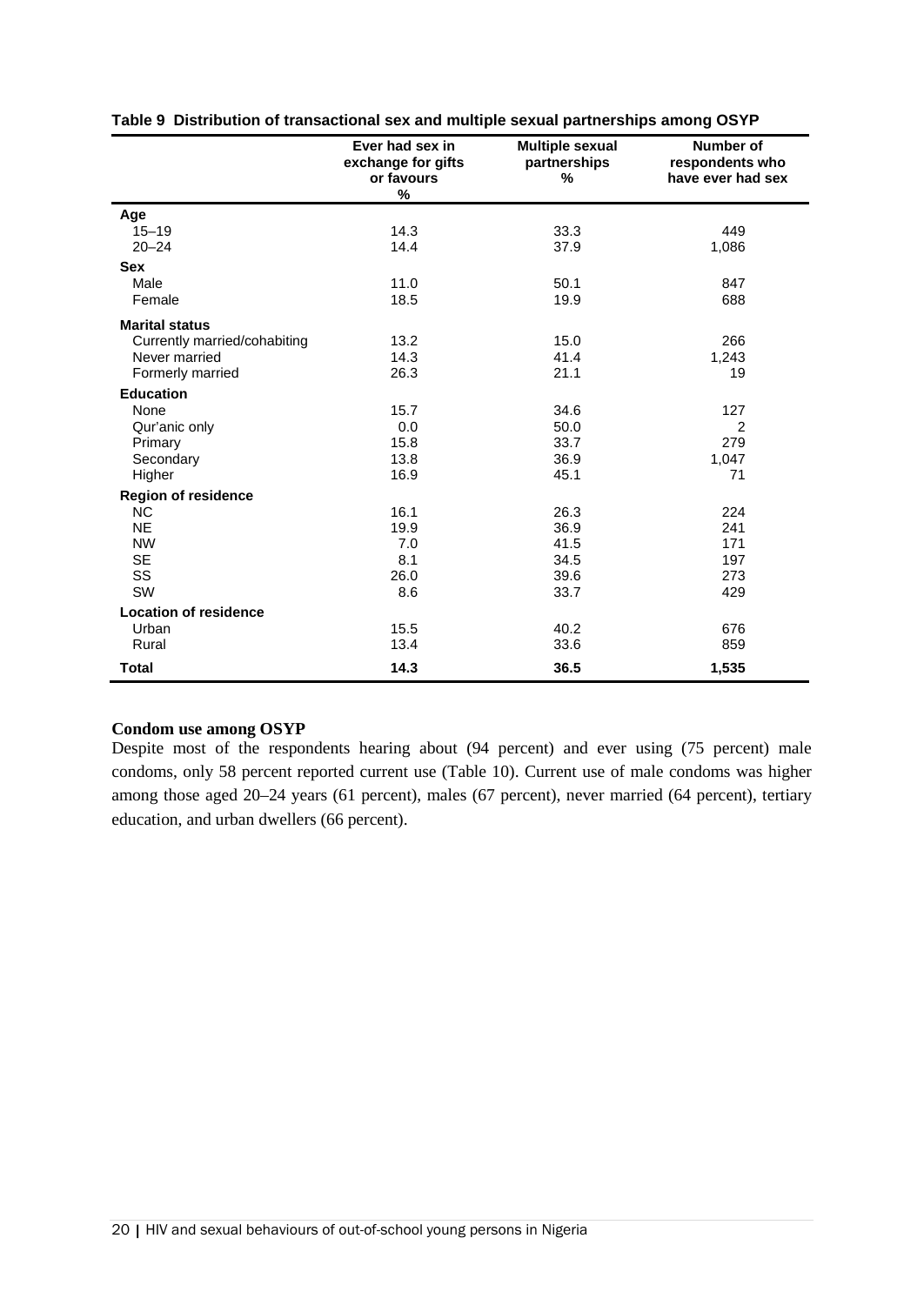|  | Table 10 Ever and current condom use |  |  |  |
|--|--------------------------------------|--|--|--|
|--|--------------------------------------|--|--|--|

|                              | Ever used male | <b>Currently using</b> | <b>Number of respondents</b> |
|------------------------------|----------------|------------------------|------------------------------|
|                              | condom         | male condom            | who have ever had sex        |
|                              | $\%$           | %                      |                              |
| Age                          |                |                        |                              |
| $15 - 19$                    | 67.5           | 52.3                   | 449                          |
| $20 - 24$                    | 78.6           | 60.9                   | 1,086                        |
| <b>Sex</b>                   |                |                        |                              |
| Male                         | 81.5           | 66.9                   | 847                          |
| Female                       | 67.9           | 47.8                   | 688                          |
| <b>Marital status</b>        |                |                        |                              |
| Currently married/cohabiting | 64.7           | 34.2                   | 266                          |
| Never married                | 77.6           | 64.0                   | 1,243                        |
| Formerly married             | 73.7           | 31.6                   | 19                           |
| <b>Education</b>             |                |                        |                              |
| None                         | 58.3           | 41.7                   | 127                          |
| Qur'anic only                | 50.0           | 50.0                   | $\overline{2}$               |
| Primary                      | 66.3           | 48.7                   | 279                          |
| Secondary                    | 78.9           | 61.5                   | 1,047                        |
| Higher                       | 90.1           | 77.5                   | 71                           |
| Religion                     |                |                        |                              |
| Islam                        | 75.4           | 57.1                   | 252                          |
| Non-Catholic Christian       | 74.6           | 58.6                   | 835                          |
| Catholic Christian           | 76.1           | 58.1                   | 394                          |
| Others                       | 81.5           | 63.0                   | 54                           |
| <b>Region of residence</b>   |                |                        |                              |
| <b>NC</b>                    | 76.8           | 55.4                   | 224                          |
| <b>NE</b>                    | 73.4           | 59.8                   | 241                          |
| <b>NW</b>                    | 78.4           | 63.2                   | 171                          |
| <b>SE</b>                    | 72.1           | 55.8                   | 197                          |
| SS                           | 76.2           | 57.5                   | 273                          |
| SW                           | 75.5           | 59.0                   | 429                          |
| <b>Location of residence</b> |                |                        |                              |
| Urban                        | 82.8           | 66.4                   | 676                          |
| Rural                        | 69.5           | 52.0                   | 859                          |
| <b>Total</b>                 | 75.4           | 58.4                   | 1,535                        |

Among the 923 respondents (44 percent) who reported having had sex with non-marital sex partners—defined as high-risk sex in this study—58 percent reported using condom during the last high-risk sex (Table 11). Condom use during the last high-risk sexual encounter was higher among those aged 20–24 years compared to those aged 15–19 years (59 percent vs. 53 percent) and higher among males than females (65 percent vs. 47 percent) and higher among urban than rural (64 percent vs. 53 percent). By educational status, it was highest among those with at least secondary education (60 percent); and by GPZ, it was highest in the NW region (84 percent) and lowest in the SS region (50 percent).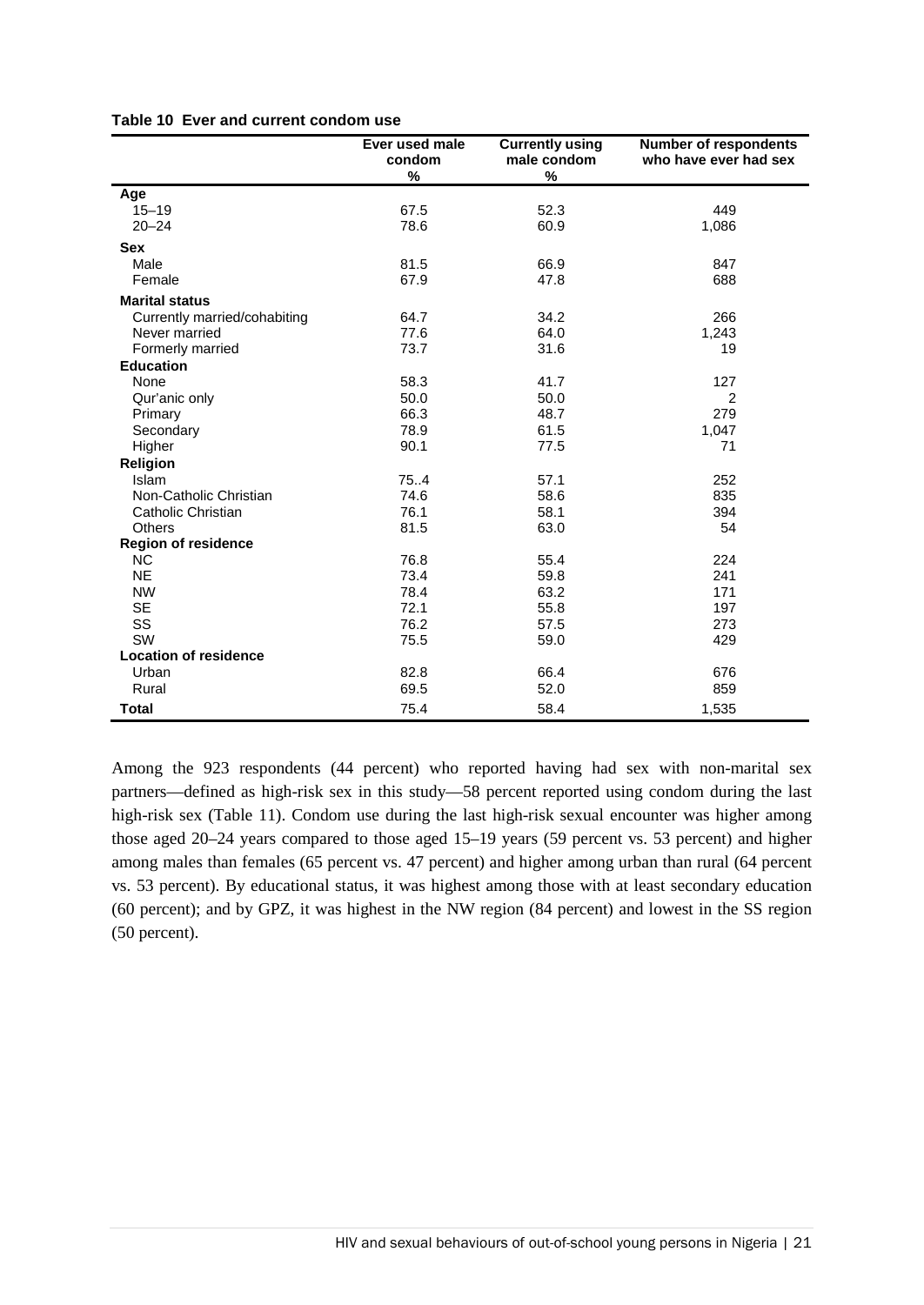|                              | <b>Used condom during</b><br>high-risk sex<br>% | Number of respondents who had<br>high-risk sex in the last 12 months |
|------------------------------|-------------------------------------------------|----------------------------------------------------------------------|
| Age                          |                                                 |                                                                      |
| $15 - 19$                    | 53.3                                            | 255                                                                  |
| $20 - 24$                    | 59.4                                            | 668                                                                  |
| <b>Sex</b>                   |                                                 |                                                                      |
| Male                         | 64.5                                            | 577                                                                  |
| Female                       | 46.5                                            | 346                                                                  |
| <b>Marital status</b>        |                                                 |                                                                      |
| Currently married/cohabiting | 34.9                                            | 83                                                                   |
| Never married                | 60.1                                            | 829                                                                  |
| Formerly married             | 75.0                                            | 8                                                                    |
| <b>Education</b>             |                                                 |                                                                      |
| None                         | 55.6                                            | 72                                                                   |
| Qur'anic only                | 0.0                                             | 1                                                                    |
| Primary                      | 49.0                                            | 153                                                                  |
| Secondary                    | 60.2                                            | 645                                                                  |
| Higher                       | 58.0                                            | 50                                                                   |
| Religion                     |                                                 |                                                                      |
| Islam                        | 65.1                                            | 109                                                                  |
| Non-Catholic Christian       | 53.2                                            | 511                                                                  |
| Catholic Christian           | 62.3                                            | 276                                                                  |
| <b>Others</b>                | 66.7                                            | 27                                                                   |
| <b>Region of residence</b>   |                                                 |                                                                      |
| <b>NC</b>                    | 56.5                                            | 186                                                                  |
| <b>NE</b>                    | 59.1                                            | 171                                                                  |
| <b>NW</b>                    | 84.2                                            | 19                                                                   |
| <b>SE</b>                    | 66.4                                            | 134                                                                  |
| SS                           | 50.0                                            | 108                                                                  |
| SW                           | 55.1                                            | 305                                                                  |
| <b>Location of residence</b> |                                                 |                                                                      |
| Urban                        | 63.9                                            | 415                                                                  |
| Rural                        | 52.8                                            | 508                                                                  |
| <b>Total</b>                 | 57.7                                            | 923                                                                  |

#### **Table 11 Condom use with non-marital sex partners**

# <span id="page-29-0"></span>Knowledge, Opinions and Attitudes about HIV and AIDS

#### *Comprehensive HIV knowledge*

Overall 98 percent of respondents were aware of HIV and AIDS (Table 12) and this finding was consistent when disaggregated by age, gender, education, and GPZs.

Comprehensive knowledge of HIV knowledge (Table 13) was assessed using a UNAIDS composite indicator in which a respondent correctly answers three known routes of HIV transmission and rejects two major misconceptions of HIV transmission. In this study, only 30 percent of the respondents displayed comprehensive knowledge of HIV. It was higher among those aged 20–24 years compared to those aged 15–19 years (32 percent vs. 27 percent). Comprehensive knowledge was highest among those with tertiary level education (46 percent) and lowest among those with only Qur'anic education (10 percent). By GPZ, it was highest among respondents in the NE (40 percent) and lowest among those in the SE (13 percent). By location of residence, comprehensive knowledge was higher among urban dwellers compared to rural dwellers (37 percent vs. 24 percent).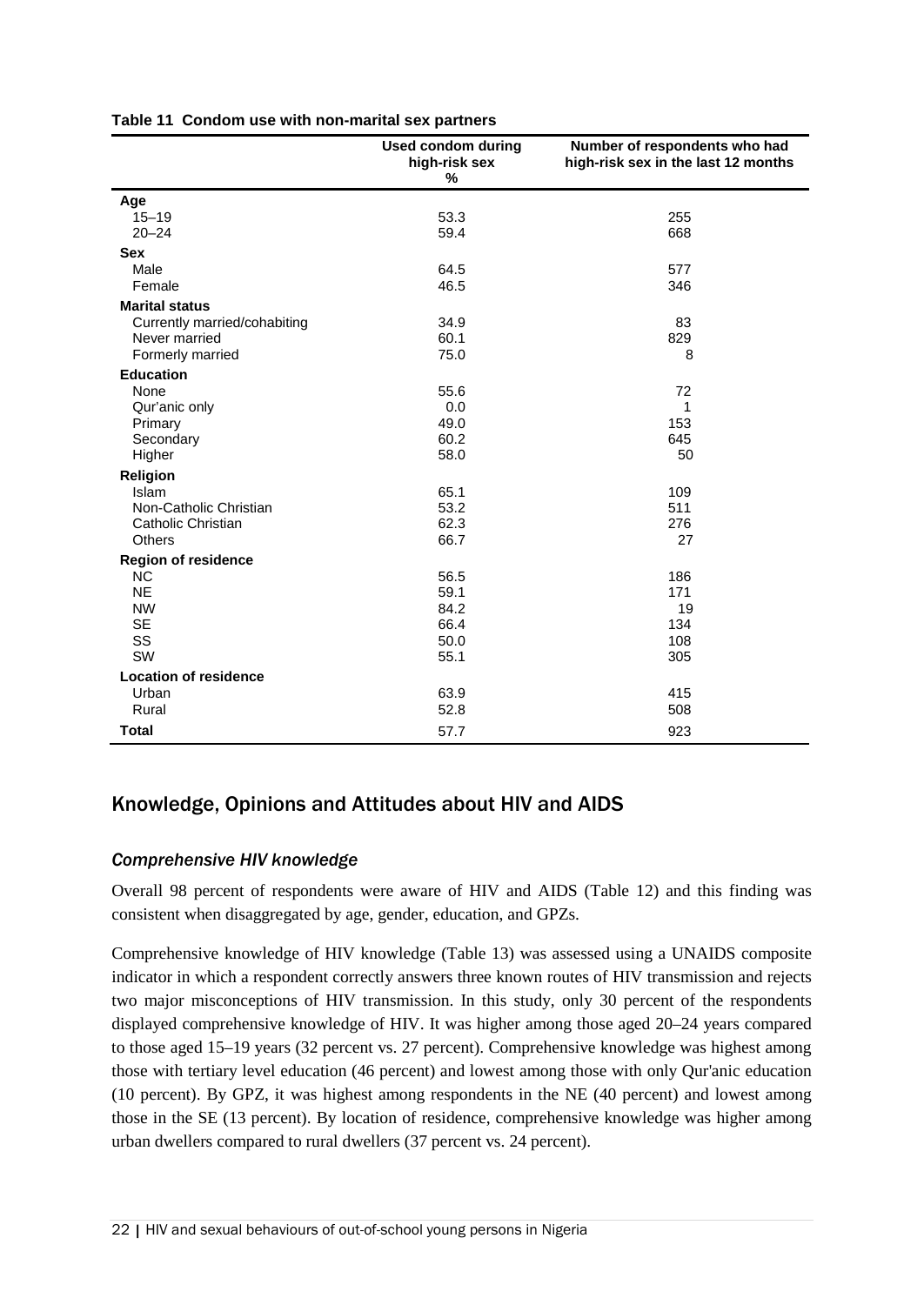#### **Table 12 Awareness of HIV and AIDS**

|                              | <b>Heard of HIV or AIDS</b><br>% | Number of all respondents |
|------------------------------|----------------------------------|---------------------------|
| Age                          |                                  |                           |
| $15 - 19$                    | 96.6                             | 843                       |
| $20 - 24$                    | 98.7                             | 1,263                     |
| Sex                          |                                  |                           |
| Male                         | 98.3                             | 1,124                     |
| Female                       | 97.3                             | 982                       |
| <b>Education</b>             |                                  |                           |
| None                         | 93.4                             | 196                       |
| Qur'anic only                | 100.0                            | 10                        |
| Primary                      | 97.3                             | 409                       |
| Secondary                    | 98.5                             | 1,404                     |
| Higher                       | 98.7                             | 76                        |
| <b>Region of residence</b>   |                                  |                           |
| NC                           | 99.0                             | 307                       |
| <b>NE</b>                    | 97.7                             | 307                       |
| <b>NW</b>                    | 97.7                             | 302                       |
| SE                           | 98.7                             | 307                       |
| SS                           | 97.7                             | 307                       |
| SW                           | 96.9                             | 576                       |
| <b>Location of residence</b> |                                  |                           |
| Urban                        | 98.2                             | 876                       |
| Rural                        | 97.6                             | 1,230                     |
| <b>Total</b>                 | 97.8                             | 2,106                     |

#### **Table 13 Knowledge about HIV transmission (UNAIDS Indicators)**

|                                 | <b>HIV</b><br>transmission<br>can be<br>reduced by<br>staying with<br>one<br>uninfected<br>partner<br>% | Can reduce<br><b>HIV</b><br>transmission<br>by using<br>condom all<br>time<br>% | Healthy<br>looking<br>person<br>can be HIV<br>positive<br>% | <b>Sharing</b><br>toilet<br>cannot<br>spread<br><b>HIV</b><br>% | <b>Sharing</b><br>eating<br>utensils<br>cannot<br>spread<br><b>HIV</b><br>% | Who<br>got all<br>five<br>right<br>% | Number of all<br>respondents |
|---------------------------------|---------------------------------------------------------------------------------------------------------|---------------------------------------------------------------------------------|-------------------------------------------------------------|-----------------------------------------------------------------|-----------------------------------------------------------------------------|--------------------------------------|------------------------------|
| Age                             |                                                                                                         |                                                                                 |                                                             |                                                                 |                                                                             |                                      |                              |
| $15 - 19$                       | 76.4                                                                                                    | 82.8                                                                            | 65.7                                                        | 46.3                                                            | 58.1                                                                        | 26.5                                 | 843                          |
| $20 - 24$                       | 84.4                                                                                                    | 90.7                                                                            | 74.6                                                        | 49.2                                                            | 49.2                                                                        | 31.8                                 | 1,263                        |
| <b>Sex</b>                      |                                                                                                         |                                                                                 |                                                             |                                                                 |                                                                             |                                      |                              |
| Male                            | 79.4                                                                                                    | 89.9                                                                            | 71.9                                                        | 48.9                                                            | 58.5                                                                        | 30.0                                 | 1,124                        |
| Female                          | 83.3                                                                                                    | 84.9                                                                            | 70.1                                                        | 46.9                                                            | 59.1                                                                        | 29.3                                 | 982                          |
| <b>Education</b>                |                                                                                                         |                                                                                 |                                                             |                                                                 |                                                                             |                                      |                              |
| None                            | 76.5                                                                                                    | 78.1                                                                            | 63.8                                                        | 48.5                                                            | 61.2                                                                        | 31.6                                 | 196                          |
| Qur'anic only                   | 60.0                                                                                                    | 50.0                                                                            | 60.0                                                        | 20.0                                                            | 40.0                                                                        | 10.0                                 | 10                           |
| Primary                         | 78.5                                                                                                    | 84.8                                                                            | 62.8                                                        | 40.3                                                            | 53.3                                                                        | 21.3                                 | 409                          |
| Secondary                       | 82.8                                                                                                    | 89.5                                                                            | 73.8                                                        | 49.5                                                            | 59.7                                                                        | 31.1                                 | 1,404                        |
| Higher                          | 86.8                                                                                                    | 96.1                                                                            | 81.6                                                        | 67.1                                                            | 72.4                                                                        | 46.1                                 | 76                           |
| <b>Region of</b>                |                                                                                                         |                                                                                 |                                                             |                                                                 |                                                                             |                                      |                              |
| residence                       |                                                                                                         |                                                                                 |                                                             |                                                                 |                                                                             |                                      |                              |
| <b>NC</b>                       | 87.9                                                                                                    | 90.6                                                                            | 68.7                                                        | 33.9                                                            | 37.5                                                                        | 17.3                                 | 307                          |
| <b>NE</b>                       | 93.2                                                                                                    | 89.3                                                                            | 79.8                                                        | 56.4                                                            | 78.2                                                                        | 40.4                                 | 307                          |
| <b>NW</b>                       | 67.9                                                                                                    | 83.1<br>74.9                                                                    | 77.8                                                        | 42.4                                                            | 45.0                                                                        | 28.1                                 | 302                          |
| <b>SE</b><br>SS                 | 64.2<br>83.1                                                                                            | 93.5                                                                            | 73.0<br>73.6                                                | 29.6<br>57.0                                                    | 44.0<br>68.4                                                                | 13.0<br>35.2                         | 307<br>307                   |
| SW                              | 86.3                                                                                                    | 91.0                                                                            | 61.6                                                        | 59.0                                                            | 69.8                                                                        | 37.3                                 | 576                          |
|                                 |                                                                                                         |                                                                                 |                                                             |                                                                 |                                                                             |                                      |                              |
| <b>Location of</b><br>residence |                                                                                                         |                                                                                 |                                                             |                                                                 |                                                                             |                                      |                              |
| Urban                           | 81.4                                                                                                    | 89.3                                                                            | 77.9                                                        | 57.8                                                            | 62.2                                                                        | 37.3                                 | 876                          |
| Rural                           | 81.1                                                                                                    | 86.3                                                                            | 66.2                                                        | 41.1                                                            | 56.3                                                                        | 24.2                                 | 1,230                        |
|                                 |                                                                                                         |                                                                                 |                                                             |                                                                 |                                                                             |                                      |                              |
| Total                           | 81.2                                                                                                    | 87.6                                                                            | 71.0                                                        | 48.0                                                            | 56.3                                                                        | 29.7                                 | 2,106                        |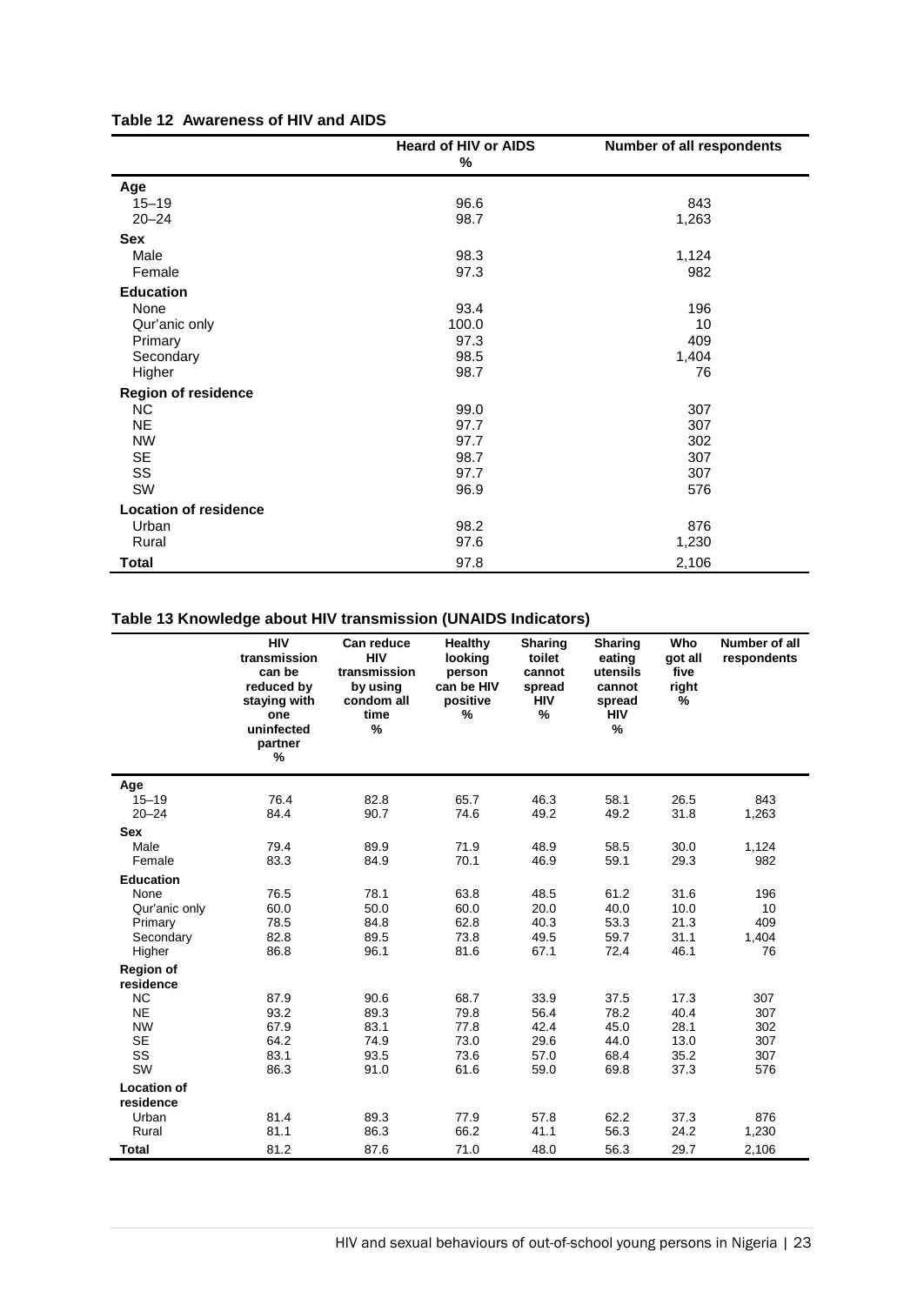#### *HIV risk perception*

HIV risk perception (Table 14) was assessed by asking respondents to rate their chances of contracting HIV. Only 6 percent of respondents indicated a high chance of contracting HIV whilst 45 percent of respondents reported no risk of contracting HIV. Risk perception was higher among those aged 20–24 years (7 percent) compared to those aged 15–19 years (4 percent). More males (7 percent) felt at risk of contracting HIV than females (4 percent). HIV risk perception was highest among those in SE (12 percent) and lowest among those in NW (2 percent).

|                              | High<br>chance<br>% | Low<br>chance<br>% | No risk<br>at all<br>% | Already<br>have HIV<br>% | <b>No</b><br>response<br>% | Number of<br>all<br>respondents |
|------------------------------|---------------------|--------------------|------------------------|--------------------------|----------------------------|---------------------------------|
| Age                          |                     |                    |                        |                          |                            |                                 |
| $15 - 19$                    | 3.7                 | 43.4               | 46.6                   | 0.7                      | 5.7                        | 814                             |
| $20 - 24$                    | 7.1                 | 46.5               | 40.1                   | 0.9                      | 5.4                        | 1,246                           |
| <b>Sex</b>                   |                     |                    |                        |                          |                            |                                 |
| Male                         | 7.2                 | 44.3               | 43.3                   | 0.7                      | 4.4                        | 1,105                           |
| Female                       | 4.0                 | 46.5               | 41.9                   | 0.9                      | 6.7                        | 955                             |
| <b>Marital status</b>        |                     |                    |                        |                          |                            |                                 |
| Currently married/           | 3.0                 | 50.4               | 40.7                   | 0.7                      | 5.2                        | 270                             |
| cohabiting<br>Never married  | 6.2                 | 44.6               | 43.0                   | 0.8                      | 5.5                        | 1,761                           |
| Formerly married             | 5.0                 | 40.0               | 40.0                   | 5.0                      | 10.0                       | 20                              |
| <b>Education</b>             |                     |                    |                        |                          |                            |                                 |
| None                         | 2.7                 | 44.3               | 45.4                   | 0.5                      | 7.1                        | 183                             |
| Qur'anic only                | 0.0                 | 50.0               | 50.0                   | 0.0                      | 0.0                        | 10                              |
| Primary                      | 7.3                 | 43.5               | 43.7                   | 0.8                      | 4.8                        | 398                             |
| Secondary                    | 5.7                 | 45.6               | 42.2                   | 0.9                      | 5.5                        | 1,383                           |
| Higher                       | 6.7                 | 48.0               | 40.0                   | 0.0                      | 5.3                        | 75                              |
| <b>Region of residence</b>   |                     |                    |                        |                          |                            |                                 |
| <b>NC</b>                    | 3.3                 | 57.6               | 31.2                   | 0.7                      | 7.2                        | 304                             |
| <b>NE</b>                    | 11.0                | 62.7               | 21.0                   | 2.7                      | 2.7                        | 300                             |
| <b>NW</b>                    | 2.4                 | 28.1               | 58.6                   | 0.0                      | 10.8                       | 295                             |
| <b>SE</b>                    | 11.9                | 40.9               | 44.6                   | 0.3                      | 2.3                        | 303                             |
| SS                           | 6.0                 | 40.0               | 48.7                   | 0.7                      | 4.7                        | 300                             |
| SW                           | 2.5                 | 43.5               | 47.8                   | 0.7                      | 5.4                        | 558                             |
| <b>Location of residence</b> |                     |                    |                        |                          |                            |                                 |
| Urban                        | 6.9                 | 42.9               | 43.6                   | 1.2                      | 5.5                        | 860                             |
| Rural                        | 4.9                 | 47.0               | 42.0                   | 0.6                      | 5.5                        | 1,200                           |
| <b>Total</b>                 | 5.7                 | 45.3               | 42.7                   | 0.8                      | 5.5                        | 2,060                           |

# <span id="page-31-0"></span>HIV Counselling and Testing

Overall, about 70 percent of respondents knew where to get an HIV test. More respondents in the urban areas knew where to get an HIV test compared to their rural counterparts (80 percent vs. 62 percent). By GPZ, those in the SS region (86 percent) had the highest proportion of those who knew where to get an HIV while the lowest was in SW (57 percent). Among those who had never been tested for HIV, over 96 percent desired to be tested for HIV (Table 15). However as Table 16 shows, only 34 percent of respondents ever tested and received their results, many of whom did so in the last 12 months (59 percent). Respondents from the NC region topped the list (59 percent) of those who ever tested and received their results while the SW (22 percent) had the lowest proportion of those who ever tested.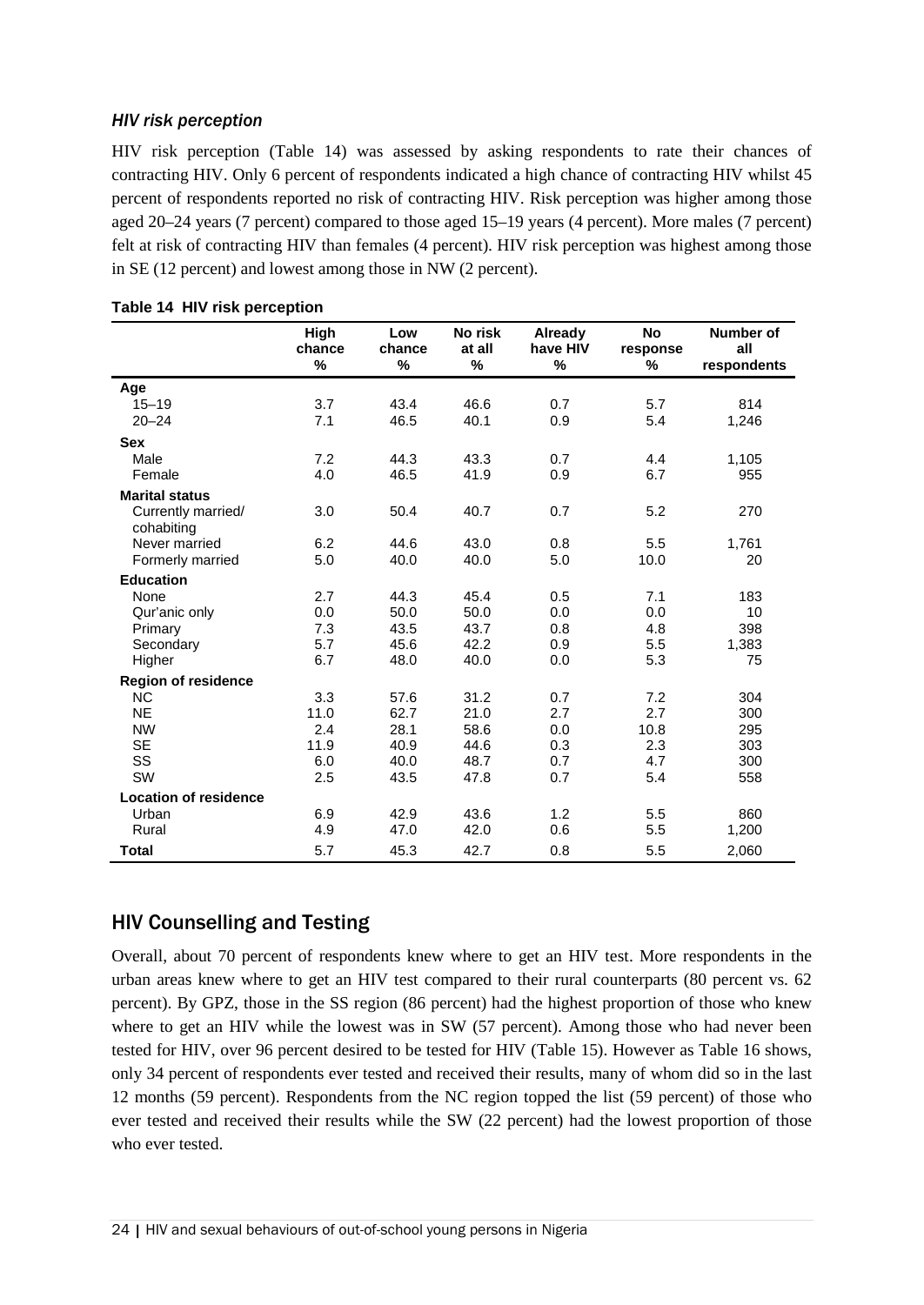|  | Table 15 Respondents desires of being tested for HIV |  |  |  |  |
|--|------------------------------------------------------|--|--|--|--|
|--|------------------------------------------------------|--|--|--|--|

|                                       | Proportion who desire to<br>have an HIV test<br>% | Number of respondents who<br>have heard of HIV and have<br>never been tested for HIV |
|---------------------------------------|---------------------------------------------------|--------------------------------------------------------------------------------------|
| Age                                   |                                                   |                                                                                      |
| $15 - 19$                             | 95.1                                              | 573                                                                                  |
| $20 - 24$                             | 96.5                                              | 636                                                                                  |
| <b>Sex</b>                            |                                                   |                                                                                      |
| Male                                  | 96.7                                              | 667                                                                                  |
| Female                                | 94.8                                              | 542                                                                                  |
| <b>Marital status</b>                 |                                                   |                                                                                      |
| Currently married/cohabiting          | 95.2                                              | 105                                                                                  |
| Never married                         | 95.9                                              | 1,092                                                                                |
| Formerly married                      | 100.0                                             | 7                                                                                    |
| <b>Education</b>                      |                                                   |                                                                                      |
| None                                  | 95.5                                              | 133                                                                                  |
| Qur'anic only                         | 100.0                                             | $\overline{7}$                                                                       |
| Primary                               | 96.0                                              | 253                                                                                  |
| Secondary                             | 95.7                                              | 787                                                                                  |
| Higher                                | 100.0                                             | 23                                                                                   |
| Religion                              |                                                   |                                                                                      |
| <b>Islam</b>                          | 96.6                                              | 290                                                                                  |
| Non-Catholic Christian                | 96.3                                              | 615                                                                                  |
| Catholic Christian                    | 95.4                                              | 260                                                                                  |
| <b>Others</b>                         | 88.6                                              | 44                                                                                   |
| <b>Region of residence</b>            |                                                   |                                                                                      |
| <b>NC</b>                             | 89.3                                              | 112                                                                                  |
| <b>NE</b>                             | 94.0                                              | 199                                                                                  |
| <b>NW</b>                             | 98.2                                              | 166                                                                                  |
| <b>SE</b><br>SS                       | 96.6<br>94.7                                      | 178                                                                                  |
| SW                                    | 97.8                                              | 150<br>404                                                                           |
|                                       |                                                   |                                                                                      |
| <b>Location of residence</b><br>Urban | 95.5                                              | 448                                                                                  |
| Rural                                 | 96.1                                              | 761                                                                                  |
|                                       |                                                   |                                                                                      |
| <b>Total</b>                          | 95.9                                              | 1,209                                                                                |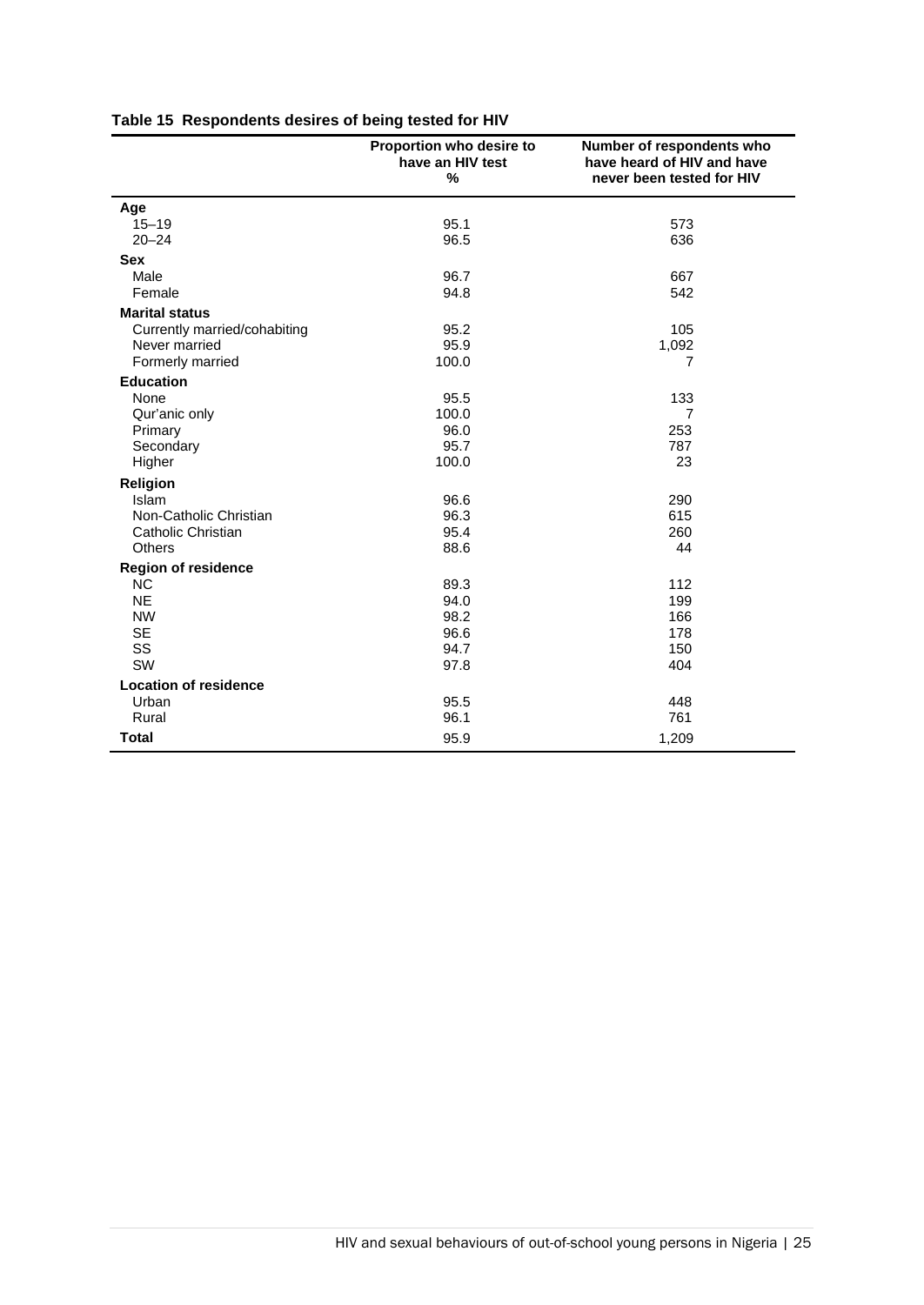|                              | Received the result of HIV test<br>% | Number of all<br>respondents |
|------------------------------|--------------------------------------|------------------------------|
| Age                          |                                      |                              |
| $15 - 19$                    | 21.4                                 | 843                          |
| $20 - 24$                    | 42.8                                 | 1,263                        |
| <b>Sex</b>                   |                                      |                              |
| Male                         | 32.6                                 | 1,124                        |
| Female                       | 36.2                                 | 982                          |
| <b>Marital status</b>        |                                      |                              |
| Currently married/cohabiting | 53.8                                 | 273                          |
| Never married                | 31.1                                 | 1,803                        |
| Formerly married             | 55.0                                 | 20                           |
| <b>Education</b>             |                                      |                              |
| None                         | 20.4                                 | 196                          |
| Qur'anic only                | 20.0                                 | 10                           |
| Primary                      | 26.7                                 | 409                          |
| Secondary                    | 37.0                                 | 1,404                        |
| Higher                       | 60.5                                 | 76                           |
| <b>Region of residence</b>   |                                      |                              |
| <b>NC</b>                    | 58.6                                 | 307                          |
| <b>NE</b>                    | 25.7                                 | 307                          |
| <b>NW</b>                    | 36.1                                 | 302                          |
| <b>SE</b>                    | 32.6                                 | 307                          |
| SS                           | 40.4                                 | 307                          |
| SW                           | 22.4                                 | 576                          |
| <b>Location of residence</b> |                                      |                              |
| Urban                        | 42.1                                 | 876                          |
| Rural                        | 28.6                                 | 1,230                        |
| <b>Total</b>                 | 34.2                                 | 2,106                        |

#### **Table 16 Ever tested and received results**

#### <span id="page-33-0"></span>Sexually Transmitted Infections

Table 17 shows that two-thirds of the respondents had heard of sexually transmitted infections (STIs). Awareness was higher among those aged 20–24 years (76 percent) and among males (67 percent). Awareness of STIs was similar for both urban and rural settings (63 percent), while by region, it was highest among OSYP in the SW (70 percent) and lowest among those from the NW (47 percent). By educational level, awareness of STIs was highest among those with tertiary level education (90 percent) and lowest among those with no formal education and Qur'anic only education (30 percent).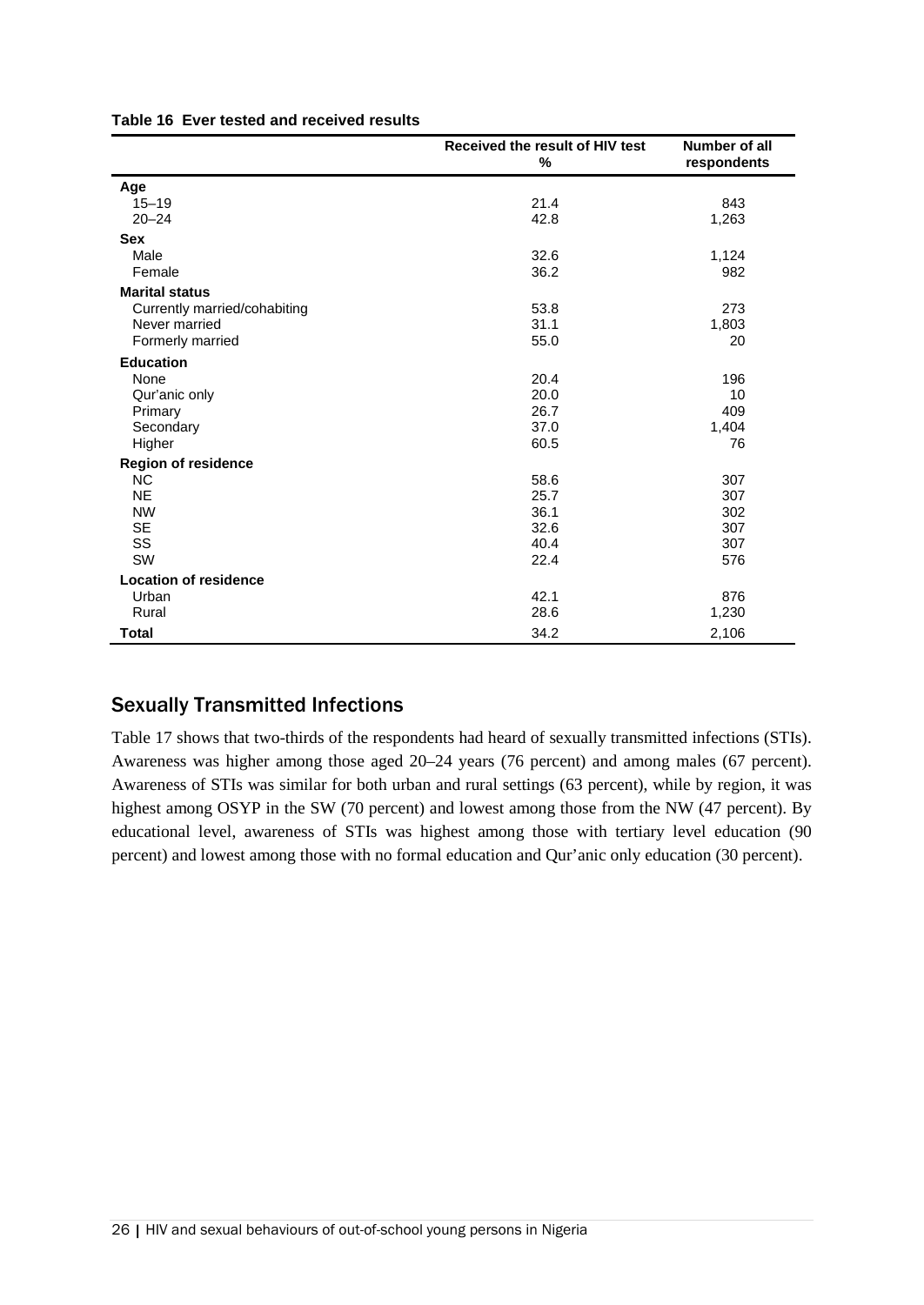|                              | Proportion who have<br>heard of STIs | Number of all<br>respondents |
|------------------------------|--------------------------------------|------------------------------|
|                              | %                                    |                              |
| Age                          |                                      |                              |
| $15 - 19$                    | 44.2                                 | 843                          |
| $20 - 24$                    | 75.9                                 | 1,263                        |
| <b>Sex</b>                   |                                      |                              |
| Male                         | 66.9                                 | 1,124                        |
| Female                       | 59.1                                 | 982                          |
| <b>Marital status</b>        |                                      |                              |
| Currently married/cohabiting | 80.2                                 | 273                          |
| Never married                | 60.6                                 | 1,803                        |
| Formerly married             | 70.0                                 | 20                           |
| <b>Education</b>             |                                      |                              |
| None                         | 55.1                                 | 196                          |
| Qur'anic only                | 30.0                                 | 10                           |
| Primary                      | 54.0                                 | 409                          |
| Secondary                    | 65.9                                 | 1,404                        |
| Higher                       | 89.5                                 | 76                           |
| <b>Region of residence</b>   |                                      |                              |
| <b>NC</b>                    | 51.8                                 | 307                          |
| <b>NE</b>                    | 68.7                                 | 307                          |
| <b>NW</b>                    | 47.4                                 | 302                          |
| <b>SE</b>                    | 56.4                                 | 307                          |
| SS                           | 79.5                                 | 307                          |
| SW                           | 69.8                                 | 576                          |
| <b>Location of residence</b> |                                      |                              |
| Urban                        | 63.2                                 | 876                          |
| Rural                        | 63.2                                 | 1,230                        |
| <b>Total</b>                 | 63.2                                 | 2,106                        |

#### **Table 17 Awareness of STIs**

A review of self-reported STIs in the last 12 months (Table 18) showed that prevalence of reported STIs among OSYP was 9 percent. Self-reports of STIs were higher among females compared to males (12 percent vs. 6 percent). Self-reports of STIs was highest among respondents from the NC region (20 percent) and those from rural areas (9 percent). By education, self-reports of STIs was highest among those with no formal education (10 percent) and lowest among those with tertiary level education (7 percent).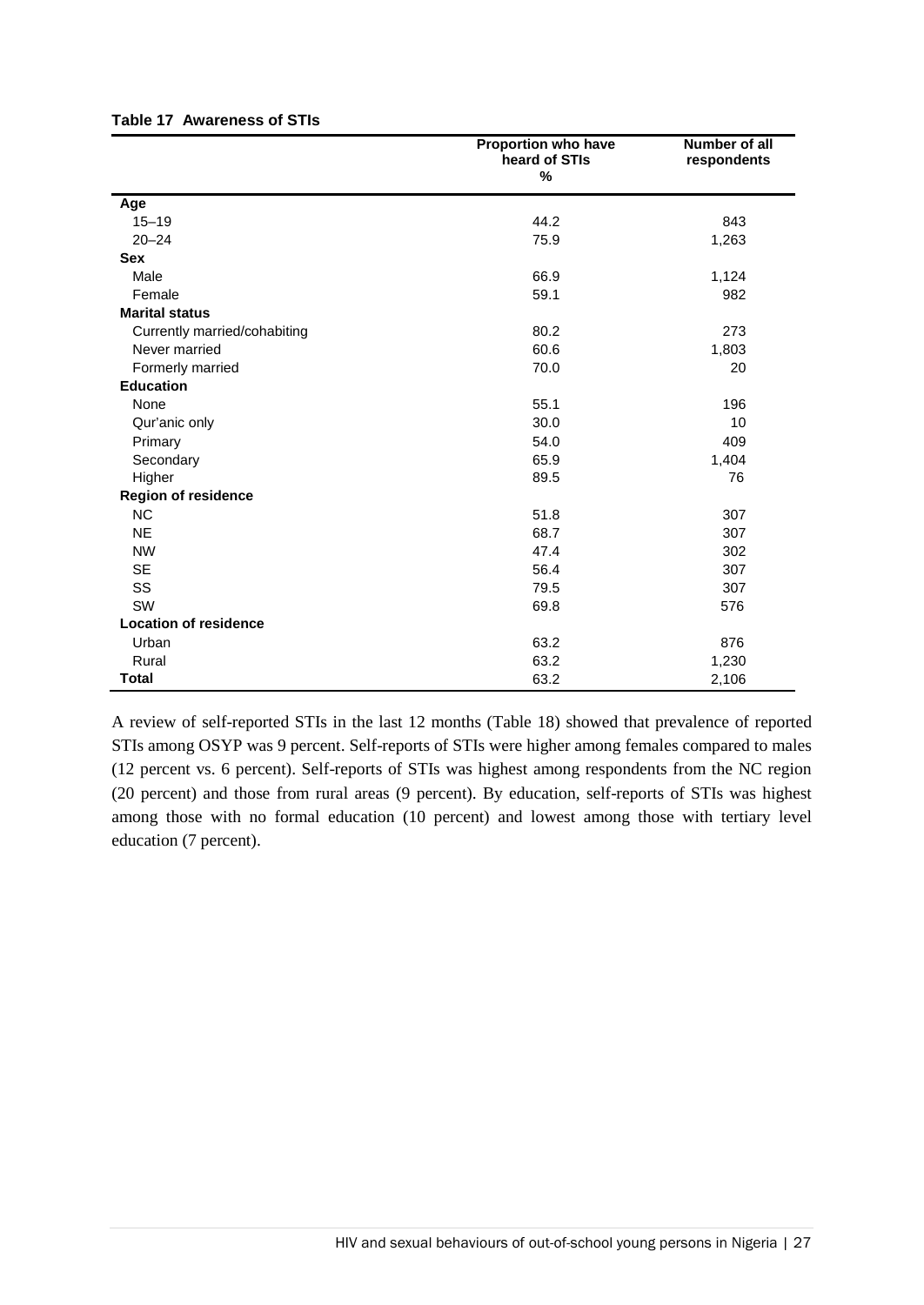|                              | <b>Proportion who experienced STI</b><br>symptoms in the last 12 months<br>% | <b>Number of respondents</b><br>who have ever had sex |
|------------------------------|------------------------------------------------------------------------------|-------------------------------------------------------|
| Age                          |                                                                              |                                                       |
| $15 - 19$                    | 8.9                                                                          | 449                                                   |
| $20 - 24$                    | 8.3                                                                          | 1,086                                                 |
| <b>Sex</b>                   |                                                                              |                                                       |
| Male                         | 5.7                                                                          | 847                                                   |
| Female                       | 11.9                                                                         | 688                                                   |
| <b>Marital status</b>        |                                                                              |                                                       |
| Currently married/cohabiting | 10.2                                                                         | 266                                                   |
| Never married                | 8.1                                                                          | 1,243                                                 |
| Formerly married             | 10.5                                                                         | 19                                                    |
| <b>Education</b>             |                                                                              |                                                       |
| None                         | 10.2                                                                         | 127                                                   |
| Primary                      | 7.5                                                                          | 279                                                   |
| Secondary                    | 8.6                                                                          | 1,047                                                 |
| Higher                       | 7.0                                                                          | 71                                                    |
| <b>Region of residence</b>   |                                                                              |                                                       |
| <b>NC</b>                    | 19.6                                                                         | 224                                                   |
| <b>NE</b>                    | 9.1                                                                          | 241                                                   |
| <b>NW</b>                    | 0.0                                                                          | 171                                                   |
| <b>SE</b>                    | 5.1                                                                          | 197                                                   |
| SS                           | 3.7                                                                          | 273                                                   |
| SW                           | 10.3                                                                         | 429                                                   |
| <b>Location of residence</b> |                                                                              |                                                       |
| Urban                        | 7.5                                                                          | 676                                                   |
| Rural                        | 9.2                                                                          | 859                                                   |
| <b>Total</b>                 | 8.5                                                                          | 1,535                                                 |

#### **Table 18 Experience of STIs symptoms**

# <span id="page-35-0"></span>Sexual Violence

OSYP face different types of vulnerabilities including sexual violence which increases their risk of acquiring STIs including HIV. Overall, 15 percent (Table 19) of female OSYP had experienced some form of sexual violence. One-fifth of the respondents had been touched by someone against their will and 10 percent were deceived into having sexual intercourse. Nearly 10 percent of females reported being raped while 8 percent were beaten for refusing to have sex. Reported sexual abuse was higher among those aged 20–24 years compared to those aged 15–19 years (16 percent vs.13 percent). More married respondents reported being beaten for refusing to have sex (9 percent). Prevalence of reported sexual violence was highest in the SS region (46 percent) and least in the NW region (2 percent). Similarly, sexual violence was higher in urban than rural areas (22 percent vs. 11 percent).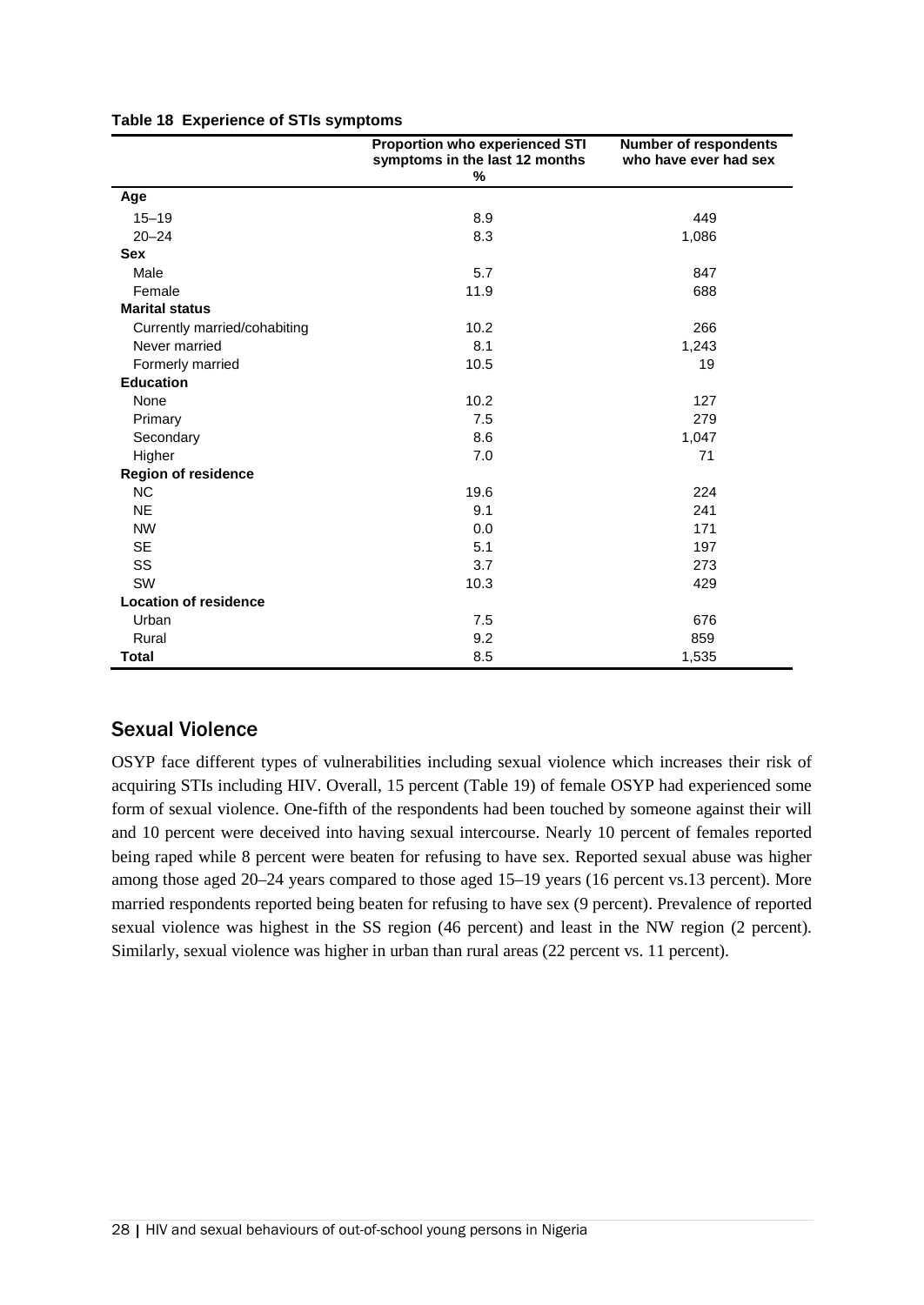#### **Table 19 Sexual violence**

|                              | <b>Touched by</b><br>someone<br>against will<br>% | <b>Someone</b><br>tried to<br>force them<br>to have<br>sexual<br>intercourse<br>$\%$ | <b>Tricked into</b><br>sexual<br>intercourse<br>% | <b>Forced into</b><br>sexual<br>intercourse/<br>Raped<br>% | <b>Beaten for</b><br>refusing to<br>have sex<br>% | <b>Drugged</b><br>before<br>sexual<br>intercourse<br>% | <b>Experienced</b><br>sexual<br>violence<br>% | Number of<br>all<br>respondents<br>% |
|------------------------------|---------------------------------------------------|--------------------------------------------------------------------------------------|---------------------------------------------------|------------------------------------------------------------|---------------------------------------------------|--------------------------------------------------------|-----------------------------------------------|--------------------------------------|
| Age                          |                                                   |                                                                                      |                                                   |                                                            |                                                   |                                                        |                                               |                                      |
| $15 - 19$                    | 17.3                                              | 10.5                                                                                 | 9.8                                               | 8.0                                                        | 6.4                                               | 2.3                                                    | 13.4                                          | 440                                  |
| $20 - 24$                    | 22.1                                              | 14.2                                                                                 | 9.2                                               | 10.3                                                       | 8.5                                               | 2.2                                                    | 16.4                                          | 542                                  |
| <b>Marital status</b>        |                                                   |                                                                                      |                                                   |                                                            |                                                   |                                                        |                                               |                                      |
| Currently married/cohabiting | 23.3                                              | 15.3                                                                                 | 9.0                                               | 9.0                                                        | 8.5                                               | 1.6                                                    | 16.4                                          | 189                                  |
| Never married                | 19.4                                              | 11.6                                                                                 | 9.6                                               | 9.2                                                        | 7.4                                               | 2.5                                                    | 14.7                                          | 773                                  |
| Formerly married             | 13.3                                              | 26.7                                                                                 | 13.3                                              | 20.0                                                       | 6.7                                               | 0.0                                                    | 20.0                                          | 115                                  |
| <b>Region of residence</b>   |                                                   |                                                                                      |                                                   |                                                            |                                                   |                                                        |                                               |                                      |
| <b>NC</b>                    | 40.9                                              | 22.1                                                                                 | 10.1                                              | 11.4                                                       | 4.7                                               | 0.7                                                    | 16.8                                          | 149                                  |
| <b>NE</b>                    | 20.3                                              | 7.4                                                                                  | 4.7                                               | 4.1                                                        | 2.7                                               | 2.0                                                    | 10.8                                          | 148                                  |
| <b>NW</b>                    | 7.4                                               | 2.3                                                                                  | 1.1                                               | 0.6                                                        | 0.0                                               | 0.0                                                    | 1.7                                           | 175                                  |
| <b>SE</b>                    | 19.8                                              | 17.9                                                                                 | 6.6                                               | 6.6                                                        | 5.7                                               | 4.7                                                    | 14.2                                          | 106                                  |
| SS                           | 35.8                                              | 28.3                                                                                 | 31.4                                              | 31.4                                                       | 30.8                                              | 5.7                                                    | 45.9                                          | 159                                  |
| SW                           | 5.7                                               | 4.5                                                                                  | 4.9                                               | 4.1                                                        | 3.3                                               | 1.6                                                    | 6.5                                           | 245                                  |
| <b>Location of residence</b> |                                                   |                                                                                      |                                                   |                                                            |                                                   |                                                        |                                               |                                      |
| Urban                        | 27.7                                              | 18,3                                                                                 | 14.5                                              | 14.0                                                       | 11.0                                              | 3.5                                                    | 22.3                                          | 372                                  |
| Rural                        | 15.2                                              | 9.0                                                                                  | 6.4                                               | 6.4                                                        | 5.4                                               | 1.5                                                    | 10.7                                          | 610                                  |
| Total                        | 20.0                                              | 12.5                                                                                 | 9.5                                               | 9.3                                                        | 7.5                                               | 2.2                                                    | 15.1                                          | 982                                  |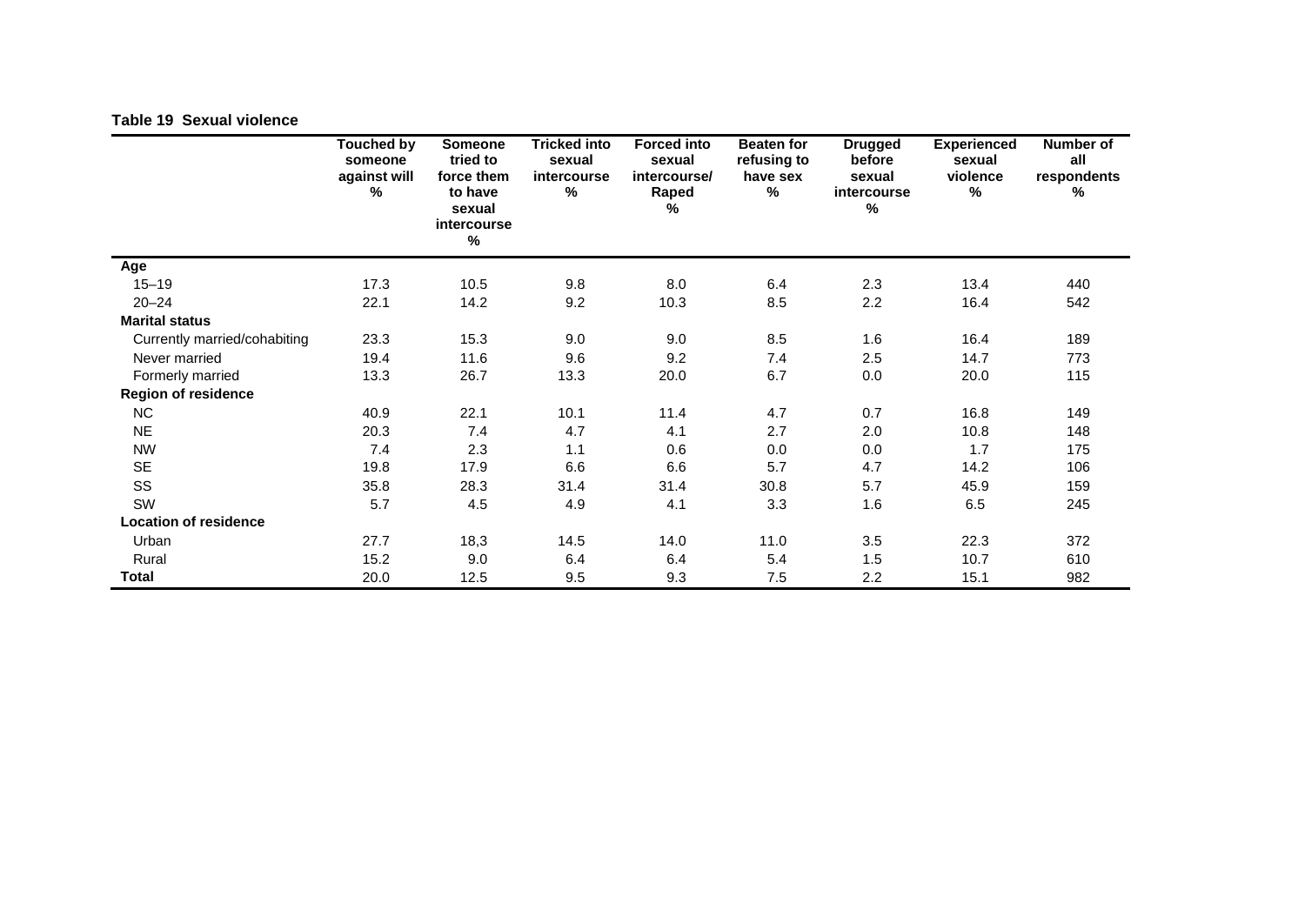### HIV Sero-Prevalence

Prevalence of HIV in this study population of OSYP was 1 percent (Table 20). Prevalence was higher among those aged 20–24 years compared to those aged 15–19 years (2.4 percent vs. 1.2 percent) and among females than males (3.4 percent vs. 0.6 percent). It was also higher among the formerly married (30 percent) respondents and among those with primary education (2.5 percent). By GPZ, it was highest in the NE region (3.9 percent) and least in SE (1.3 percent). HIV prevalence was also higher among rural dwellers (2.6 percent) than urban dwellers (1.0 percent).

|                              | <b>Proportion who tested</b><br>positive for HIV<br>% | <b>Number of respondents</b><br>who tested |
|------------------------------|-------------------------------------------------------|--------------------------------------------|
| Age                          |                                                       |                                            |
| $15 - 19$                    | 1.2                                                   | 830                                        |
| $20 - 24$                    | 2.4                                                   | 1,235                                      |
| <b>Sex</b>                   |                                                       |                                            |
| Male                         | 0.6                                                   | 1,104                                      |
| Female                       | 3.4                                                   | 962                                        |
| <b>Marital status</b>        |                                                       |                                            |
| Currently married/cohabiting | 3.3                                                   | 270                                        |
| Never married                | 1.4                                                   | 1,765                                      |
| Formerly married             | 30.0                                                  | 20                                         |
| <b>Education</b>             |                                                       |                                            |
| Qur'anic only                | 0.0                                                   | 10                                         |
| Primary                      | 2.5                                                   | 398                                        |
| Secondary                    | 1.8                                                   | 1,384                                      |
| Higher                       | 1.3                                                   | 75                                         |
| <b>Region of residence</b>   |                                                       |                                            |
| <b>NC</b>                    | 3.3                                                   | 303                                        |
| <b>NE</b>                    | 3.9                                                   | 307                                        |
| <b>NW</b>                    | 3.7                                                   | 296                                        |
| <b>SE</b>                    | 0.0                                                   | 307                                        |
| SS                           | 1.3                                                   | 301                                        |
| SW                           | 0.5                                                   | 551                                        |
| <b>Location of residence</b> |                                                       |                                            |
| Urban                        | 1.0                                                   | 861                                        |
| Rural                        | 2.6                                                   | 1,204                                      |
| <b>Total</b>                 | 1.0                                                   | 2,065                                      |

#### **Table 20 HIV sero-prevalence**

### Factors Associated with HIV

Table 21 presents results from the multivariate analysis using logistic regression to identify factors independently associated with HIV infection among OSYP in Nigeria. When controlled for age (15– 19 years vs. 20–24 years), gender (female vs. male), educational status, marital status, place of living (rural vs. urban), and GPZs, females were seven times more likely to be HIV positive (adjusted odds ratio [AOR]: 7.31; 95 percent CI: 2.95–18.11) than males. Those who were married or in a cohabiting relationship were four times more likely (AOR: 3.78; 95 percent CI: 1.70–8.41) to be HIV positive than those who had never married. Compared to those in the SW region, OSYP residing in NC (AOR: 6.58; 95 percent CI: 1.72–25.20), NE (AOR: 8.96; 95 percent CI: 2.39–33.58), and NW (AOR: 8.08; 95 percent CI: 2.15–30.37) were more likely to be HIV positive. There was no difference in HIV rates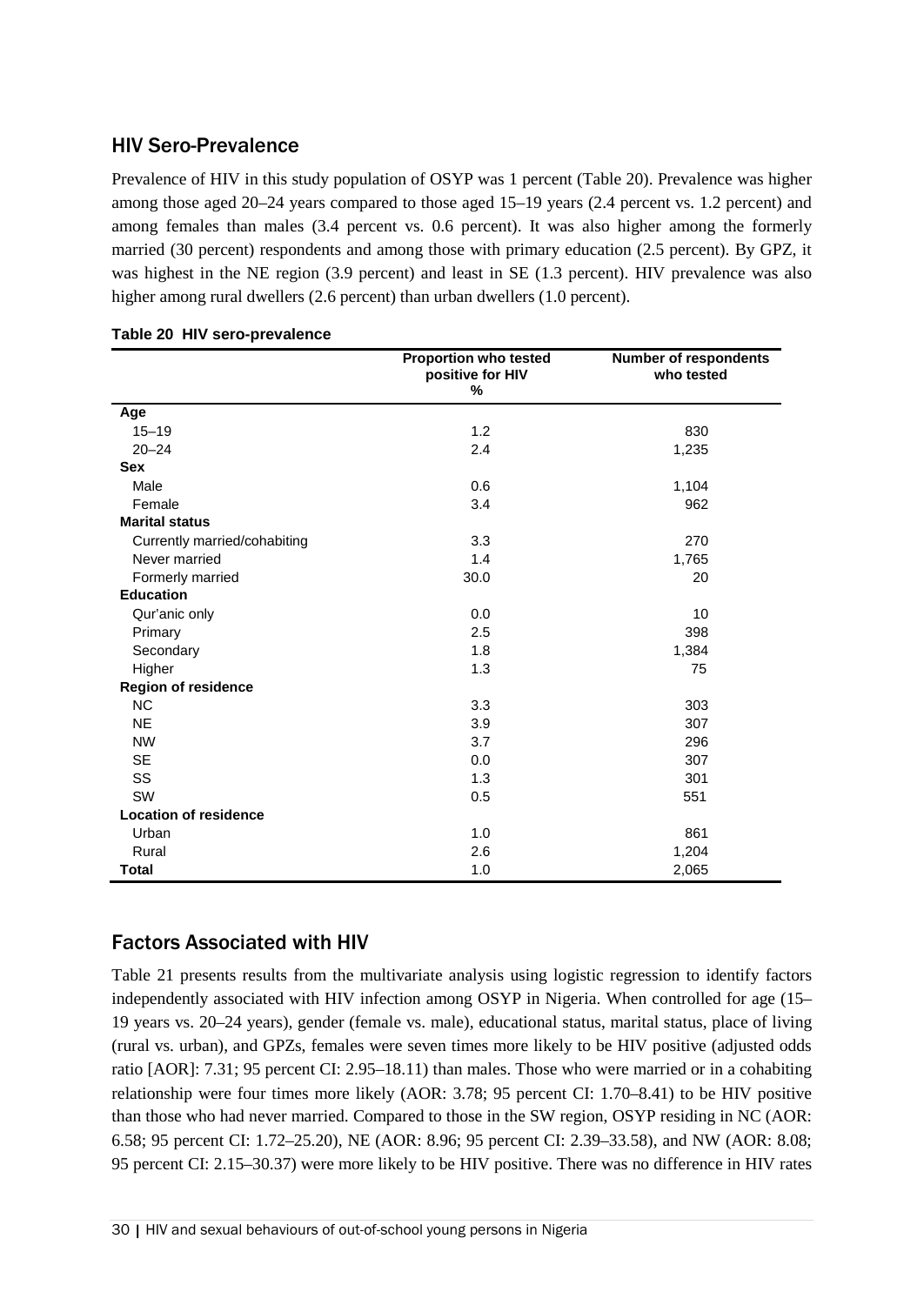between those in SW and SS. By location, those in rural settings were three times more likely (AOR: 2.94; 95 percent CI: 1.33–6.53) to be HIV positive than those in urban settings. Compared to those who had no comprehensive HIV knowledge, those with comprehensive HIV knowledge were two times more likely to be HIV positive (AOR: 2.02; 95 percent CI: 1.01–4.06). Those who engaged in multiple sexual partnerships were six times more likely to be HIV positive than those who did not engage in multiple sexual partnerships (AOR: 5.76; 95 percent CI: 2.62–12.66).

| <b>Factors</b>                                        | <b>Odds Ratio</b><br>(95%CI) | <b>Adjusted Odds Ratio</b><br>(95%CI) |
|-------------------------------------------------------|------------------------------|---------------------------------------|
| Age                                                   |                              |                                       |
| 15-19 (Ref)                                           | 1.00                         | 1.0                                   |
| $20 - 24$                                             | 2.04 (0.99, 4.20)            | 2.07 (0.93, 4.58)                     |
| <b>Sex</b>                                            |                              |                                       |
| Male (Ref)                                            | 1.00                         | 1.00                                  |
| Female                                                | 5.56 (2.45, 12.63)***        | 7.31 (2.95, 18.11)***                 |
| <b>Marital status</b>                                 |                              |                                       |
| Never married (Ref)                                   | 1.00                         | 1.00                                  |
| Ever married/cohabiting                               | 3.80 (1.98, 7.29)***         | 3.78 (1.70, 8.41)**                   |
| <b>Region of residence</b>                            |                              |                                       |
| <b>NC</b>                                             | $6.23$ (1.70, 22.83)**       | 6.58 (1.72, 25.20)**                  |
| <b>NE</b>                                             | 7.43 (2.08, 26.54)**         | 8.96 (2.39, 33.58)**                  |
| <b>NW</b>                                             | 7.05 (1.95, 25.47)**         | 8.08 (2.15, 30.37)**                  |
| <b>SE</b>                                             |                              |                                       |
| SS                                                    | 2.46 (0.55, 11.07)           | 2.11 (0.43, 10.24)                    |
| SW (Ref)                                              | 1.00                         | 1.00                                  |
| <b>Location of residence</b>                          |                              |                                       |
| Urban (Ref)                                           | 1.00                         | 1.00                                  |
| Rural                                                 | 2.50 (1.19, 5.28)*           | 2.94 (1.33, 6.53)**                   |
| <b>Comprehensive knowledge of HIV</b>                 |                              |                                       |
| No (Ref)                                              | 1.00                         | 1.00                                  |
| Yes                                                   | 1.60 (0.84, 3.03)            | 2.02 (1.01, 4.06)                     |
| Multiple sexual partnerships in<br>the last 12 months |                              |                                       |
| No (Ref)                                              | 1.00                         | 1.00                                  |
| Yes                                                   | 2.29 (1.22, 4.30)*           | 5.76 (2.62, 12.66)***                 |
| Ever had transactional sex                            |                              |                                       |
| No (Ref)                                              | 1.00                         | 1.00                                  |
| Yes                                                   | 2.16 (0.98, 4.75)            | 1.32 (0.54, 3.23)                     |

**Table 21 Factors associated with HIV infection among the OSYP**

\*p < 0.05, \*\*p < 0.01, \*\*\*p < 0.001; Ref: Reference Category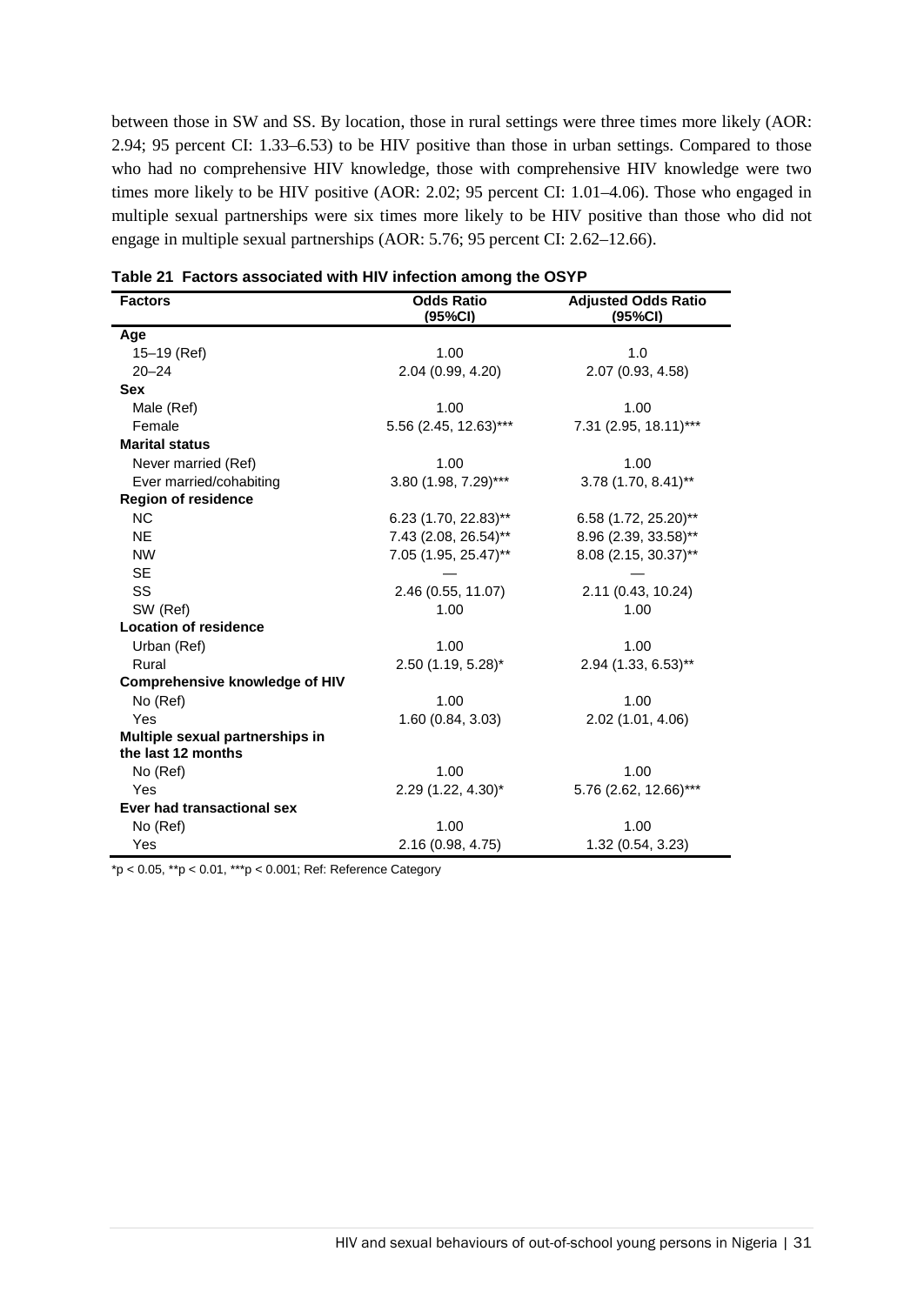# DISCUSSION OF FINDINGS

### Socioeconomic Vulnerabilities among OSYP

OSYP are young men and women who have dropped out of school and often tagged as illiterates, "area boys", "street urchins", uneducated, and unimportant. Some are beyond parental control, adopting unsafe behaviours which expose them to hard drug addiction, STIs (including HIV), alcohol use, rape, and gambling among others. They are often found in a variety of settings, including ghettos, uncompleted buildings, hotels, bars, beer parlors, market places, weddings, and village squares. Due to joblessness and idleness, OSYP congregate at places labelled as "hot spots" with people of similar status to discuss, gossip, plan, and engage in societally unacceptable activities.

The enormous increase in the number of OSYP in society poses a challenge to the family and society. As a necessary prerequisite to national development, their education is important and needs to be given due consideration, especially as the UN Convention on the Rights of the Child stipulates that every child has the right to an education for the fullest development of their "personality, talents, mental, and physical abilities."<sup>23</sup> Education enhances the economic and intellectual wellbeing of youth. However, the socioeconomic background of some young people has contributed to being out of school.

Gender segregation has constrained females from getting an education in some communities. Findings from northern Nigeria indicate that some parents are not interested in girl-child education. Their choices may be informed by their own educational status as lack of education of parents can influence the decision on whether to provide their children with an education or not, and a major reason for keeping children out of school.<sup>24</sup>

Being uneducated is a major setback for OSYP as education is the primary means through which people are empowered to increase the economic, social, and personal well-being of all citizens in a society.<sup>25</sup> Due to the lack of comprehensive formal education, OSYP do not benefit from public privileges. They lack basic education and are most times unskilled, marginalized, and incompetent in accessing economic opportunities.<sup>26</sup> The acquisition of a good education will improve their chances of securing a good job as well as earn a liveable wage to support themselves and their families. Without an education, OSYP cannot effectively contribute to the development of their community since it is well-educated people that can make use of their knowledge and skills to solve the country's problems.27

While it is expected that OSYP may not have the requisite academic degrees to enable them to pursue careers in the organised formal sector, policies that encourage entrepreneurial growth, especially in the service industries will be a viable way to engage OSYP. Overall, less than 20 percent of OSYP in this study had full-time jobs. This highlights the economic difficulties they may face on a daily basis. While having full-time employment does not necessarily translate into earning a livable wage, it provide a means of constructively engaging and providing opportunities for capacitating OSYP to learn hands-on technical trades such as auto-servicing, plumbing, catering, metal fabrication, which will ensure a more secure future for them. Their lack of income also raises the spectre that they may easily be lured into illegal sexual and social activities substance use, sex work, sale of drugs, and robbery which may further increase their vulnerability to societal ills. This is more so as less than 50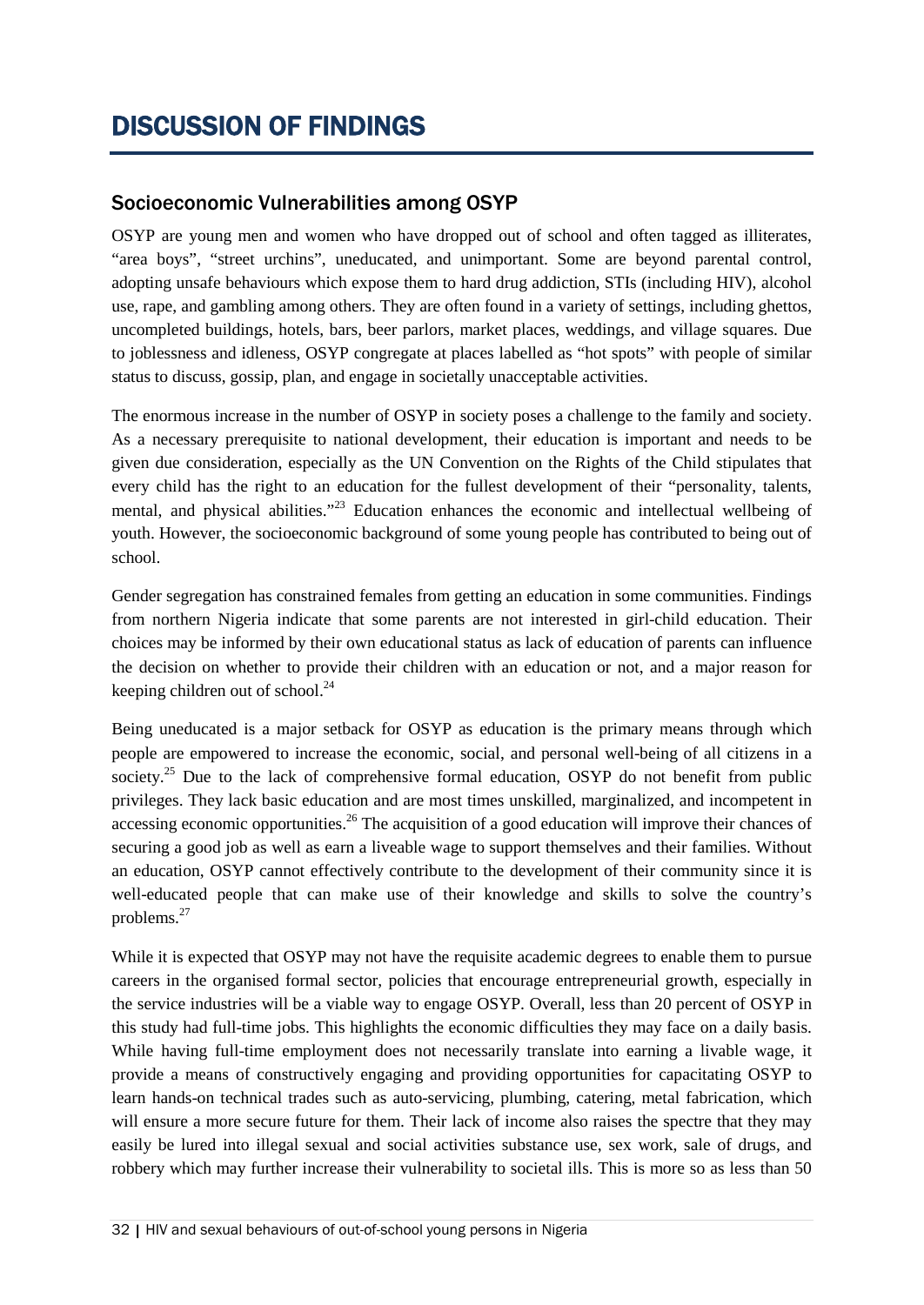percent of OSYP live with both parents implying that essential parental guidance needed in the growing years of young persons are lacking for many OSYP. The low employment rate may also be linked to the low food security observed in this study—less than two-thirds of the respondents were able to afford three meals through a given month.

### Alcohol, Cigarette and Psychoactive Substance Use

Alcohol and drug use impair sound judgment in making informed sexual decisions and this has been linked to increased risk to HIV and AIDS. Overall use of alcohol, cigarette smoking, and psychoactive drug use was about 10 percent. Alcohol (11 percent vs. 4 percent), cigarette (17 percent vs. 2 percent), and psychoactive drug (18 percent vs. 2 percent) use were higher among male than females. In a society which emphasizes male dominance, male OSYP are encouraged more to engage in income-generating activities than females, which may inadvertently expose them early on to older men who engage in high-risk social activities.

## Sexual Risk Behaviours among OSYP

Being out of school increases high-risk behaviours, which influences OSYP's relationships, sexual behaviours, risk taking, HIV testing, and health-seeking behaviours. Relationships with family and community members can be severed as OSYP adopt and engage in risky activities which further worsens their vulnerability to unsafe and higher-risk sexual behaviours such as rape, unprotected sex, and multiple sexual partners, which exposes them to health hazards, including HIV.

Overall, OSYP in this study can be described as sexually active given that 85 percent of respondents had had vaginal sex in the 12 months prior to the survey and about 5 percent had had anal sex. Studies have consistently demonstrated the link between early sexual debut and STIs due to prolonged exposure to sex. OSYP in the SS region had the lowest median age of sexual debut (15 years). In addition, they had the highest proportion of respondents whose sexual debut was before age 15 years (45 percent). Lowest proportion of sexual debut before age 15 years was in the NW region (7 percent). More OSYP males (23 percent) than females (17 percent) had their sexual debut before age 15 years contrary to findings from the general young person population where 17 percent of young women and 3 percent of young men aged  $15-24$  years initiated sexual activity before age  $15<sup>28</sup>$  The reason for female OSYP having the same prevalence as the general young person population is unclear, however, the much higher prevalence of early sexual debut among male OSYP compared to the general male young person population is alarming and requires further research as well as urgent implementation of prevention interventions for them.

Transactional sex remains a potent mechanism for driving the epidemic. About 14 percent of the respondents—comprising more females than males (19 percent vs. 11 percent)—had engaged in transactional sex. At the regional level transactional sex ranged from 7 percent in the NW to 26 percent in the SS. In addition, transactional sex was higher in urban areas (16 percent) compared to the rural areas (13 percent). Given the low socioeconomic status of female OSYP, there is the risk that their condom negotiating skills will be low and further weakened if clients offer more money for engaging in unprotected sex. Only about a third of female OSYP had exposure to prevention interventions in the 12 months prior to the survey. Further research is needed to evaluate the quality, type, and dosage of HIV prevention interventions to improve knowledge and change behaviours among female OSYP. Evidence-based interventions focused on transactional sex are needed in both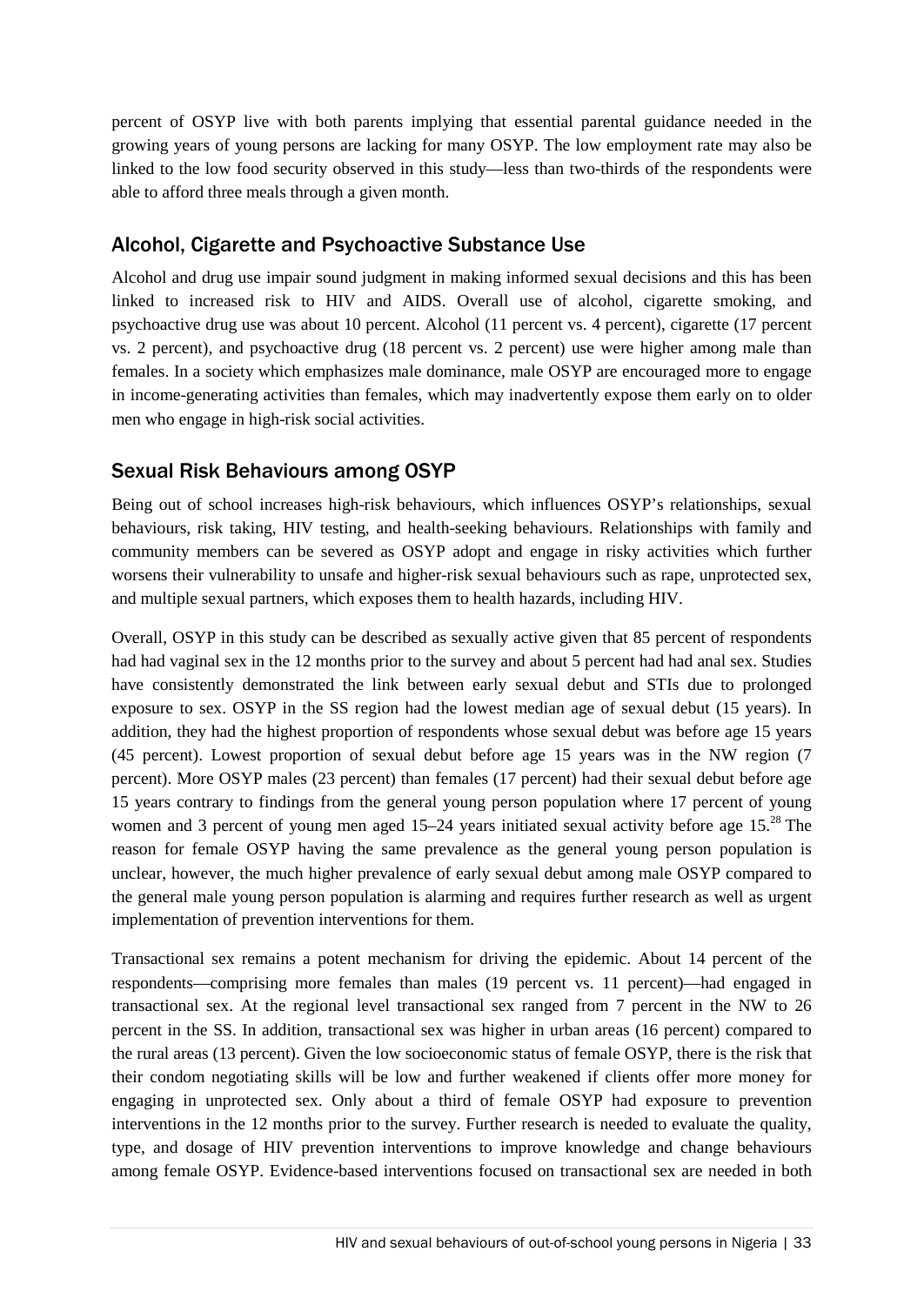urban and rural areas as occasional transactional sex can develop into full-time sex work. This leads to the pressure to sustain income generated via sex work which usually involves movements between locations, further exposing them to risk as well as increasing transmission or acquisition of HIV.

Another known sexual risk behaviour that increases risk to HIV transmission is multiple sexual partnerships. Overall, 37 percent of respondents had engaged in multiple sexual partnerships and more males than females (50 percent vs. 20 percent) had engaged in multiple sexual partnerships. Multiple sexual partnerships was higher in urban than rural areas (40 percent vs. 34 percent) and ranged from 26 percent in the NC region to 42 percent in the NE region. Prevention interventions that focus on partner reduction among OSYP are required.

## Condom Use

Consistent and correct condom use has been shown to be an effective preventive strategy for HIV, STIs, and unwanted pregnancy prevention. Overall, ever condom use was 75 percent among OSYP, while current condom use during sex was 58 percent. This suggests that there is still more to be done to increase condom use among OSYP. Proportion of those currently using condoms was similar for both urban and rural dwellers (68 percent). However, condom use was higher among males (82 percent) than females (68 percent). At the regional level, condom use ranged from 54 percent in the NE to 79 percent in the NW. Condom use at last high-risk sex was low (58 percent), and higher among males than females (65 percent vs. 47 percent). It was also higher in urban compared to rural areas (64 percent vs. 53 percent). Condom use at last high-risk sex ranged from 50 percent in the SS to 84 percent in the NW. Programmes enhancing condom negotiating skills are required to increase condom use among OSYP. Furthermore, efforts should be geared towards ensuring that consistent condom use is practiced among OSYP. In addition, though condom messaging and the use of nontraditional outlets for sale and distribution of condoms have significantly increased in the last four years, this study highlights a programming gap which implies that effort needs to be sustained and reinforced to increase the overall use of condoms by OSYP.

### Comprehensive HIV Knowledge

The UNAIDS measure of comprehensive knowledge includes respondents providing correct answers to three know methods of preventing the transmission of HIV as well as rejecting two misconceptions of HIV transmission. Overall, comprehensive HIV knowledge was low with only about 30 percent of OSYP providing correct answers to the five questions that measure comprehensive HIV knowledge. This low level of knowledge may be linked to social normative barriers that discourage them from seeking information from reliable sources such as health facilities or known HIV prevention programmes as association with such programmes indicates that one may have begun sexual activities. Also, the persistence of cultural silence on sex and its moral stigmatization may also contribute to OSYP's poor comprehensive knowledge of HIV as they are not availed sexuality education early enough in their formative years to guide their sexual choices. The low proportion of OSYP with comprehensive knowledge was observed among both males and females, urban and rural settings, and across geo-political zones. This suggests that there are deep rooted sociocultural factors that inhibit sexual education. To address this, intervention programmes that increase OSYP's knowledge of HIV and STIs must be urgently developed and implemented across the country.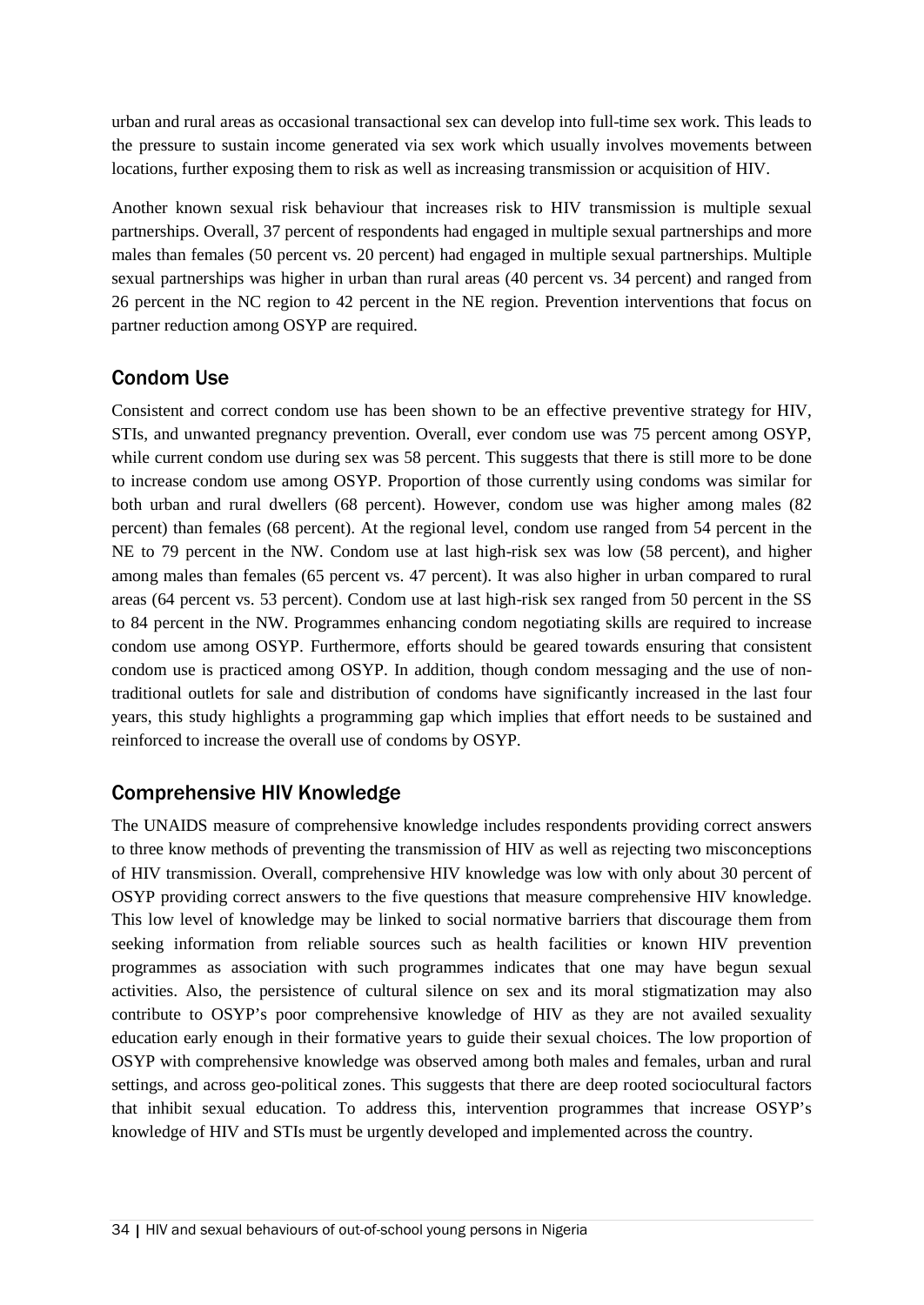OSYP are unlikely to access health care and HIV services, partly because of their lack of knowledge about the importance of these services. HIV education and enlightenment is most times not beneficial to OSYP because the programmes are often in-school and they are not specifically organised for OSYP. Information disseminated through the media may not also be accessible by all since some communities have irregular or no electricity and/or communication networks.

### HIV Risk Perception

Perception (a hybrid of belief and attitude) is assumed to predict behaviour.<sup>29</sup> Risk perception refers to people's beliefs about their vulnerability to danger or harm.<sup>30</sup> Perception of health risk is a key dimension of most health behaviour models $^{31,32}$  used to construct health promotion campaigns particularly those targeting HIV-related risk behaviours.<sup>29</sup> OSYP have a very low level of HIV risk perception. Overall, only 6 percent of OSYP felt that they had a high chance of contracting HIV. This low prevalence was consistent among males (7 percent) and females (4 percent) and in urban (7 percent) and rural settings (5 percent). At the regional level, HIV risk perception ranged from 2 percent in the NW to 12 percent in the SE.

Numerous theories in social and health psychology including the psychometric paradigm<sup>33,34</sup> the health belief model,<sup>35</sup> the parallel process model,<sup>36</sup> protection motivation theory,<sup>37</sup> the extended parallel process model,<sup>38</sup> the precaution adoption process model,<sup>39</sup> and the prototype/willingness model,<sup>40</sup> accord risk perception a central role in determining behaviour. Furthermore, heightening other components of risk appraisal achieves a larger impact on intention and behaviour. de Hoog et al. showed that heightening severity of a threat, regardless of the medium of communication (e.g., use of scary images) was associated with a positive and significant effect on intention and behaviour change.41 The low HIV risk perception may also be as a result of low comprehensive HIV knowledge. The application of tested behaviour change models that heighten risk perception are thus strongly recommended to increase HIV risk perception among OSYP and thus provoke the necessary behaviour changes required to reduce HIV transmission.

### HIV Counselling and Testing

HIV counselling and testing is a key intervention strategy for effective HIV control in most developing countries including Nigeria.<sup>42</sup> It increases access and knowledge of HIV status, encourages safer sex, and is an entry point for HIV care treatment and support services.<sup>42</sup> Several studies have highlighted the potential benefits of knowing one's HIV status through HCT including the adoption of risk reduction strategies (correct and consistent condom use, reduction of sexual partners), accessing palliative care, psychosocial support, and ARV treatment, all resulting in increased survival and labor productivity.43–48

Overall, only 34 percent of OSYP had ever been tested for HIV and received their result—with slightly more females than males (36 percent vs. 33 percent). HCT uptake was higher among OSYP in urban areas (42 percent) compared to those in rural areas (27 percent). At the regional level it ranged from 22 percent in the SW to 59 percent in the NC. The desire or willingness to test measures the testing gap in the system and programmatically shows what can be achieved if appropriate resources are deployed in increasing demand for HCT. About 96 percent of OSYP expressed their desire to undergo HCT. This finding was consistent among both males and females and also among those in urban and rural settings. The national target is to provide HCT to 80 percent of the population by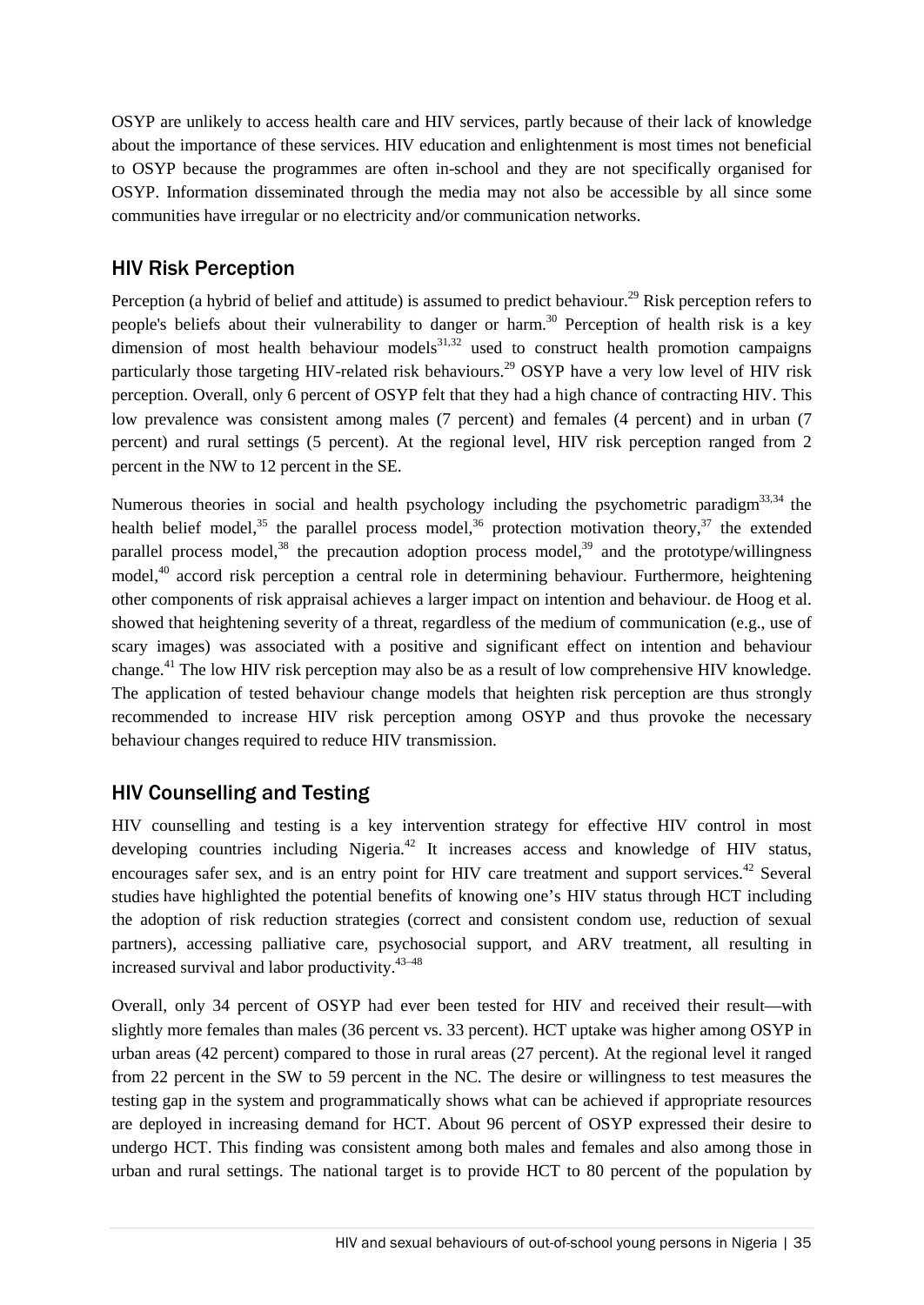2015. While the number of OSYP in Nigeria is unknown, targeting this group and providing HCT may be a viable avenue to significantly boost the uptake rate of HCT.

While effective HIV services can mainly be accessed in health facilities located in urban areas, religious organisations play an important role in enhancing the health and well-being of community people. They provide awareness programmes on adolescent sexual and reproductive health (SRH) while NGOs organise educational programmes on HIV services and free HIV testing. However, SRH programmes in hospitals and health centers are mainly accessed by married people. In addition, HIV services are more accessible to urban dwellers. Rural dwellers find it difficult to access quality HIV services because efficient, effective, and well-equipped service centers are located in areas far removed from their localities. Effective HIV services are constrained by stigmatization and discrimination. Discrimination is the societal response to the negative value attached to the stigma an individual may carry.<sup>49</sup> People living with HIV and AIDS are tagged, labelled, and dissociated from in society. As adults, infected young persons are ridiculed, avoided, and neglected by friends and families. The shame from stigma and discrimination have negative effects on OSYP living with HIV because they lack self-confidence and are physically, socially, medically, and psychologically affected. HIV and AIDS stigma also affects individual's access to health services. Education and enlightenment can help reduce stigmatization and discrimination of OSYP living with HIV. Furthermore, OSYP may not access HIV services because they are afraid of discovering their positive status. Unequipped facilities and inexperienced health workers hinder successful delivery of HIV services.

### Gender-based Violence

Gender-based violence remains a social ill that has not received much attention from the government. While Nigeria is a signatory to regional and international treaties which have the potential to reduce the HIV-related vulnerabilities of young Nigerians, e.g., the African Charter on Human and People's Rights, CEDAW, Maputo Protocol, Nigeria has failed to domesticate them or has laws that violate such treaties and protocols. Sexual offense laws in Nigeria do not contain provisions for spousal rape yet according to the 2008 NDHS, 3 percent of married women between the ages of 15 and 49 have experienced spousal rape.<sup>5</sup> Overall, one-fifth of female respondents had been touched against their will, 10 percent had been deceived into having sex, 9 percent reported being raped by their spouses, and 8 percent had been beaten because they refused to have sex. The non-provision of spousal rape presents a double jeopardy for these young women as they usually have no channel for reporting these cases and thus are exposed to both physical and psychological trauma which increases their vulnerability as they have no safe sex negotiating power during these events. The stigma associated with being raped is also very high and there have been cases where parents refuse to take legal action as it may bring shame to the family and the girl in question.

The presence of legal pluralism contributes significantly, in maintaining a sociocultural environment that heightens the HIV and SRH vulnerabilities of young Nigerian girls. National laws criminalizing gender based-violence are absent and some federal laws allow violence against women. <sup>50</sup> For example, the penal code, which is used in Northern Nigeria, allows husbands to use physical means to censure their wives as long as it does not cause "grievous harm," which is defined as loss of sight, hearing, speech, facial disfigurement, or life-threatening injuries.<sup>50</sup> Penalties for the sexual assault of a man exceed the penalties for the same offense against a woman.<sup>50</sup>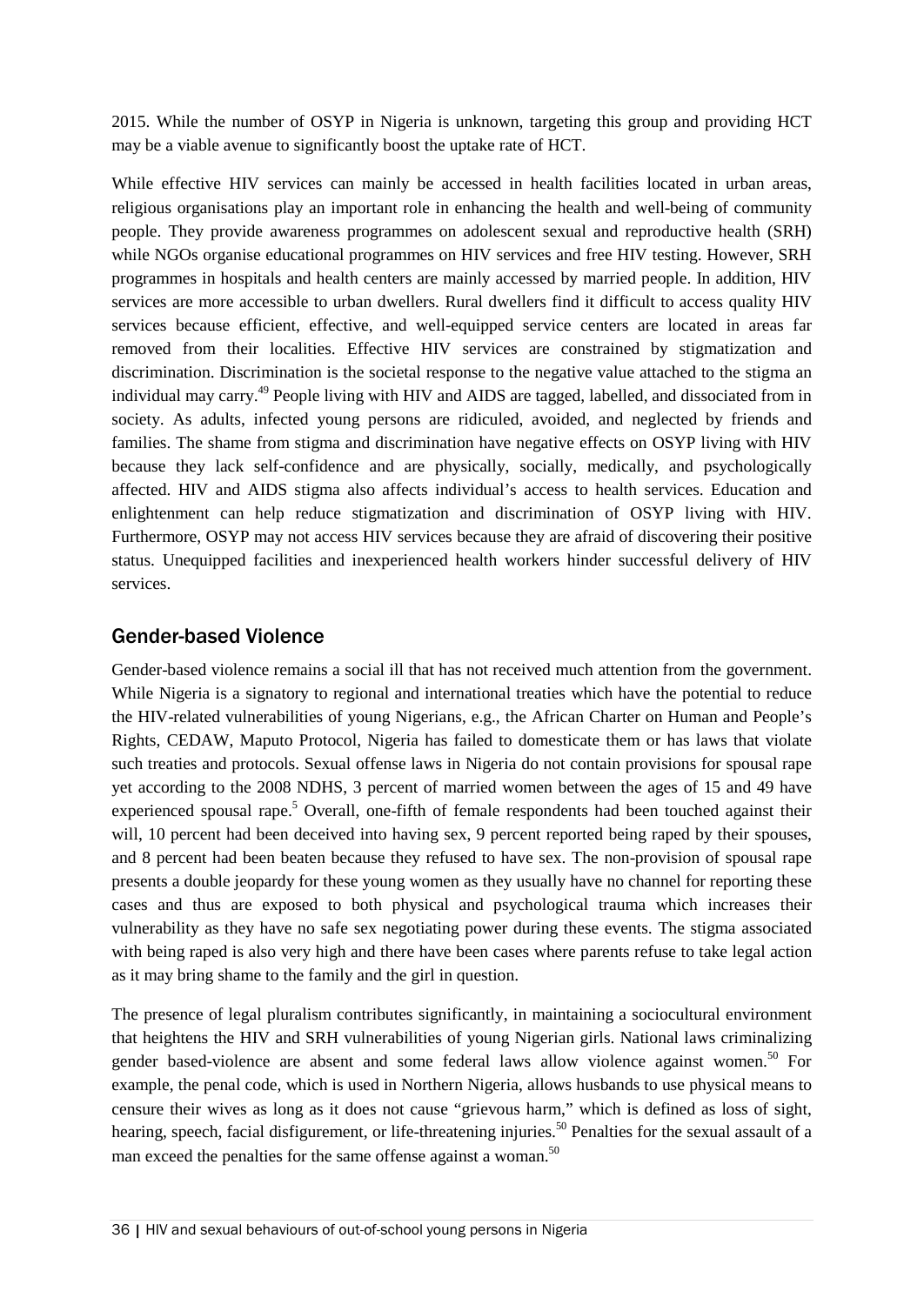- 1. Any person who unlawfully and indecently assaults any **male person** is guilty of a **felony**, and is liable **to imprisonment for three years**. (*Chapter 29, Section 353, Criminal Code, Laws of the Federation of Nigeria*).
- 2. Any person who unlawfully and indecently **assaults a woman or girl** is guilty of a **misdemeanour**, and is liable to imprisonment for **two years** (*Chapter 30, Section 360, Criminal Code, Laws of the Federation of Nigeria*).

Furthermore, only five out of thirty-six states (Ekiti, Ebonyi, Jigawa, Cross River, and Lagos) have laws aimed at punishing domestic violence (defined as violence occurring in the home between persons who live or have lived together including but not limited to physical or sexual abuse/exploitation; starvation; emotional, verbal, and psychological abuse; economic abuse and exploitation; denial of basic education; intimidation; harassment; hazardous attack including acid bath or offensive substances; deprivation; and any other controlling or abusive behaviour towards a complainant.<sup>51</sup> Thus, OSYP who constitute a significant proportion of the population as "domestic helps" or support staff, do not have any federal legal backing if and when they are abused.<sup>50</sup>

### Regional Variations in HIV Prevalence among OSYP in Nigeria

This study reports significant heterogeneity in HIV prevalence among OSYP in Nigeria (Table 22). With a national HIV prevalence of 3 percent, OSYP in northern Nigeria have a HIV prevalence higher than the national average. Among the northern regions, HIV prevalence was 3.3 percent in NC, 3.9 percent in NE, and 3.7 percent in NW. In the southern regions, HIV prevalence was 1.3 percent in SS, 0.5 percent in SW, and zero among OSYP in SE. In addition, OSYP from the northern region were at least seven times more likely to be HIV positive when compared to those in SW Nigeria. The higher prevalence of HIV in the northern region requires further investigation given that known risk factors for HIV transmission, e.g., multiple sexual partnerships, low/inconsistent/incorrect condom use, and earlier sexual debut, are largely different from the southern region.

Globally, females have a higher risk to HIV than males primarily because of the anatomy of the mucosal lining of the vagina that is easily bruised. The findings in this study show that the HIV prevalence among female OSYP of 3.6 percent is about six times higher than in male OSYP (0.6 percent) and females are seven times more likely to be HIV positive than their male counterparts. Though females are biologically more predisposed to acquiring HIV, the large difference in prevalence raises a cause for alarm. The higher prevalence of HIV among female OSYP may be a direct reflection of the increase in HIV among females adolescents from 1.7 percent in 3 percent between 2007 and 2012.<sup>52</sup> Consequently it may reflect the increased vulnerability of female young persons due to their lower socioeconomic status and poorer educational status and thus lack of constructive engagement in the society. Thirty-nine percent of female OSYP compared to 24 percent of male OSYP were unemployed, while 29 percent and 43 percent of female and male OSYP, respectively, were self-employed. In addition, the lack of HIV prevention services targeted at OSYP may be contributory. A study in South Africa showed that girls who participated in a community group were significantly less likely to be sexually experienced and more likely to have used a condom at last sex.<sup>53</sup> Another study showed that girls who belonged to sports clubs were less likely to test positive for HIV than girls not engaged in sports clubs and more likely to negotiate condom use with their partners.54 This urgently calls for evidence-based interventions to mitigate the transmission of HIV within OSYP networks and from female OSYP to the general population.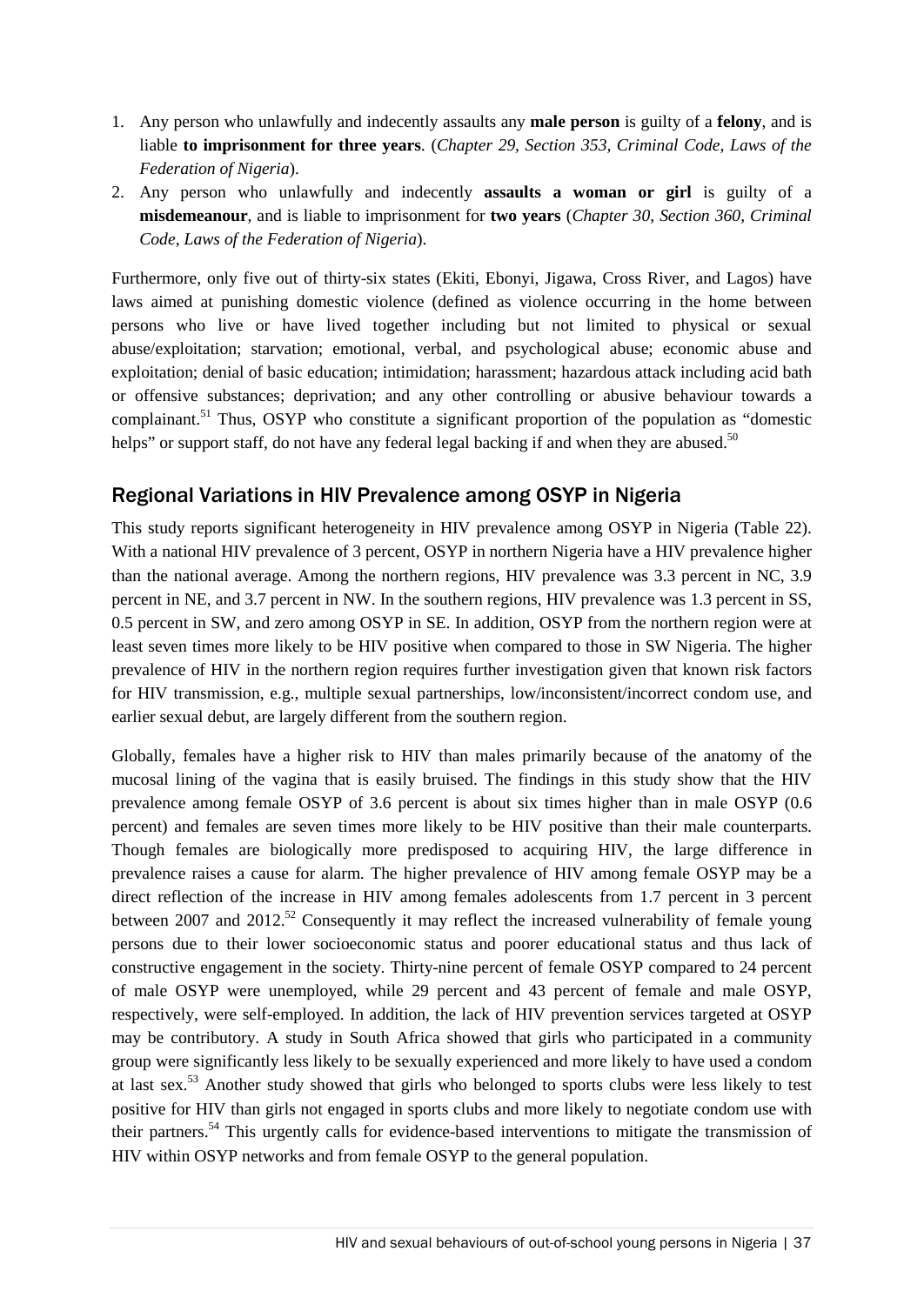In addition, respondents in rural locations also had a higher burden of HIV as evidenced by the higher HIV prevalence in rural (2.6 percent) than in urban (1 percent) areas. Furthermore, respondents in rural settings were six times more likely to be HIV positive than their urban counterparts and brings to the forefront the burden of HIV in rural Nigeria.This higher HIV prevalence in rural areas may be as a result of sub-optimal HIV programming in rural areas. Furthermore, it may reflect the neglect of these areas in the broader scope of HIV interventions. It may also reflect the lack of acceptance of HIV prevention interventions as cultural norms which go against premarital sex in the rural areas are much stronger than in the urban areas. Thus, although respondents in rural areas also engage in risky sexual behaviour, they are removed from existing behaviour change communication intervention programmes. Consequently OSYP in rural areas remain ill-equipped to deal with sex and their sexuality.

Those who engaged in multiple sexual partnerships were six times more likely to be HIV positive than those who did not and highlights the potential for a mega epidemic and sustained propagation and transmission within this subpopulation through sexual networking. Prevention programmes to reduce multiple sexual partnerships and increase consistent and correct use of condoms are urgently needed. Interventions must also develop strategies to heighten risk perception to HIV among OSYP which has been shown to increase sustained adoption of risk reduction practices.<sup>36</sup> The higher risk of HIV identified among those with comprehensive HIV knowledge is intriguing and merits further discussion. This higher likelihood of HIV infection among those with comprehensive HIV knowledge may be a result of increased exposure to health workers and HIV programmes among those who are already HIV positive (reverse causation). Thus, their increased knowledge does not translate into higher HIV risk but reflects the impact of HIV prevention programmes on their HIV knowledge.

| <b>Indicators</b>                  | <b>NC</b><br>% | <b>NE</b><br>% | <b>NW</b><br>% | <b>SE</b><br>% | SS<br>% | <b>SW</b><br>% | All<br>% |
|------------------------------------|----------------|----------------|----------------|----------------|---------|----------------|----------|
| HIV prevalence                     | 3.3            | 3.9            | 3.7            | 0.0            | 1.3     | 0.5            | 1.9      |
| Comprehensive knowledge of HIV     | 17.3           | 40.4           | 28.1           | 13.0           | 35.2    | 37.3           | 29.7     |
| High-risk sex                      | 60.6           | 55.7           | 18.9           | 43.6           | 60.9    | 53.0           | 49.4     |
| Condom use at last high-risk sex   | 56.5           | 59.6           | 91.2           | 66.4           | 71.1    | 55.1           | 62.4     |
| Uptake of HTC                      | 61.6           | 29.0           | 34.8           | 36.5           | 46.6    | 24.5           | 37.0     |
| Median age at sexual debut (Years) | 17             | 16             | 17             | 18             | 15      | 17             | 17       |
| Sexual debut before age 15         | 14.7           | 19.1           | 7.0            | 14.2           | 44.7    | 15.2           | 19.9     |
| No HIV self-risk perception        | 31.2           | 21.0           | 58.6           | 44.6           | 48.7    | 47.8           | 42.7     |
| Low HIV self-risk perception       | 57.6           | 62.7           | 28.1           | 40.9           | 40.0    | 43.5           | 47.0     |
| Ever had anal sex                  | 5.5            | 6.8            | 4.3            | 2.9            | 8.1     | 4.9            | 5.4      |
| Ever had transactional sex         | 16.1           | 19.9           | 7.0            | 8.1            | 26.0    | 8.6            | 14.3     |
| Ever used psychoactive drugs       | 3.6            | 15.6           | 9.6            | 6.2            | 20.2    | 8.9            | 10.4     |

**Table 22 Regional differentials in HIV prevalence, risks and prevention-related outcomes among OSYP**

High-risk sex= Non-marital sex; Transactional sex: Sex in exchange for gift, favour or money

The research examined societal perception of OSYP; prevalence of unprotected sexual risk behaviours, alcohol and recreational drug use among OSYP; factors associated with high-risk behaviours; and HIV prevalence estimates and factors that increase vulnerabilities of OSYP to HIV in Nigeria. The study also identified the barriers and challenges to accessing HIV services among OSYP. Findings reveal that being uneducated made OSYP more likely to participate in high-risk behaviours that can affect their health and health seeking behaviours. They are unable to access HIV educational services because the programmes are school-based and there are no specific programmes targeted at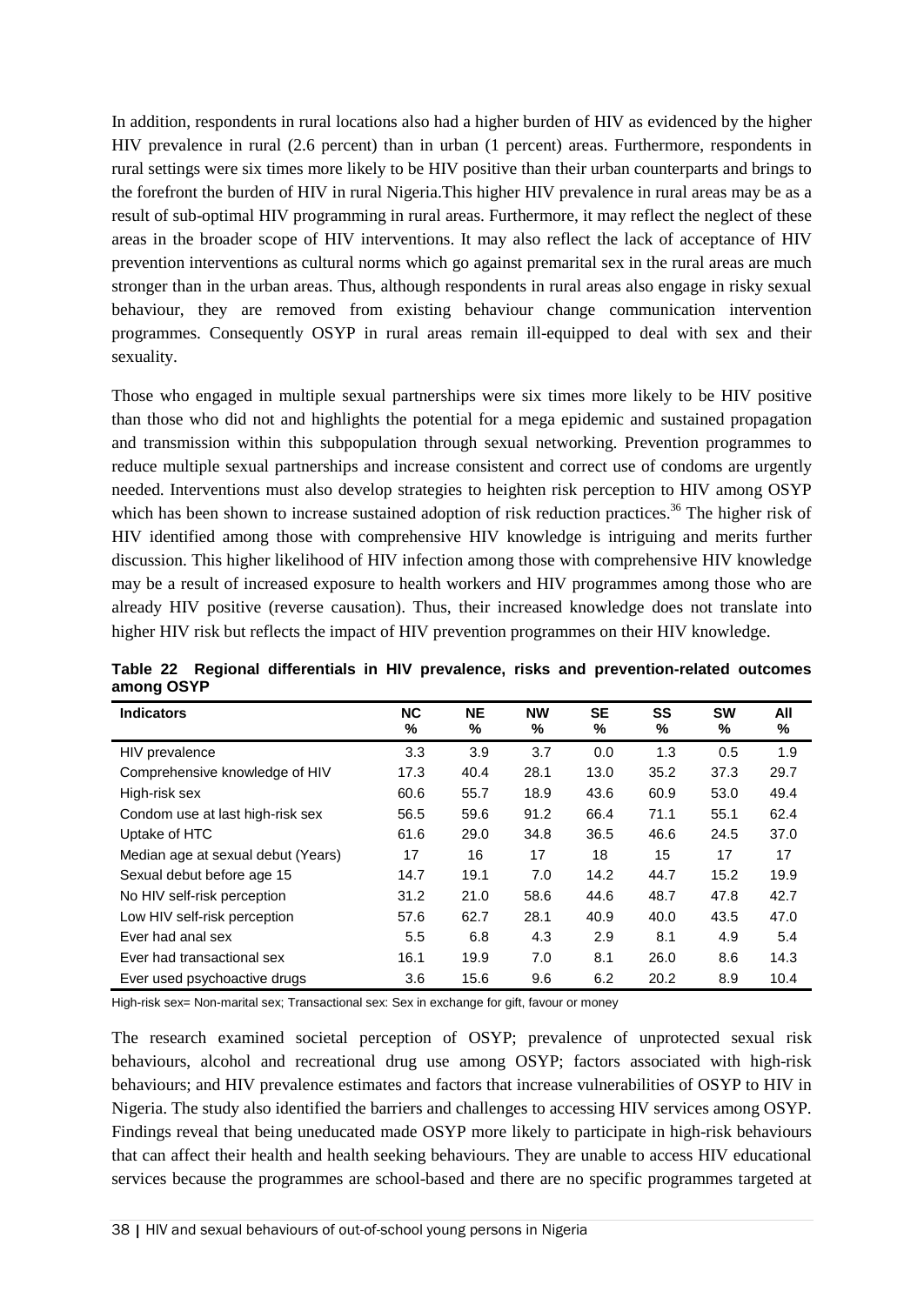OSYP on HIV prevention interventions. Parents, older community members, and religious organisations enlighten adolescents on SRH.

To successfully enhance adolescent and young persons' health and wellbeing, there is need to address the issue of OSYP in the society. Programmes geared towards educating OSYP on HIV prevention and interventions should be organised since they are cut off from the popular school-based HIV educational programmes. Such HIV intervention programmes must include approaches to reducing stigma and putting a stop to discrimination. Community-based organisations should be encouraged to implement programmes/activities to further enlighten people, while hospitals and testing centers should be provided within the community to reduce the challenge of traversing long distances for HIV service access.

In order to improve HIV services for OSYP, it is important to scale up youth-focused prevention efforts. In achieving this, there is need to adopt youth-friendly approaches to HIV services as recommended by the study participants. Since OSYP lack full understanding of HIV services because of their out-of-school status, intervention programmes should target the factors responsible for the increased number of OSYP. The government should provide assistance to OSYP that desire a formal education but are financially constrained and establish vocational training centers for those who are not interested in formal education. There is also need for infrastructure development in some communities, which lack electricity, good roads, drinkable water, and communication networks.

OSYP can also be gathered and educated on HIV prevention and care, while volunteers can be brought to the communities, especially rural communities, to enlighten community members with tailored behaviour change messages. It was suggested that parents educate their children on how to live a life free of risky behaviours for improved health and well-being. Community and religious leaders are well respected in the society and at times sought out for advice hence, they should be engaged in playing advisory roles for youths.

HIV educational programmes should be geared towards enhancing youth accessibility to HIV services and workshops should be organised to educate youths. It was suggested that interactive programmes that address HIV and adolescent SRH, such as drama series, be provided on television and radio. As stigmatization hinders effective utilization of HIV services, enlightenment programmes should be organised to explain the dangers of discrimination while those that discriminate against people living with HIV need to be enlightened to stop stigmatization.

This study was not without limitations. It was a cross-sectional study hence, the findings should be interpreted with caution. The recruitment strategy of interviewing OSYP found at selected hot spots results in some selection bias as OSYP with higher risks behaviour may have been oversampled in this study. More rural than urban dwelling OSYP were recruited in this study and thus there may have been an overrepresentation of a more disadvantaged group, as the rural region are worse off socioeconomically and have been less impacted by HIV prevention interventions over the years.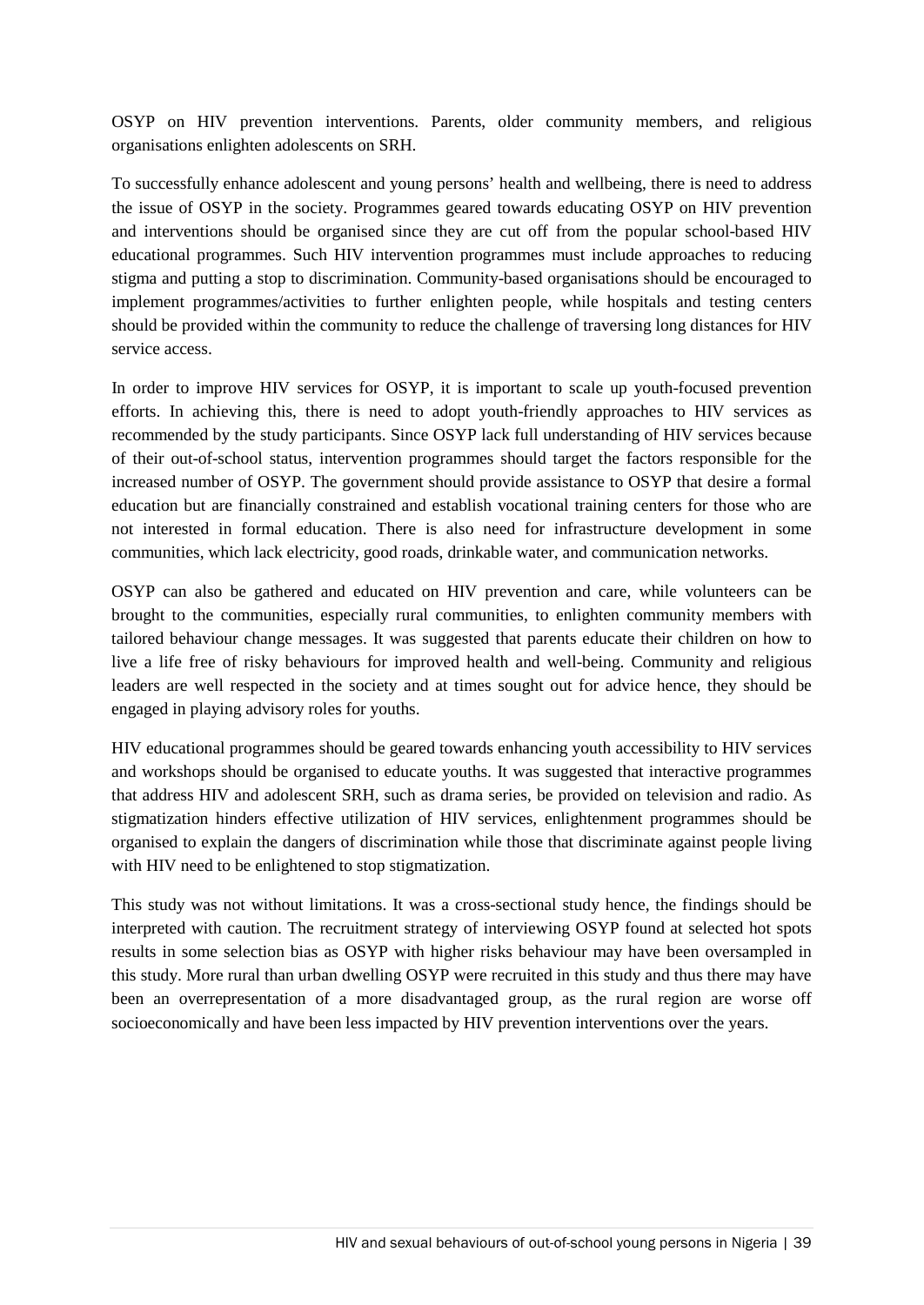# CONCLUSION AND RECOMMENDATIONS

This study highlights key vulnerabilities experienced by OSYP in Nigeria. Failure in implementing relevant policies has left them both educationally and economically disadvantaged. The UN Convention on the Rights of the Child states that every child has the right to an education that develops their "personality, talents and mental and physical abilities to their fullest potential."<sup>23</sup> Education remains the major tool by which people are empowered and increase the economic, social, and personal well-being of all citizens in a society. Unemployment and poor food security are powerful combination of environmental stressors that heighten the vulnerabilities of this subpopulation.

Female OSYP are more exposed to these vulnerabilities than their male counterparts which further exacerbates their risk of contracting STIs including HIV. They have limited access to relevant sexual and reproductive health information to make informed decisions. Furthermore, the lack of Federal Laws that protect women, servants, and children against domestic violence worsens the plight of female OSYP in Nigeria.

The early sexual debut, multiple sex partnerships, and transactional sex identified in this study present a complex prevention need for OSYP across Nigeria. In addition, the low use of condoms at last highrisk sex is an indication that consistent condom use, which has been shown to be protective against HIV, is much lower among OSYP.

Low comprehensive HIV knowledge suggests that OSYP may be ill-eqipped to comprehensively assess their HIV risk perception and may explain the sexual risk behaviours exhibited by OSYP. In addition, the low proportion of OSYP that have ever been tested and received their results, shows the gap in unmet needs in providing basic sexual health services for this group. The role of HCT in promoting the adoption of risk reduction strategies (correct and consistent condom use, reduction of sexual partners) and practice of safer sex is well known, yet it is a prevention strategy begging to be effectively deployed to scale.

Lastly, the heterogeneity of HIV prevalence among respondents in northern Nigeria having higher HIV prevalence compared to their southern counterparts calls for further research to determine factors driving the epidemic among OSYP in this region. The much higher HIV prevalence among females and OSYP in rural areas also raises a cause for alarm and indicates that aggressive evidence-based programming is needed to identify female OSYP living with HIV and ensure that they are enrolled in HIV and STI prevention, care, and treatment services.

Based on the findings in this study, the following recommendations are proposed:

- 1. Inclusive policies by the appropriate ministries, department and agencies that identify and provide capacity building for OSYP in the area of job training and skill acquisition are required
- 2. Legal pluralism must be eliminated and national, sub-national, civil and customary laws must align with each other. Furthermore laws and policies should not be contradictory and implementation of existing youth-specific laws and policies need to be improved.
- 3. HIV prevention programmes to reduce sexual risk behaviours among OSYP are urgently needed.
- 4. There is a need for advocacy to state governments to adopt and domesticate Federal Laws which protect all young people including OSYP.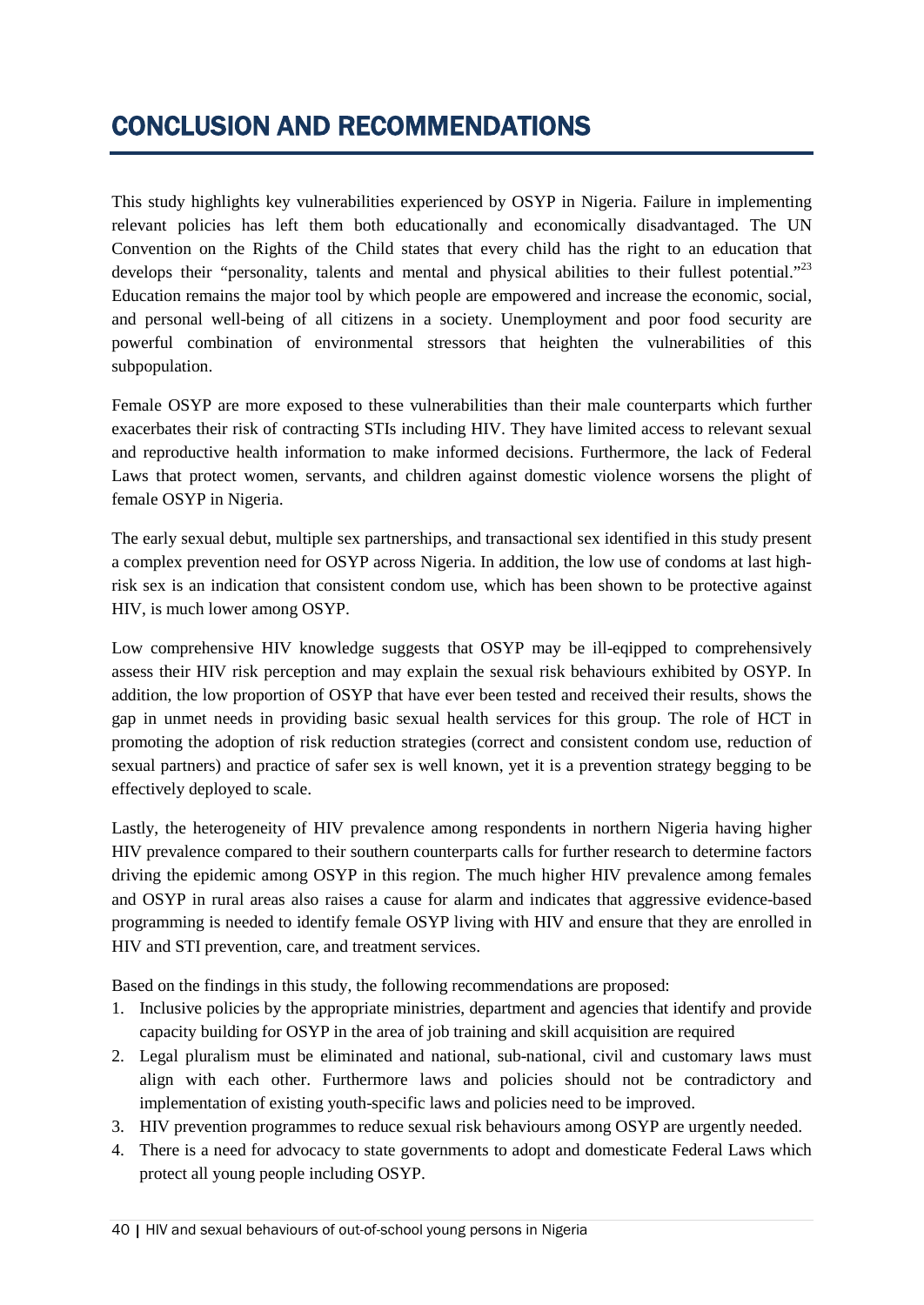- 5. Designing appropriate interventions which heighten other components of HIV risk appraisal and thus achieve larger impact on intention and behaviour are urgently needed.
- 6. HIV counselling and testing that targets OSYP is required to meet the testing gap and also identify and links persons living with HIV to appropriate comprehensive care and treatment.
- 7. HIV stigma remains high and may limit the number of OSYP who will opt for HCT even when availed free of charge. Destigmatization campaigns are urgently needed and should be delivered in a language and format that will induce the desired change.
- 8. States must create a gender sensitive and confidential medium for female OSYP to be able to report gender-based violence and seek legal address if their sexual rights are violated.
- 9. Condom programming must be culturally sensitive and target OSYP in their immediate geographic locations as cultural limitations may not avail them the opportunity to participate in the regular methods of prevention interventions used in Nigeria.
- 10. Harm reduction and addiction services should be made accessible and affordable for OSYP so that long term effects of psychoactive substances, alcohol and cigarettes can be avoided.
- 11. Further research is required to determine factors driving the epidemic in northern Nigeria.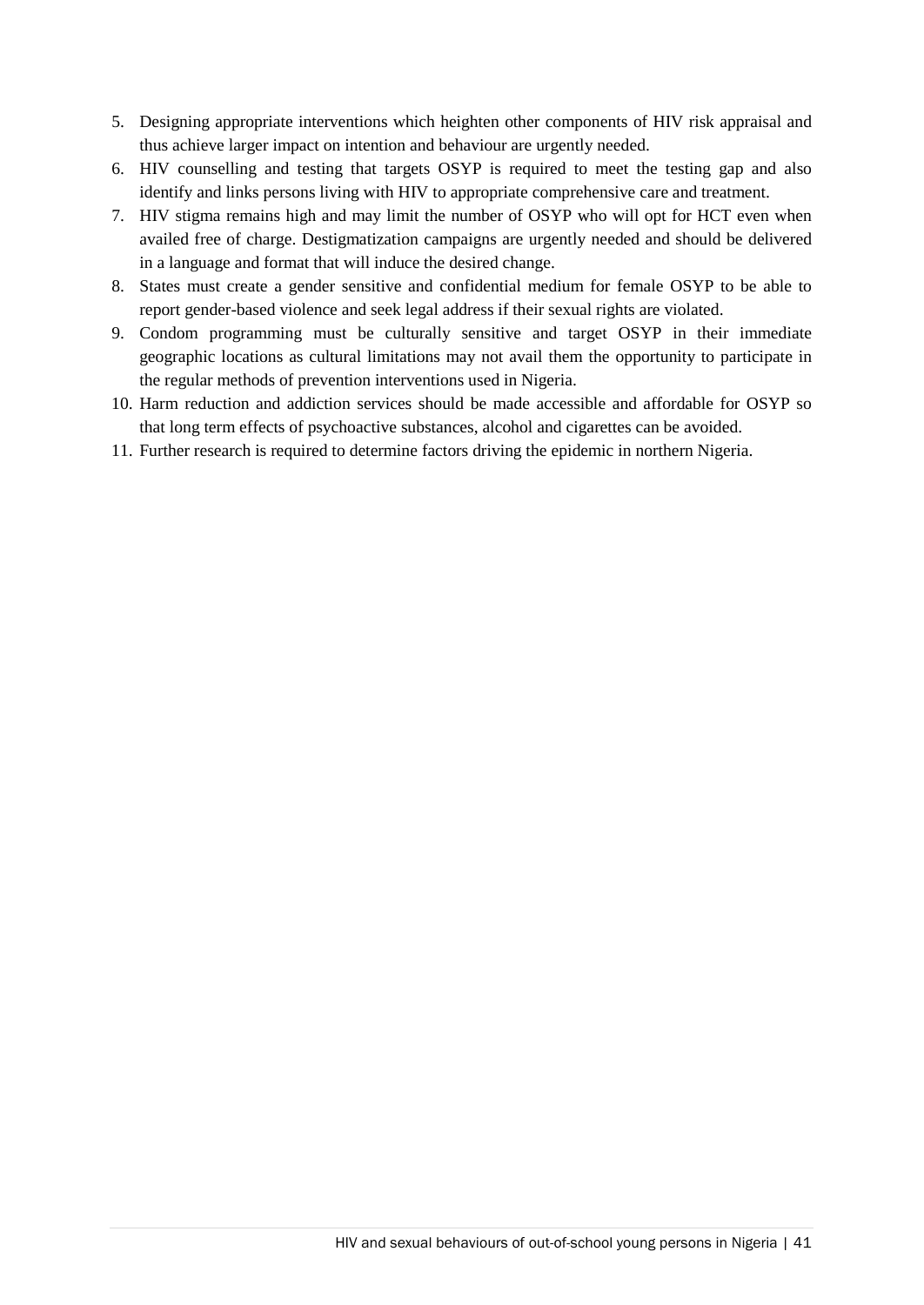# REFERENCES

- *1.* Biddlecom, A.E. et al. 2007. "Protecting the next generation in sub-Saharan Africa: Learning from adolescents to prevent HIV and unintended pregnancy." New York: Guttmacher Institute.
- 2. National Bureau of Statistics (NBS). 2009. *Social Statistics in Nigeria*. Abuja: NBS.
- 3. Population Council and UNFPA. 2003. "Adolescent and youth sexual and reproductive health: Charting directions for a second generation of programming." New York: Population Council.
- 4. International HIV/AIDS Alliance. 2010. "Sexual and reproductive health rights of adolescents living with HIV," *Evidence for action, Case Study No. 03*. Brighton: International HIV/AIDS Alliance.
- 5. National Population Commission (NPC) [Nigeria] and ICF Macro. 2009. *Nigeria Demographic and Health Survey 2008*. Abuja, Nigeria; National Population Commission and ICF Macro.
- 6. UNICEF and Population Council. 2013. "Comprehensive analysis of the epidemiology and response to HIV infection among adolescents and young people in Nigeria." Abuja/New York: UNICEF and Population Council.
- 7. Nwachukwu, C.E. and C. Odimegwu. 2011. "Regional patterns and correlates of HIV voluntary counselling and testing among young people in Nigeria," *African Journal of Reproductive Health* 15(2): 131–146.
- 8. Morhason-Bello, I.O. et al. 2008. "Sexual behavior of in-school adolescents in Ibadan, South-West Nigeria," *African Journal of Reproductive Health* 12(2): 89–97.
- 9. Odu, O.O. et al. 2008. "Knowledge, attitudes to HIV/AIDS and sexual behavior of students in a tertiary institution in south-western Nigeria," *The European Journal of Contraception & Reproductive Health Care* 13(1): 90–96.
- 10. Adedimeji, A.A., F.O. Omololu, and O. Odutolu. 2007. "HIV risk perception and constraints to protective behavior among young slum dwellers in Ibadan, Nigeria," *Journal of Health, Population, and Nutrition* 25(2): 146–57.
- 11. Owolabi, A.T*.* et al. 2005. Sexual behavior of secondary school adolescents in Ilesa, Nigeria: implications for the spread of STIs including HIV/AIDS," *Journal of Obstetrics and Gynaecology: The Journal of the Institute of Obstetrics and Gynaecology* 25(2): 174–178.
- 12. Bamidele, J.O., O.L. Abodunrin, and W.O. Adebimpe. 2009. "Sexual behavior and risk of HIV/AIDS among adolescents in public secondary schools in Osogbo, Osun State, Nigeria," *International Journal of Adolescent Medicine and Health* 21(3): 387–394.
- 13. Odimegwu C*.* 2005. "Influence of religion on adolescent sexual attitudes and behavior among Nigerian university students: affiliation or commitment?," *African Journal of Reproductive Health* 9(2): 125–140.
- 14. Oyediran, K.A., O.I. Feyisetan, and T. Akpan. 2011. "Predictors of condom-use among young never-married males in Nigeria*," Journal of Health, Population, and Nutrition* 29(3): 273–285.
- 15. Nwaorgu, O.C. et al. 2008. "Reproductive health knowledge and practices among junior secondary school grade one students in Enugu State: threat to achieving millennium development goals in Nigeria," *East African Journal of Public Health* 5(2): 126–132.
- 16. Nweneka, C.V. 2007. "Sexual practices of church youths in the era of HIV/AIDS: playing the ostrich," *AIDS Care* 19(8): 966–969.
- 17. Arowojolu, A.O. et al. 2002. "Sexuality, contraceptive choice and AIDS awareness among Nigerian undergraduates," *African Journal of Reproductive Health* 6(2): 60–70.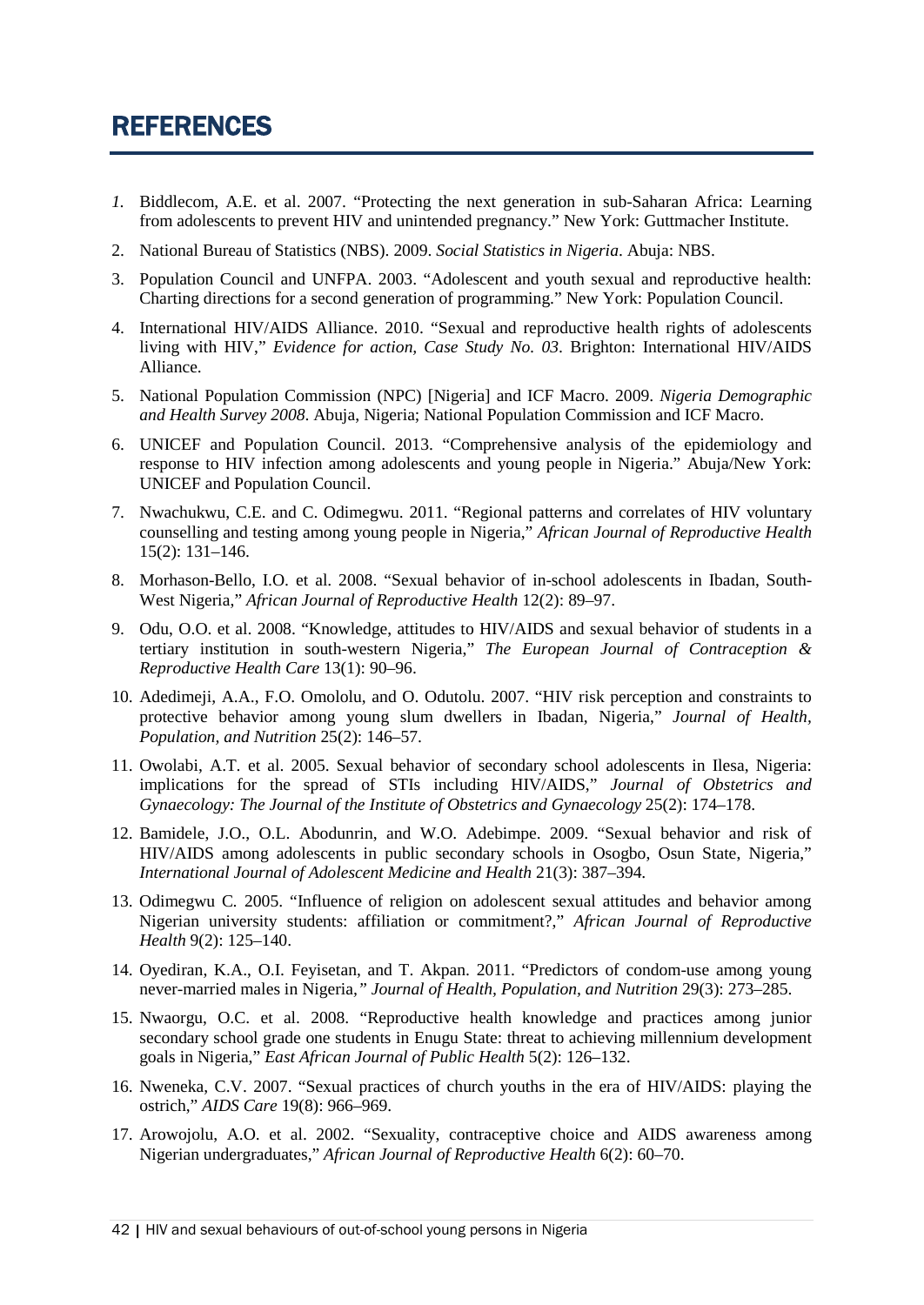- 18. Amoran, O.E. and O. Fawole. 2008. "Parental influence on reproductive health behaviour of youths in Ibadan, Nigeria," *Afr. J. Med. Med. Sci.* 37: 21–27.
- 19. Lawoyin, O.O.C. 2007. "Findings from an HIV/AIDS programme for young women in two Nigerian cities: a short report," *African Journal of Reproductive Health* 11(2): 99–106.
- 20. Owoaje, E.T., A.O. Adebiyi, and M.A. Adebayo. 2011. "Sexual risk behaviours and HIV knowledge of migrant farm workers in a rural community in Nigeria," *African Journal of Medicine and Medical Sciences* 40: 75–84.
- 21. Ijadunola KT et al. 2007. "College students in Nigeria underestimate their risk of contracting HIV/AIDS infection," *The European Journal of Contraception & Reproductive Health Care* 12(2): 131–137.
- 22. Adedimeji, A.A. et al. 2008. "Social factors, social support and condom use behavior among young urban slum inhabitants in southwest Nigeria," *East African Journal of Public Health* 5(3): 215–222.
- 23. United Nations Children's Fund (UNICEF). 2014. "Convention on the rights of the child." Accessed on [www.unicef-irc.org.](http://www.unicef-irc.org/)
- 24. Kotwal, N., Neelima, and S. Rani. 2007. "Causes of school dropouts among rural girls in Kathua District," *Journal of Human Ecology* 22(1): 57–59.
- 25. American Psychological Association. 1996. *Resolution on School Dropout Prevention.*  Washington, DC; USA.
- 26. Republic of South Africa. 2009. *National Youth Policy 2009–2014*. Pretoria: Republic of South Africa.
- 27. United Nations Children's Fund (UNICEF). 2011. "Adolescents in Tanzania." Dar es Salaam: Tanzania; Communication, Advocacy and Partnership section, UNICEF.
- *28.* National Population Commission (NPC) [Nigeria] and ICF International. 2014. *Nigeria Demographic and Health Survey 2013.* Abuja, Nigeria, and Rockville, Maryland, USA: NPC and ICF International.
- 29. Klein, H. and D. Tilley. 2012. "Perceptions of HIV risk among internet-using, HIV-negative barebacking men," *American Journal of Men's Health* 6(4): 280–293.
- 30. Sheeran, P., P.R. Harris, and T. Epton. 2014. "Does heightening risk appraisals change people's intentions and behaviour? A meta-analysis of experimental studies," *Psych Bulletin* 140(2): 511– 543.
- 31. Kenyon, C., S. Zondo, and M. Badri. 2010. "Determinants of self-perceived HIV risk in young South Africans engaged in concurrent sexual relationships," *African Journal of Reproductive Health* 13(3): 171–181.
- 32. Prohaska, T.R. et al. 1990. "Determinants of self-perceived HIV risk for AIDS," *J. Health Soc. Behaviour* 31: 384–394.
- 33. Slovic, P. 1992. "Perception of risk: Reflections on the psychometric paradigm." In S. Krimsky and D. Godling (eds.), *Social Theories of Risk,* pp. 117–152. Wesport, CT: Praeger.
- 34. Rosenstock, I.M. 1974. "Historical origins of the health belief model," *Health Education Monographs* 15: 328–335. doi:10.1177/109019817400200403.
- 35. Leventhal, H. 1970. "Findings and theory in the study of fear communications," *Advances in Experimental Social Psychology* 5: 119–186. doi:10.1016/S0065-2601(08) 60091-X.
- 36. Rogers, R. W. 1983. "Cognitive and physiological processes in fear appeals and attitude change: A revised theory of protection motivation." In J. T. Cacioppo & R. E. Petty (eds.), *Social Psychophysiology,* pp.153–176. London, England: Guilford Press.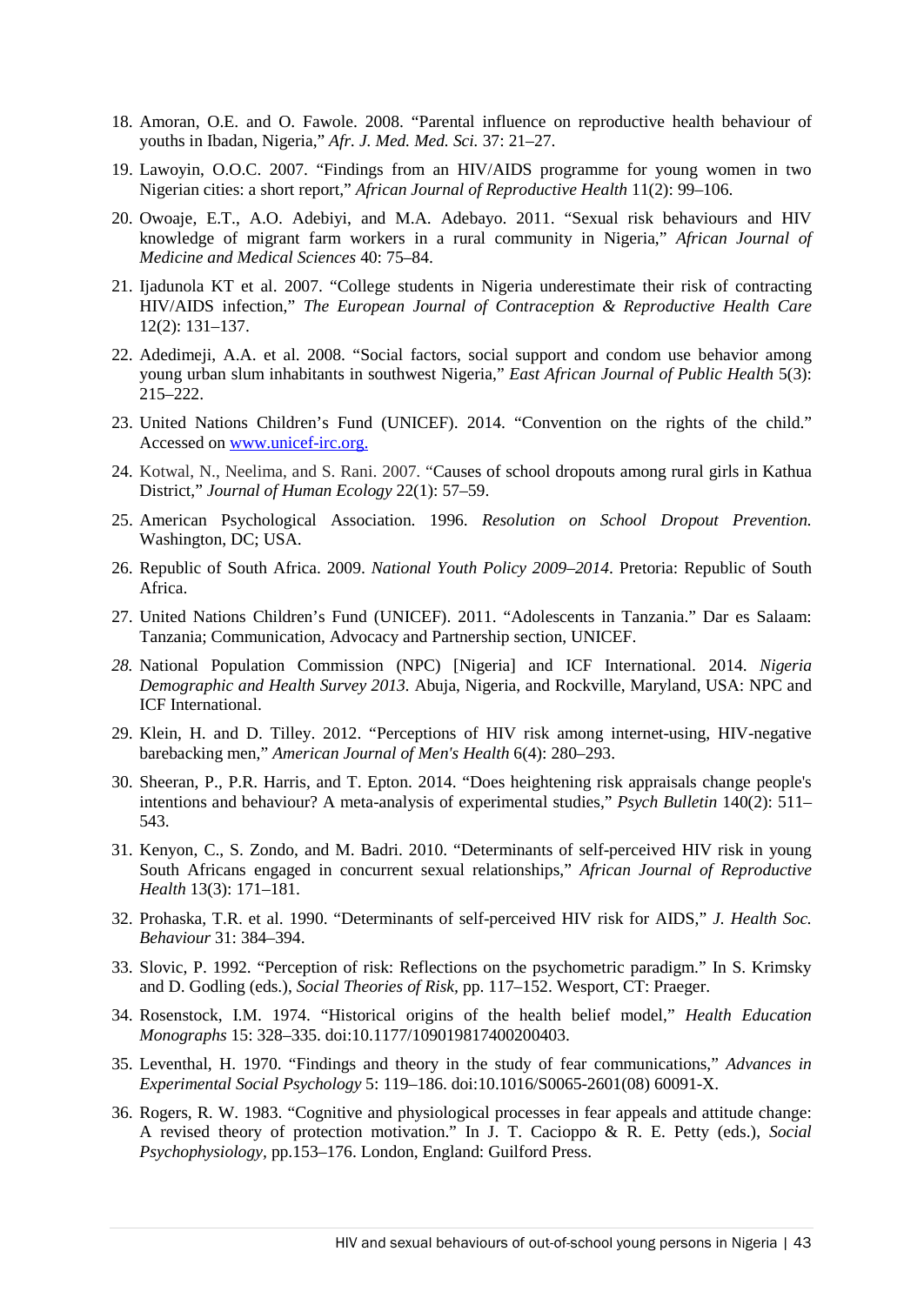- 37. Weinstein, N. D. 1988. "The precaution adoption process," *Health Psychology* 7: 355–386. doi:10.1037/0278-6133.7.4.355.
- 38. Witte, K. 1992. "Putting the fear back into fear appeals: The extended parallel process model," *Communication Monographs* 59: 329–349.
- 39. Gibbons, F. X. et al. 1998. "Reasoned action and social reaction: Willingness and intention as independent predictors of health," *Journal of Personality and Social Psychology* 74: 1164–1180. doi:10.1037/0022-3514.74.5.1164.
- 40. Wagenaar, B.H., S.P. Sullivan, and R. Stephenson. 2012. "HIV knowledge and associated factors among internet-using men who have sex with men (MSM) in South Africa and the United States," *PLoS One* 7(3): e32915. doi:10.1371/journal.pone.0032915.
- 41. de Hoog, N., W. Stroebe, and J.B.F. de Wit. 2007. "The impact of vulnerability to and severity of a health risk on processing and acceptance of fear-arousing communications: A meta-analysis," *Review of General Psychology* 11(3): 258–285.
- 42. Menzies, N. et al. 2009. "The costs and effectiveness of four HIV counselling and testing strategies in Uganda," *AIDS* 23(3): 395-401.
- 43. Helleringer, S. et al. 2009. "Increasing uptake of HIV testing and counselling among the poorest in sub-Saharan countries through home-based service provision," *JAIDS* 51(2): 185–193.
- 44. Bunnell, R., et al. 2006. "Changes in sexual behaviour and risk of HIV transmission after antiretroviral therapy and prevention interventions in rural Uganda," *AIDS* 20(1): 85–92.
- 45. Mermin, J. et al. 2008. "Mortality in HIV-infected Ugandan adults receiving antiretroviral treatment and survival of their HIV-uninfected children: a prospective cohort study," *Lancet* 371(9614): 752–759.
- 46. Jahn, A. et al. 2008. "Population-level effect of HIV on adult mortality and early evidence of reversal after introduction of antiretroviral therapy in Malawi," *Lancet* 371(9624): 1603–1611.
- 47. Larson, B.A. et al. 2008. "Early effects of antiretroviral therapy on work performance: preliminary results from a cohort study of Kenyan agricultural workers," *AIDS* 22(3): 421–425.
- 48. Weinhardt, L.S. et al. 1999. "Effects of HIV counselling and testing on sexual risk behaviour: a meta-analytic review of published research, 1985–1997," *American Journal of Public Health* 89(9): 1397–1405.
- 49. Adeokun, L., P. Okonkwo, and O.A. Ladipo. 2006. *The Stigmatization of People Living With HIV/AIDS. AIDS in Nigeria: A Nation on the Threshold*. Boston, MA: APIN.
- 50. US Department of State. 2011. "Country reports on human rights practices 2011." Washington, DC: US Department of State.
- 51. Lagos State Government, Ministry of Women Affairs and Poverty Alleviation. 2013. "A law to provide protection against domestic violence and for connected purposes."
- 52. Eluwa, George I. 2014. "Factors associated with HIV infections among adolescents aged 15–19 years in Nigeria," poster presented at 20<sup>th</sup> International AIDS Conference, Melbourne, Australia, 20–25 July, MOPE128.
- 53. Hallman, Kelly. 2011. "Adolescent social exclusion: The gendering of HIV risk in KwaZulu-Natal, South Africa." In J. Klot and V. Nguyen (eds.), *The Fourth Wave:An Assault on Women– Gender, Culture and HIV in the 21st Century*, Paris: Social Science Research Council and UNESCO,pp. 53–79.
- 54. Campbell, Cathy, Brian Williams, and Denise Gilgen. 2002. "Is social capital a useful conceptual tool for exploring community level influences on HIV infection? An exploratory case study from South Africa," *AIDS Care* 14(1): 41–54.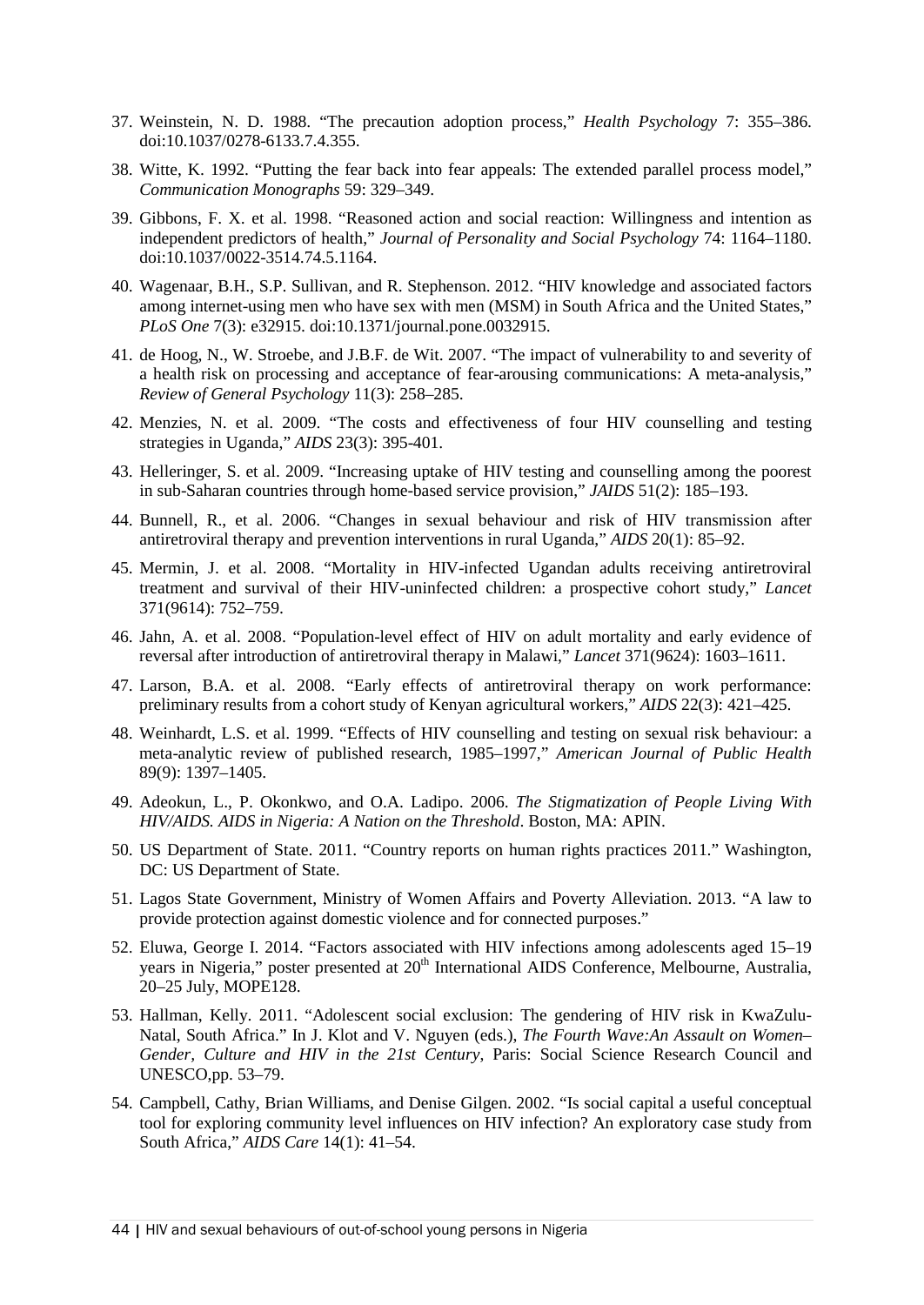## Study Team

Sylvia Adebajo, Principal Investigator—Population Council/ENR Waimar Tun, Co-investigator—Population Council, Washington, DC George Eluwa, Co-investigator—Population Council, Nigeria Omokhudu Idogho, Co-investigator—Society for Family Health/ENR Jennifer Anyanti, Co-investigator—Society for Family Health/ENR Wole Fajemisin, Co-investigator—Population Services International/ENR Olusegun Sangowawa, Study Coordinator—Population Council, Nigeria Jean Njab, Study Coordinator—Population Council, Nigeria Ayodeji Oginni, Data Analyst—Population Council, Nigeria Sherry Hutchinson, Editor—Population Council, Washington, DC Elizabeth Shoyemi, Field Supervisor—Population Council, Nigeria Lolade Abiodun, Field Supervisor—Population Council, Nigeria Desmond Iriaye, Field Supervisor—Population Council, Nigeria

## Study Partner Organizations

Global Health and Social Awareness (GHSA)—Adamawa Jireh Doo Foundation (JDF)—Benue Neighborhood Care-Well Foundation (NCF)—Cross River Global Health Awareness and Research Foundation (GHARF)—Enugu Kind Heart Initiative (KHI)—Kaduna Nigeria Youth Aid Programme (NYAP)—Lagos

## Study Monitoring Ministries/Departments/Agencies

Adamawa State Agency for HIV and AIDS Control (ADSACA) Benue State Agency for the Control of HIV and AIDS (BENSACA) ENR Benue State Cross River Agency for the Control of AIDS (CRSSACA) ENR Cross River State Kaduna State Agency for the Control of HIV and AIDS (KADSACA) ENR Kaduna State Lagos State Agency for the Control of HIV and AIDS (LSACA) ENR Lagos State

## Study Assistants

Madanga Martins—Adamawa State Alvindia Fala—Adamawa State Alfraid Patience—Adamawa State Samaila Daniel—Adamawa State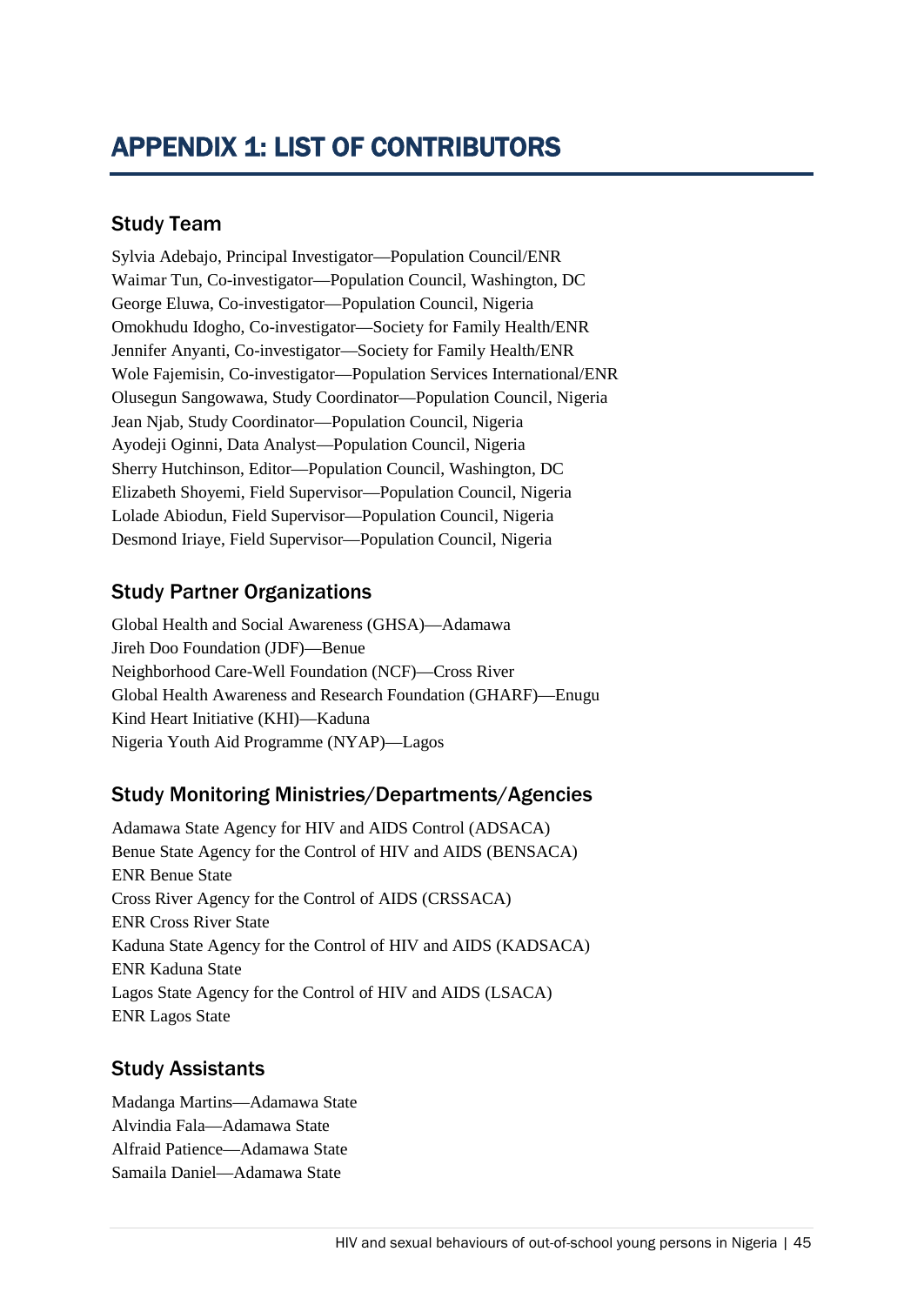Abraham Kwaghgee—Benue State Onwurah Chinedu—Benue State Julie Achetu Onche—Benue State Obaka Josiah—Benue State Emah-Emah Victoria—Cross River State Ekong Bassey Cletus—Cross River State Manyi Eno Mary—Cross River State Emah-Emah Emerald Albert—Cross River State Mbakwe Chinyere—Enugu State Nwokeoma Bonaventure—Enugu State Eze Emeka—Enugu State Amah Chioma—Enugu State Suleiman Isah—Kaduna State Moru Joseph—Kaduna State Jimoh Halima—Kaduna State Fagbemi Adekunle Johnson—Kaduna State Ezechiedo Kevin—Lagos State Adeosun Haruna—Lagos State Akinwamide Tope—Lagos State Okoroh Mezino—Lagos State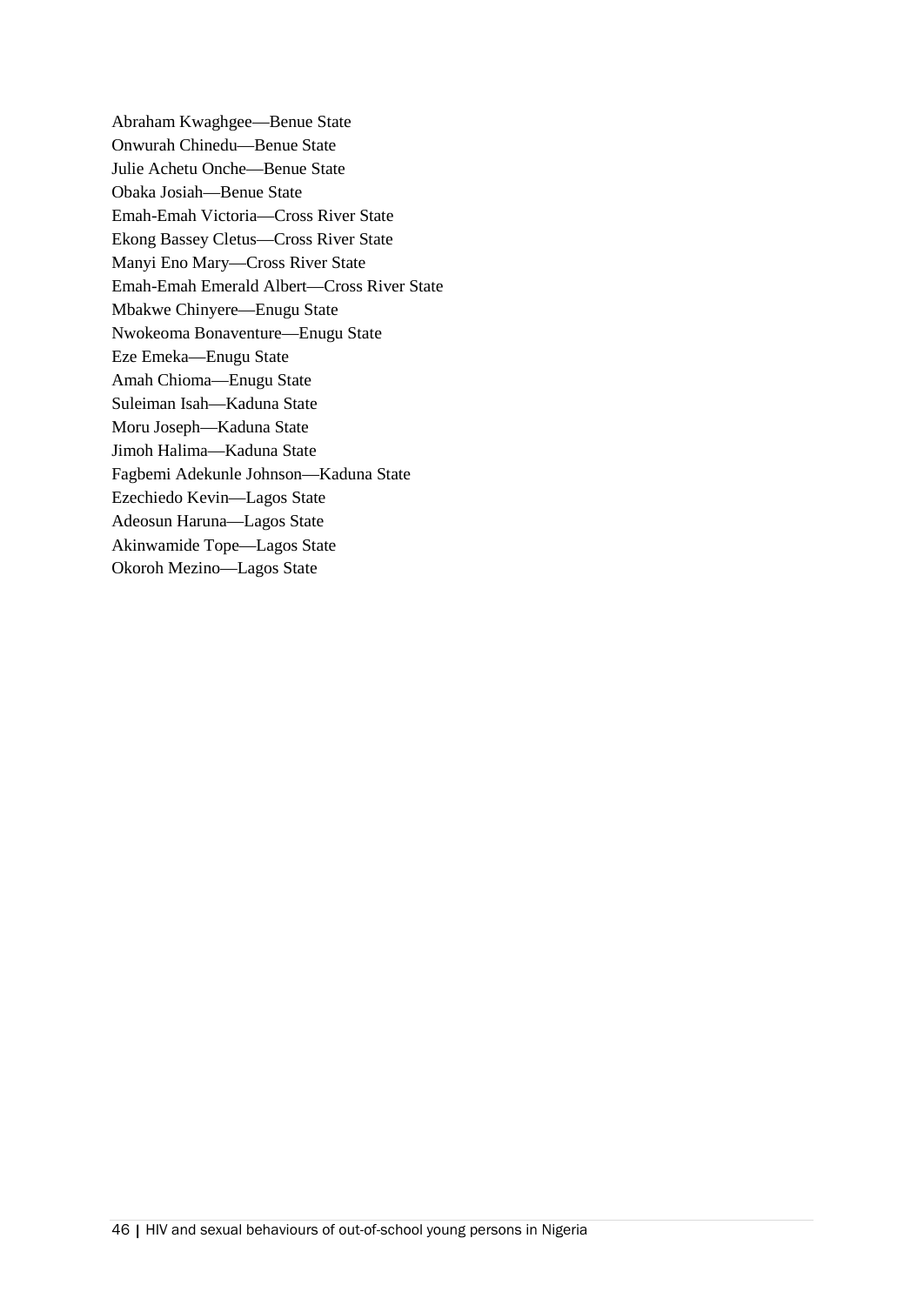# APPENDIX 2: ADDITIONAL DEMOGRAPHIC AND BEHAVIORAL INFORMATION

Tables A1 through A16 provide additional descriptive demographic and behavioural information about the respondents.

#### **Table A1 Mobility**

Percent distribution of all respondents, who had been away from away from home for more than one month in the last 12 months prior to survey according to selected background characteristics

|                              | <b>Proportion of respondents</b> | Total number of |
|------------------------------|----------------------------------|-----------------|
|                              | who had been                     | respondents     |
|                              | %                                |                 |
| Age                          |                                  |                 |
| $15 - 19$                    | 26.5                             | 843             |
| $20 - 24$                    | 29.4                             | 1,263           |
| <b>Sex</b>                   |                                  |                 |
| Male                         | 30.2                             | 1,124           |
| Female                       | 26.0                             | 982             |
| <b>Marital status</b>        |                                  |                 |
| Currently married/cohabiting | 25.6                             | 273             |
| Never married                | 28.4                             | 1,803           |
| Formerly married             | 50.0                             | 20              |
| <b>Education</b>             |                                  |                 |
| None                         | 18.9                             | 196             |
| Qur'anic only                | 60.0                             | 10              |
| Primary                      | 22.5                             | 409             |
| Secondary                    | 30.2                             | 1,404           |
| Higher                       | 36.8                             | 76              |
| Religion                     |                                  |                 |
| <b>Islam</b>                 | 27.7                             | 419             |
| Non-Catholic Christian       | 25.6                             | 1,054           |
| Catholic Christian           | 32.1                             | 549             |
| <b>Others</b>                | 38.1                             | 84              |
| <b>Region of residence</b>   |                                  |                 |
| <b>NC</b>                    | 39.4                             | 307             |
| <b>NE</b>                    | 35.5                             | 307             |
| <b>NW</b>                    | 41.7                             | 302             |
| <b>SE</b>                    | 29.0                             | 307             |
| SS                           | 28.3                             | 307             |
| SW                           | 10.8                             | 576             |
| <b>Location of residence</b> |                                  |                 |
| Urban                        | 32.6                             | 876             |
| Rural                        | 25.0                             | 1,230           |
| <b>Total</b>                 | 28.2                             | 2,106           |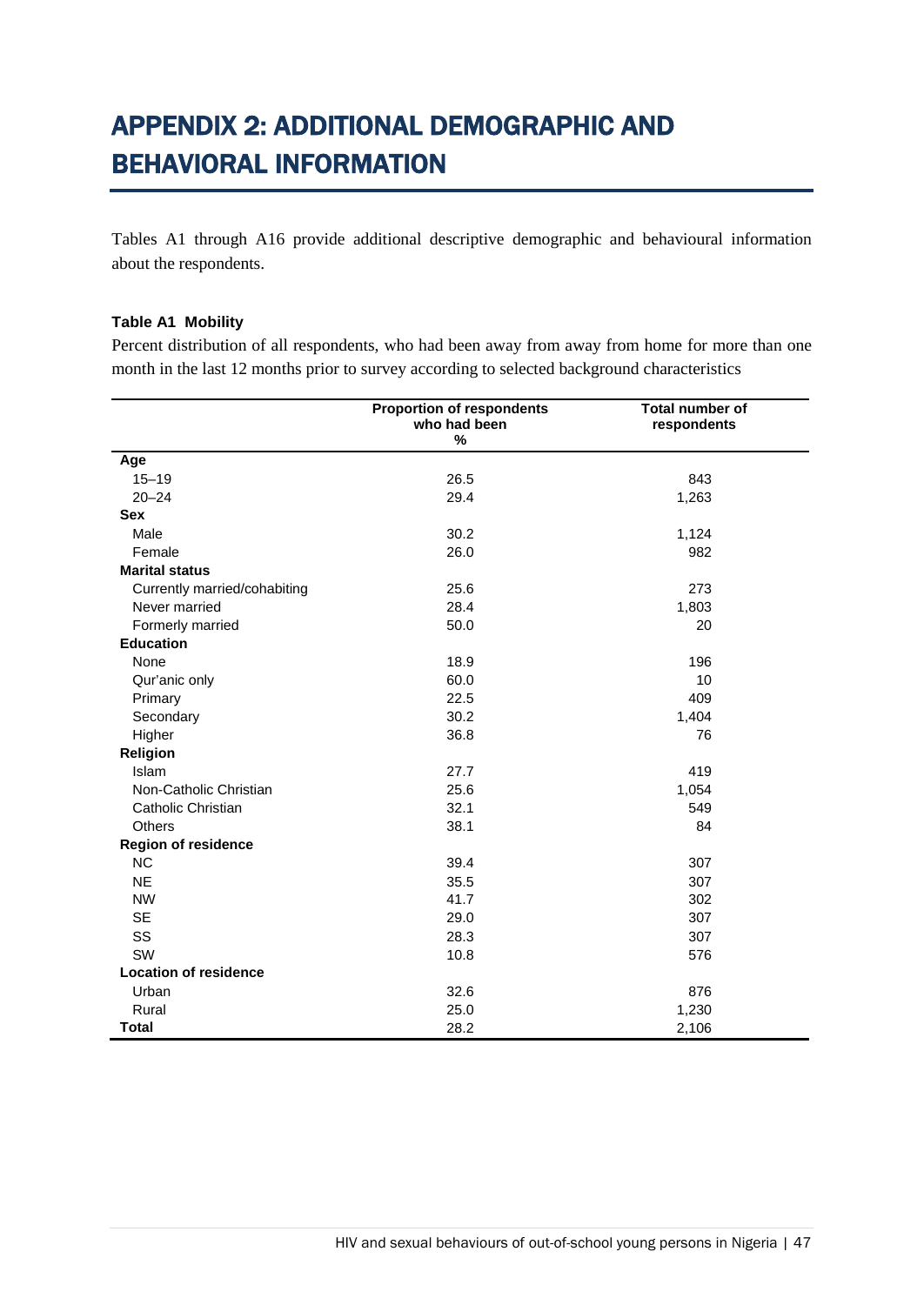### **Table A2 Median age at first sex**

Median age at first sex according to selected background characteristics

|                              | Median age at first sexual experience |
|------------------------------|---------------------------------------|
| Age                          |                                       |
| $15 - 19$                    | 16.0                                  |
| $20 - 24$                    | 17.0                                  |
| <b>Sex</b>                   |                                       |
| Male                         | 16.0                                  |
| Female                       | 17.0                                  |
| <b>Marital status</b>        |                                       |
| Currently married/cohabiting | 17.0                                  |
| Never married                | 16.0                                  |
| Formerly married             | 15.0                                  |
| <b>Education</b>             |                                       |
| None                         | 15.0                                  |
| Qur'anic only                | 17.0                                  |
| Primary                      | 16.0                                  |
| Secondary                    | 17.0                                  |
| Higher                       | 18.0                                  |
| Religion                     |                                       |
| Islam                        | 17.0                                  |
| Non-Catholic Christian       | 16.0                                  |
| Catholic Christian           | 17.0                                  |
| <b>Others</b>                | 17.0                                  |
| <b>Region of residence</b>   |                                       |
| <b>NC</b>                    | 17.0                                  |
| <b>NE</b>                    | 16.0                                  |
| <b>NW</b>                    | 17.0                                  |
| <b>SE</b>                    | 18.0                                  |
| SS                           | 15.0                                  |
| SW                           | 17.0                                  |
| <b>Location of residence</b> |                                       |
| Urban                        | 17.0                                  |
| Rural                        | 16.0                                  |
| <b>Total</b>                 | 17.0                                  |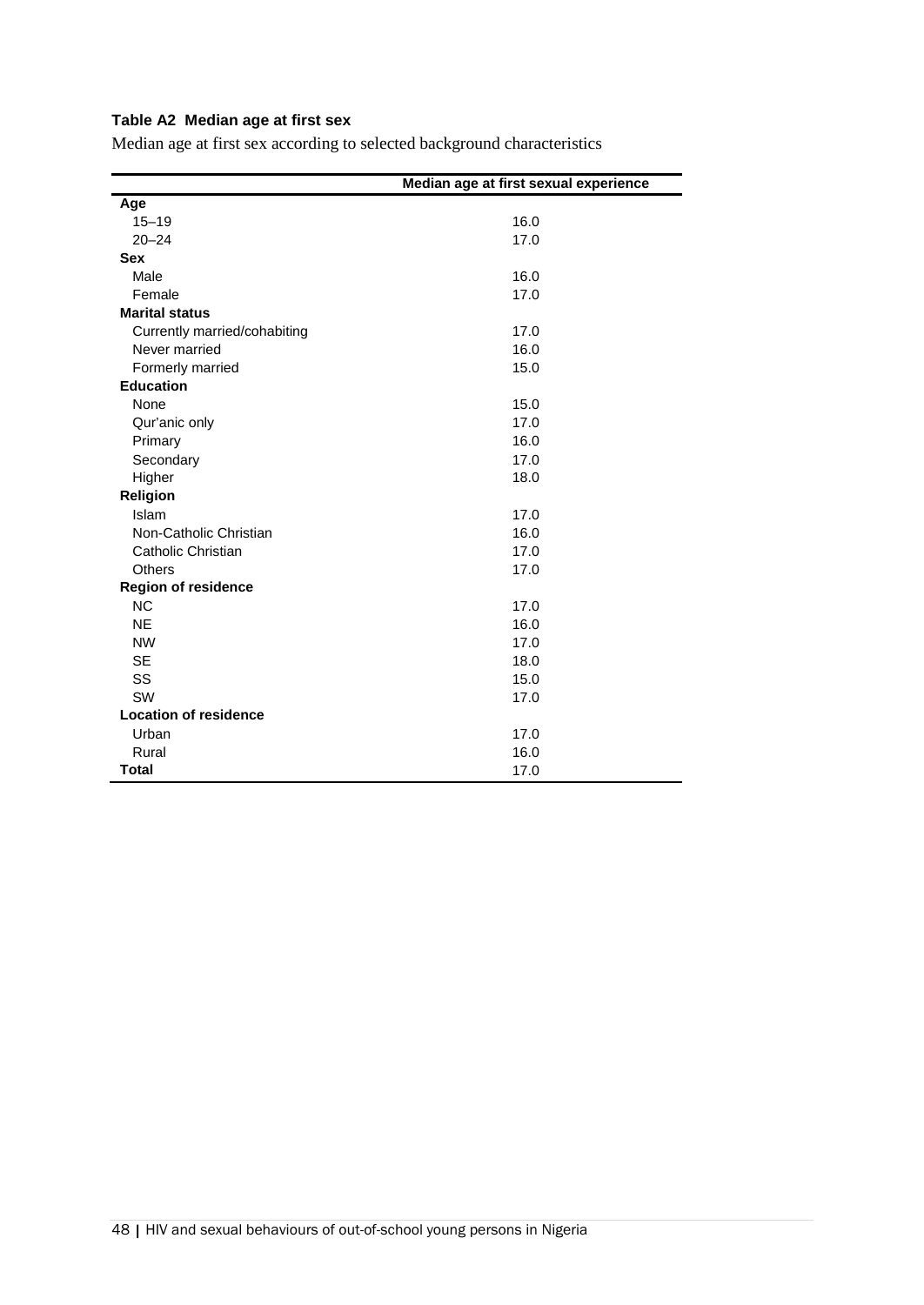#### **Table A3 Knowledge of male condoms**

Percentage distribution of all respondents who have ever heard of condom according to selected background characteristics

|                              | Proportion who had heard of<br>condoms<br>$\%$ | <b>Total number</b><br>of respondents |
|------------------------------|------------------------------------------------|---------------------------------------|
| Age                          |                                                |                                       |
| $15 - 19$                    | 89.9                                           | 843                                   |
| $20 - 24$                    | 96.7                                           | 1,263                                 |
| <b>Sex</b>                   |                                                |                                       |
| Male                         | 96.4                                           | 1,124                                 |
| Female                       | 91.2                                           | 982                                   |
| <b>Marital status</b>        |                                                |                                       |
| Currently married/cohabiting | 95.6                                           | 273                                   |
| Never married                | 93.8                                           | 1,803                                 |
| Formerly married             | 90.0                                           | 20                                    |
| <b>Education</b>             |                                                |                                       |
| None                         | 86.7                                           | 196                                   |
| Qur'anic only                | 60.0                                           | 10                                    |
| Primary                      | 89.2                                           | 409                                   |
| Secondary                    | 96.5                                           | 1,404                                 |
| Higher                       | 98.7                                           | 76                                    |
| Religion                     |                                                |                                       |
| Islam                        | 88.3                                           | 419                                   |
| Non-Catholic Christian       | 95.0                                           | 1,054                                 |
| Catholic Christian           | 95.6                                           | 549                                   |
| Others                       | 98.8                                           | 84                                    |
| <b>Region of residence</b>   |                                                |                                       |
| <b>NC</b>                    | 95.1                                           | 307                                   |
| <b>NE</b>                    | 93.5                                           | 307                                   |
| <b>NW</b>                    | 86.1                                           | 302                                   |
| <b>SE</b>                    | 95.8                                           | 307                                   |
| SS                           | 98.0                                           | 307                                   |
| SW                           | 94.6                                           | 576                                   |
| <b>Location of residence</b> |                                                |                                       |
| Urban                        | 96.6                                           | 876                                   |
| Rural                        | 92.1.                                          | 1,230                                 |
| <b>Total</b>                 | 94.0                                           | 2,106                                 |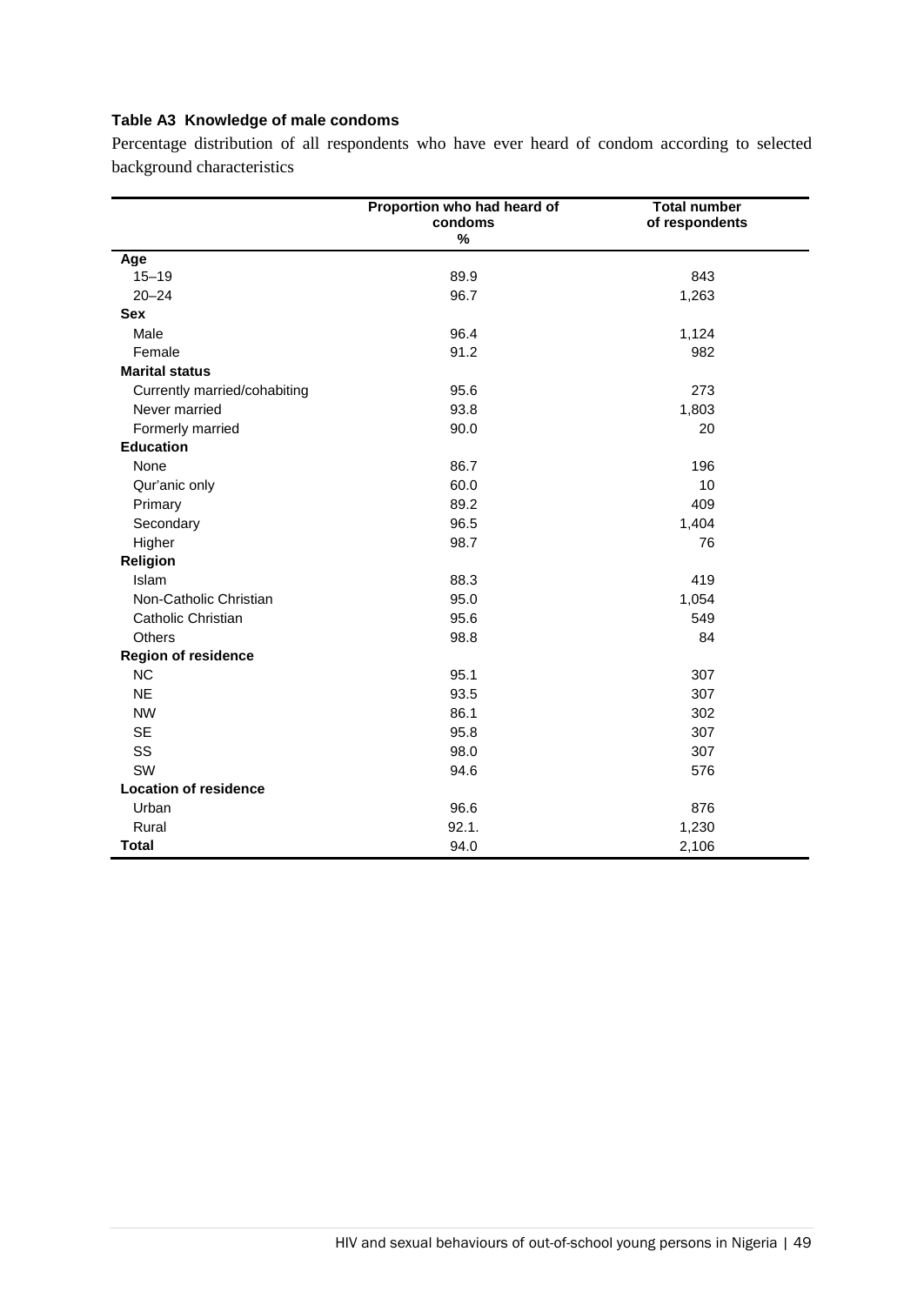#### **Table A4 Condom accessibility and affordability**

Percent distribution of respondents who have heard of male condoms and who agreed that condoms are easy to obtain or agree that condoms are affordable according to selected characteristics

|                              | <b>Agreed that male</b><br>condoms are easy<br>to obtain<br>% | <b>Agreed that</b><br>condoms are<br>affordable<br>% | Number of<br>respondents who<br>have heard of the<br>male condom |
|------------------------------|---------------------------------------------------------------|------------------------------------------------------|------------------------------------------------------------------|
| Age                          |                                                               |                                                      |                                                                  |
| $15 - 19$                    | 70.1                                                          | 69.7                                                 | 758                                                              |
| $20 - 24$                    | 79.9                                                          | 79.0                                                 | 1,221                                                            |
| <b>Sex</b>                   |                                                               |                                                      |                                                                  |
| Male                         | 79.4                                                          | 83.2                                                 | 1,083                                                            |
| Female                       | 72.1                                                          | 66.0                                                 | 896                                                              |
| <b>Marital status</b>        |                                                               |                                                      |                                                                  |
| Currently married/cohabiting | 75.5                                                          | 73.2                                                 | 261                                                              |
| Never married                | 76.0                                                          | 75.8                                                 | 1,692                                                            |
| Formerly married             | 94.4                                                          | 72.2                                                 | 18                                                               |
| <b>Education</b>             |                                                               |                                                      |                                                                  |
| None                         | 72.9                                                          | 79.4                                                 | 170                                                              |
| Qur'anic only                | 100.0                                                         | 83.3                                                 | 6                                                                |
| Primary                      | 68.8                                                          | 67.9                                                 | 365                                                              |
| Secondary                    | 77.3                                                          | 75.9                                                 | 1,355                                                            |
| Higher                       | 94.7                                                          | 92.0                                                 | 75                                                               |
| Religion                     |                                                               |                                                      |                                                                  |
| Islam                        | 78.9                                                          | 87.6                                                 | 370                                                              |
| Non-Catholic Christian       | 75.7                                                          | 71.9                                                 | 1,001                                                            |
| Catholic Christian           | 75.2                                                          | 73.1                                                 | 525                                                              |
| <b>Others</b>                | 73.5                                                          | 77.1                                                 | 83                                                               |
| <b>Region of residence</b>   |                                                               |                                                      |                                                                  |
| <b>NC</b>                    | 80.5                                                          | 72.9                                                 | 292                                                              |
| <b>NE</b>                    | 62.4                                                          | 68.3                                                 | 287                                                              |
| <b>NW</b>                    | 68.5                                                          | 88.1                                                 | 260                                                              |
| <b>SE</b>                    | 66.3                                                          | 63.6                                                 | 294                                                              |
| SS                           | 73.4                                                          | 56.5                                                 | 301                                                              |
| <b>SW</b>                    | 91.4                                                          | 91.2                                                 | 545                                                              |
| <b>Location of residence</b> |                                                               |                                                      |                                                                  |
| Urban                        | 81.4                                                          | 79.9                                                 | 846                                                              |
| Rural                        | 72.1                                                          | 72.0                                                 | 1,133                                                            |
| <b>Total</b>                 | 76.1                                                          | 75.4                                                 | 1,979                                                            |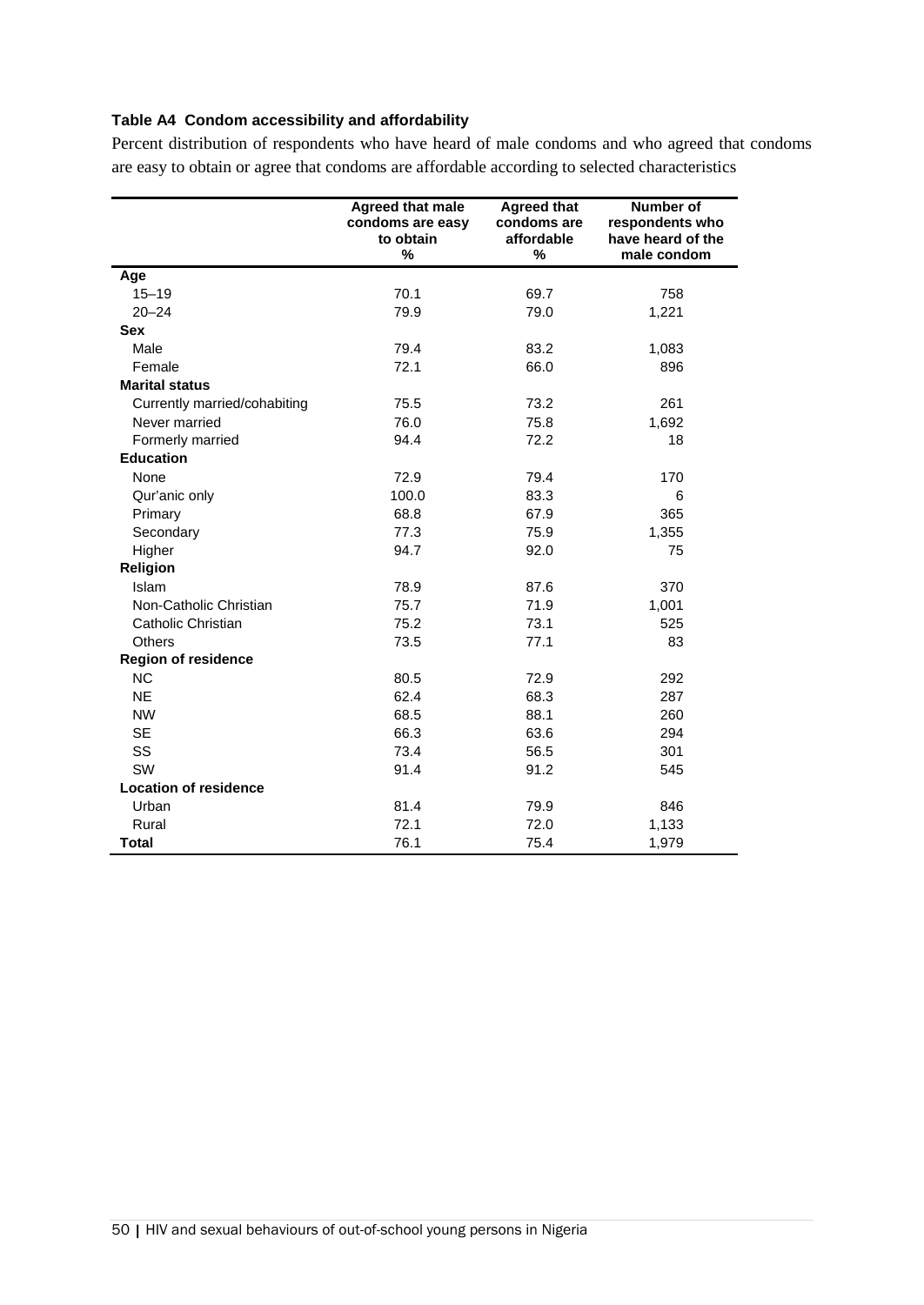### **Table A5 Opinion on male condom efficacy**

Percent distribution of respondents who have heard of male condoms and who agree to selected statement on condom efficacy according to selected characteristics

|                              | <b>Agreed that</b><br>male condoms<br>protect against<br>unplanned<br>pregnancy<br>% | <b>Agreed that</b><br>male condoms<br>protect against<br><b>HIV</b><br>% | <b>Agreed that</b><br>male condoms<br>protect against<br><b>STIs</b><br>% | Number of<br>respondents<br>who have<br>heard of male<br>condom |
|------------------------------|--------------------------------------------------------------------------------------|--------------------------------------------------------------------------|---------------------------------------------------------------------------|-----------------------------------------------------------------|
| Age                          |                                                                                      |                                                                          |                                                                           |                                                                 |
| $15 - 19$                    | 87.1                                                                                 | 86.8                                                                     | 81.1                                                                      | 758                                                             |
| $20 - 24$                    | 92.2                                                                                 | 92.1                                                                     | 88.0                                                                      | 1,221                                                           |
| <b>Sex</b>                   |                                                                                      |                                                                          |                                                                           |                                                                 |
| Male                         | 92.0                                                                                 | 92.2                                                                     | 87.6                                                                      | 1,083                                                           |
| Female                       | 88.2                                                                                 | 87.6                                                                     | 82.6                                                                      | 896                                                             |
| <b>Marital status</b>        |                                                                                      |                                                                          |                                                                           |                                                                 |
| Currently married/cohabiting | 92.3                                                                                 | 90.4                                                                     | 87.0                                                                      | 261                                                             |
| Never married                | 89.9                                                                                 | 90.0                                                                     | 85.0                                                                      | 1,692                                                           |
| Formerly married             | 88.9                                                                                 | 100.0                                                                    | 100.0                                                                     | 18                                                              |
| <b>Education</b>             |                                                                                      |                                                                          |                                                                           |                                                                 |
| None                         | 88.8                                                                                 | 85.9                                                                     | 84.1                                                                      | 170                                                             |
| Qur'anic only                | 100.0                                                                                | 83.3                                                                     | 83.3                                                                      | 6                                                               |
| Primary                      | 92.1                                                                                 | 91.0                                                                     | 83.8                                                                      | 365                                                             |
| Secondary                    | 89.6                                                                                 | 90.3                                                                     | 85.5                                                                      | 1,355                                                           |
| Higher                       | 96.0                                                                                 | 93.3                                                                     | 92.0                                                                      | 75                                                              |
| Religion                     |                                                                                      |                                                                          |                                                                           |                                                                 |
| Islam                        | 88.1                                                                                 | 92.4                                                                     | 89,5                                                                      | 370                                                             |
| Non-Catholic Christian       | 92.3                                                                                 | 89.7                                                                     | 85.9                                                                      | 1,001                                                           |
| Catholic Christian           | 88.6                                                                                 | 86.7                                                                     | 81.9                                                                      | 525                                                             |
| Others                       | 85.5                                                                                 | 86.7                                                                     | 81.9                                                                      | 83                                                              |
| <b>Region of residence</b>   |                                                                                      |                                                                          |                                                                           |                                                                 |
| <b>NC</b>                    | 90.8                                                                                 | 91.8                                                                     | 75.7                                                                      | 292                                                             |
| <b>NE</b>                    | 92.3                                                                                 | 82.6                                                                     | 80.1                                                                      | 287                                                             |
| <b>NW</b>                    | 83.1                                                                                 | 90.0                                                                     | 86.9                                                                      | 260                                                             |
| <b>SE</b>                    | 84.7                                                                                 | 85.0                                                                     | 83.7                                                                      | 294                                                             |
| SS                           | 89.4                                                                                 | 91.0                                                                     | 83.1                                                                      | 301                                                             |
| SW                           | 95.8                                                                                 | 95.4                                                                     | 94.7                                                                      | 545                                                             |
| <b>Location of residence</b> |                                                                                      |                                                                          |                                                                           |                                                                 |
| Urban                        | 91.1                                                                                 | 91.5                                                                     | 88.4                                                                      | 846                                                             |
| Rural                        | 89.6                                                                                 | 89.1                                                                     | 83.1                                                                      | 1,133                                                           |
| <b>Total</b>                 | 90.2                                                                                 | 90.1                                                                     | 85.3                                                                      | 1,979                                                           |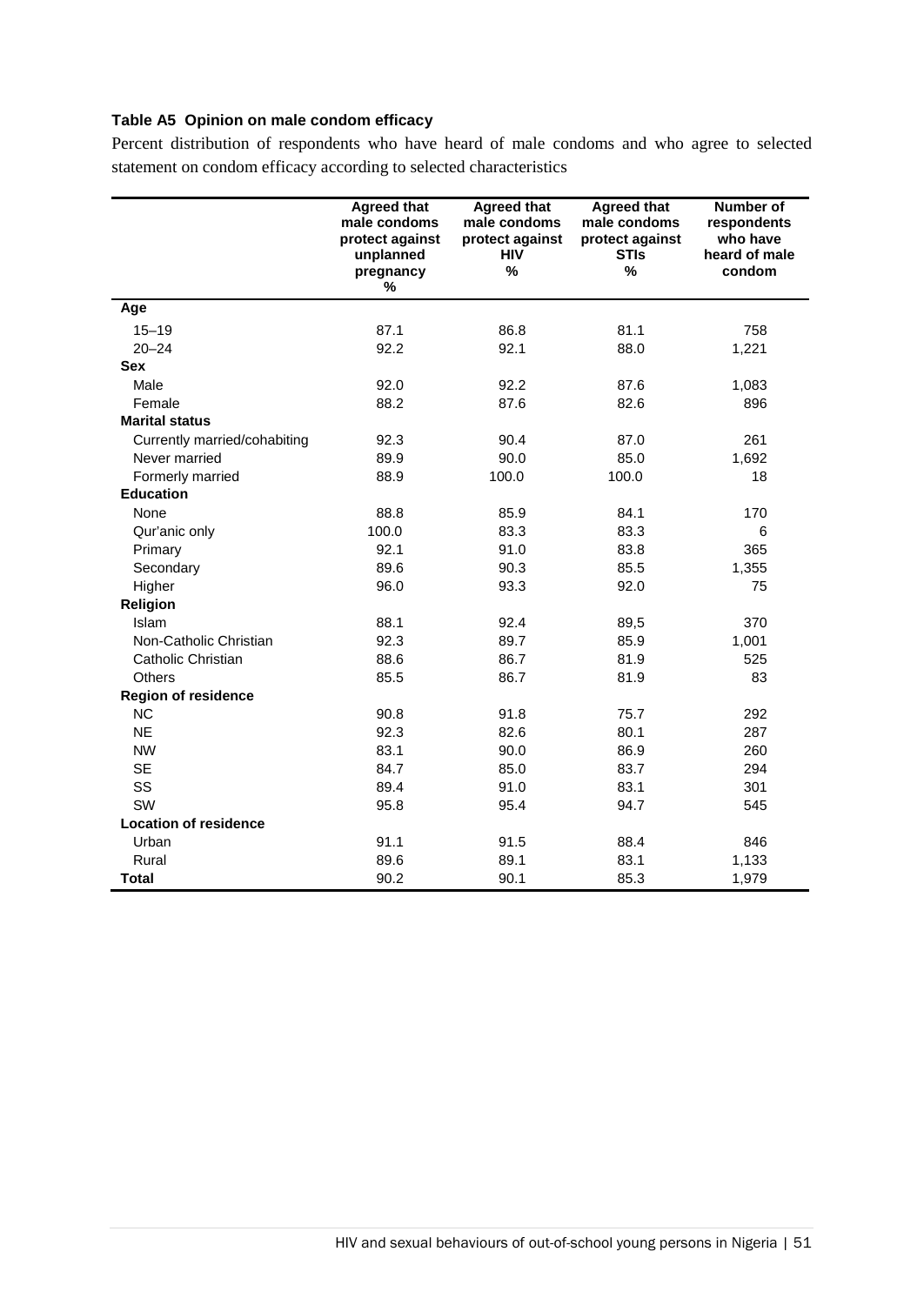#### **Table A6 Current status of male condom use**

|                                  | Have<br>been<br>using<br>male<br>condoms<br>for<br>sometime | <b>Used</b><br>male<br>condoms<br>in the<br>past no<br>longer<br>using | Ever<br>used,<br>stopped<br>but have<br>resumed<br>$\%$ | Just<br>started<br>using<br>for the<br>first<br>time<br>% | $\overline{N}$<br>response<br>$\%$ | Number of<br>respondents<br>who have<br>ever used<br>male condom |
|----------------------------------|-------------------------------------------------------------|------------------------------------------------------------------------|---------------------------------------------------------|-----------------------------------------------------------|------------------------------------|------------------------------------------------------------------|
|                                  | %                                                           | %                                                                      |                                                         |                                                           |                                    |                                                                  |
| Age                              |                                                             |                                                                        |                                                         |                                                           |                                    |                                                                  |
| $15 - 19$                        | 67.9                                                        | 21.4                                                                   | 5.8                                                     | 3.9                                                       | 1.0                                | 308                                                              |
| $20 - 24$                        | 68.7                                                        | 20.5                                                                   | 6.3                                                     | 3.7                                                       | 0.8                                | 859                                                              |
| <b>Sex</b>                       |                                                             |                                                                        |                                                         |                                                           |                                    |                                                                  |
| Male                             | 72.1                                                        | 16.7                                                                   | 6.6                                                     | 3.7                                                       | 0.9                                | 695                                                              |
| Female                           | 63.1                                                        | 26.7                                                                   | 5.5                                                     | 3.8                                                       | 0.8                                | 472                                                              |
| <b>Marital status</b>            |                                                             |                                                                        |                                                         |                                                           |                                    |                                                                  |
| Currently married/<br>cohabiting | 48.0                                                        | 43.4                                                                   | 2.9                                                     | 5.2                                                       | 0.6                                | 173                                                              |
| Never married                    | 72.9                                                        | 15.8                                                                   | 6.9                                                     | 3.5                                                       | 0.9                                | 974                                                              |
| Formerly married                 | 28.6                                                        | 64.3                                                                   | 0.0                                                     | 7.1                                                       | 0.0                                | 14                                                               |
| <b>Education</b>                 |                                                             |                                                                        |                                                         |                                                           |                                    |                                                                  |
| None                             | 72.0                                                        | 24.0                                                                   | 2.7                                                     | 0.0                                                       | 1.3                                | 75                                                               |
| Qur'anic only                    | 50.0                                                        | 0.0                                                                    | 0.0                                                     | 0.0                                                       | 50.0                               | $\overline{c}$                                                   |
| Primary                          | 64.9                                                        | 22.7                                                                   | 6.5                                                     | 5.4                                                       | 0.5                                | 185                                                              |
| Secondary                        | 67.5                                                        | 20.9                                                                   | 6.8                                                     | 4.0                                                       | 0.8                                | 834                                                              |
| Higher                           | 85.9                                                        | 10.9                                                                   | 1.6                                                     | 1.6                                                       | 0.0                                | 64                                                               |
| Religion                         |                                                             |                                                                        |                                                         |                                                           |                                    |                                                                  |
| Islam                            | 72.3                                                        | 21.5                                                                   | 2.6                                                     | 2.1                                                       | 1.6                                | 191                                                              |
| Non-Catholic Christian           | 68.6                                                        | 19.3                                                                   | 8.5                                                     | 3.0                                                       | 0.6                                | 627                                                              |
| Catholic Christian               | 68.2                                                        | 23.3                                                                   | 3.6                                                     | 3.9                                                       | 1.0                                | 305                                                              |
| Others                           | 52.3                                                        | 20.5                                                                   | 6.8                                                     | 20.5                                                      | 0.0                                | 44                                                               |
| <b>Region of residence</b>       |                                                             |                                                                        |                                                         |                                                           |                                    |                                                                  |
| NC                               | 66.9                                                        | 24.6                                                                   | 2.9                                                     | 4.6                                                       | 1.1                                | 175                                                              |
| <b>NE</b>                        | 53.6                                                        | 19.0                                                                   | 20.7                                                    | 5.0                                                       | 1.7                                | 179                                                              |
| <b>NW</b>                        | 79.4                                                        | 15.4                                                                   | 2.9                                                     | 1.5                                                       | 0.7                                | 136                                                              |
| <b>SE</b>                        | 61.5                                                        | 21.7                                                                   | 4.9                                                     | 9.8                                                       | 2.1                                | 143                                                              |
| SS                               | 65.2                                                        | 22.9                                                                   | 7.6                                                     | 3.8                                                       | 0.5                                | 210                                                              |
| SW                               | 78.1                                                        | 20.1                                                                   | 0.9                                                     | 0.9                                                       | 0.0                                | 324                                                              |
| <b>Location of residence</b>     |                                                             |                                                                        |                                                         |                                                           |                                    |                                                                  |
| Urban                            | 68.9                                                        | 17.6                                                                   | 7.1                                                     | 4.2                                                       | 1.2                                | 566                                                              |
| Rural                            | 68.1                                                        | 22.8                                                                   | 5.3                                                     | 3.3                                                       | 0.5                                | 601                                                              |
| <b>Total</b>                     | 68.5                                                        | 20.7                                                                   | 6.2                                                     | 3.8                                                       | 0.9                                | 1,167                                                            |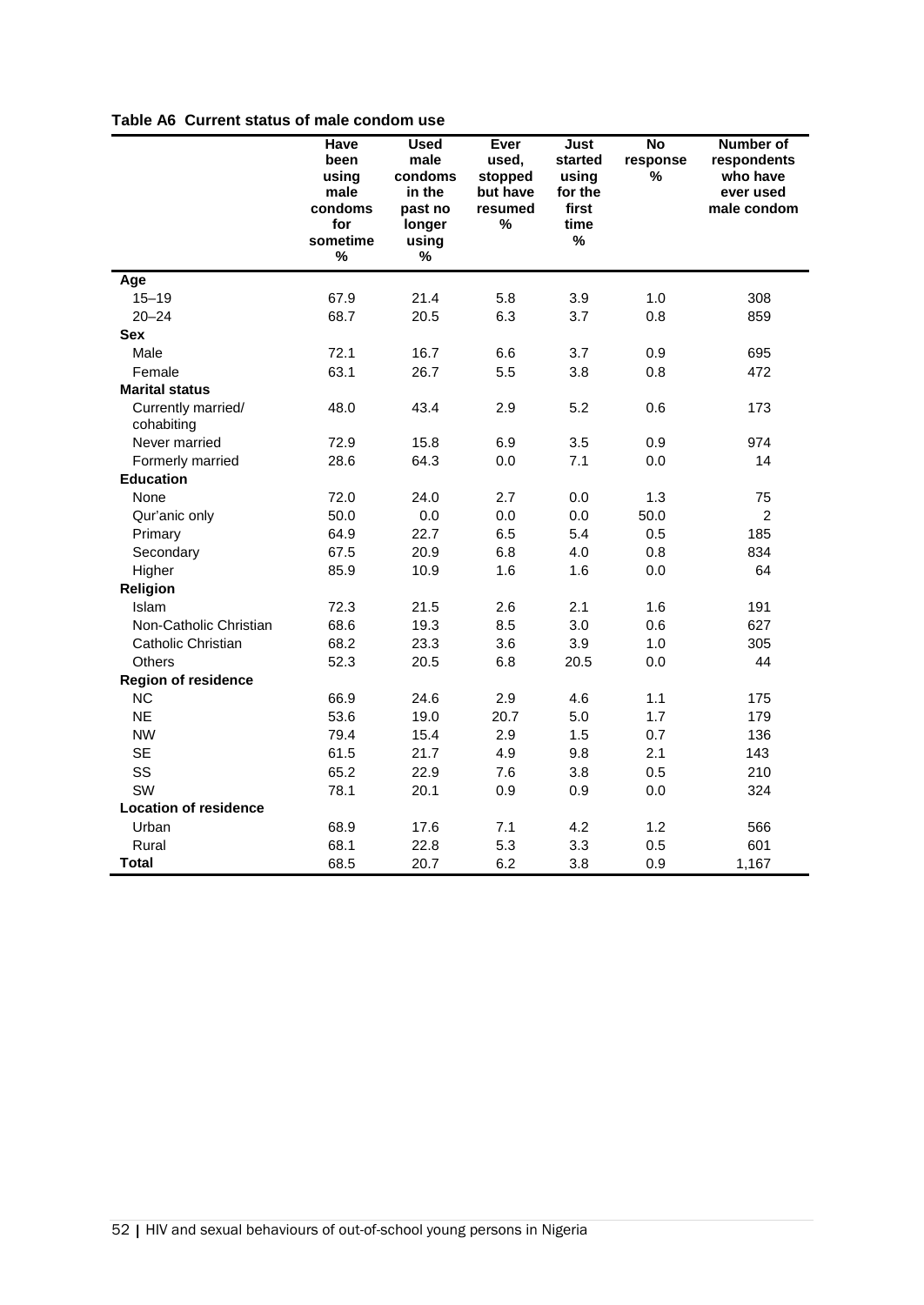### **Table A7 Knowledge of HIV prevention methods**

Percent distribution of respondents' knowledge of ways of preventing HIV infection according to selected characteristics

|                              | <b>Stay with</b><br>one<br>uninfected<br>partner<br>$\%$ | <b>Consistent</b><br>use of<br>condom<br>% | <b>Abstinence</b><br>$\%$ | <b>Delay</b><br>sexual<br>debut<br>% | Avoid<br>sex with<br>sex<br>workers<br>$\%$ | <b>Reduce the</b><br>number of<br>sexual<br>partners<br>$\%$ | <b>Avoid</b><br>sharing<br>sharp<br>objects<br>$\%$ | Number of all<br>respondents |
|------------------------------|----------------------------------------------------------|--------------------------------------------|---------------------------|--------------------------------------|---------------------------------------------|--------------------------------------------------------------|-----------------------------------------------------|------------------------------|
| Age                          |                                                          |                                            |                           |                                      |                                             |                                                              |                                                     |                              |
| $15 - 19$                    | 76.4                                                     | 82.8                                       | 83.3                      | 42.7                                 | 67.9                                        | 60.7                                                         | 85.2                                                | 843                          |
| $20 - 24$                    | 84.4                                                     | 90.7                                       | 85.4                      | 47.6                                 | 73.2                                        | 65.6                                                         | 90.0                                                | 1,263                        |
| Sex                          |                                                          |                                            |                           |                                      |                                             |                                                              |                                                     |                              |
| Male                         | 79.4                                                     | 89.9                                       | 83.9                      | 44.5                                 | 72.2                                        | 63.9                                                         | 89.4                                                | 1,124                        |
| Female                       | 83.3                                                     | 84.9                                       | 85.3                      | 46.9                                 | 69.9                                        | 63.4                                                         | 86.6                                                | 982                          |
| <b>Education</b>             |                                                          |                                            |                           |                                      |                                             |                                                              |                                                     |                              |
| None                         | 76.5                                                     | 78.1                                       | 80.1                      | 56.1                                 | 74.0                                        | 64.8                                                         | 84.2                                                | 196                          |
| Qur'anic only                | 60.0                                                     | 50.0                                       | 90.0                      | 20.0                                 | 40.0                                        | 40.0                                                         | 100.0                                               | 10                           |
| Primary                      | 78.5                                                     | 84.8                                       | 82.4                      | 42.8                                 | 68.7                                        | 60.6                                                         | 84.8                                                | 409                          |
| Secondary                    | 82.8                                                     | 89.5                                       | 85.8                      | 45.0                                 | 71.4                                        | 64.5                                                         | 89.2                                                | 1,404                        |
| Higher                       | 86.8                                                     | 96.1                                       | 88.2                      | 48.7                                 | 80.3                                        | 71.1                                                         | 96.1                                                | 76                           |
| Religion                     |                                                          |                                            |                           |                                      |                                             |                                                              |                                                     |                              |
| <b>Islam</b>                 | 77.6                                                     | 85.0                                       | 83.5                      | 51.8                                 | 74.9                                        | 69.2                                                         | 88.3                                                | 419                          |
| Non-Catholic Christian       | 85.9                                                     | 89.7                                       | 85.9                      | 44.8                                 | 73.0                                        | 65.7                                                         | 88.2                                                | 1,054                        |
| Catholic Christian           | 77.0                                                     | 86.0                                       | 84.2                      | 43.9                                 | 65.2                                        | 56.3                                                         | 88.2                                                | 549                          |
| <b>Others</b>                | 67.9                                                     | 84.5                                       | 76.2                      | 36.9                                 | 66.7                                        | 58.3                                                         | 84.5                                                | 84                           |
| <b>Region of residence</b>   |                                                          |                                            |                           |                                      |                                             |                                                              |                                                     |                              |
| <b>NC</b>                    | 87.9                                                     | 90.6                                       | 82.7                      | 49.5                                 | 70.0                                        | 58.6                                                         | 88.3                                                | 307                          |
| <b>NE</b>                    | 93.2                                                     | 89.3                                       | 92.5                      | 42.7                                 | 83.4                                        | 82.1                                                         | 84.0                                                | 307                          |
| <b>NW</b>                    | 67.9                                                     | 83.1                                       | 75.8                      | 44.0                                 | 61.9                                        | 56.6                                                         | 85.4                                                | 302                          |
| <b>SE</b>                    | 64.2                                                     | 74.9                                       | 79.5                      | 39.4                                 | 59.6                                        | 49.2                                                         | 88.9                                                | 307                          |
| SS                           | 83.1                                                     | 93.5                                       | 80.5                      | 36.5                                 | 52.1                                        | 48.5                                                         | 86.3                                                | 307                          |
| SW                           | 86.3                                                     | 91.0                                       | 90.8                      | 54.2                                 | 86.1                                        | 76.0                                                         | 92.0                                                | 576                          |
| <b>Location of residence</b> |                                                          |                                            |                           |                                      |                                             |                                                              |                                                     |                              |
| Urban                        | 81.4                                                     | 89.3                                       | 84.2                      | 46.2                                 | 67.4                                        | 62.1                                                         | 86.3                                                | 876                          |
| Rural                        | 81.1                                                     | 86.3                                       | 84.8                      | 45.2                                 | 73.7                                        | 64.8                                                         | 89.3                                                | 1,230                        |
| <b>Total</b>                 | 81.2                                                     | 87.6                                       | 84.6                      | 45.6                                 | 71.1                                        | 63.7                                                         | 88.1                                                | 2,106                        |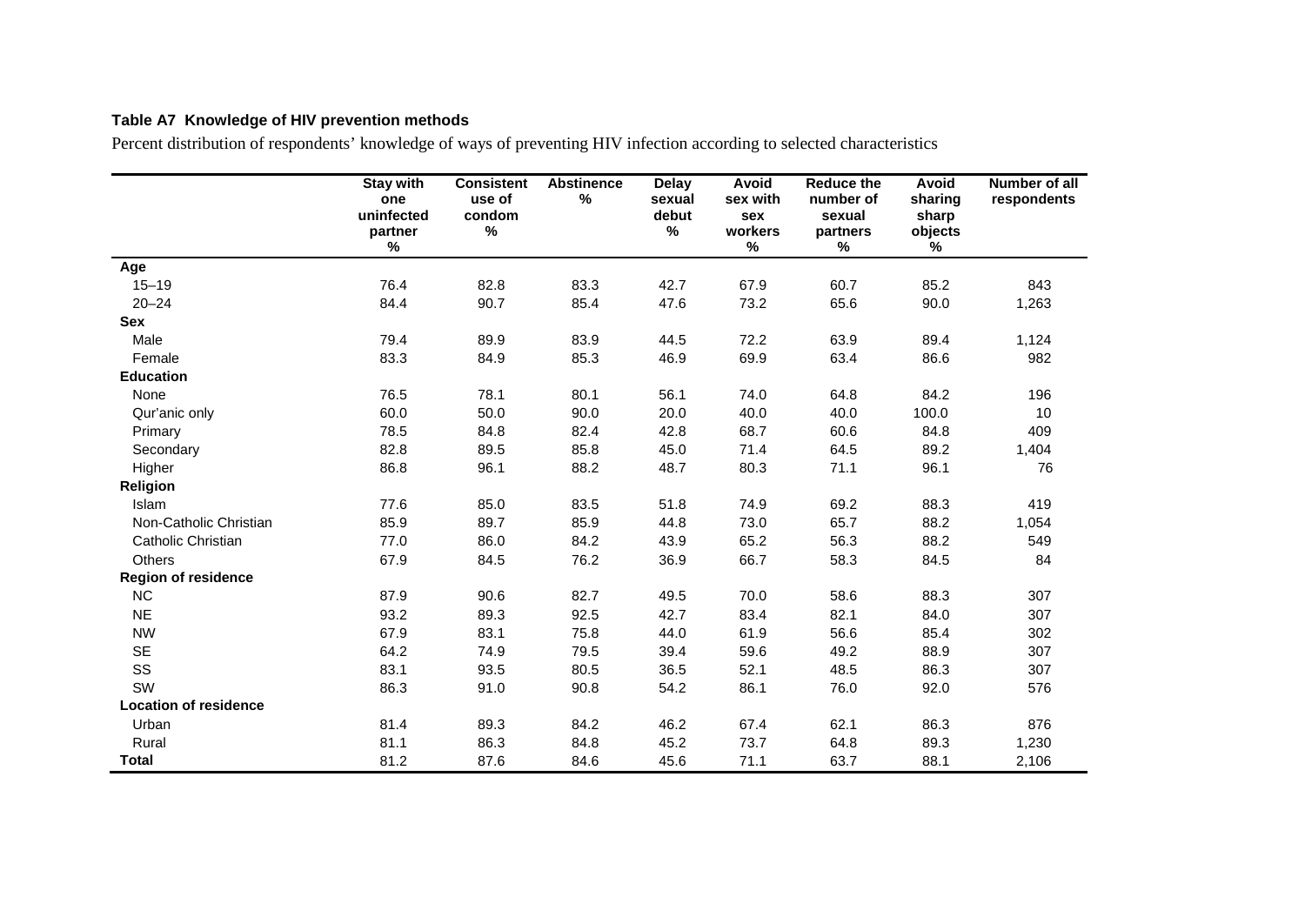### **Table A8 Knowledge of where to get HIV test**

Percent distribution of respondents who knew where to get HIV test according to selected characteristics

|                              | <b>Proportion who knew</b><br>where to get HIV test<br>% | Number of all<br>respondents |
|------------------------------|----------------------------------------------------------|------------------------------|
| Age                          |                                                          |                              |
| $15 - 19$                    | 62.3                                                     | 843                          |
| $20 - 24$                    | 74.7                                                     | 1,263                        |
| <b>Sex</b>                   |                                                          |                              |
| Male                         | 70.6                                                     | 1,124                        |
| Female                       | 68.6                                                     | 982                          |
| <b>Marital status</b>        |                                                          |                              |
| Currently married/cohabiting | 74.7                                                     | 273                          |
| Never married                | 68.8                                                     | 1,803                        |
| Formerly married             | 80.0                                                     | 20                           |
| <b>Education</b>             |                                                          |                              |
| None                         | 51.5                                                     | 196                          |
| Qur'anic only                | 80.0                                                     | 10                           |
| Primary                      | 60.9                                                     | 409                          |
| Secondary                    | 73.6                                                     | 1,404                        |
| Higher                       | 89.5                                                     | 76                           |
| Religion                     |                                                          |                              |
| Islam                        | 60.1                                                     | 419                          |
| Non-Catholic Christian       | 70.9                                                     | 1,054                        |
| Catholic Christian           | 74.0                                                     | 549                          |
| <b>Others</b>                | 75.0                                                     | 84                           |
| <b>Region of residence</b>   |                                                          |                              |
| <b>NC</b>                    | 85.0                                                     | 307                          |
| <b>NE</b>                    | 69.1                                                     | 307                          |
| <b>NW</b>                    | 65.2                                                     | 302                          |
| <b>SE</b>                    | 66.1                                                     | 307                          |
| SS                           | 86.3                                                     | 307                          |
| SW                           | 57.3                                                     | 576                          |
| <b>Location of residence</b> |                                                          |                              |
| Urban                        | 80.0                                                     | 876                          |
| Rural                        | 62.4                                                     | 1,230                        |
| <b>Total</b>                 | 69.7                                                     | 2,106                        |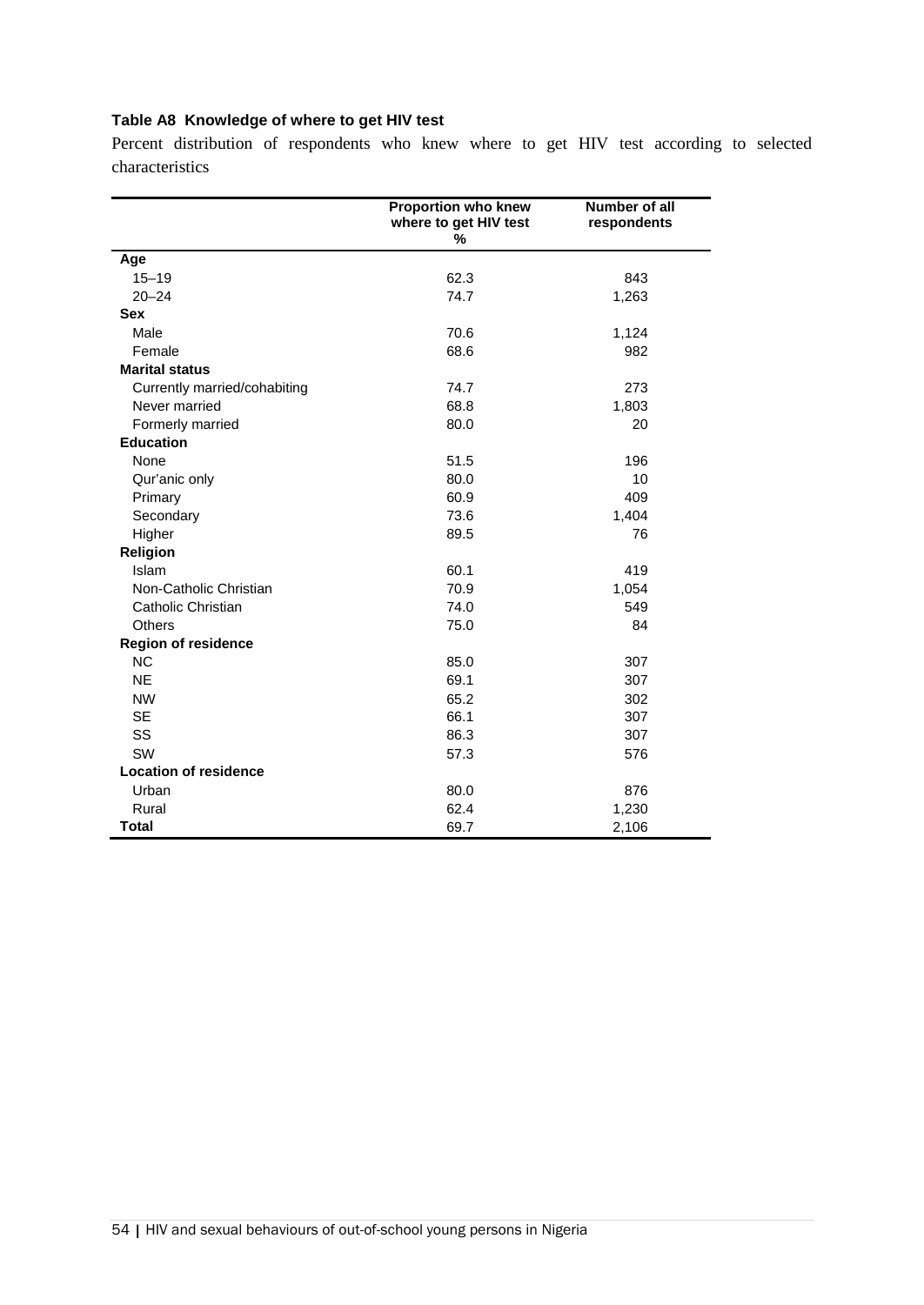#### **Table A9 Reason for HIV test**

Percent distribution of respondents who have ever had an HIV test by reasons for the HIV test according to selected characteristics

|                                  | <b>Voluntary</b><br>% | <b>Offered</b><br>% | <b>Mandatory</b><br>$\%$ | <b>No</b><br>response<br>% | Number of<br>respondents<br>who ever had<br>an HIV test |
|----------------------------------|-----------------------|---------------------|--------------------------|----------------------------|---------------------------------------------------------|
|                                  |                       |                     |                          |                            |                                                         |
| Age                              |                       |                     |                          |                            |                                                         |
| $15 - 19$                        | 44.3                  | 36.9                | 11.3                     | 7.4                        | 203                                                     |
| $20 - 24$                        | 53.3                  | 30.7                | 10.8                     | 5.2                        | 576                                                     |
| <b>Sex</b>                       |                       |                     |                          |                            |                                                         |
| Male                             | 534                   | 33.2                | 7.0                      | 6.5                        | 401                                                     |
| Female                           | 48.4                  | 31.5                | 15.1                     | 5.0                        | 378                                                     |
| <b>Marital status</b>            |                       |                     |                          |                            |                                                         |
| Currently married/<br>cohabiting | 47.4                  | 27.6                | 21.8                     | 3.2                        | 156                                                     |
| Never married                    | 52.2                  | 33.1                | 8.2                      | 6.4                        | 607                                                     |
| Formerly married                 | 33.3                  | 50.0                | 8.3                      | 8.3                        | 12                                                      |
| <b>Education</b>                 |                       |                     |                          |                            |                                                         |
| None                             | 53.5                  | 27.9                | 11.6                     | 7.0                        | 43                                                      |
| Qur'anic only                    | 50.0                  | 50.0                | 0.0                      | 0.0                        | $\overline{c}$                                          |
| Primary                          | 34.1                  | 44.7                | 14.6                     | 6.5                        | 123                                                     |
| Secondary                        | 54.4                  | 29.9                | 9.7                      | 5.9                        | 555                                                     |
| Higher                           | 52.9                  | 29.4                | 15.7                     | 2.                         | 51                                                      |
| Religion                         |                       |                     |                          |                            |                                                         |
| Islam                            | 50.0                  | 34.7                | 9.2                      | 6.1                        | 98                                                      |
| Non-Catholic Christian           | 44.5                  | 38.2                | 10.3                     | 7.1                        | 380                                                     |
| Catholic Christian               | 60.3                  | 25.5                | 10.9                     | 3.4                        | 267                                                     |
| <b>Others</b>                    | 52.9                  | 14.7                | 23.5                     | 8.8                        | 34                                                      |
| <b>Region of residence</b>       |                       |                     |                          |                            |                                                         |
| <b>NC</b>                        | 71.4                  | 16.4                | 11.1                     | 1.1                        | 189                                                     |
| <b>NE</b>                        | 50.6                  | 28.1                | 5.6                      | 15.7                       | 89                                                      |
| <b>NW</b>                        | 62.9                  | 24.8                | 9.5                      | 2.9                        | 105                                                     |
| <b>SE</b>                        | 43.8                  | 35.7                | 14.3                     | 6.3                        | 112                                                     |
| SS                               | 28.7                  | 55.2                | 11.2                     | 4.9                        | 143                                                     |
| SW                               | 43.3                  | 36.2                | 12.1                     | 8.5                        | 141                                                     |
| <b>Location of residence</b>     |                       |                     |                          |                            |                                                         |
| Urban                            | 56.2                  | 29.5                | 8.3                      | 6.0                        | 386                                                     |
| Rural                            | 45.8                  | 35.1                | 13.5                     | 5.6                        | 393                                                     |
| <b>Total</b>                     | 51.0                  | 32.3                | 10.9                     | 5.8                        | 779                                                     |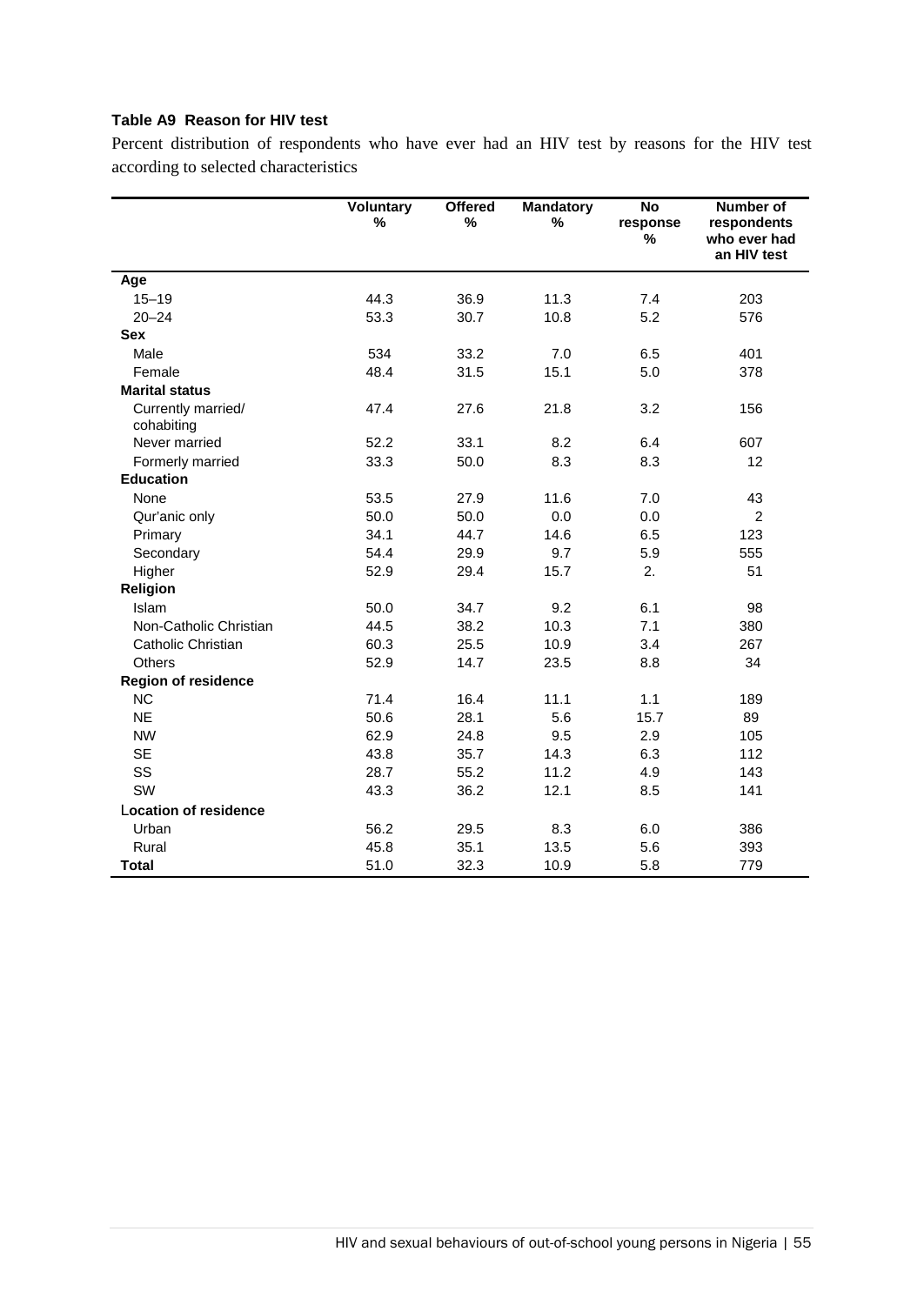#### **Table A10 Period HIV test was conducted**

Percent distribution of respondents who had an AIDS test and the period that has elapsed since testing for HIV according to selected characteristics

|                              | Time elapsed since test was done   | <b>Number of</b>            |                             |                            |                                                |
|------------------------------|------------------------------------|-----------------------------|-----------------------------|----------------------------|------------------------------------------------|
|                              | Less than 12<br>months ago<br>$\%$ | 12 to 23<br>months ago<br>℅ | 24 months<br>and above<br>% | <b>No</b><br>response<br>% | respondents<br>who ever had<br><b>HIV test</b> |
| Age                          |                                    |                             |                             |                            |                                                |
| $15 - 19$                    | 61.1                               | 22.2                        | 12.3                        | 4.4                        | 203                                            |
| $20 - 24$                    | 58.2                               | 24.5                        | 14.9                        | 2.4                        | 576                                            |
| <b>Sex</b>                   |                                    |                             |                             |                            |                                                |
| Male                         | 56.4                               | 25.7                        | 14.7                        | 3.2                        | 401                                            |
| Female                       | 61.6                               | 22.0                        | 13.8                        | 2.6                        | 378                                            |
| <b>Marital status</b>        |                                    |                             |                             |                            |                                                |
| Currently married/cohabiting | 56.4                               | 26.3                        | 16.0                        | 1.3                        | 156                                            |
| Never married                | 59.1                               | 23.4                        | 14.0                        | 3.5                        | 607                                            |
| Formerly married             | 66.7                               | 25.0                        | 8.3                         | 0.0                        | 12                                             |
| <b>Education</b>             |                                    |                             |                             |                            |                                                |
| None                         | 53.5                               | 32.6                        | 7.0                         | 7.0                        | 43                                             |
| Qur'anic only                | 100.0                              | 0.0                         | 0.0                         | 0.0                        | $\overline{2}$                                 |
| Primary                      | 60.2                               | 23.6                        | 15.4                        | 0.8                        | 123                                            |
| Secondary                    | 60.4                               | 22.3                        | 14.1                        | 3.2                        | 555                                            |
| Higher                       | 45.1                               | 33.3                        | 19.6                        | 2.0                        | 51                                             |
| Religion                     |                                    |                             |                             |                            |                                                |
| Islam                        | 48.0                               | 34.7                        | 14.3                        | 3.1                        | 98                                             |
| Non-Catholic Christian       | 58.9                               | 24.2                        | 13.2                        | 3.7                        | 380                                            |
| Catholic Christian           | 67.0                               | 17.6                        | 13.1                        | 2.2                        | 267                                            |
| <b>Others</b>                | 26.5                               | 38.2                        | 35.3                        | 0.0                        | 34                                             |
| <b>Region of residence</b>   |                                    |                             |                             |                            |                                                |
| <b>NC</b>                    | 79.9                               | 13.2                        | 6.3                         | 0.5                        | 189                                            |
| <b>NE</b>                    | 60.7                               | 19.1                        | 14.6                        | 5.6                        | 89                                             |
| <b>NW</b>                    | 55.2                               | 24.8                        | 19.0                        | 1.0                        | 105                                            |
| <b>SE</b>                    | 52.7                               | 23.2                        | 20.5                        | 3.6                        | 112                                            |
| SS                           | 58.7                               | 27.3                        | 11.9                        | 2.1                        | 143                                            |
| SW                           | 37.6                               | 37.6                        | 18.4                        | 6.4                        | 141                                            |
| <b>Location of residence</b> |                                    |                             |                             |                            |                                                |
| Urban                        | 60.6                               | 22.8                        | 14.2                        | 2.3                        | 386                                            |
| Rural                        | 57.3                               | 24.9                        | 14.2                        | 3.6                        | 393                                            |
| <b>Total</b>                 | 58.9                               | 23.9                        | 14.2                        | 3.0                        | 779                                            |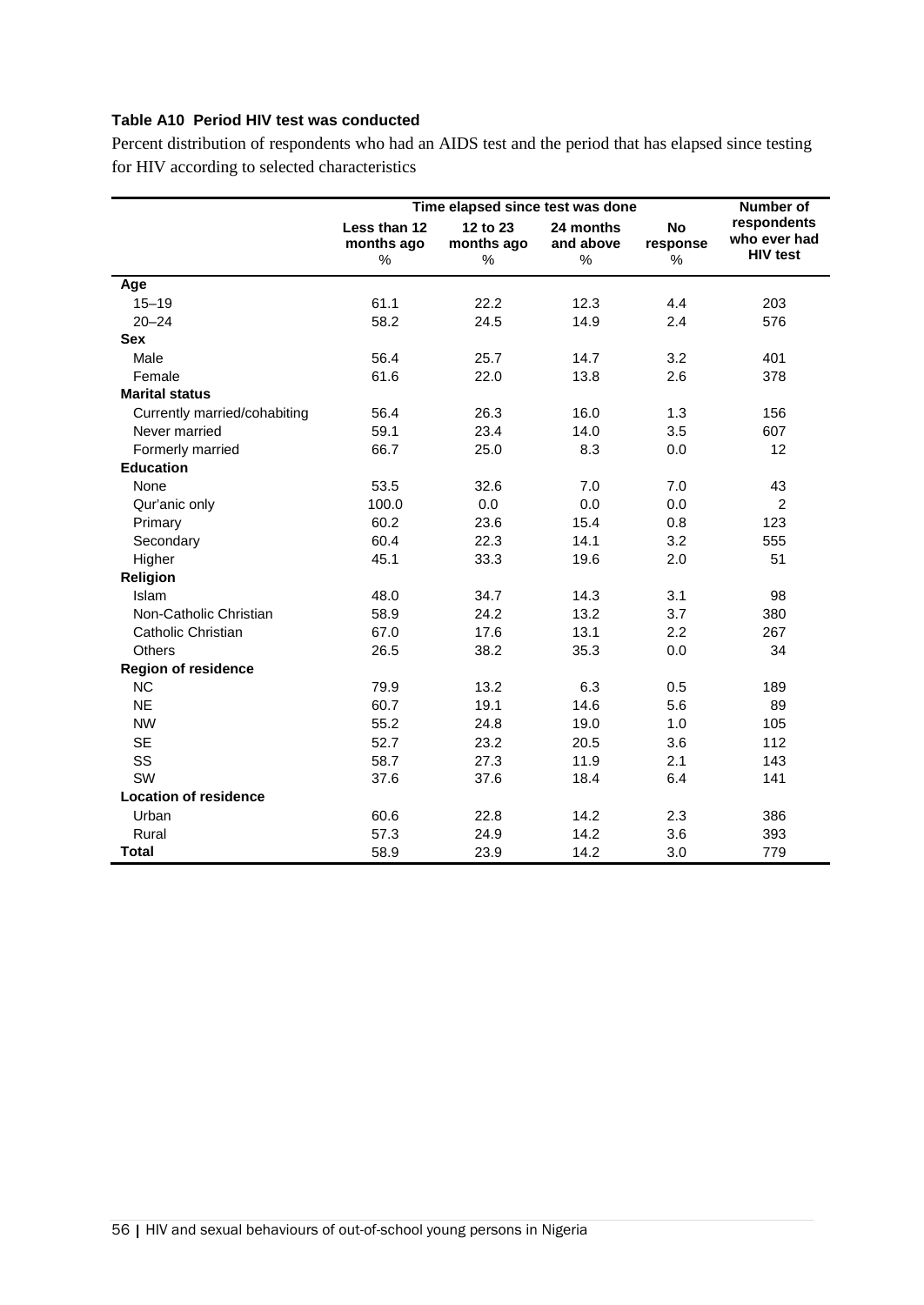### **Table A11 Knowledge of effect of STIs on fertility**

Percent distribution of respondents who know that STIs can cause have ever heard of STIs can cause infertility in males and female according to selected characteristics

|                              | <b>Proportion who know</b><br>that STI has an effect<br>on female fertility<br>% | <b>Proportion who know</b><br>that STI has an effect<br>on male fertility<br>% | Number of<br>respondents<br>who have<br>heard of STIs |
|------------------------------|----------------------------------------------------------------------------------|--------------------------------------------------------------------------------|-------------------------------------------------------|
| Age                          |                                                                                  |                                                                                |                                                       |
| $15 - 19$                    | 52.0                                                                             | 49.9                                                                           | 373                                                   |
| $20 - 24$                    | 63.4                                                                             | 61.0                                                                           | 959                                                   |
| <b>Sex</b>                   |                                                                                  |                                                                                |                                                       |
| Male                         | 49.9                                                                             | 61.3                                                                           | 752                                                   |
| Female                       | 61.0                                                                             | 53.4                                                                           | 580                                                   |
| <b>Marital status</b>        |                                                                                  |                                                                                |                                                       |
| Currently married/cohabiting | 62.1                                                                             | 57.5                                                                           | 219                                                   |
| Never married                | 59.9                                                                             | 58.0                                                                           | 1,092                                                 |
| Formerly married             | 50.0                                                                             | 50.0                                                                           | 14                                                    |
| <b>Education</b>             |                                                                                  |                                                                                |                                                       |
| None                         | 61.1                                                                             | 57.4                                                                           | 108                                                   |
| Qur'anic only                | 66.7                                                                             | 0.0                                                                            | 3                                                     |
| Primary                      | 55.2                                                                             | 53.4                                                                           | 221                                                   |
| Secondary                    | 59.9                                                                             | 57.6                                                                           | 925                                                   |
| Higher                       | 80.9                                                                             | 77.9                                                                           | 68                                                    |
| <b>Religion</b>              |                                                                                  |                                                                                |                                                       |
| Islam                        | 69.6                                                                             | 68.8                                                                           | 224                                                   |
| Non-Catholic Christian       | 58.6                                                                             | 57.2                                                                           | 741                                                   |
| Catholic Christian           | 55.5                                                                             | 51.4                                                                           | 319                                                   |
| Others                       | 72.9                                                                             | 60.4                                                                           | 48                                                    |
| <b>Region of residence</b>   |                                                                                  |                                                                                |                                                       |
| <b>NC</b>                    | 36.5                                                                             | 37.1                                                                           | 159                                                   |
| <b>NE</b>                    | 41.2                                                                             | 38.9                                                                           | 211                                                   |
| <b>NW</b>                    | 65.0                                                                             | 60.1                                                                           | 143                                                   |
| <b>SE</b>                    | 68.2                                                                             | 69.4                                                                           | 173                                                   |
| SS                           | 54.9                                                                             | 52.0                                                                           | 244                                                   |
| SW                           | 77.6                                                                             | 73.9                                                                           | 402                                                   |
| <b>Location of residence</b> |                                                                                  |                                                                                |                                                       |
| Urban                        | 61.9                                                                             | 59.6                                                                           | 609                                                   |
| Rural                        | 58.8                                                                             | 56.4                                                                           | 723                                                   |
| <b>Total</b>                 | 60.2                                                                             | 57.9                                                                           | 1,332                                                 |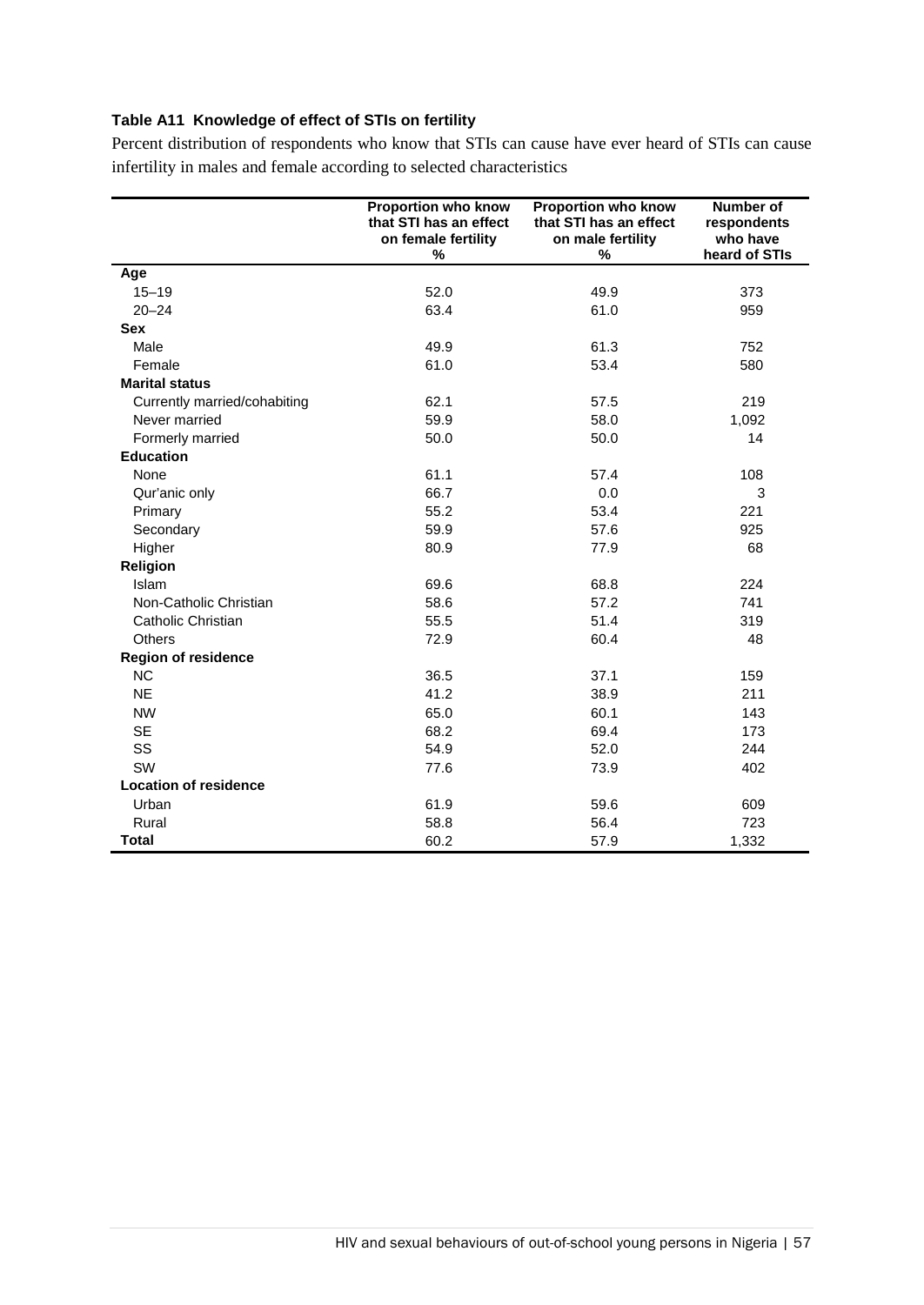#### **Table A12 Knowledge of symptoms of STIs in women**

Percent distribution of respondents who have heard of STI and can describe various symptoms of STIs in women according to selected characteristics

|                              | Low<br>abdominal<br>pain<br>% | <b>Genital</b><br>discharge<br>% | Foul<br>smelling<br>discharge<br>% | <b>Burning</b><br>pain on<br>urination<br>% | Genital<br>ulcer or<br>sores<br>$\%$ | <b>Swelling</b><br>in groin<br>% | <b>Itching</b><br>% | <b>Painful</b><br>sexual<br>intercourse<br>% | Number of<br>respondents<br>who have<br>heard of STIs |
|------------------------------|-------------------------------|----------------------------------|------------------------------------|---------------------------------------------|--------------------------------------|----------------------------------|---------------------|----------------------------------------------|-------------------------------------------------------|
| Age                          |                               |                                  |                                    |                                             |                                      |                                  |                     |                                              |                                                       |
| $15 - 19$                    | 22.8                          | 27.3                             | 18.2                               | 30.0                                        | 15.0                                 | 7.8                              | 33.5                | 15.0                                         | 373                                                   |
| $20 - 24$                    | 24.0                          | 38.2                             | 21.3                               | 30.9                                        | 19.5                                 | 8.9                              | 29.5                | 19.8                                         | 959                                                   |
| <b>Sex</b>                   |                               |                                  |                                    |                                             |                                      |                                  |                     |                                              |                                                       |
| Male                         | 18.1                          | 31.8                             | 16.8                               | 27.8                                        | 17.6                                 | 7.6                              | 23.7                | 17.7                                         | 752                                                   |
| Female                       | 30.9                          | 39.5                             | 25.2                               | 34.3                                        | 19.1                                 | 9.8                              | 39.7                | 19.5                                         | 580                                                   |
| <b>Marital status</b>        |                               |                                  |                                    |                                             |                                      |                                  |                     |                                              |                                                       |
| Currently married/cohabiting | 25.1                          | 37.0                             | 19.2                               | 30.6                                        | 18.7                                 | 10.0                             | 29.2                | 19.6                                         | 219                                                   |
| Never married                | 23.4                          | 35.0                             | 21.0                               | 30.7                                        | 18.3                                 | 8.3                              | 30.9                | 18.4                                         | 1,092                                                 |
| Formerly married             | 28.6                          | 35.7                             | $0.0\,$                            | 21.4                                        | 7.1                                  | 0.0                              | 35.7                | 7.1                                          | 14                                                    |
| <b>Education</b>             |                               |                                  |                                    |                                             |                                      |                                  |                     |                                              |                                                       |
| None                         | 23.1                          | 50.0                             | 19.4                               | 38.0                                        | 16.7                                 | 7.4                              | 32.4                | 19.4                                         | 108                                                   |
| Qur'anic only                | 33.3                          | 33.3                             | 66.7                               | 0.0                                         | 33.3                                 | 0.0                              | 66.7                | 66.7                                         | 3                                                     |
| Primary                      | 17.2                          | 29.9                             | 17.2                               | 29.9                                        | 14.9                                 | 5.4                              | 25.8                | 14.9                                         | 221                                                   |
| Secondary                    | 25.3                          | 33.3                             | 20.5                               | 30.5                                        | 17.6                                 | 9.8                              | 31.9                | 17.7                                         | 925                                                   |
| Higher                       | 22.1                          | 52.9                             | 27.9                               | 25.0                                        | 39.7                                 | 2.9                              | 25.0                | 33.8                                         | 68                                                    |
| <b>Region of residence</b>   |                               |                                  |                                    |                                             |                                      |                                  |                     |                                              |                                                       |
| <b>NC</b>                    | 24.5                          | 17.0                             | 13.8                               | 36.5                                        | 11.3                                 | 6.3                              | 34.6                | 5.7                                          | 159                                                   |
| <b>NE</b>                    | 22.3                          | 28.4                             | 20.9                               | 58.3                                        | 24.6                                 | 11.4                             | 42.2                | 8.5                                          | 211                                                   |
| <b>NW</b>                    | 33.6                          | 58.0                             | 44.8                               | 32.9                                        | 23.8                                 | 21.0                             | 44.8                | 40.6                                         | 143                                                   |
| <b>SE</b>                    | 9.2                           | 20.8                             | 11.6                               | 13.9                                        | 8.1                                  | 3.5                              | 20.8                | 0.6                                          | 173                                                   |
| SS                           | 26.2                          | 11.5                             | 15.6                               | 16.0                                        | 11.9                                 | 7.4                              | 22.1                | 9.4                                          | 244                                                   |
| SW                           | 25.1                          | 58.2                             | 20.9                               | 29.1                                        | 23.9                                 | 6.5                              | 27.4                | 34.1                                         | 402                                                   |
| <b>Location of residence</b> |                               |                                  |                                    |                                             |                                      |                                  |                     |                                              |                                                       |
| Urban                        | 22.2                          | 35.3                             | 20.7                               | 28.4                                        | 20.5                                 | 9.4                              | 31.9                | 18.7                                         | 609                                                   |
| Rural                        | 24.9                          | 35.0                             | 20.2                               | 32.5                                        | 16.3                                 | 7.9                              | 29.6                | 18.3                                         | 723                                                   |
| Total                        | 23.6                          | 35.1                             | 20.4                               | 30.6                                        | 18.2                                 | 8.6                              | 30.6                | 18.5                                         | 1,332                                                 |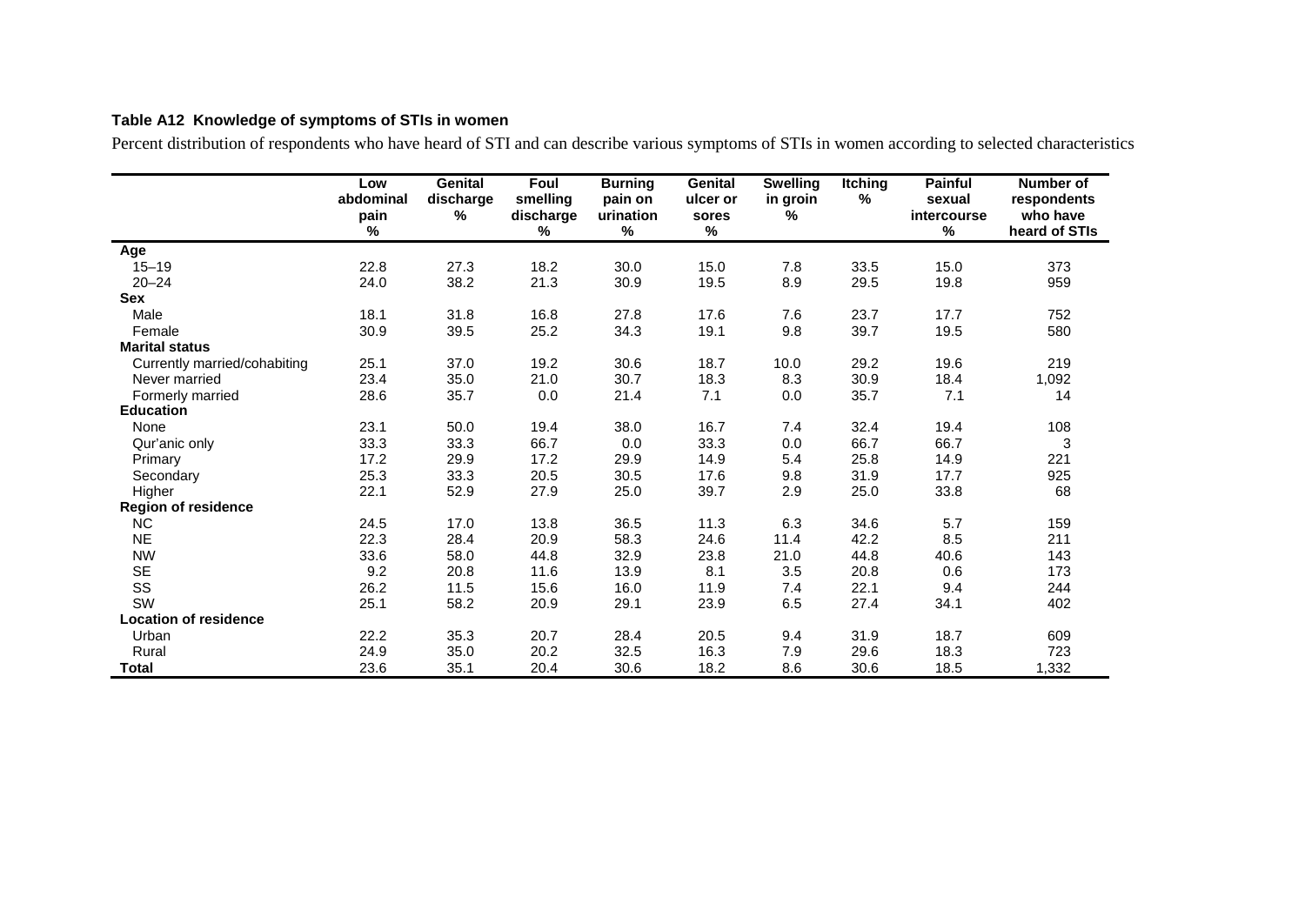### **Table A13 Knowledge of symptoms of STIs in men**

Percent distribution of respondents who have heard of STI and can describe various symptoms of STIs in men according to selected characteristics

|                              | Genital<br>discharge<br>% | <b>Burning pain</b><br>during<br>urination<br>% | Genital<br>ulcer or<br>sores<br>% | <b>Swelling</b><br>in groin<br>% | Number of<br>respondents<br>who have<br>heard of STIs |
|------------------------------|---------------------------|-------------------------------------------------|-----------------------------------|----------------------------------|-------------------------------------------------------|
| Age                          |                           |                                                 |                                   |                                  |                                                       |
| $15 - 19$                    | 30.8                      | 64.1                                            | 11.0                              | 10.7                             | 373                                                   |
| $20 - 24$                    | 41.2                      | 64.2                                            | 12.9                              | 11.2                             | 959                                                   |
| <b>Sex</b>                   |                           |                                                 |                                   |                                  |                                                       |
| Male                         | 42.7                      | 70.2                                            | 16.1                              | 12.1                             | 752                                                   |
| Female                       | 32.6                      | 56.4                                            | 7.6                               | 9.7                              | 580                                                   |
| <b>Marital status</b>        |                           |                                                 |                                   |                                  |                                                       |
| Currently married/cohabiting | 33.8                      | 57.5                                            | 6.4                               | 9.6                              | 219                                                   |
| Never married                | 39.6                      | 65.4                                            | 13.5                              | 11.4                             | 1,092                                                 |
| Formerly married             | 21.4                      | 64.3                                            | 14.3                              | 7.1                              | 14                                                    |
| <b>Education</b>             |                           |                                                 |                                   |                                  |                                                       |
| None                         | 49.1                      | 58.3                                            | 9.3                               | 12.0                             | 108                                                   |
| Qur'anic only                | 0.0                       | 66.7                                            | 0.0                               | 0.0                              | 3                                                     |
| Primary                      | 33.0                      | 66.1                                            | 11.3                              | 5.9                              | 221                                                   |
| Secondary                    | 37.1                      | 64.1                                            | 12.9                              | 12.3                             | 925                                                   |
| Higher                       | 54.4                      | 67.6                                            | 14.7                              | 7.4                              | 68                                                    |
| Religion                     |                           |                                                 |                                   |                                  |                                                       |
| Islam                        | 54.5                      | 75.4                                            | 15.2                              | 15.2                             | 224                                                   |
| Non-Catholic Christian       | 41.6                      | 66.3                                            | 12.1                              | 11.3                             | 741                                                   |
| Catholic Christian           | 23.2                      | 53.9                                            | 12.2                              | 8.5                              | 319                                                   |
| Others                       | 12.5                      | 47.9                                            | 4.2                               | 4.2                              | 48                                                    |
| <b>Region of residence</b>   |                           |                                                 |                                   |                                  |                                                       |
| <b>NC</b>                    | 17.6                      | 50.9                                            | 13.2                              | 7.5                              | 159                                                   |
| <b>NE</b>                    | 34.6                      | 88.6                                            | 17.1                              | 12.8                             | 211                                                   |
| <b>NW</b>                    | 46.2                      | 81.8                                            | 26.6                              | 30.1                             | 143                                                   |
| <b>SE</b>                    | 10.4                      | 34.7                                            | 11.0                              | 4.6                              | 173                                                   |
| SS                           | 32.8                      | 59.0                                            | 9.8                               | 15.2                             | 244                                                   |
| SW                           | 60.9                      | 66.2                                            | 6.7                               | 5.0                              | 402                                                   |
| <b>Location of residence</b> |                           |                                                 |                                   |                                  |                                                       |
| Urban                        | 38.9                      | 63.7                                            | 14.9                              | 12.2                             | 609                                                   |
| Rural                        | 37.8                      | 64.6                                            | 10.2                              | 10.1                             | 723                                                   |
| <b>Total</b>                 | 38.3                      | 64.2                                            | 12.4                              | 11.0                             | 1,332                                                 |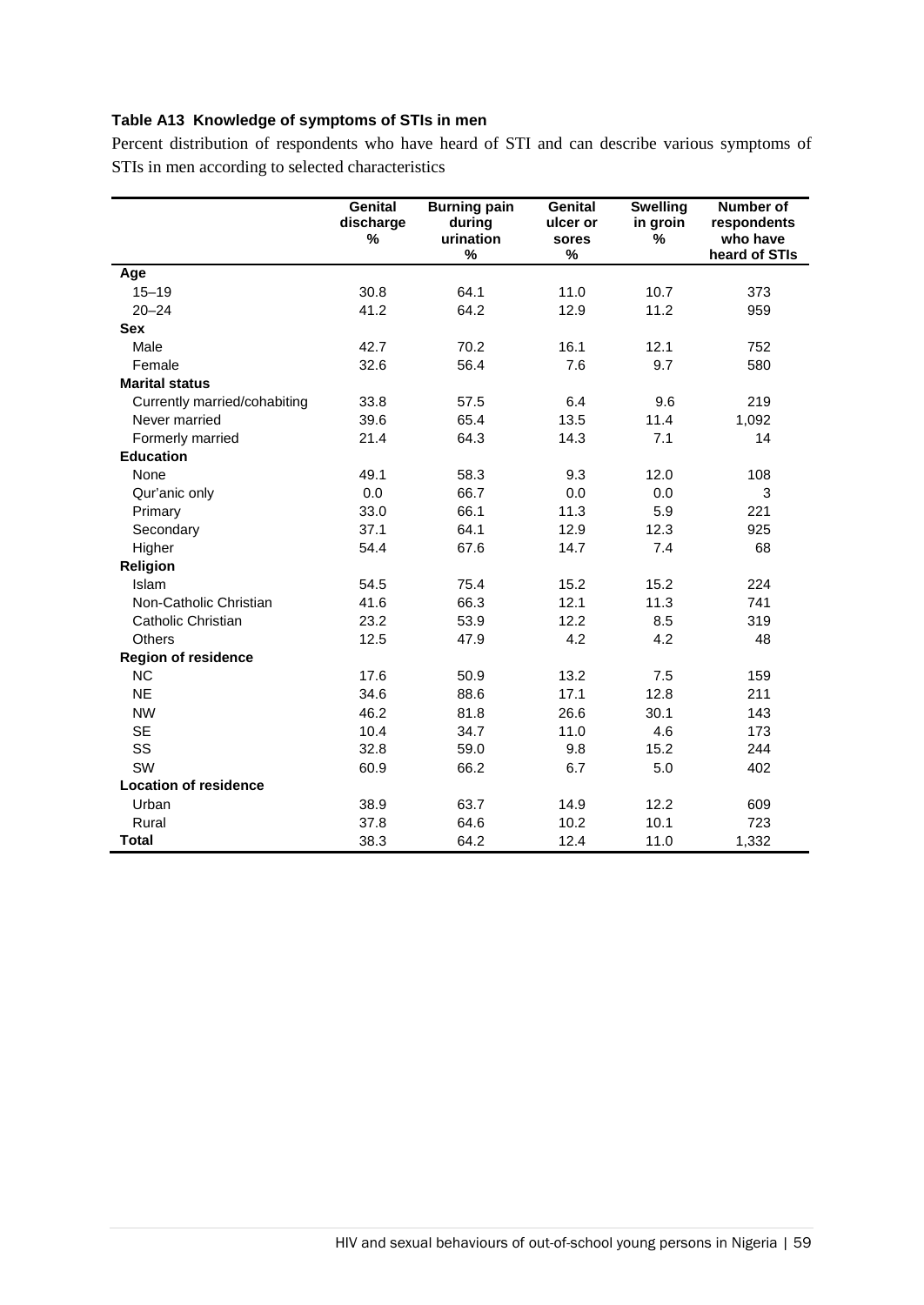#### **Table A14 Attitude towards family members living with HIV and AIDS**

Percent distribution of respondents who have heard of HIV and AIDS according to attitude towards family members living with HIV according to selected characteristics

|                              | Willing to care for<br>a relative with<br><b>HIV and AIDS</b><br>% | Not willing to keep<br>family member's<br><b>HIV and AIDS</b><br>information secret<br>% | Number of<br>respondents who<br>have heard of HIV<br>and AIDS |
|------------------------------|--------------------------------------------------------------------|------------------------------------------------------------------------------------------|---------------------------------------------------------------|
| Age                          |                                                                    |                                                                                          |                                                               |
| $15 - 19$                    | 76.7                                                               | 20.3                                                                                     | 814                                                           |
| $20 - 24$                    | 83.0                                                               | 20.1                                                                                     | 1,246                                                         |
| <b>Sex</b>                   |                                                                    |                                                                                          |                                                               |
| Male                         | 80.8                                                               | 21.7                                                                                     | 1,105                                                         |
| Female                       | 80.1                                                               | 18.3                                                                                     | 955                                                           |
| <b>Marital status</b>        |                                                                    |                                                                                          |                                                               |
| Currently married/cohabiting | 80.4                                                               | 20.4                                                                                     | 270                                                           |
| Never married                | 80.5                                                               | 20.1                                                                                     | 1,761                                                         |
| Formerly married             | 80.0                                                               | 15.0                                                                                     | 20                                                            |
| <b>Education</b>             |                                                                    |                                                                                          |                                                               |
| None                         | 81.4                                                               | 15.3                                                                                     | 183                                                           |
| Qur'anic only                | 90.0                                                               | 0.0                                                                                      | 10                                                            |
| Primary                      | 74.1                                                               | 21.6                                                                                     | 398                                                           |
| Secondary                    | 81.2                                                               | 20.7                                                                                     | 1,383                                                         |
| Higher                       | 94.7                                                               | 16.0                                                                                     | 75                                                            |
| Religion                     |                                                                    |                                                                                          |                                                               |
| Islam                        | 80.0                                                               | 7.3                                                                                      | 410                                                           |
| Non-Catholic Christian       | 80.6                                                               | 24.6                                                                                     | 1,029                                                         |
| Catholic Christian           | 81.3                                                               | 22.0                                                                                     | 540                                                           |
| <b>Others</b>                | 76.5                                                               | 16.0                                                                                     | 81                                                            |
| <b>Region of residence</b>   |                                                                    |                                                                                          |                                                               |
| <b>NC</b>                    | 88.8                                                               | 18.1                                                                                     | 304                                                           |
| <b>NE</b>                    | 80.7                                                               | 9.0                                                                                      | 300                                                           |
| <b>NW</b>                    | 82.4                                                               | 5.8                                                                                      | 295                                                           |
| <b>SE</b>                    | 70.6                                                               | 24.1                                                                                     | 303                                                           |
| SS                           | 68.3                                                               | 63.0                                                                                     | 300                                                           |
| SW                           | 86.7                                                               | 9.7                                                                                      | 558                                                           |
| <b>Location of residence</b> |                                                                    |                                                                                          |                                                               |
| Urban                        | 82.9                                                               | 21.6                                                                                     | 860                                                           |
| Rural                        | 78.8                                                               | 19.1                                                                                     | 1,200                                                         |
| <b>Total</b>                 | 80.5                                                               | 20.1                                                                                     | 2,060                                                         |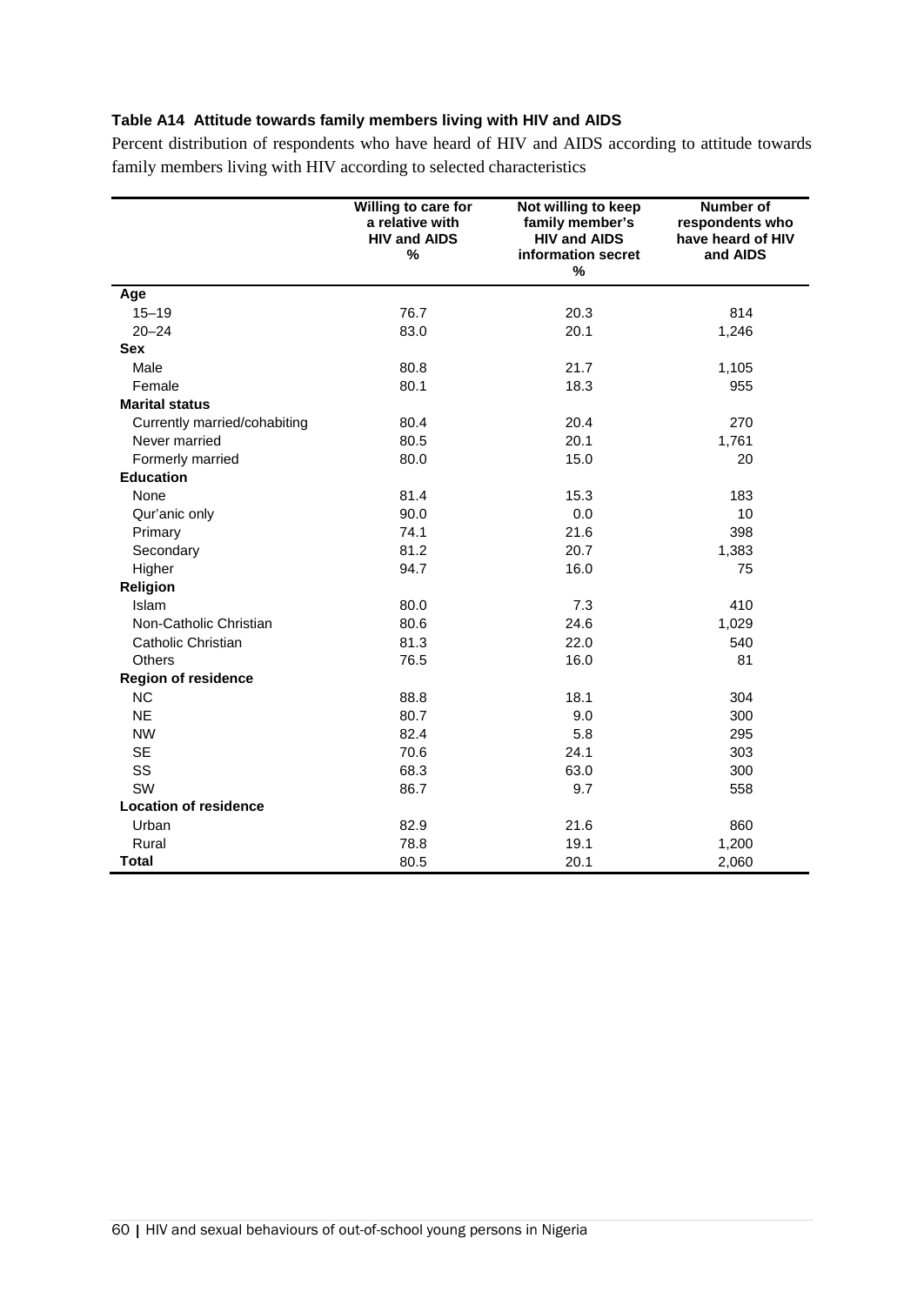|                              | Willing to eat from<br>the same dish<br>with a person<br>with HIV and AIDS<br>$\%$ | <b>Willing to allow</b><br>a child living<br>with HIV in<br>school<br>$\%$ | <b>Willing to allow</b><br>a female<br>teacher living<br>with HIV in<br>school<br>$\%$ | <b>Willing to buy</b><br>food from a<br>shopkeeper<br>living with HIV<br>$\%$ | <b>Willing to work</b><br>with a<br>colleague living<br>with HIV<br>% | <b>Number of</b><br>respondents<br>who have heard<br>of HIV and AIDS |
|------------------------------|------------------------------------------------------------------------------------|----------------------------------------------------------------------------|----------------------------------------------------------------------------------------|-------------------------------------------------------------------------------|-----------------------------------------------------------------------|----------------------------------------------------------------------|
| Age                          |                                                                                    |                                                                            |                                                                                        |                                                                               |                                                                       |                                                                      |
| $15 - 19$                    | 61.9                                                                               | 72.4                                                                       | 72.6                                                                                   | 37.6                                                                          | 71.6                                                                  | 814                                                                  |
| $20 - 24$                    | 64.1                                                                               | 80.3                                                                       | 78.7                                                                                   | 44.5                                                                          | 77.6                                                                  | 1,246                                                                |
| <b>Sex</b>                   |                                                                                    |                                                                            |                                                                                        |                                                                               |                                                                       |                                                                      |
| Male                         | 62.0                                                                               | 77.7                                                                       | 76.7                                                                                   | 41.3                                                                          | 75.8                                                                  | 1,105                                                                |
| Female                       | 64.7                                                                               | 76.4                                                                       | 75.7                                                                                   | 42.3                                                                          | 74.6                                                                  | 955                                                                  |
| <b>Marital status</b>        |                                                                                    |                                                                            |                                                                                        |                                                                               |                                                                       |                                                                      |
| Currently married/cohabiting | 60.7                                                                               | 75.2                                                                       | 75.6                                                                                   | 43.0                                                                          | 74.8                                                                  | 270                                                                  |
| Never married                | 63.8                                                                               | 77.3                                                                       | 76.3                                                                                   | 41.7                                                                          | 75.2                                                                  | 1,761                                                                |
| Formerly married             | 60.0                                                                               | 90.0                                                                       | 80.0                                                                                   | 30.0                                                                          | 85.0                                                                  | 20                                                                   |
| <b>Education</b>             |                                                                                    |                                                                            |                                                                                        |                                                                               |                                                                       |                                                                      |
| None                         | 62.8                                                                               | 78.1                                                                       | 78,7                                                                                   | 43.2                                                                          | 69.4                                                                  | 183                                                                  |
| Qur'anic only                | 30.0                                                                               | 100.0                                                                      | 90.0                                                                                   | 20.0                                                                          | 100.0                                                                 | 10                                                                   |
| Primary                      | 53.0                                                                               | 68.1                                                                       | 67.8                                                                                   | 35.4                                                                          | 65.3                                                                  | 398                                                                  |
| Secondary                    | 65.4                                                                               | 78.2                                                                       | 77.2                                                                                   | 42.8                                                                          | 77.7                                                                  | 1,383                                                                |
| Higher                       | 84.0                                                                               | 96.0                                                                       | 93.3                                                                                   | 58.7                                                                          | 93.3                                                                  | 75                                                                   |
| Religion                     |                                                                                    |                                                                            |                                                                                        |                                                                               |                                                                       |                                                                      |
| Islam                        | 55.1                                                                               | 72.0                                                                       | 67.1                                                                                   | 34.6                                                                          | 71.2                                                                  | 410                                                                  |
| Non-Catholic Christian       | 65.6                                                                               | 81.9                                                                       | 82.2                                                                                   | 47.4                                                                          | 79.4                                                                  | 1,029                                                                |
| Catholic Christian           | 64.6                                                                               | 72.0                                                                       | 72.8                                                                                   | 37.6                                                                          | 71.9                                                                  | 540                                                                  |
| Others                       | 65.4                                                                               | 76.5                                                                       | 70.4                                                                                   | 33.3                                                                          | 65.4                                                                  | 81                                                                   |
| <b>Region of residence</b>   |                                                                                    |                                                                            |                                                                                        |                                                                               |                                                                       |                                                                      |
| NC                           | 77.3                                                                               | 80.3                                                                       | 81.6                                                                                   | 46.4                                                                          | 81.6                                                                  | 304                                                                  |
| <b>NE</b>                    | 78.3                                                                               | 83.3                                                                       | 80.7                                                                                   | 43.0                                                                          | 84.3                                                                  | 300                                                                  |
| <b>NW</b>                    | 57.3                                                                               | 72.9                                                                       | 65.8                                                                                   | 26.8                                                                          | 64.7                                                                  | 295                                                                  |
| <b>SE</b>                    | 50.5                                                                               | 60.1                                                                       | 59.7                                                                                   | 28.4                                                                          | 58.7                                                                  | 303                                                                  |
| SS                           | 57.3                                                                               | 74.3                                                                       | 78.0                                                                                   | 53.7                                                                          | 71.3                                                                  | 300                                                                  |
| SW                           | 60.8                                                                               | 85.1                                                                       | 84.6                                                                                   | 47.3                                                                          | 83.5                                                                  | 558                                                                  |
| <b>Location of residence</b> |                                                                                    |                                                                            |                                                                                        |                                                                               |                                                                       |                                                                      |
| Urban                        | 69.2                                                                               | 82.1                                                                       | 80.0                                                                                   | 46.5                                                                          | 78.6                                                                  | 860                                                                  |
| Rural                        | 59.0                                                                               | 73.6                                                                       | 73.6                                                                                   | 38.3                                                                          | 72.8                                                                  | 1,200                                                                |
| <b>Total</b>                 | 63.3                                                                               | 77.1                                                                       | 76.3                                                                                   | 41.7                                                                          | 75.2                                                                  | 2,060                                                                |

**Table A15 Attitude towards non-family members living with HIV and AIDS**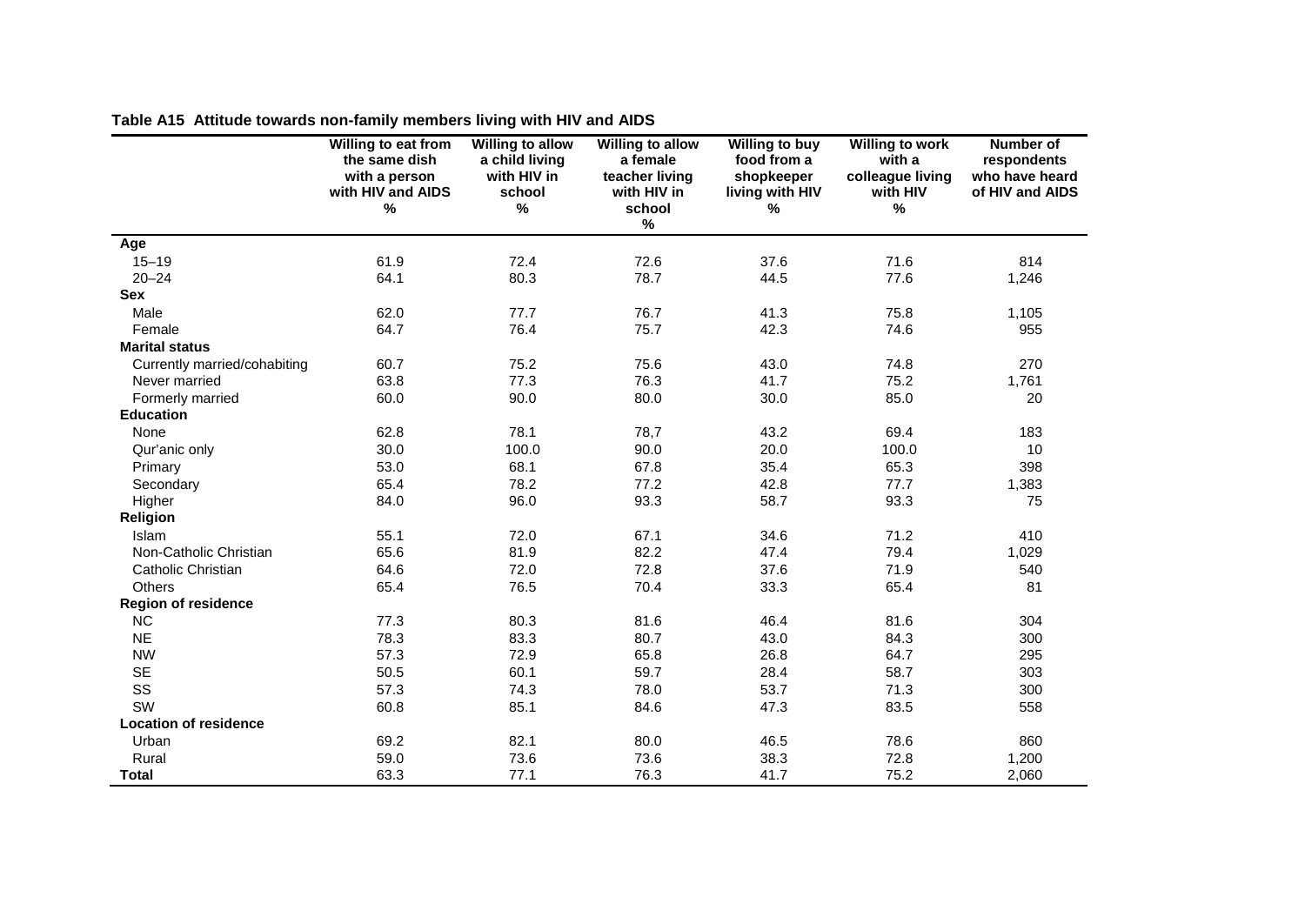#### **Table A16 Receipt of information or education about HIV and AIDS sero-prevalence**

Percent distribution of respondents who received information or education about HIV and AIDS prevalence according to selected characteristics

|                              | Proportion who received<br>information or education about<br><b>HIV and AIDS</b><br>$\%$ | All respondents |
|------------------------------|------------------------------------------------------------------------------------------|-----------------|
| Age                          |                                                                                          |                 |
| $15 - 19$                    | 58.0                                                                                     | 843             |
| $20 - 24$                    | 68.8                                                                                     | 1,263           |
| <b>Sex</b>                   |                                                                                          |                 |
| Male                         | 66.1                                                                                     | 1,124           |
| Female                       | 62.6                                                                                     | 982             |
| <b>Marital status</b>        |                                                                                          |                 |
| Currently married/cohabiting | 69.6                                                                                     | 273             |
| Never married                | 63.7                                                                                     | 1,803           |
| Formerly married             | 75.0                                                                                     | 20              |
| <b>Education</b>             |                                                                                          |                 |
| None                         | 59.7                                                                                     | 196             |
| Qur'anic only                | 70.0                                                                                     | 10              |
| Primary                      | 50.1                                                                                     | 409             |
| Secondary                    | 68.4                                                                                     | 1,404           |
| Higher                       | 80.3                                                                                     | 76              |
| Religion                     |                                                                                          |                 |
| Islam                        | 63.2                                                                                     | 419             |
| Non-Catholic Christian       | 64.6                                                                                     | 1,054           |
| Catholic Christian           | 67.6                                                                                     | 549             |
| Others                       | 48.8                                                                                     | 84              |
| <b>Region of residence</b>   |                                                                                          |                 |
| NC                           | 83.7                                                                                     | 307             |
| <b>NE</b>                    | 33.2                                                                                     | 307             |
| <b>NW</b>                    | 66.2                                                                                     | 302             |
| <b>SE</b>                    | 44.3                                                                                     | 307             |
| SS                           | 80.5                                                                                     | 307             |
| SW                           | 72.2                                                                                     | 576             |
| <b>Location of residence</b> |                                                                                          |                 |
| Urban                        | 73.4                                                                                     | 876             |
| Rural                        | 58.1                                                                                     | 1,230           |
| <b>Total</b>                 | 64.5                                                                                     | 2,106           |